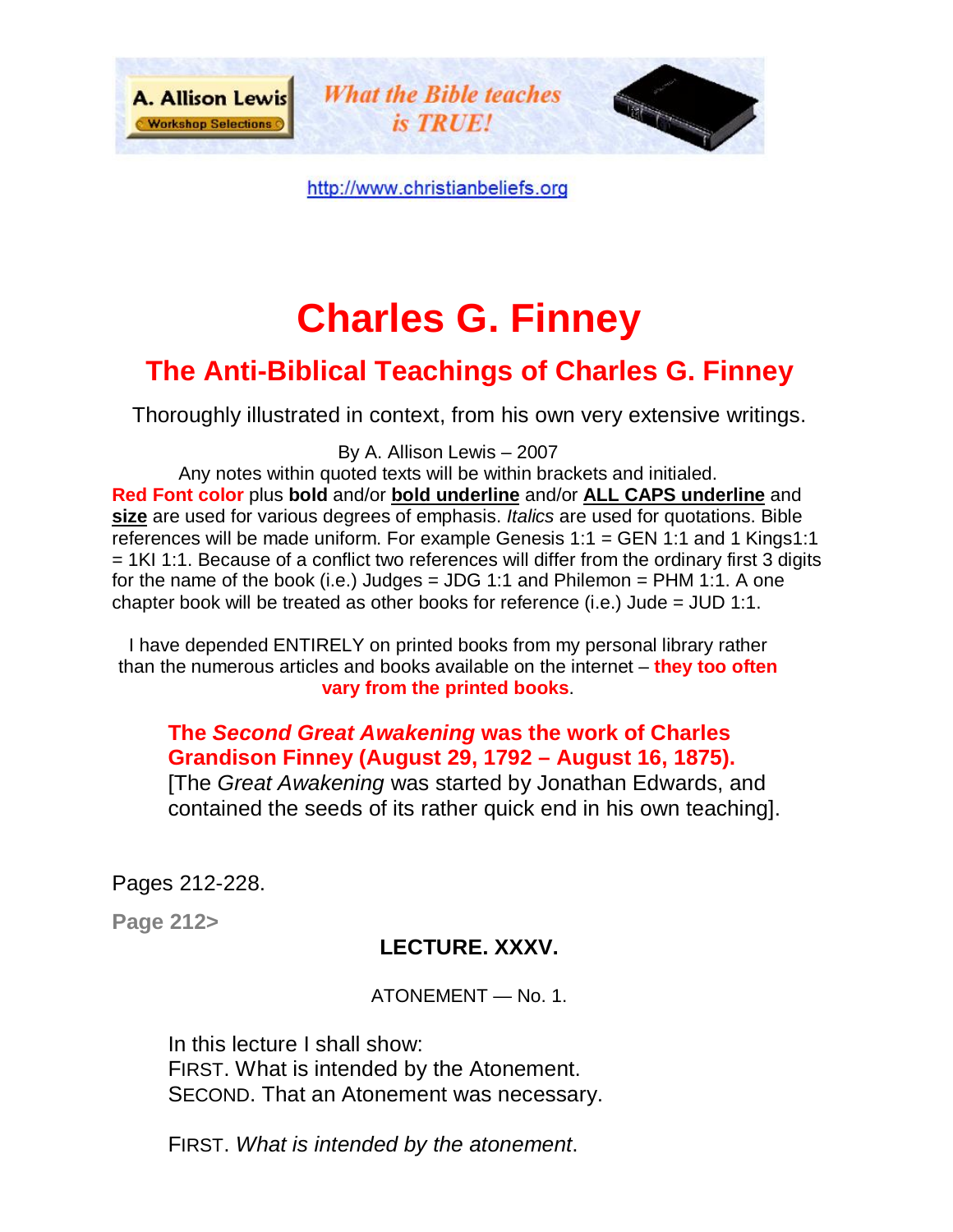The English word Atonement is synonymous with the Hebrew word *Cofer*. This is a noun from the verb *caufar*, to cover. The *Cofer* or cover, was the name of the lid or cover of the ark of the covenant, and constituted what was called the mercy seat. The Greek word rendered Atonement is *katallage*. This means reconciliation, to favor; from *kallasso*, to change, or exchange. The term properly means substitution. An examination of these original words, in the connection in which they stand, will show that the Atonement is the substitution of the sufferings of Christ in the place of the sufferings of sinners. It is a covering of their sins, by his sufferings.

#### SECOND. *Its necessity*.

1. All nations have felt the necessity of expiatory sacrifices. This is evident from the fact that all nations have offered them. Hence *antipsucha*, or ransom for their souls, have been offered by nearly every nation under heaven. (See Buck's *Theo. Dic*. p. 539.)

2. The wisest heathen philosophers, who saw the intrinsic inefficacy of animal sacrifices, held that God could not forgive sin. This proves to a demonstration, that they felt the necessity of an atonement or expiatory sacrifice. And having too just views of God and his government, to suppose that either animal, or merely human sacrifices, could be efficacious under the government of God, they were unable to understand upon what principles sin could be forgiven.

3. The whole Jewish scriptures, especially the whole ceremonial dispensation of the Jews attest, most unequivocally, the necessity of an Atonement.

4. The New Testament is just as unequivocal in its testimony to the same point. The Apostle expressly asserts, that "without the shedding of blood, there is no remission of sin."

5. The necessity of an Atonement is fully implied in the fact, that an Atonement has been made.

6. **The fact that the execution of the law of God on rebel angels had not and could not arrest the progress of rebellion in the universe, proves that something more needed to be done, in sup-Page 213> port of the authority of law, than the execution of its penalty upon rebels could do.** While the execution of law may have a strong tendency to prevent the beginning of rebellion, and to awe and restrain rebellion, among the rebels themselves; yet penal inflictions, do not as a matter of fact, subdue the heart, under any government, whether human or divine.

7. As a matter of fact, the law, without Atonement, was only exasperating rebels, without confirming holy beings. Paul affirmed that the action of the law upon his own mind, while in impenitence, was, to beget in him all manner of concupisence. One grand reason for giving the law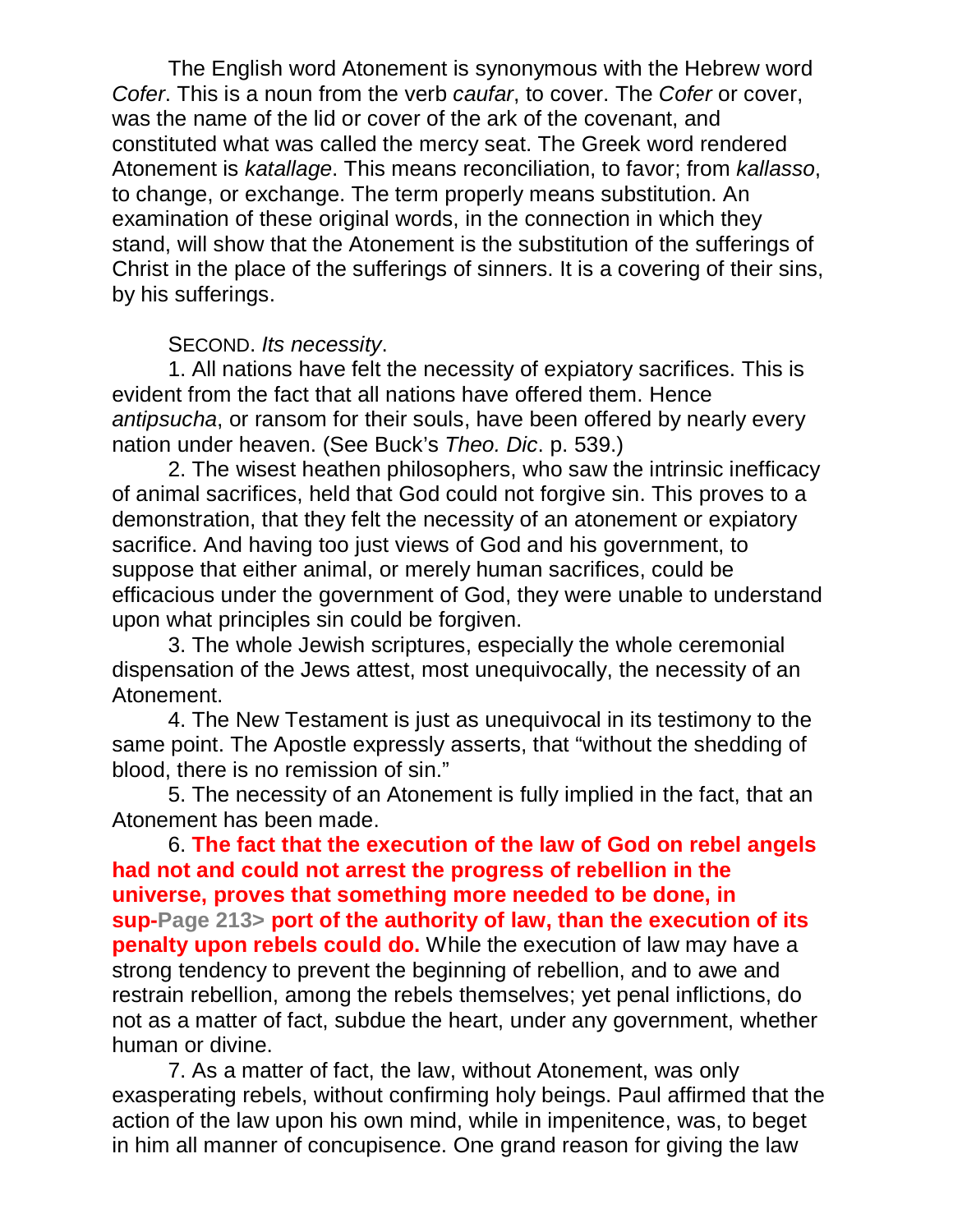was, to develop the nature of sin, and to show that the carnal mind is not subject to the law of God, neither indeed can be. The law was, therefore, given that the offence might abound, that thereby it might be demonstrated, that without an Atonement there could be no salvation for rebels under the government of God.

8. **THE NATURE, DEGREE, AND EXECUTION OF THE PENALTY OF THE LAW, MADE THE HOLINESS AND JUSTICE OF GOD SO PROMINENT, AS TO ABSORB TOO MUCH OF PUBLIC ATTENTION TO BE SAFE. Those features of his character were so fully revealed, by the execution of his law upon the rebel angels, that to have pursued the same course with the inhabitants of this world, without the offer of mercy, might have had, and doubtless would have had an injurious influence upon the universe, by creating more of fear than of love to God and his government.**

9. Hence, a fuller revelation of the love and compassion of God was necessary, to guard against the influence of slavish fear.

10. **PUBLIC JUSTICE required either that an Atonement should be made, or that the law should be executed upon every offender. By public justice is intended, that due administration of law, that shall secure in the highest manner the nature of the case admits, private and public interests, and establish the order and well-being of the universe. In establishing the government of the universe, God had given the pledge, both impliedly and expressly, that he would regard the public interests and by a due administration of the law, secure and promote, as far as possible, public and individual happiness.**

11. **Public justice could strictly require only the execution of law; for God had neither expressly or impliedly given a pledge to do any thing more for the promotion of virtue and happiness, than to administer due rewards to both the righteous and the wicked. Yet an Atonement, as we shall see, would more fully meet the necessities of the government, and act as a more efficient preventive of sin, and a more powerful persuasive to holiness, than the infliction of the penalty of his law would do**.

12. **AN ATONEMENT WAS NEEDED, TO CONTRADICT THE SLANDER OF SATAN. HE HAD SEDUCED OUR FIRST PARENTS, BY THE INSINUATION THAT GOD WAS SELFISH, IN PROHIBITING THEIR EATING THE FRUIT OF A CERTAIN TREE. NOW THE EXECUTION OF THE PENALTY OF HIS LAW WOULD NOT SO THO-Page 214> ROUGHLY REFUTE THIS ABOMINABLE SLANDER AS WOULD THE GREAT SELF-DENIAL OF GOD EXHIBITED IN THE ATONEMENT.**

13. An Atonement was needed, for the removal of obstacles to the free exercise of benevolence towards our race. Without an Atonement, the race of man after the fall, sustained to the government of God the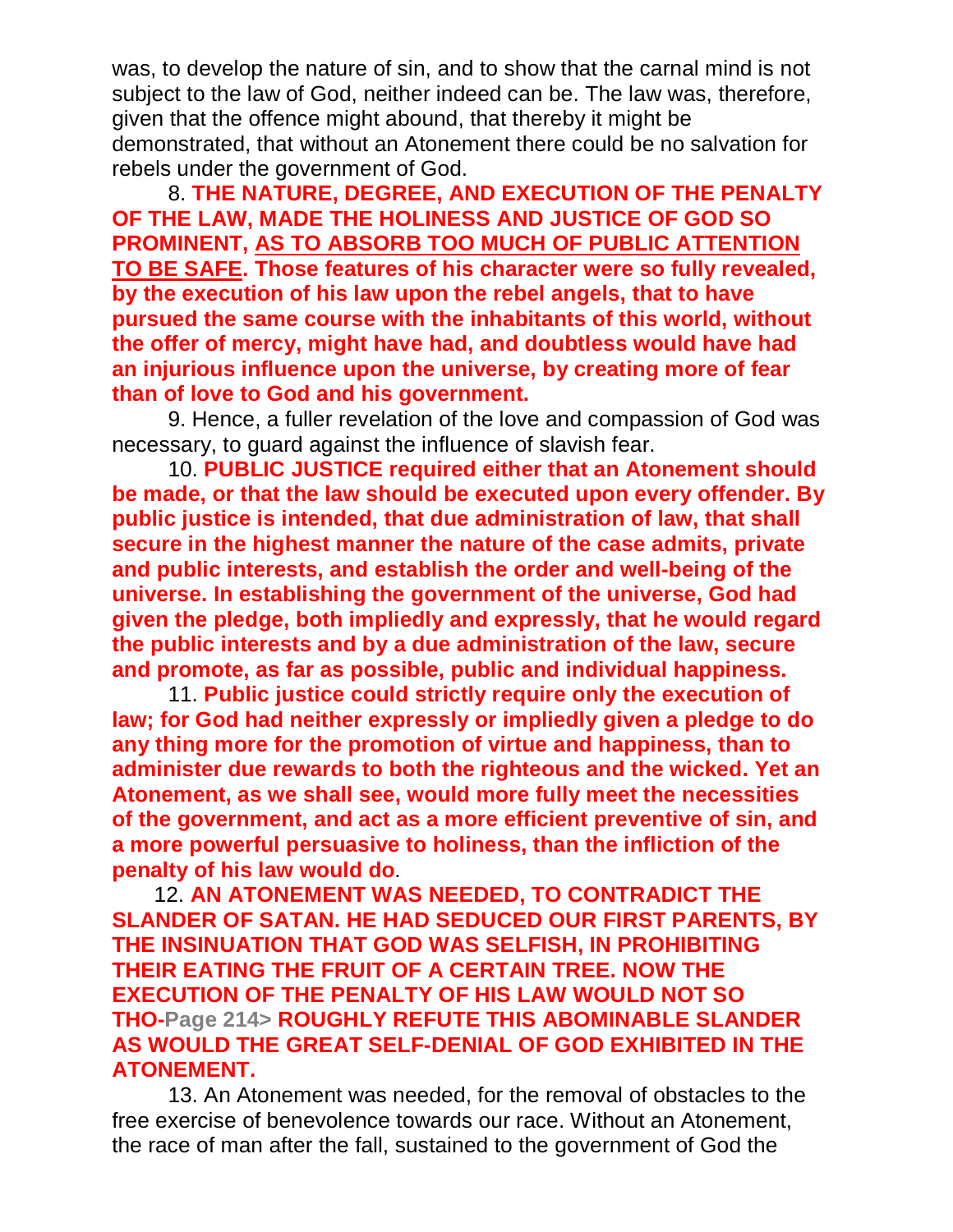relation of rebels and outlaws. And before God, as the great executive magistrate of the universe, could suffer his benevolence to flow toward them, an Atonement must be decided upon and made known, as the reason upon which his favorable treatment of them was founded.

14. An Atonement was needed, to promote the glory and influence of God in the universe. But more of this hereafter.

15. **An Atonement was needed, to present overpowering motives to repentance.**

16. An Atonement was needed, that the offer of pardon might not seem like connivance at sin.

17. An Atonement was needed, to manifest the sincerity of God, in his legal enactments.

18. **An Atonement was needed, to make it safe, to present the offer and promise of pardon**.

19. An Atonement was needed, to inspire confidence in the offers and promises of pardon, and in all the promises of God to man.

20. An Atonement was needed, as the only means of reclaiming rebels.

21. An Atonement was needed, as the great and only means of sanctifying sinners :

ROM 8:3, 4. *For what the law could not do, in that it was weak through the flesh, God, sending his own Son in the likeness of sinful flesh, and for sin, condemned sin in the flesh: that the righteousness of the law might be fulfilled in us, who walk not after the flesh, but after the Spirit.*

22. **An Atonement was needed, not to render God merciful, but to reconcile pardon with a due administration of justice:**

ROM 3:23-26. *For all have sinned, and come short of the glory of God; being justified freely by his grace, through the redemption that is in Christ Jesus: whom God has set forth to be a propitiation through faith in his blood, to declare his righteousness for the remission of sins that are past, through the forbearance of God; to declare, I say, at this time, his righteousness: that he might be just, and the justifier of him which believeth in Jesus*.

**Page 215>**

#### ATONEMENT

## **LECTURE XXXVI.**

ATONEMENT.—No. 2.

In this lecture I shall present several farther reasons why an Atonement under the government of God was preferable in the case of the inhabitants of this world, to punishment, or to the execution of the divine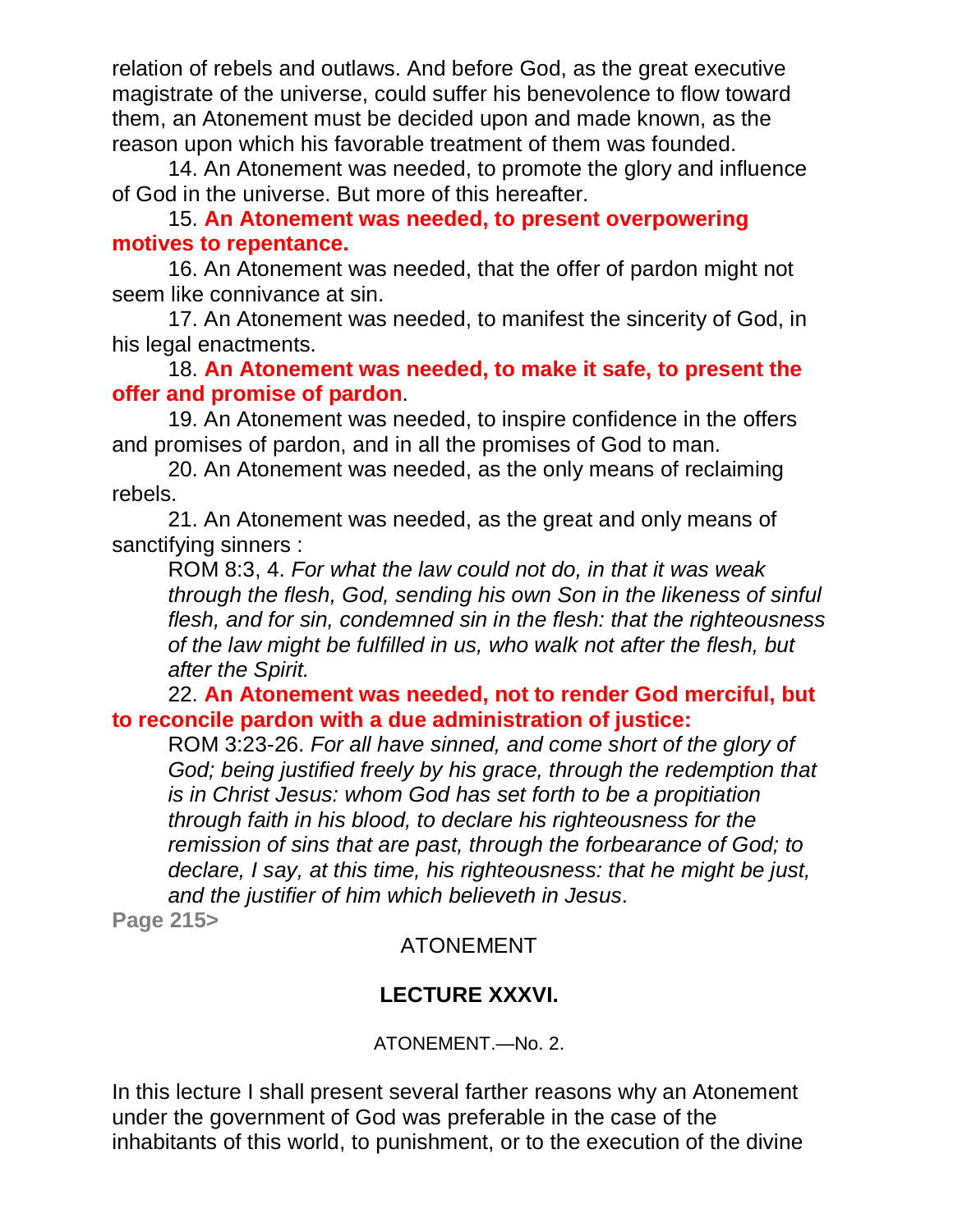law. Several reasons have already been assigned in the last lecture, to which I will add the following, some of which are plainly revealed in the Bible; others are plainly inferred from what the Bible does reveal; and others still are plainly inferable from the very nature of the case:

#### 1. **God's great and DISINTERESTED LOVE to sinners themselves was a prime reason for the Atonement.**

JOH 3:16. *For God so loved the world, that he gave his only begotten Son, that whosoever believeth in him should not perish, but have everlasting life*.

2. His great love to the universe at large must have been another reason, inasmuch as it was impossible that the Atonement should not exert an amazing influence over moral beings, in whatever world they might exist.

3. Another reason for substituting the sufferings of Christ in the place of the eternal damnation of sinners, is that an infinite amount of suffering might be prevented. The relation of Christ to the universe rendered his sufferings so infinitely valuable and influential as an expression of God's abhorrence of sin on the one hand, and great love to his subjects on the other, **that an infinitely less amount of suffering in him than must have been inflicted upon sinners, would be equally, and no doubt vastly more influential in supporting the government of God, than the execution of the law upon them would have been**.

4. By this substitution an immense good might be gained. The eternal happiness of all that can be reclaimed from sin, together with all the augmented happiness of those who have never sinned that must result from this glorious revelation of God.

5. Another reason for preferring the Atonement to the punishment of sinners, must have been, that sin had afforded an opportunity for the highest exercise of virtue in God: the exercise of forbearance, mercy, selfdenial, for enemies, and suffering for enemies that were within his own power, and for those from whom he could expect no equivalent in return.

6. It is impossible to conceive of a higher order of virtues than are exhibited in the Atonement of Christ.

**Page 216>**

7. It was vastly desirable that God should take advantage of such an opportunity to exhibit his true character, and shew to the universe what was in his heart.

#### 8. **Another reason for preferring Atonement was God's desire to lay open his heart to the inspection and imitation of moral beings.**

9. Another reason is, because God is love, and prefers mercy when it can be safely exercised. The Bible represents him as delighting in mercy, and affirms that *judgment is his strange work*.

10. Because he so much prefers mercy to judgment as to be willing to suffer as their substitute, to afford himself the opportunity to exercise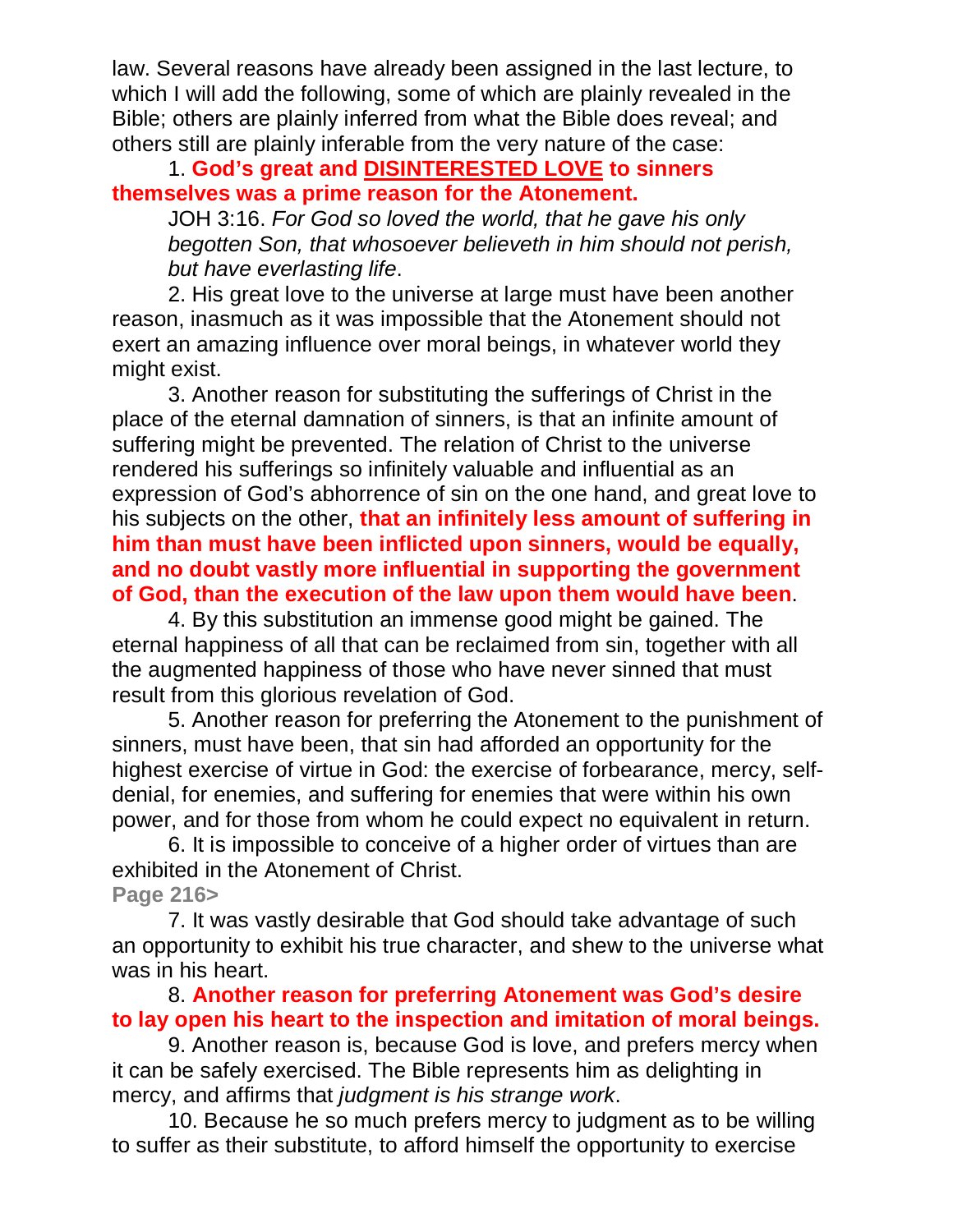pardon on principles that are consistent with a due administration of justice.

11. In the Atonement God consulted his own happiness and his own glory. To deny himself for the salvation of sinners was a part of his own infinite happiness, always intended by him, and therefore always enjoined.

12. In making the Atonement, God complied with the laws of his own mind, and did just that, all things considered, in the highest degree promotive of the universal good.

13. The self-denial exercised in the Atonement would secure to him the highest kind and degree of happiness.

14. **The Atonement would present to creatures the highest possible MOTIVES to virtue**.

15. **It would beget among creatures the highest kind and degree of happiness, by leading therm to contemplate and imitate his love.** [Points 14 and 15 introduce Finney's MORAL INFLUENCE THEORY – aal]

16. **The circumstances of his government rendered an Atonement necessary; as the execution of law was not, as a matter of fact, a sufficient preventive of sin. The annihilation of the wicked would not answer the purposes of government. A full revelation of mercy, blended with such an exhibition of justice, was called for by the circumstances of the universe**.

17. To confirm holy beings.

18. To confound his enemies.

19. A just and necessary regard to his own reputation made him prefer Atonement to the punishment of sinners.

20. **A desire to sustain his own reputation, as the only moral power that could support his own moral government, MUST HAVE BEEN a leading reason for the Atonement**.

21. **The Atonement was preferred as the best and perhaps only way to inspire an affectionate confidence in him**.

22. Atonement must have been the most agreeable to God, and the most beneficial to the universe.

23. Atonement would afford him an oppportunity to always gratify his love in his kindness to sinners in using means for their salvation, in forgiving and saving them when they repent, without the danger of its being inferred in the universe that he had not a sufficient abhorrence of their sins.

**Page 217>**

24. The Atonement demonstrates the superior efficacy of love, as a moral influence, over penal inflictions.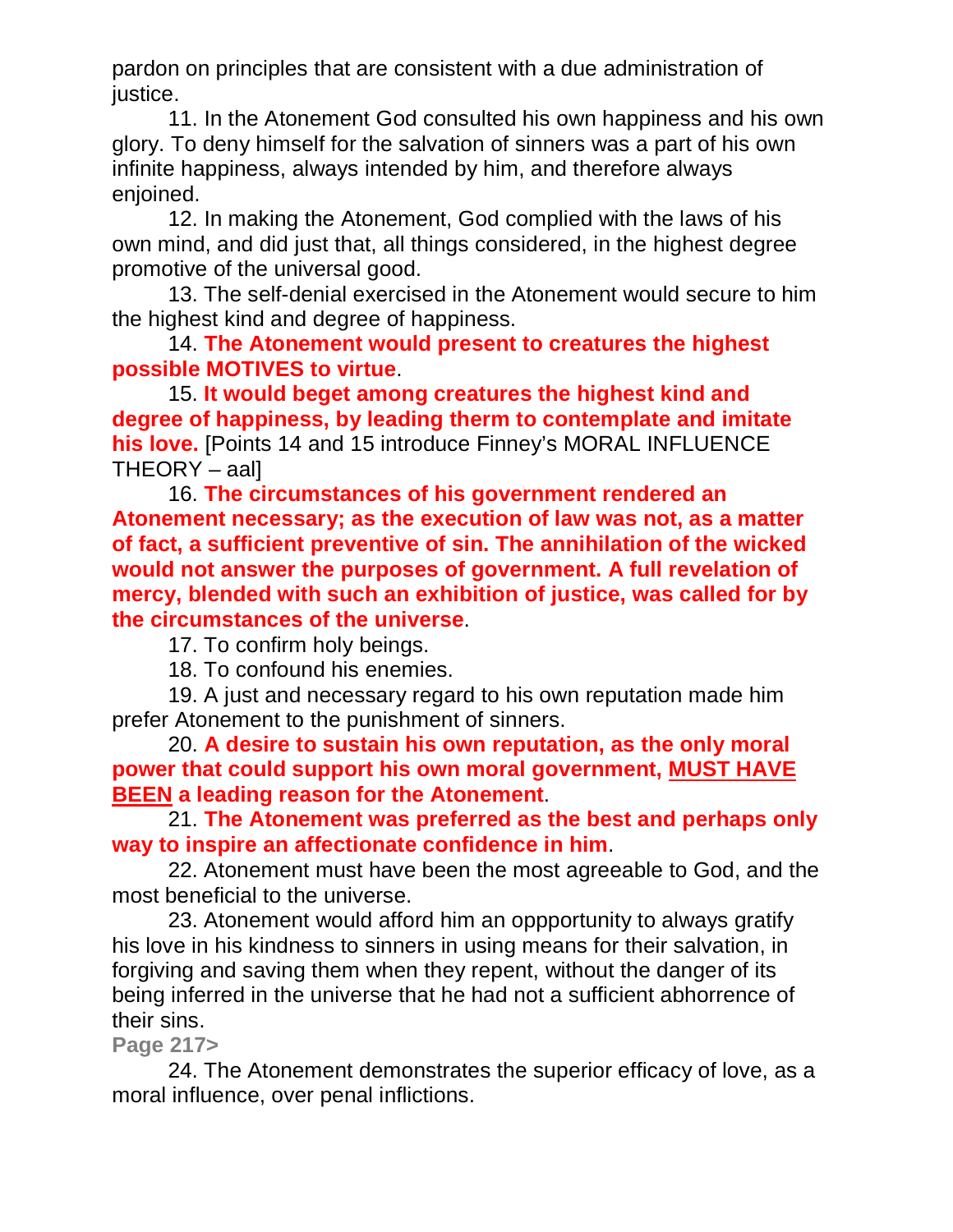25. Another reason for the Atonement was to counteract the influence of the Devil, whose whole influence is exerted in this world for the promotion of selfishness.

26. The Atonement would enable God to make the best use of the Devil which the nature of the case admitted.

27. To make the final punishment of the wicked more impressive in the light of the infinite love manifest in the Atonement.

28. The Atonement is the highest testimony that God can bear against selfishness. It is the testimony of his own example.

29. The Atonement is a higher expression of his regard for the public interests than the execution of law. It is therefore a fuller satisfaction to public justice.

30. **The Atonement so reveals all the attributes of God as to complete the whole circle of MOTIVES NEEDED TO INFLUENCE THE MINDS OF MORAL BEINGS** [This and like terminology is where the term "**moral influence theory**" comes from - aal].

31. By dying in human nature, Christ exhibited his heart to both worlds.

#### **LECTURE XXXVII.**

#### ATONEMENT.—No. 3.

#### WHAT CONSTITUTES THE ATONEMENT.

In this lecture I will show:

FIRST. Not Christ's obedience to law as a covenant of works.

SECOND. That his sufferings, and especially his death, constitutes the Atonement.

THIRD. That his taking human nature and obeying unto death, under such circumstances, constituted a good reason for our being treated as righteous.

FOURTH The nature and kind of his sufferings.

FIFTH. The amount of his sufferings.

SIXTH. That the Atonement is not a commercial transaction. SEVENTH. **That the Atonement is to be regarded as a**

**satisfaction of PUBLIC JUSTICE.**

FIRST*. Christ's obedience to the moral law, as a covenant of works, did not constitute the .Atonement*.

1. **Christ owed obedience to the moral law both as God and man. He was under as much obligation to be perfectly benevolent as any moral creature is. It was therefore impossible for him to** to (sic) **perform any works of supererogation; that is, so far as obedi- Page**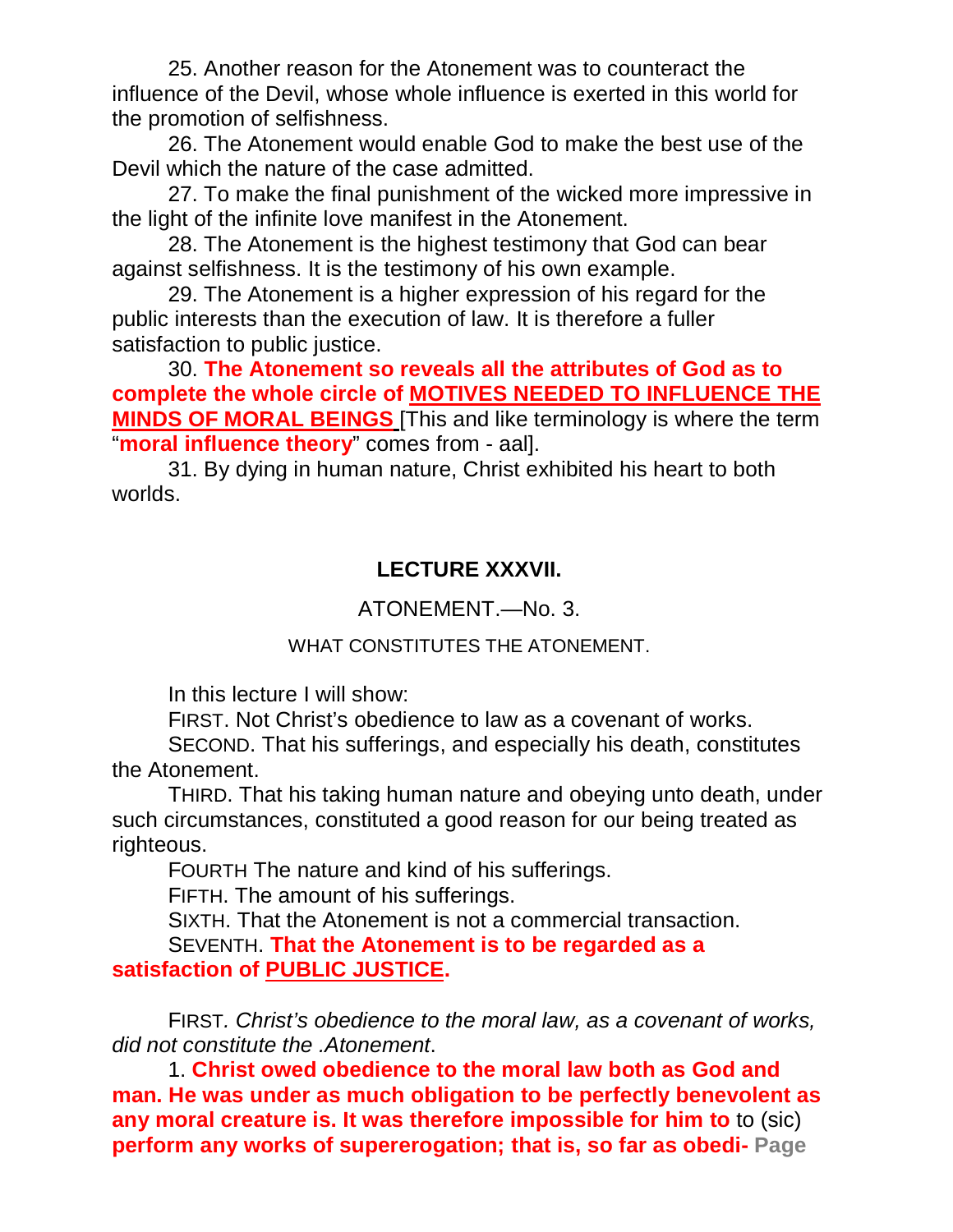## **218> ence to law was concerned, HE COULD, NEITHER AS GOD, NOR AS MAN, DO ANY THING MORE THAN HIS DUTY**.

2. Had he *obeyed* for us, he would not have suffered for us. If his obedience was to be substituted for our obedience, he need not certainly have both fulfilled the law for us, as our substitute under a covenant of works, and at the same time have suffered, a substitute for the penalty of the law.

3. If he obeyed the law as our substitute, then why should our own personal obedience be insisted upon as a *sine qua non* of our salvation.

# 4. **THE IDEA THAT ANY PART OF THE ATONEMENT CONSISTED IN CHRIST'S OBEYING THE LAW FOR US, AND IN OUR STEAD AND BEHALF, REPRESENTS GOD AS REQUIRING**:

(1.) The *obedience* of our substitute.

(2.) The same *suffering* as if no obedience had been rendered.

(3.) Our *repentance*.

(4.) Our *personal obedience*.

(5.) And then represents him as, after all, ascribing our salvation to grace. Strange grace this, that requires a debt to be paid sev-al (sic) times over before the obligation is discharged!

SECOND. *The sufferings of Christ, and especially his death, constituted the atonement*.

1. His sufferings were no part of them deserved by him. They must, therefore, have been vicarious or unjust. If they were vicarious, that is, voluntarily suffered by him as our substitute, no injustice was done. But if they were not vicarious, he could not have suffered at all under the government of God, without injustice having been done him.

2. That his sufferings were vicarious, is manifest from the fact that they were *all* occasioned by the sins of men.

3. The Bible represents *all* his sufferings as for us.

ISA 53: *Who hath believed our report? and to whom is the arm of the Lord revealed? For he shall grow up before him as a tender plant, and as a root out of a dry ground he hath no form nor comeliness; and when we shall see him, there is no beauty that we should desire him. He is despised and rejected of men; a man of sorrows and acquainted with grief; and we hid as it were our faces from him; he was despised, and we esteemed him not. Surely he hath borne our griefs, and carried our sorrows; yet we did esteem him stricken, smitten of God, and afflicted. But he was wounded for our transgressions, he was bruised for our*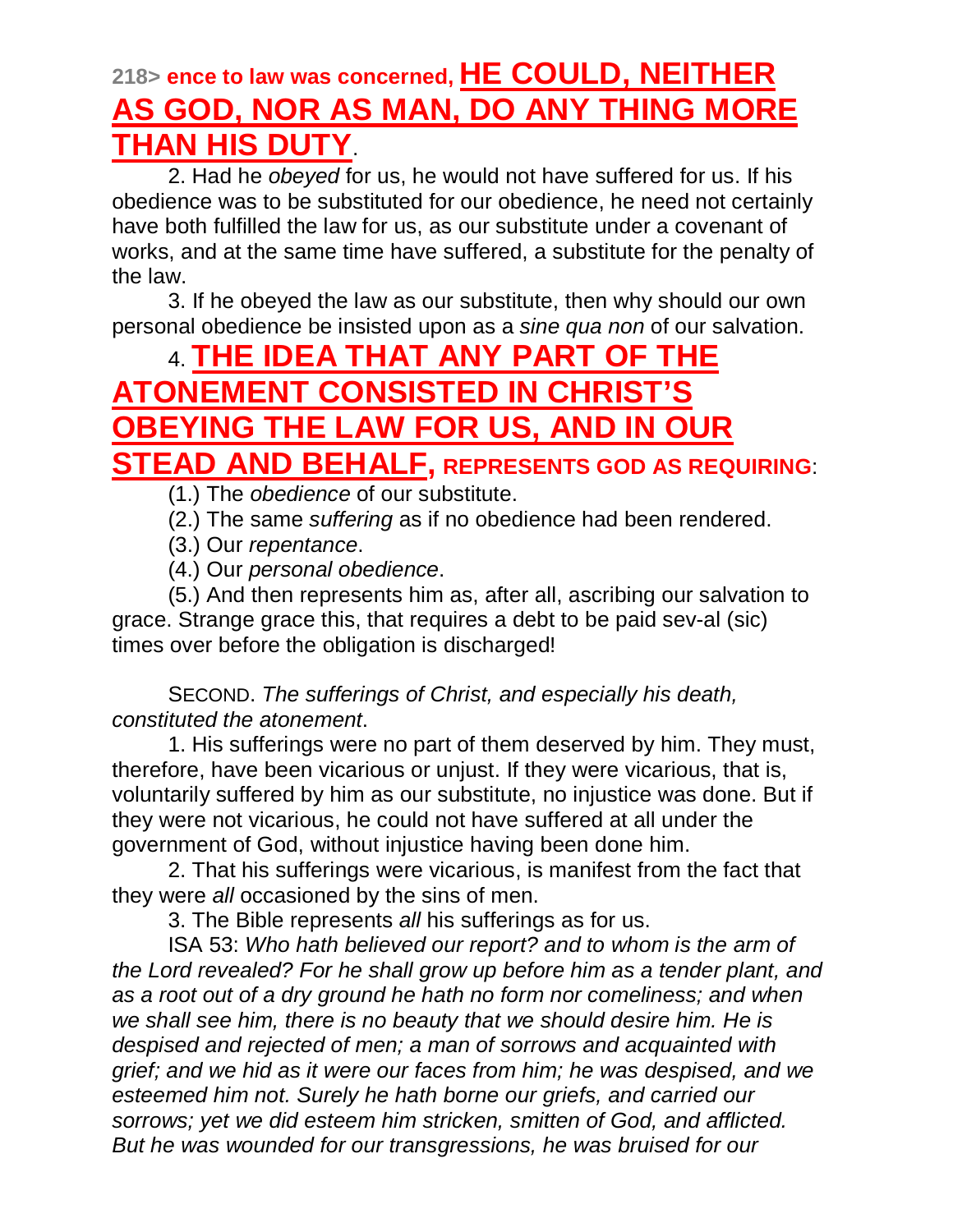*iniquities: the chastisement of our peace was upon him; and with his stripes we are healed. All we, like sheep, have gone astray; we have turned every one to his own way; and the Lord hath laid on him the iniquity of us all. He was oppressed, and he was afflicted; yet he opened not his mouth: he is brought as a lamb to the slaughter, and as a sheep before his shearers is dumb, so he opened not* **Page 219>** *his mouth. He was taken from prison and from judgment: and who shall declare his generation? for he was cut off out of the land of the living: for the transgression of my people was he stricken. And he made his grave with the wicked, and with the rich in his death; because he had done no violence, neither was any deceit in his mouth. Yet it pleased the Lord to bruise him; he hath put him to grief : when thou shalt make his soul an offering for sin, he shall see his seed, he shall prolong his days, and the pleasure of the Lord shall prosper in his hand. He shall see of the travail of his soul, and shall be satisfied: by his knowledge shall my righteous servant justify many; for he shall bear their iniquities. Therefore will I divide him a portion with the great, and he shall divide the spoil with the strong; because he hath poured out his soul unto death: and he was numbered with the transgressors; and he bare the sins of many, and made intercession for the transgressors.*

HEB 2:10. *For it became him, for whom are all things, and by whom are all things, in bringing many sons unto glory, to make the Captain of their salvation perfect through sufferings*.

4. The Bible especially, and almost every where represents his death, or the shedding of his blood, as a vicarious offering for our sins. The texts which prove this are too numerous to be quoted in a skeleton.

5. **Perhaps his other sufferings are to be regarded as incidental to the work he had undertaken, and fitted to prepare him to sympathize with us, rather than as strictly vicarious**.

HEB 2:17, 18. *Wherefore in all things it behoved him to be made like unto his brethren, that he might be a merciful and faithful high priest in things pertaining to God, to make reconciliation for the sins of the people: For in that he himself hath suffered, being tempted, he is able to succor them that are tempted*.

HEB 4:15. *For we have not a high priest which cannot be touched with the feeling of our infirmities; but was in all points tempted like as we are, yet without sin*.

THIRD. *His taking human nature, and obeying unto death, under such circumstances, constituted a good reason for our being treated as righteous.*

1. It is a common practice in human governments, and one that is founded in the nature and laws of mind, to reward distinguished public service by conferring favors on the children of those who had rendered this service, and treating them as if they had rendered it themselves. This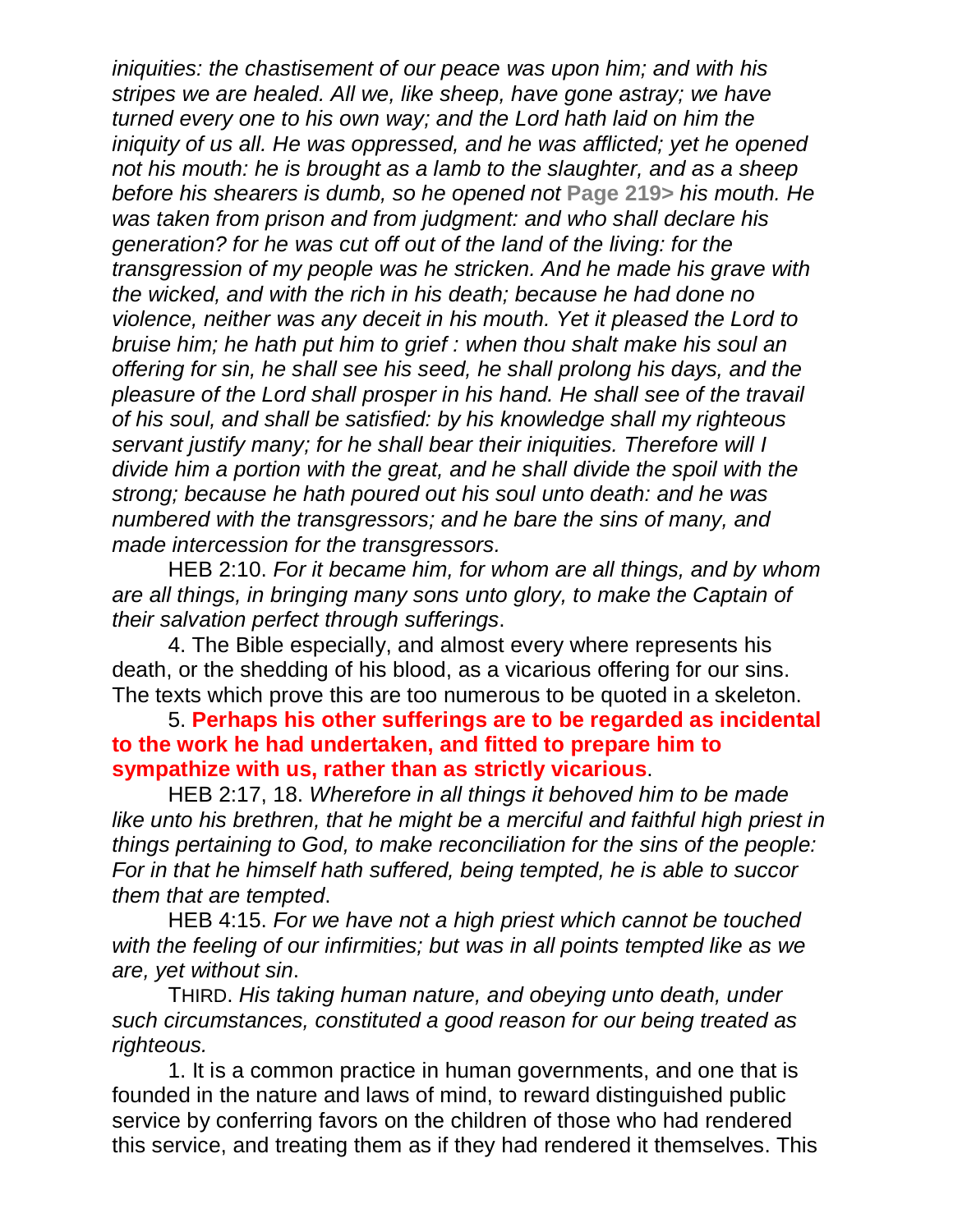is both benevolent and wise. Its governmental importance, its wisdom and excellent influence have been most abundantly attested in the experience of nations.

2. As a governmental transaction, this same principle prevails, and for the same reason, under the government of God. All that **Page 220>** are Christ's children and belong to him, are received for his sake, treated with favor, and the rewards of the righteous are bestowed upon them for his sake. And the public service which he has rendered the universe by laying down his life for the support of the divine government, has rendered it eminently wise that all who are united to him by faith should be treated as righteous for his sake.

FOURTH. *The nature or kind of his sufferings*.

1. His sufferings were not those of a sinner, neither in kind nor degree. The sufferings of a sinner must consist, in a great measure, in remorse. But Christ could not feel remorse, having never sinned.

2. He could not have endured the literal penalty of the law of God, for this we have seen in a former skeleton was eternal death.

3. **He did not endure the displeasure of God. On the contrary, God expressly affirmed that he was his** *beloved Son in whom he was well pleased*. [**MAR 15:34** And the ninth hour Jesus cried out with a loud voice, Eloi, Eloi, lama sabachthani?" which is, being interpreted, "My God, why have You abandoned Me?" – <sup>WHO</sup> και τη ενατη ωρα εβοησεν ο ιησους φωνη μεγαλη ελωι ελωι λαμα σαβαχθανι ο εστιν μεθερμηνευομενον ο θεος μου εις τι εγκατελιπες με – Point 3 is **a clear example of Finney's misuse of the Bible** - aal].

#### 4. **But a substitute for the curse due to sinners fell on him. In other words, he endured such sufferings, as our substitute, both in kind and degree, AS FULLY TO MEET THE DEMAND OF PUBLIC JUSTICE**.

ISA 53:4-12. *Surely he hath borne our griefs, and carried our sorrows; yet we did esteem him stricken, smitten of God, and afflicted. But he was wounded for our transgressions, he was bruised for our iniquities : the chastisement of our peace was upon him; and with his stripes we are healed. All we, like sheep, have gone astray; we have turned every one his own way; and the Lord hath laid on him the iniquity of us all. He was oppressed, and he was afflicted; yet he opened not his mouth: he is brought as a lamb to the slaughter, and as a sheep before his shearers is dumb, so he opened not his mouth. He was taken from prison and from judgment: and who shall declare his generation? for he was cut off out of the land of the living: for the transgression of my people was he stricken. And he made his grave with the wicked, and with the rich in his death: because he had done no violence, neither was any deceit in his mouth. Yet it pleased the Lord to bruise him ; he hath put him to grief: when thou shalt make his soul and offering for sin, he shall see his seed,*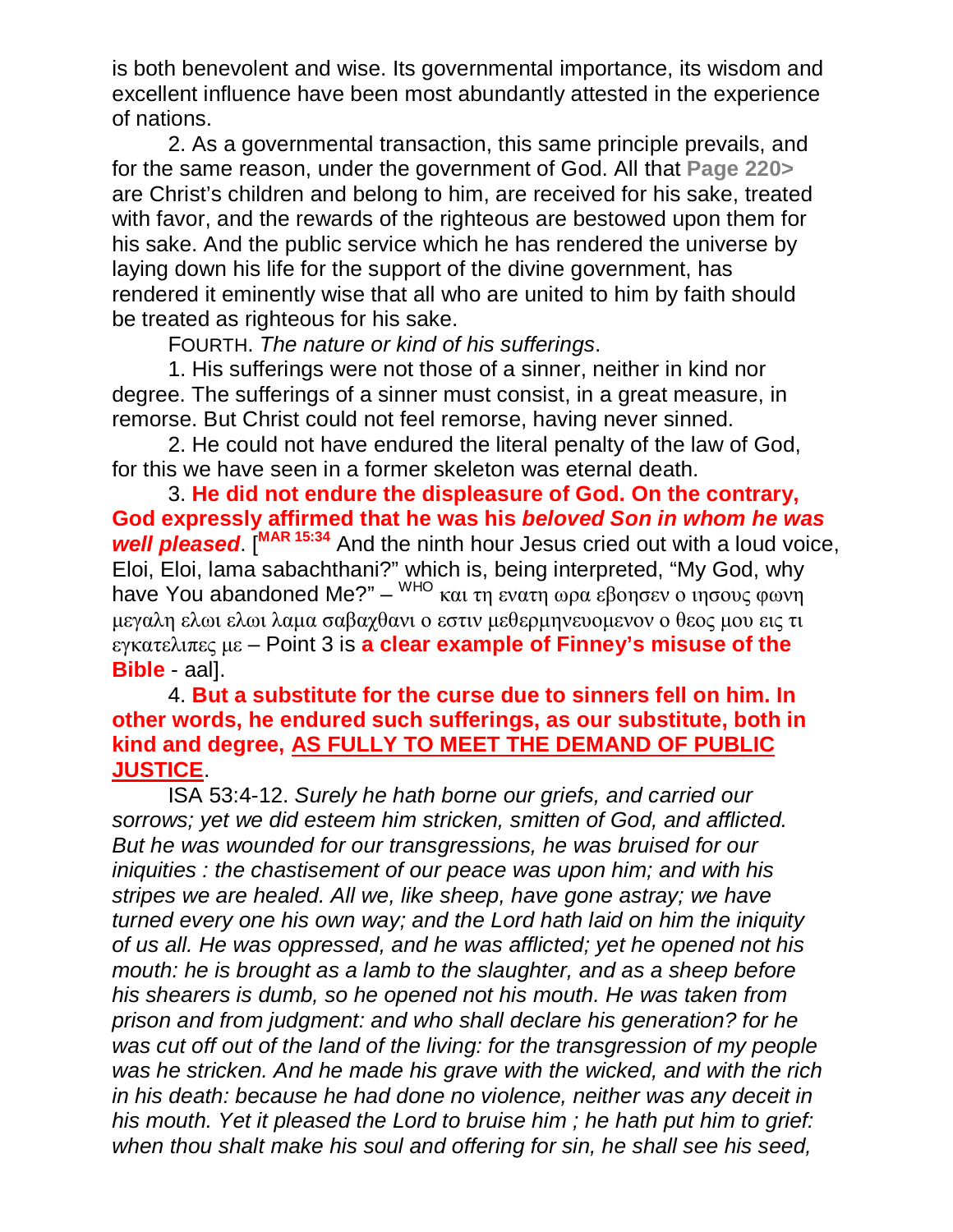*he shall prolong his days, and the pleasure of the Lord shall prosper in his hand. He shall see the travail of his soul, and shall be satisfied: by his knowledge shall my righteous servant justify many; for he shall bear their iniquities. Therefore will I divide him a portion with the great, and he shall divide the spoil with the strong; because he hath poured out his soul unto death; and he was numbered with the transgressors; and he bare the sin of many, and made intercession for the transgressors*.

Rorn. 4:25. *Who was delivered for our offences, and was raised again for our justification*.

**Page 221>**

2CO 5:21. *For he hath made him to be sin for us, who knew no sin; that we might be made the righteousness of God in him*.

HEB 9:28. *So Christ was once offered to bear the sins of many: and unto them that look for him shall he appear the second time, without sin, unto salvation*.

1PE 2:24. *Who his own self bare our sins in his own body on the tree, that we, being dead to sins, should live unto righteousness: by whose stripes ye were healed*.

5. His sufferings were those of a holy mind voluntarily submited to, in support of law, under a dispensation of mercy.

FIFTH. *The amount of his sufferings*.

1. He did not suffer all that was due to sinners on the ground of retributive justice. This was naturally impossible, as each sinner deserved eternal death.

2. Inflicting upon him this amount of suffering would have been unjust, as his sufferings were infinitely more valuable than the sufferings of sinners.

3. Therefore such an amount of suffering was wholly unnecessary in him.

4. Had he suffered the same amount that was due to sinners, nothing would have been gained to the universe by this substitution, and therefore the Atonement would have been unwise.

5. Neither wisdom nor enlightened benevolence could consent that an innocent being should suffer, as a substitute for a guilty one, the same amount that was justly due to the guilty.

6. We are no where informed, nor is it possible for us to know, or perhaps to conceive, the exact amount of Christ's sufferings as a substitute for sinners. It is enough for us to know that his sufferings, both in kind and degree, were so ample a satisfaction to public justice as to render the universal offer of forgiveness to all the penitent consistent with the due administration of justice.

SIXTH: *The Atonement was not a commercial tranasaction*. Some have regarded the Atonement simply in the light of the payment of a debt; and have represented Christ as purchasing the elect of the Father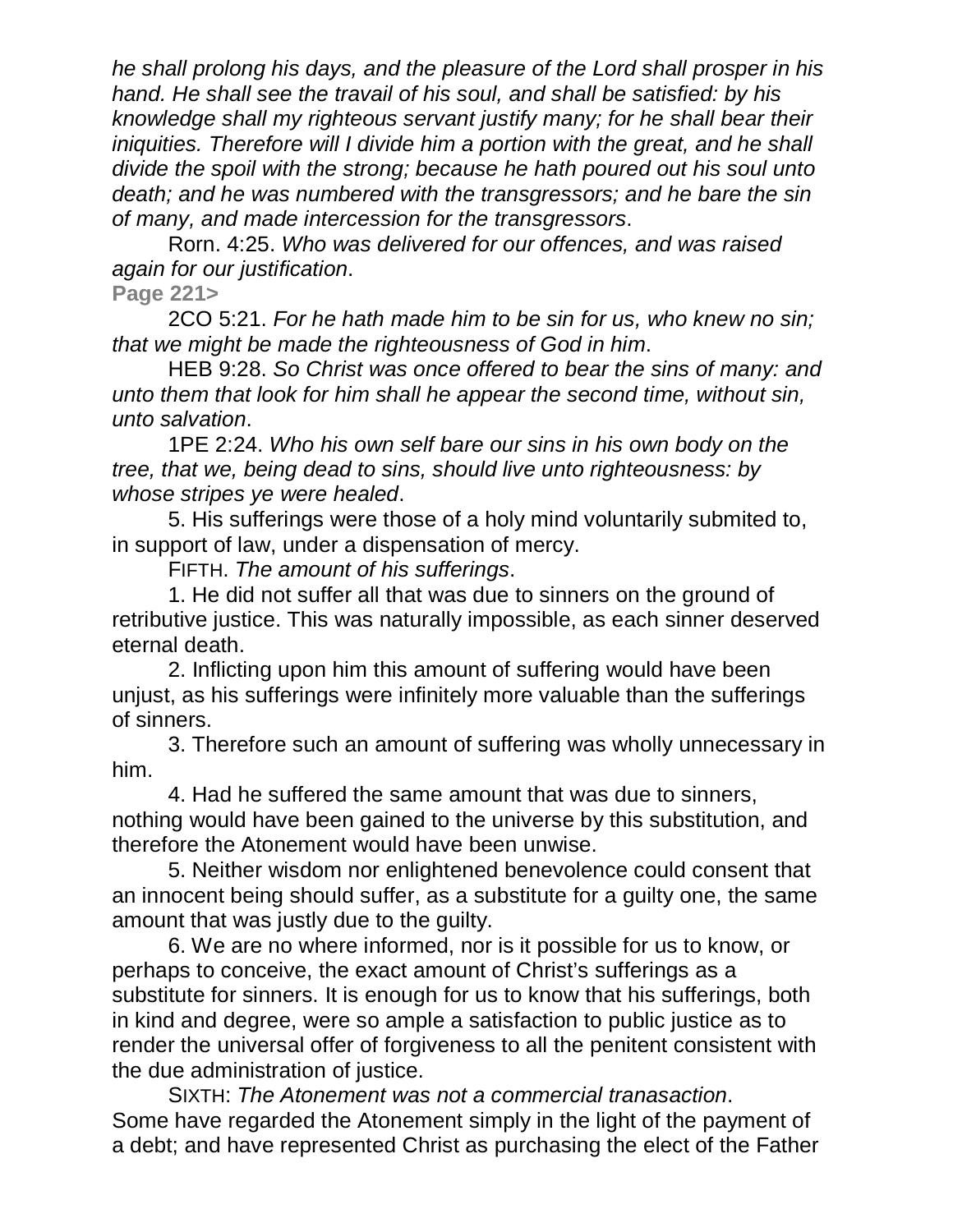and paying down the same amouut of suffering in his own person that justice would have exacted of them. To this I answer :

1. It is naturally impossible, as it would require that satisfaction should be made to retributive justice.

2. But as we have seen in a former lecture, retributive justice must have inflicted on them eternal death. To suppose, therefore, that Christ suffered in amount all that was due to the elect, is to suppose that he suffered an eternal punishment multipled by the whole number of the elect.

#### **Page 222>**

SEVENTH. *The Atonement of Christ was intended as a satisfaction of public justice*.

1. ISA 53:10-12. *Yet it pleased the Lord to bruise him; he hath put him to grief: when thou shalt make his soul an offering for sin, he shall see his seed, he shall prolong his days, and the pleasure of the Lord shall prosper in his hand. He shall see of the travail of his soul, and shall be satisfied: by his knowledge shall my righteous servant justify many; for he shall bear their iniquities. Therefore will I divide him a portion with the great, and he shall divide the spoil with the strong; because he hath poured out his soul unto death: and he was numbered with the transgressors; and he bare the sin of many, and made intercession for the transgressors*.

ROM 24-26. *Being justified freely by his grace, through the redemption that is in Christ Jesus: whom God hath set forth to be a propitiation through faith in his blood, to declare his righteousness for the remission of sins that are past, through the forbearance of God; to declare, I say, at this time his righteousness; that he might be just, and the justifier of him which believeth in Jesus*.

2. Public justice requires:

(1.) That penalties shall be annexed to laws that are equal to the importance of the precept.

(2.) That when these penalties are incurred they shall be inflicted for the public good, as an expression of the law-giver's regard to the law, of his determination to support public order, and by a due administration of justice to secure the highest well being of the public. As has been seen in a former lecture, a leading design of the sanctions of law is prevention; and the execution of penal sanctions is demanded by public justice. The great design of sanctions, both remuneratory and vindicatory, is to prevent disobedience and secure obedience or universal happiness. This is done by such a revelation of the heart of the law-giver, through the precept, sanctions, and execution of his law, as to beget awe on the one hand, and the most entire confidence and love on the other.

3. Whatever can as effectually reveal God, make known his hatred to sin, his love of order, his determination to support government, and to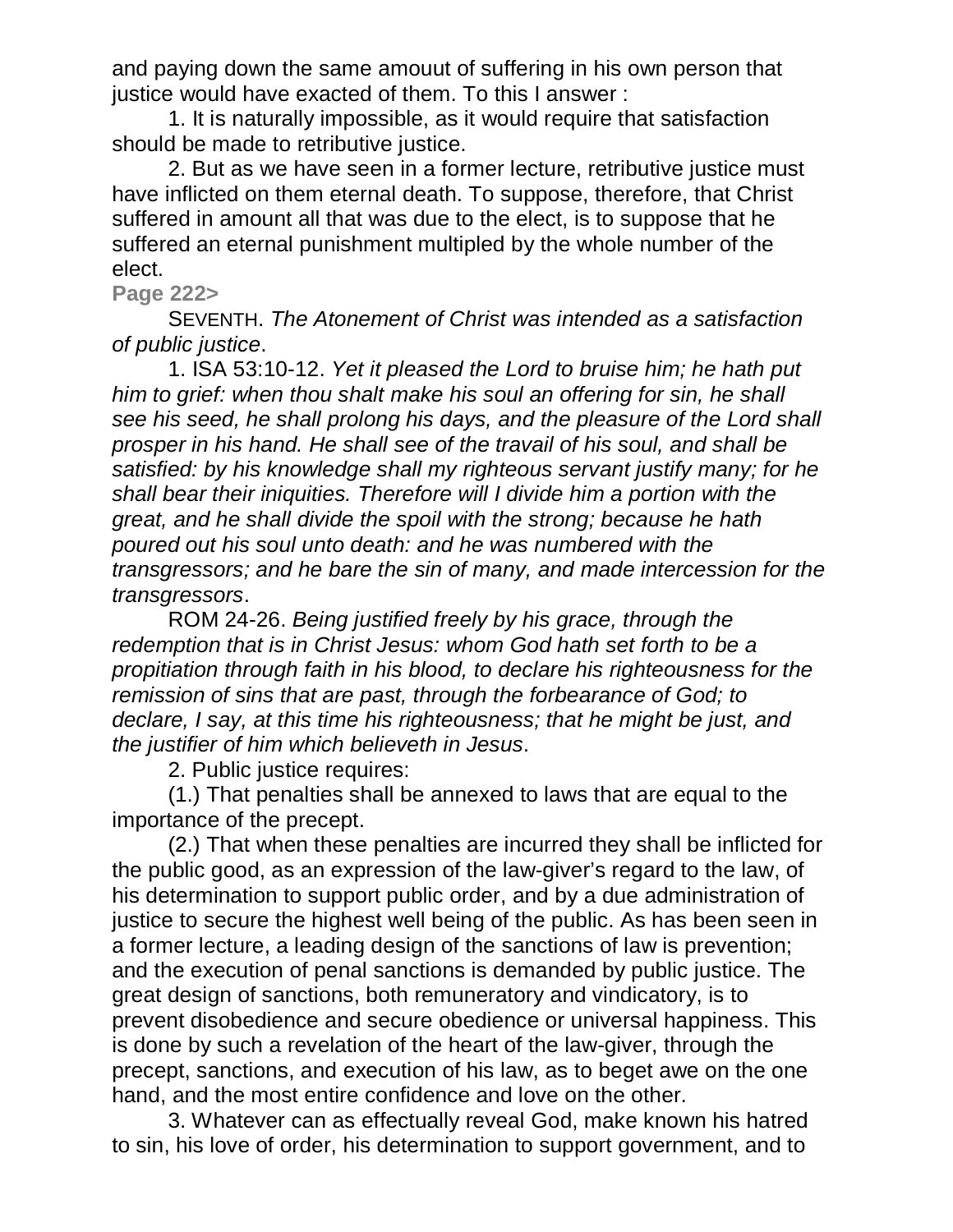promote the holiness and happpiness of his creatures, as the execution of his law would do, is a full satisfaction of public justice.

4. Atonement is, therefore, a part, and a most influential part of moral government. It is an auxiliary to a strictly legal government. It does not take the place of the execution of law in such a sense as to exclude penal inflictions from the universe. The execution of law still holds a place and makes up an indispensable part of the great circle of motives essential to the perfection of moral government. Fallen angels and the finally impenitent of this world will **Page 223>** receive the full execution of the penalty of the divine law. But Atonement is an expedient above law, not contrary to it, which adds new and vastly influential motives to induce obedience. I have said it is an auxiliary to law, adding to the precept and sanction of law an overpowering exhibition of love and compassion.

5. The Atonement is an illustrious exhibition of commutative justice, in which the government of God, by an act of infinite grace, commutes or substitutes the sufferings of Christ for the eternal damnation of sinners. These various positions might be sustained by numerous quotations from scripture, but in this skeleton form they cannot conveniently be given; and besides, it is no part of my design to dispense with the necessity of your searching the Bible for the proof of these positions yourselves.

#### **LECTURE XXXVIII.**

ATONEMENT.—No. 4. ITS VALUE.

In discussing the value of the Atonement, I shall— FIRST. Show in what its value consists. SECOND. How great its value is. THIRD. For whose benefit it was intended.

FIRST. *Show in what its value consists*.

1. It is valuable only as it tends to promote the glory of God, and the virtue and happiness of the universe.

2. In order to understand, in what the value of the Atonement consists, we must understand:

(1.) That happiness is an ultimate good.

(2.) That virtue is indispensable to happiness.

(3.) That the knowledge of God is indispensable to virtue.

(4.) That Christ, who made the Atonement, is God.

(5.) That the work of Atonement was the most interesting and impressive exhibition of God that ever was made in this world and probably in the universe.

(6.) That, therefore, the Atonement is the highest means of promoting virtue that exists in this world, and perhaps in the universe. And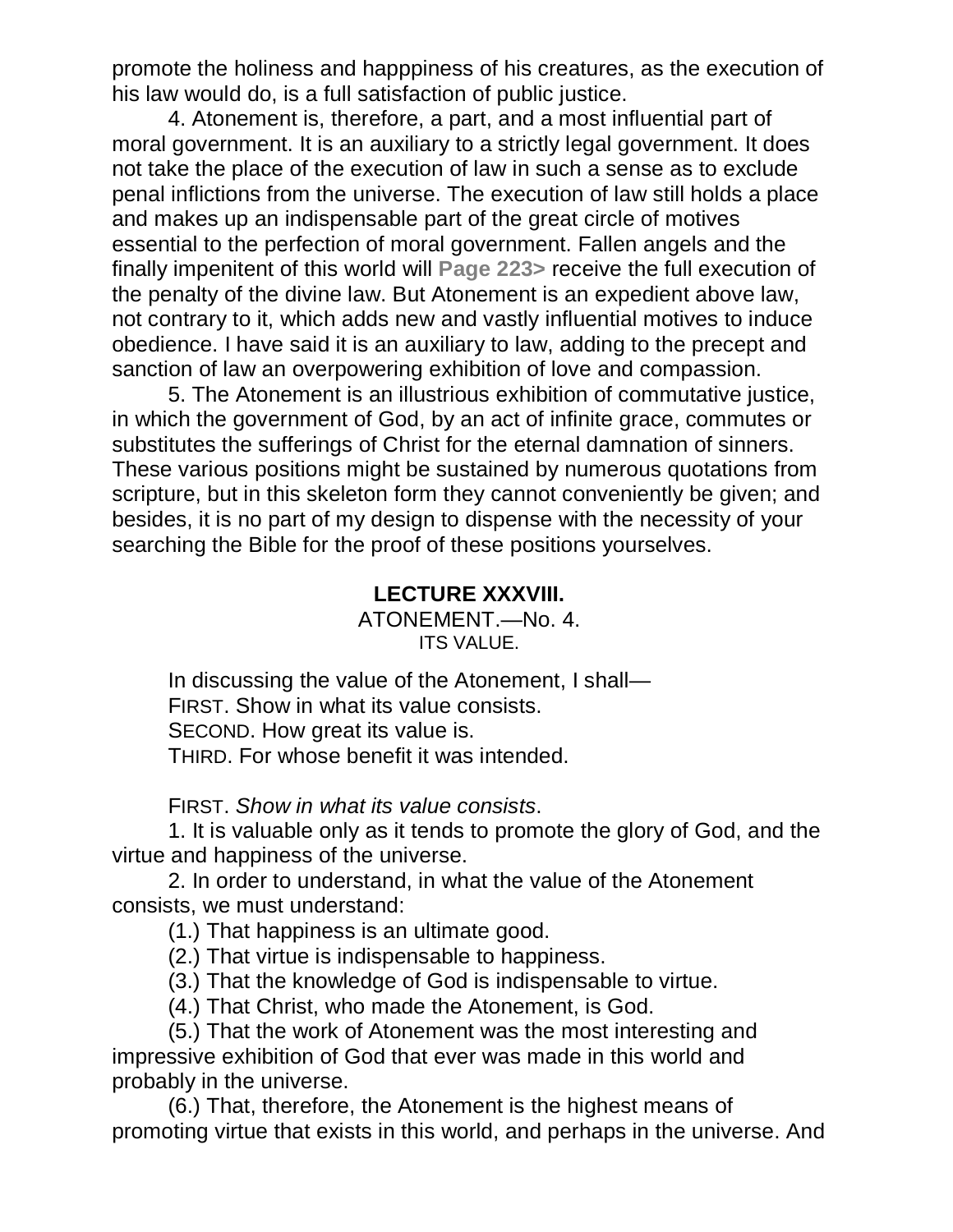that it is valuable only, and just so far as it reveals God, and tends to promote virtue and happiness.

(7.) That the work of Atonement was a gratification of the infinite benevolence of God.

**Page 224>**

(8.) It was a work eternally designed by him, and therefore eternally enjoyed.

(9.) It has eternally made no small part of the happiness of God.

(10.) The development or carrying out of this design, in the work of Atonement, highly promotes and will for ever promote his glory in the universe.

(11.) **Its value consists in its adaptedness to promote the virtue and happiness of holy angels, and all moral agents who have never sinned. AS IT IS A NEW AND MOST STUPENDOUS REVELATION OF GOD, IT MUST OF COURSE GREATLY INCREASE THEIR KNOWLEDGE OF GOD, AND BE GREATLY PROMOTIVE OF THEIR VIRTUE AND HAPPINESS**.

(12.) **ITS VALUE CONSISTS IN ITS ADAPTEDNESS TO PREVENT FARTHER REBELLION AGAINST GOD IN EVERY PART OF THE UNIVERSE. THE ATONEMENT EXHIBITS GOD IN SUCH A LIGHT, AS MUST GREATLY STRENGTHEN THE CONFIDENCE OF HOLY BEINGS IN HIS CHARACTER AND GOVERNMENT. IT IS THEREFORE CALCULATED IN THE HIGHEST DEGREE, TO CONFIRM HOLY BEINGS IN THEIR ALLEGIANCE TO GOD, AND THUS PREVENT THE FURTHER PROGRESS OF REBELLION**.

SECOND. *Show how great its value is*.

1. Let it be remembered, **THE VALUE OF THE ATONEMENT CONSISTS IN ITS MORAL POWER OR TENDENCY TO PROMOTE VIRTUE AND HAPPINESS**.

2. **Moral power is the POWER OF MOTIVE**.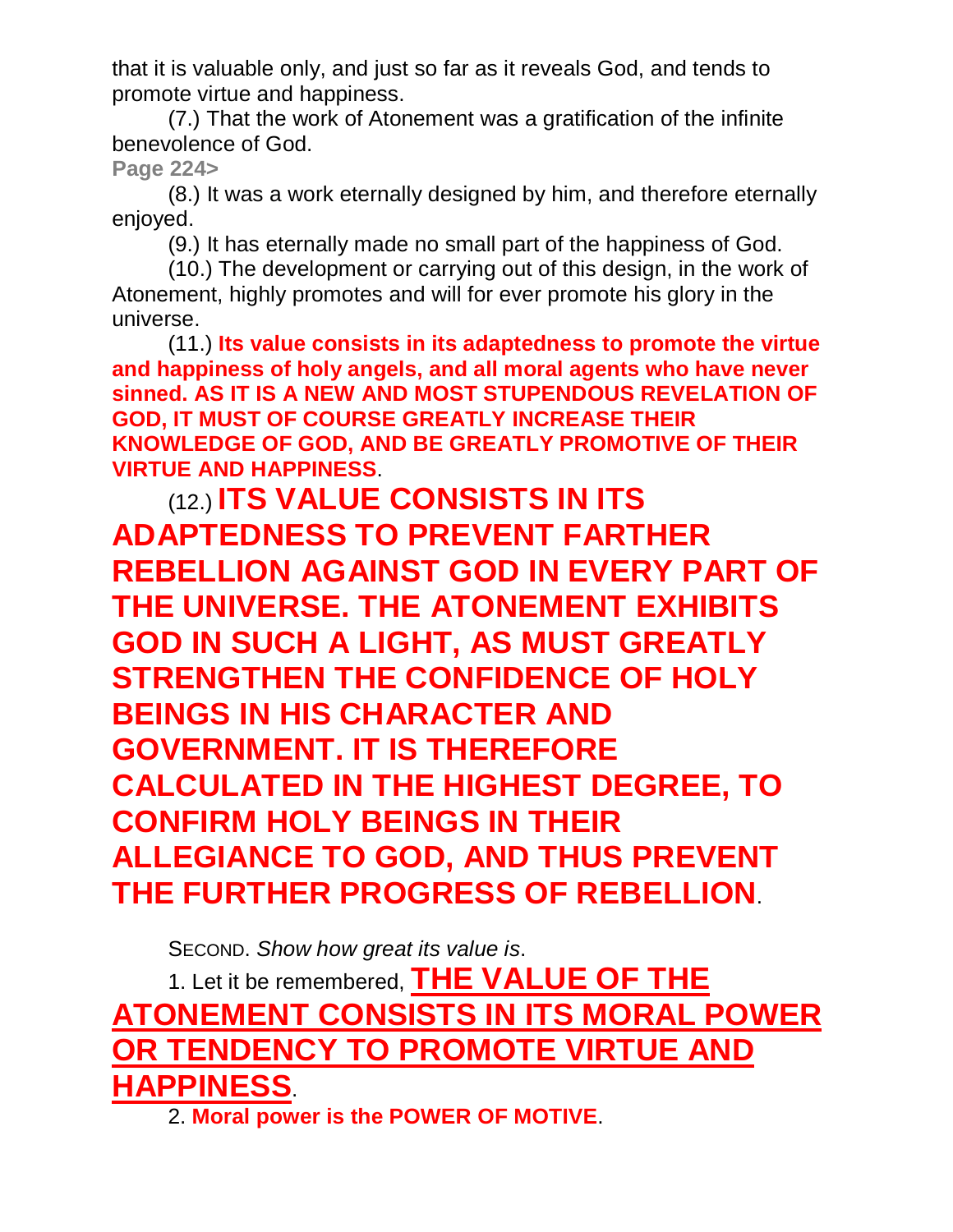## 3. **The highest moral power is the influence**

**of example**. Advice has moral power. Precept has moral power. Sanction has moral power. But **EXAMPLE IS THE HIGHEST MORAL INFLUENCE THAT CAN BE EXERTED BY ANY BEING**.

4. Moral beings are so created as to be naturally influenced by the example of each other. The example of a child, as a moral influence, has power upon other children. The example of an adult, as a moral influence, has power. The example of great men and of angels has great moral power. But the example of God is the highest moral influence in the universe.

#### 5. **The word of God has power. His commands, threatenings, promises; but his example is a higher moral influence than his precepts or his threatenings**.

6. Virtue consists in benevolence. God requires benevolence, threatens all his subjects with punishment, if they are not benevolent, and promises them eternal life if they are. All this has power. But his example, his own benevolence, **HIS OWN DISINTERESTED LOVE, AS EXPRESSED IN THE ATONEMENT, IS A VASTLY HIGHER MORAL INFLUENCE THAN HIS WORD, OR ANY OTHER OF HIS WAYS**.

7. Christ is God. In the Atonement God has given us the influence of his own example, has exhibited his own love, his own compassion, his own self-denial, his own patience, his own long-suffering, under abuse from enemies. In the Atonement he has exhibited all the highest and most perfect virtues, has united himself with human nature, has exhibited these virtues to the inspection of **Page 225>** our senses, and labored, wept, suffered, bled, and died for man. This is not only the highest revelation of God, that could be given to man; but is giving the whole weight of his own example in favor of all the virtues which he requires of man.

8. This is the highest possible moral influence. It is properly moral omnipotence; that is—the influence of the Atonement, when apprehended by the mind, will accomplish whatever is an object of moral power. **IT CANNOT COMPEL A MORAL AGENT, AND SET ASIDE HIS FREEDOM, FOR THIS IS NOT AN OBJECT OF MORAL POWER; BUT IT WILL DO ALL THAT MOTIVE CAN, IN THE NATURE OF THE CASE ACCOMPLISH. It is the highest and most weighty motive that the mind of a moral being can conceive. IT IS THE MOST MOVING, IMPRESSIVE, AND INFLUENTIAL CONSIDERATION IN THE UNIVERSE**.

9. The value of the Atonement may be estimated then:

(1.) By the consideration, that it has from eternity made up no inconsiderable part of the happiness of God. We are not aware, and cannot know, that God has ever exercised a higher class of virtues, than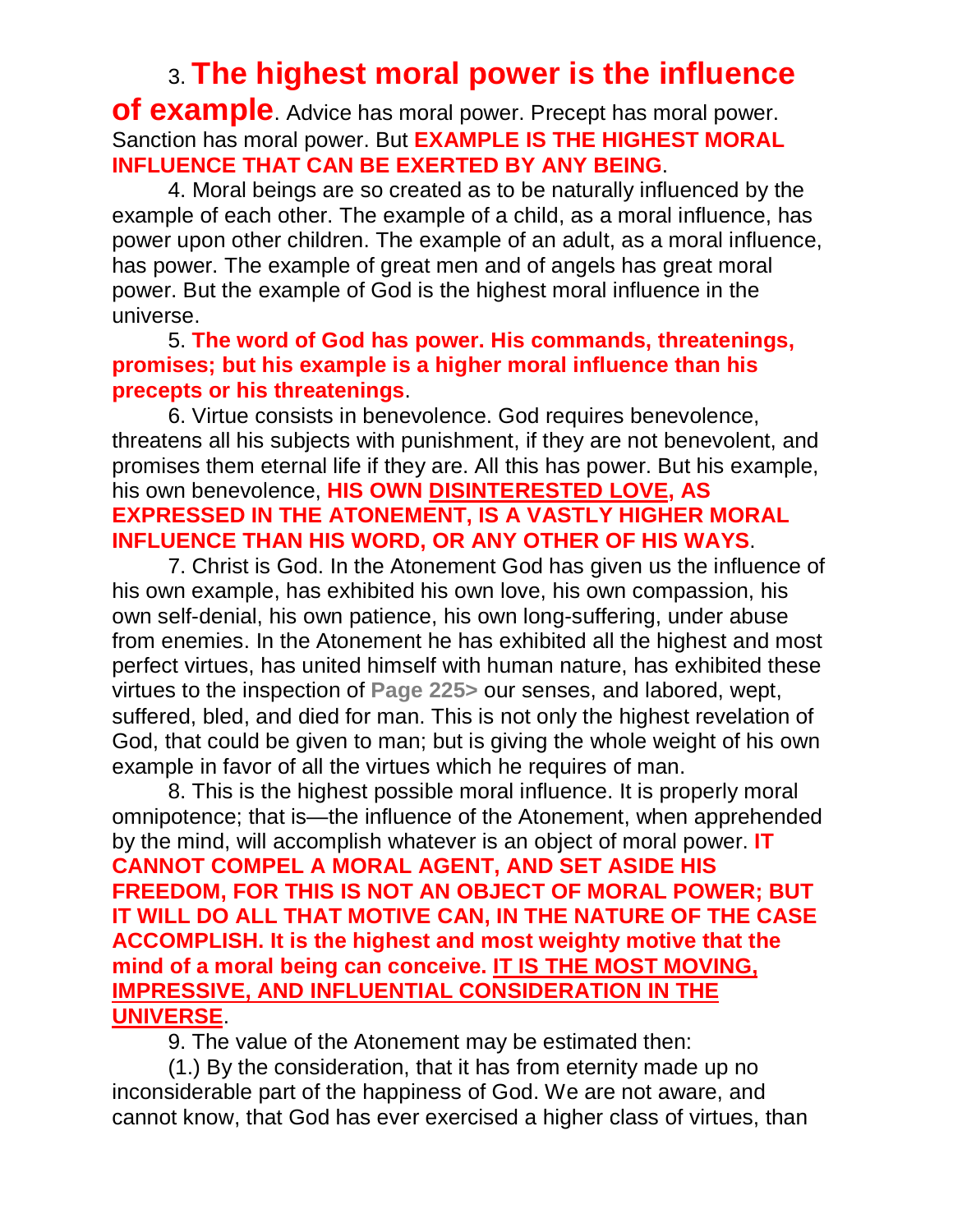were exercised and exhibited in the Atonement. His happiness arises out of, and is founded in, his virtue.

(2.) God has always been in that state of mind, so far as his will and design were concerned, in which he made the Atonement.

(3.) He has, therefore, always exercised those virtues, and always enjoyed the happiness resulting from them. And those virtues are certainly among the highest kind that can possibly be exercised by God, and as his happiness is in proportion to the perfection and strength of his virtue, we have good reason for believing, that the work of Atonement, or the virtues exercised or exhibited in it, have ever constituted a great share of the happiness of God.

(4.) Its value may be estimated, by its moral influence in the promotion of holiness among all holy beings:

*a*. Their love to God must depend upon their knowledge of him.

*b*. As he is infinite, and all creatures are finite, finite beings know him only as he is pleased to reveal himself.

*c*. The Atonement has disclosed or revealed to the universe of holy beings, a class and an order of virtues, as resident in the divine mind, which, but for the Atonement, would probably have for ever remained unknown.

*d*. As the Atonement is the most impressive revelation of God, of which we have any knowledge, or can form any conception, we have reason to believe that it has greatly increased the holiness and happiness of all holy creatures, that it has done more than any other and perhaps every other revelation of God, to exalt his character, strengthen his government, enlighten the universe, and increase its happiness.

*e*. The value of the Atonement may be estimated by the amount of good it has done and will do in this world. The Atonement is an exhibition of God suffering as a substitute for his rebellious subjects. His relation to the law and to the universe, is that which gives his sufferings such infinite value. I have said, in a former **Page 226>** lecture, that the utility of executing penal sanctions consists in the exhibition it makes of the true character and designs of the law-giver. It creates public confidence, makes a public impression, and thus strengthens the influence of government, and is in this way promotive of order and happiness. The Atonement is the highest testimony that God could give of his holy abhorrence of sin; of his regard to his law; of his determination to support it; and, also, of his great love for his subjects; his great compassion for sinners; and his willingness to suffer himself in their stead; rather, on the one hand, than to punish them, and on the other, than to set aside the penalty without **satisfaction being made to public justice**.

*f.* The Atonement may be viewed in either of two points of light.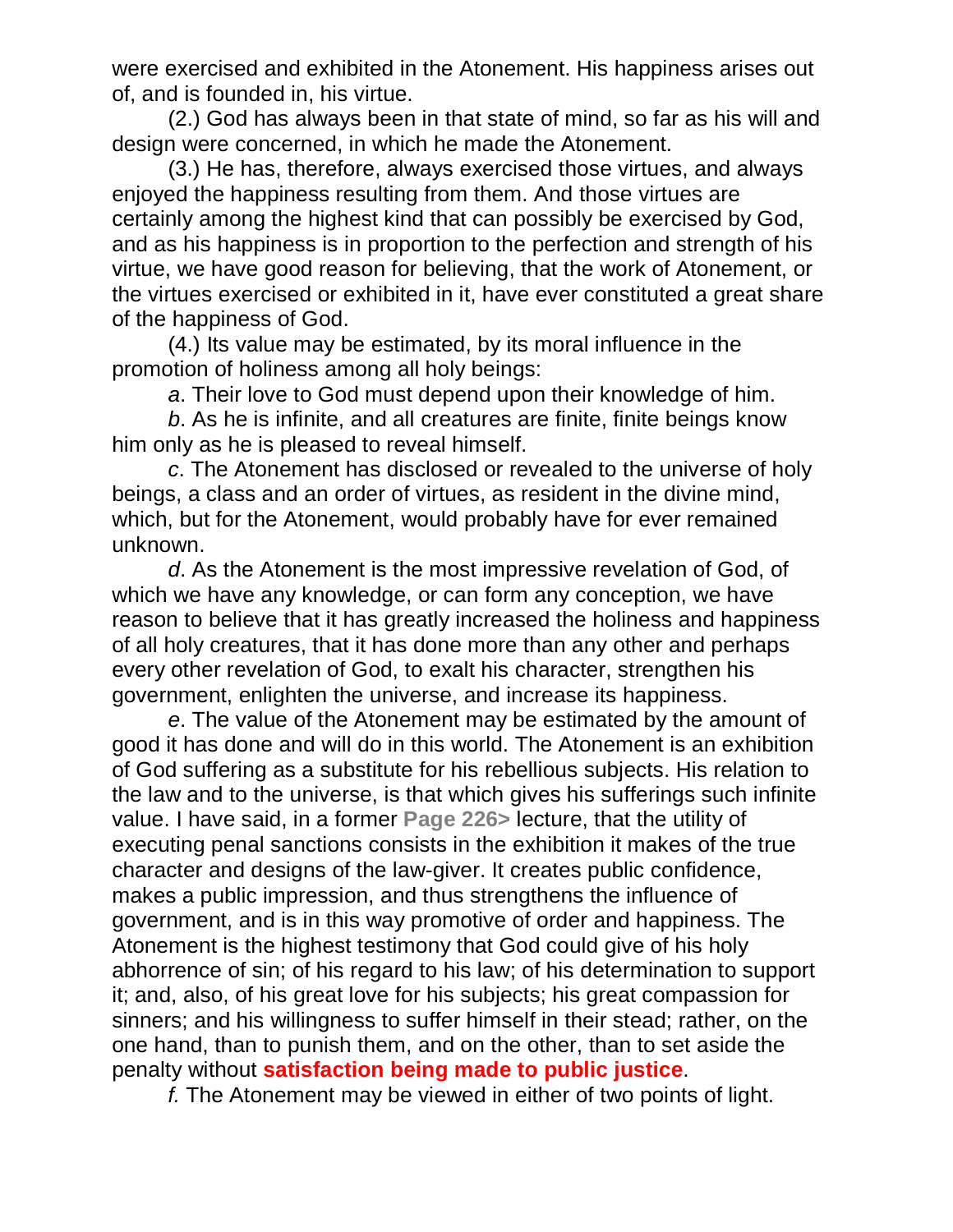(a.) Christ may be considered as the law-giver, and attesting his sincerity, love of holiness, approbation of the law, and compassion for his subjects, by laying down his life as their substitute.

(b.) Or, Christ may be considered as the Son of the Supreme Ruler; and then we have the spectacle of a sovereign, giving his only begotten and well beloved Son, his greatest treasure, to die a shameful and agonizing death, in testimony of his great compassion for his rebellious subjects, and of his high regard for public justice.

*g*. The value of the Atonement may be estimated, by considering the fact that it provides for the pardon of sin, in a way that forbids the hope of impunity in any other case. This, the good of the universe imperiously demanded. If sin is to be forgiven at all, under the government of God, it should be known to be forgiven upon principles that will by no means encourage rebellion, or hold out the least hope of impunity, should rebellion break out in any other part of the universe.

*h*. **The Atonement has settled the question, that sin can never be forgiven, under the government of God, simply on account of the repentance of any being. It has demonstrated, that sin can never he forgiven without full satisfaction being made to public justice, and that public justice can never be satisfied with any thing less than an Atonement made by God himself.** Now, as it can never be expected, that the Atonement will be repeated, it is for ever settled, that rebellion in any other world than this, can have no hope of impunity. This answers the question so often asked by infidels, "If God was disposed to be merciful, why could he not forgive without an Atonement?" The answer is plain; he could not forgive sin, but upon such principles as would for ever preclude the hope of impunity, should rebellion ever break out in any other part of the universe.

*i*. From these considerations, it is manifest that the value of the Atonement is infinite. **WE HAVE REASON TO BELIEVE** [**!** - aal]**, that Christ, by his Atonement, is not only the Savior of this world, but the Savior of the universe in an important sense. Rebellion once broke out in Heaven, and upon the rebel angels God executed his law, and sent them down to hell. It next broke out in this world; and as Page 227> the execution of law was found by experience not to be a sufficient preventive against rebellion, there was no certainty that rebellion would not have spread until it had ruined the universe, but for that revelation of God which Christ has made in the Atonement. This exhibition of God has proved itself, not merely able to prevent**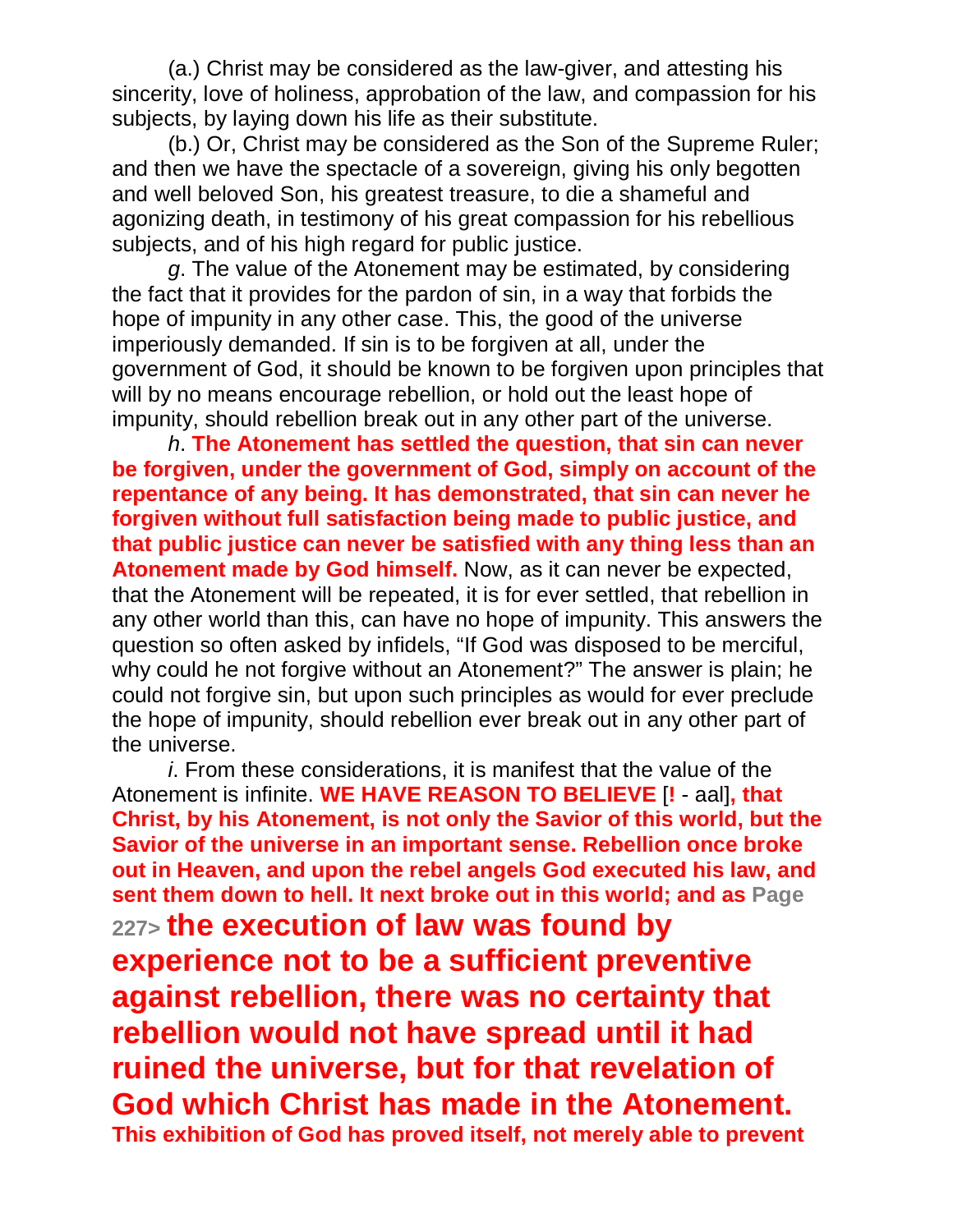**rebellion among holy beings, but to reclaim and reform rebels. Millions of rebels have been reclaimed and reformed. This world is to be turned back to its allegiance to God, and the blessed Atonement of Christ has so unbosomed** ["to tell or reveal one's feelings, secrets, etc." – Webster's New World Dictionary of the American Language;Simon and Schuster. 1982 - aal] **God before the universe, as, no doubt, not only to save other worlds from going into rebellion, but to save myriads of our already rebellious race from the depths of an eternal hell.**

#### THIRD. *For whose benefit the .Atonement was intended*.

1. God does all things for himself; that is—he consults his own glory and happiness, as the supreme and most influential reason for all his conduct. This is wise and right in him, because his own glory and happiness are infinitely the greatest good in the universe. He does what he does, because he loves to do it. He made the Atonement to gratify himself; that is—because he loved to do it. *God so loved the world, that he gave his only begotten Son, that whosoever believeth in him should not perish, but have everlasting life*. God himself, then, was greatly benefitted (sic) by the Atonement. In other words, his happiness, in a great measure, consisted in it.

2. He made the Atonement for the benefit of the universe. All holy beings are and must be benefitted (sic) by it, from its very nature. As it gives them a higher knowledge of God, than they ever had before, or ever could have gained in any other way. The Atonement is the greatest work that he could have wrought for them, the most blessed, and excellent, and benevolent thing he could have done for them. For this reason, angels are described as desiring to look into the Atonement. The inhabitants of Heaven are represented as being deeply interested in the work of Atonement, and those displays of the character of God that are made in it. The Atonement is then, no doubt, one of the greatest blessings that ever God conferred upon the universe of holy beings.

3. The Atonement was made for the benefit particularly of the inhabitants of this world. From its very nature, it is calculated to benefit all the inhabitants of this world; as it is a most stupendous revelation of God to man. Its nature is adapted to benefit all mankind. **ALL MANKIND CAN BE PARDONED, IF THEY WILL BE RIGHTLY AFFECTED AND BROUGHT TO REPENTANCE BY IT, AS WELL AS ANY PART OF MANKIND CAN** [**What ever happened to MAT 7:13, 14?** - aal].

4. The Bible delares that Christ tasted death for every man.

5. All do certainly receive many blessings on account of it. There is reason to believe, that but for the Atonement, none of our race, except the first human pair, would ever have had an existence **Page 228>**.

6. But for the Atonement, no man could have been treated with any more lenity [sic] and forbearance than Satan can.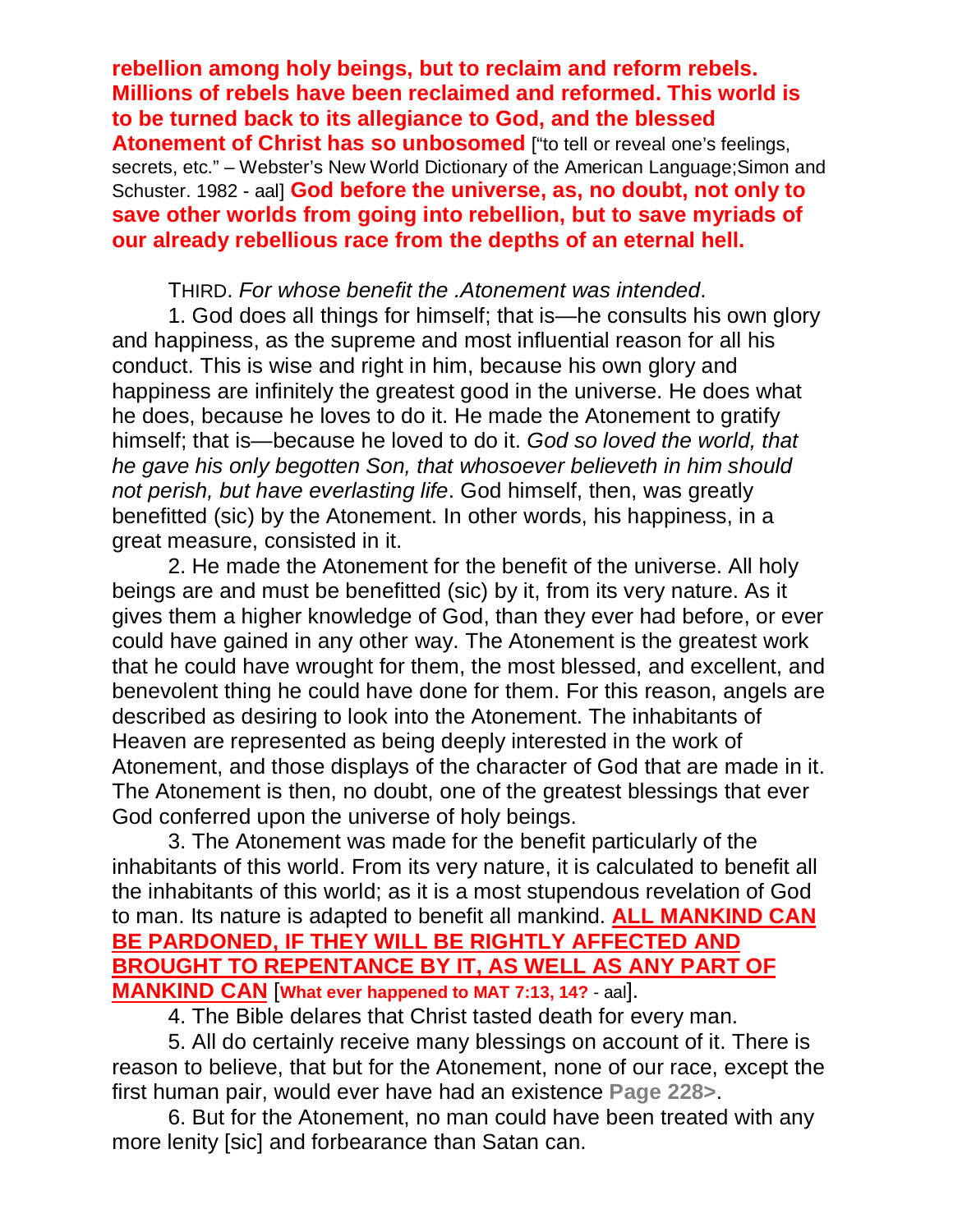7. The lives, and all the blessings which all mankind enjoy, are conferred on them on account of the Atonement of Christ; that is—**God could not consistently confer these blessings, were it not that Christ has made such a satisfaction to public justice, that God can consistently wait on sinners, and bless, and do all that the nature of the case admits to save them.**

8. **That it was made for all mankind, is evident, from the fact that it is offered to all, indiscriminately**.

9. Sinners are universally condemned, for not receiving it.

10. **If the Atonement is not intended for all mankind, God is insincere in making them the offer of salvation through the Atonement**.

11. **If the Atonement is not for all mankind, then God is partial**.

12. If not, sinners in hell will see and know, that their salvation was never possible; that no Atonement was made for them; and that God was insincere, in offering them salvation.

13. If the Atonement is not for all men, no one can know for whom, in particular, it was intended, without direct revelation.

#### 14. **IF THE ATONEMENT IS FOR NONE BUT THE ELECT, no man can know whether he has a right to embrace it, until by a direct revelation, God has made known to him that he is one of the elect.**

15. If the Atonement was made but for the elect, no man can by any possibility embrace it without such a revelation. Why cannot Satan believe in, embrace, and be saved, by the Atonement? Simply because it was not made for him. If it was not made for the non-elect, they can no more embrace and be saved by it, than Satan can. If, therefore, the Atonement was made but for a part of mankind, it is entirely nugatory [trifling, worthless – Webster; *op*. *cit*. - aal], unless a further revelation make known for whom in particular it was made.

16. If it was not made for all men, ministers do not know to whom they should offer it.

17. If ministers do not believe that it was made for all men, they cannot heartily and honestly press its acceptance upon any individual, or congregation in the world; for they cannot assure any individual, or congregation, that there is any Atonement for him or them, any more than there is for Satan. **<page 228.**

**The previous pages are from the following book.**

#### **FINNEY'S LECTURES ON THEOLOGY** By Charles G.Finney

*Bethany Fellowship, Inc., Publishers Minneapolis, Minnesota*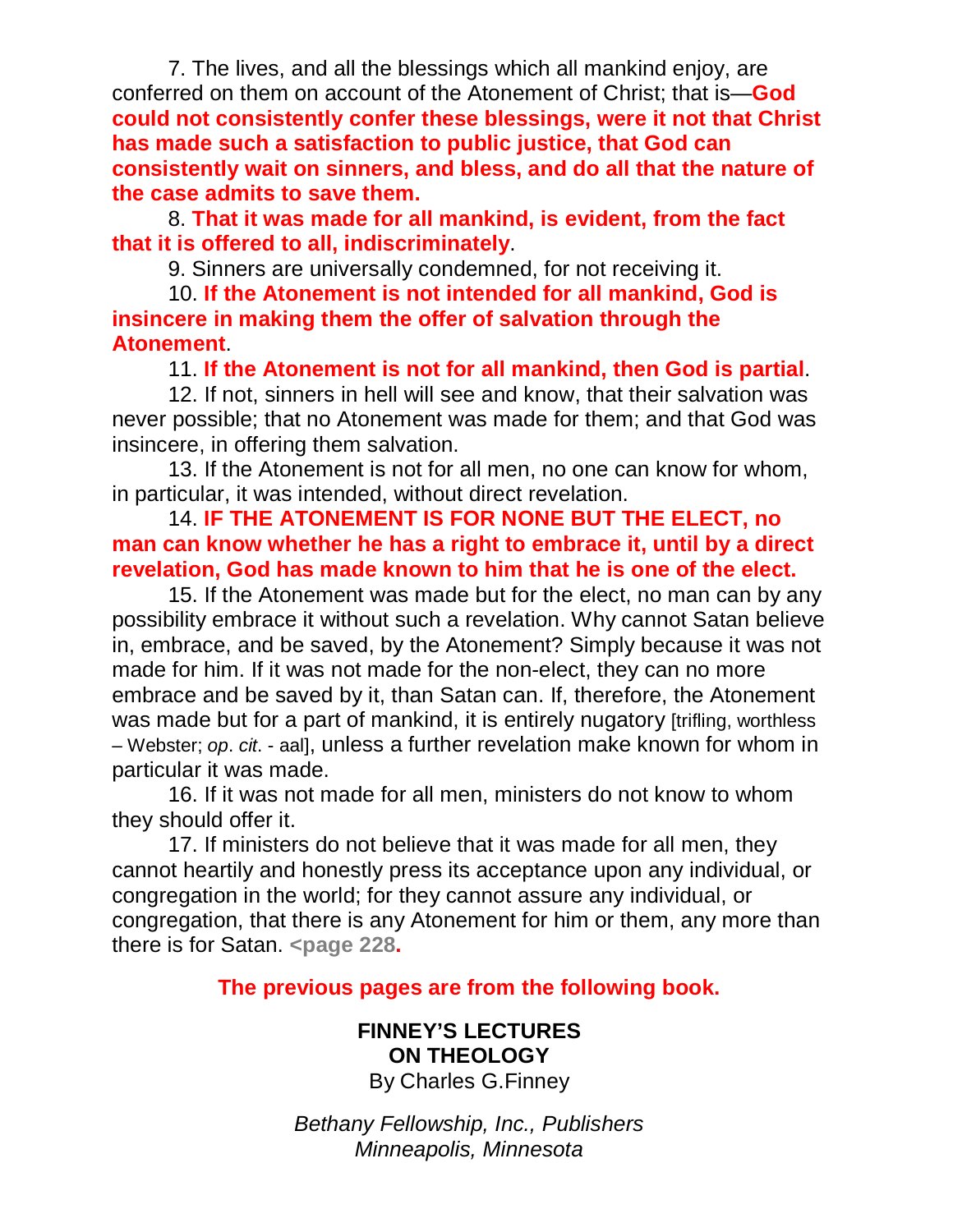We wish to express our gratitude to the Oberlin College Library for loaning us their rare copy of the original edition from which this book was produced.

We are also indebted to Mr. Gordon Olson of Franklin Park, Illinois, one of the foremost students of Finney's writings, who encouraged us in this project and gave us valuable background material.

—The Publishers

This Bethany Fellowship edition was produced by photo-offset from the 1840 edition published by James Steele, Oberlin, Ohio, originally issued under the title, SKELETONS OF A COURSE OF THEOLOGICAL LECTURES

August 1968

Printed in the United States of America by the Printing Division of Bethany Fellowship, Inc.

---------------

The book contains **no copyright**. Typo's are pointed out and some archaic words are explained.

===================================================

Book review by Robert Sumner in *THE BIBLICAL EVANGELIST*, 3-1-91

. \* \* \* \* \* *THE MEMOIRS OF CHARLES G. FINNEY*, Annotated Critical Edition by Garth M. Rosell & Richard A. G. Dupuis, Editors;

Zondervan Publishing House, Grand Rapids, MI; 36 chapters, 736 Pages; \$24.95

We dare say that no man should call himself a student of Finney without this magnificent volume. Many in the past have *thought* they had it when they read Finney's *Autobiography*. Alas, the man who succeeded Finney and did the editing for that work, James Harris Fairchild, president of Oberlin College, did so in a manner that **took all the punch and fire out. Many of Finney's characteristic statements were toned down and other key passages were completely deleted**

[Emphasis added - If Fairchild "took all the punch and fire out" and "characteristic statements were toned down" we are still left with a blasphemous rejection of Bible doctrine. **HOW DO EVANGELICALS GET HOOKED ON SUCH UNGODLY, DANGEROUS PHILOSOPHY?** - aal]

. .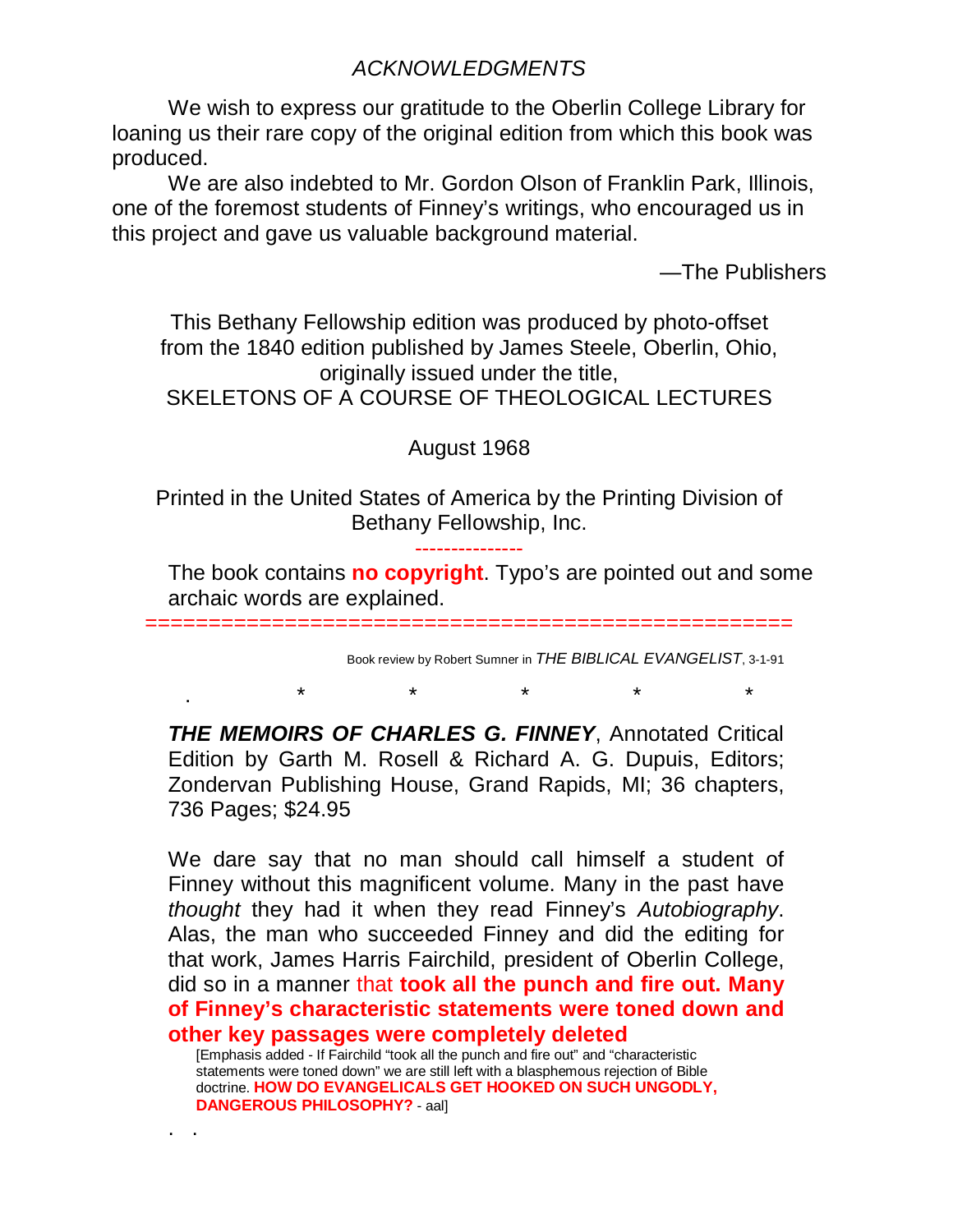The late John R. Rice repeatedly voiced his indebtedness to Finney and his autobiography; what would he have done if he had possessed his unedited version? How he would have been blessed! If for no other reason than who Finney was (one of the greatest evangelists in the history of our nation), *we strongly recommend this volume!*

[Signed: Robert Sumner]

Sumner's article needs to be severely restricted by the following article by Dr. John Rice in his *Sword of the Lord*. It is a typical example of Dr. Rice's compromise.

. \* \* \* \* \*

*SWORD OF THE LORD*, July 16, 1982

## **About Charles G. Finney - 1792-1875**

Few men on the American scene have preached with such power and conviction of the Holy Spirit as has Charles Grandison Finney.

Finney was born in Warren, Connecticut, in 1792. During his early life he studied to become a lawyer. While in law school he began to attend a Presbyterian church and came under conviction of sin as a result of the prayers of the young people's group. One day in 1821, in the agony of conviction, he went to the woods where he began to pray. God met his need and he was soundly converted. Within 24 hours he had personally led 20 to the Lord.

Finney immediately dropped his law study and practice and began to preach. He applied the lawyer's methods to his preaching technique and rarely closed a service without getting a verdict—a definite action from the audience. Often in his meetings strong men and women would fall on their faces, convicted of their sin, and ask God's forgiveness and salvation.

Finney conducted campaigns both in America and Great Britain, and **he did not always have to preach in order to have the Holy Spirit bring about conviction. One day while just walking through a factory, a revival broke out among**

**the workers** [Emphasis added - aal].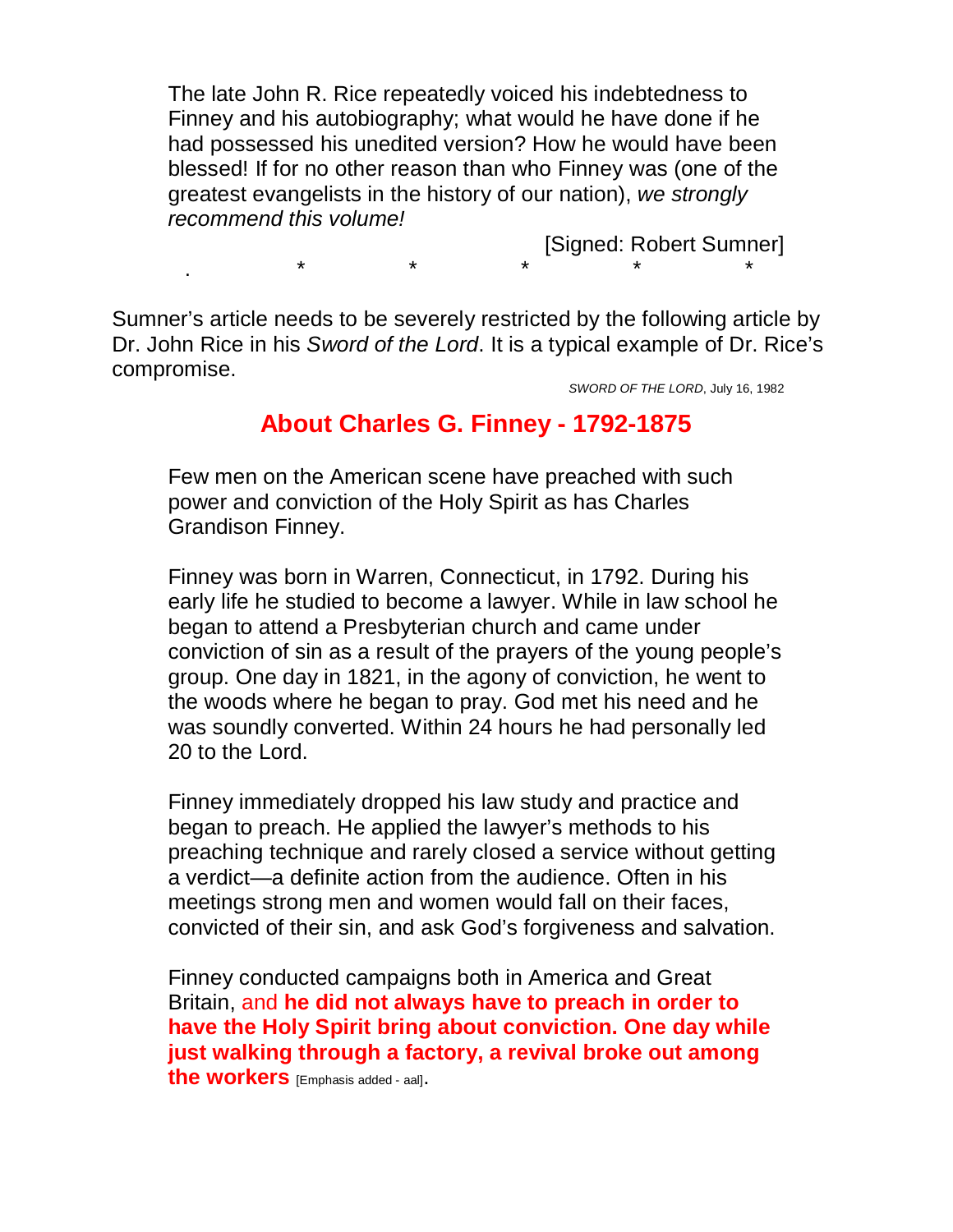From 1852 until 1866 Finney served as president of Oberlin College in Oberlin, Ohio. Time and again revival fires swept through the students and faculty as revivalist Finney preached. It was while at Oberlin that he wrote his *Theology,* his *Lectures on Revival,* and *Lectures to Professing Christians.* There he founded and edited a magazine known as THE EVANGELIST.

Finney went to be with the Lord in 1875, at the age of 83.

Charles Finney was particularly blessed of God and filled with the Spirit and dedicated to the Lord for personal soul winning. **His theology, however, as expressed in much of his preaching, is unscriptural in some important areas—so only a very few of his messages have we been able to find, with some justified editing, acceptable for use in** *THE* **SWORD OF THE LORD** [Emphasis added - aal]. In spite of this fact and because of his warm heart and deep love for souls, God greatly used him in turning thousands to Himself.

**\*\*\*\*\*\*\*\*\*\*\*\*\*\*\*\*\*\*\*\*\*\*\*\*\*\*\*\*\*\*\*\*\*\*\*\*\*\*\*\*\*\*\*\*\***

The following material is taken from the following book:

# **CHARLES G. FINNEY**

AN AUTOBIOGRAPHY

FLEMING H. REVELL COMPANY OLD TAPPAN • NEW JERSEY [REPRINT DATE NOT GIVEN]

\_\_\_\_\_\_\_\_\_\_\_\_\_\_\_\_\_\_\_\_\_\_\_\_\_\_\_\_\_\_\_\_\_\_\_\_\_\_\_\_\_\_\_\_\_ Printed in the United States of America

COPYRIGHT THE TRUSTEES OF OBERLIN COLLEGE 1876 COPYRIGHT RENEWED 1908

> This book was originally entitled MEMOIRS OF CHARLES G. FINNEY

------------------------------------------------------------------------------------

#### PREFACE

THE author of the following narrative sufficiently explains its origin and purpose, in the introductory pages. He left the manuscript at the disposal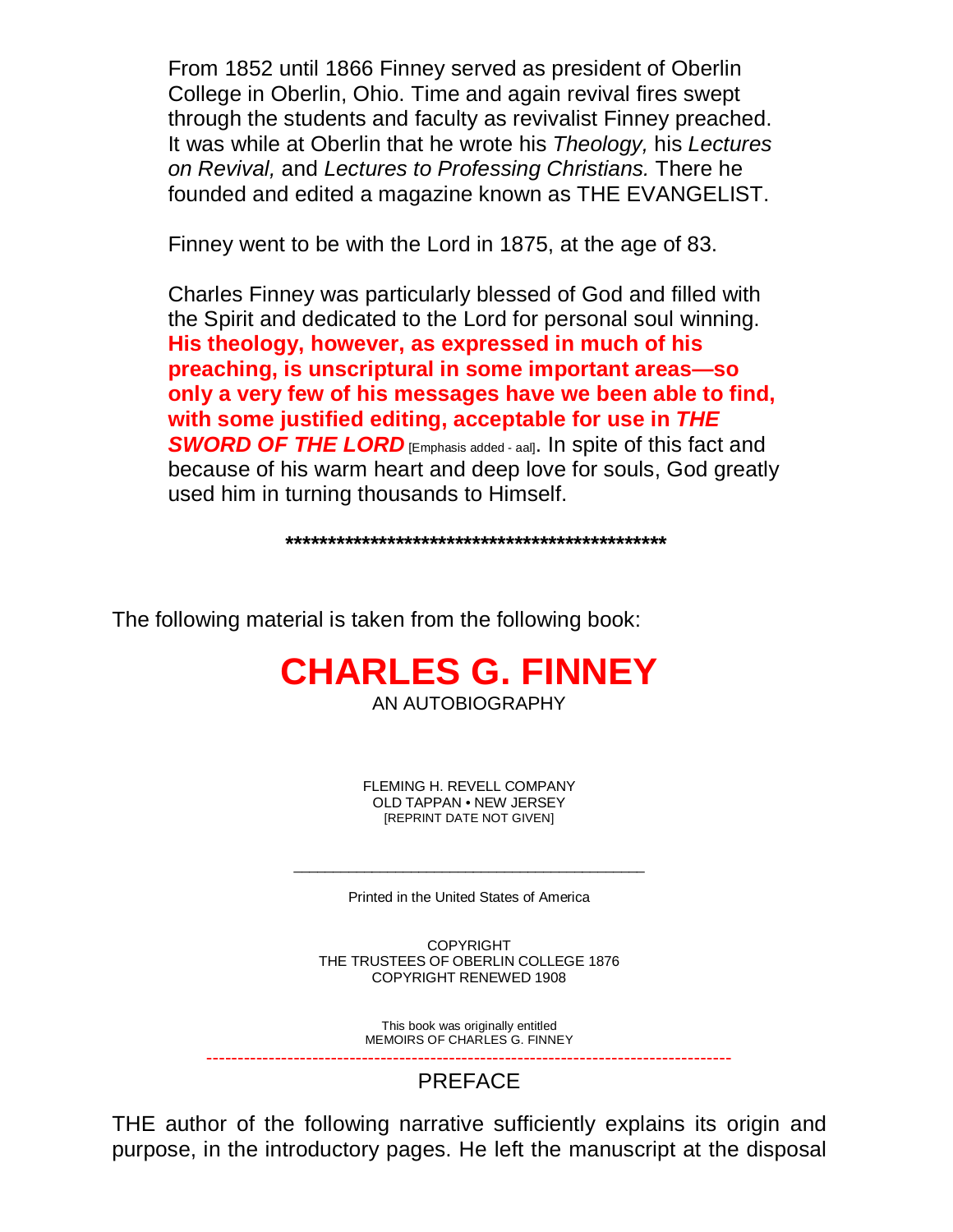of his family, having never decided, in his own mind, that it was desirable to publish it. Many of his friends, becoming aware of its existence, have urged its publication; and his children, yielding to the general demand, have presented the manuscript to Oberlin College for this purpose.

In giving it to the public, it is manifestly necessary to present it essentially as we find it. No liberties can be taken with it, to modify views or statements which may sometimes seem extreme or partial, or even to subdue a style, which, though rugged at times, is always dramatic and forcible. **Few men have better earned the right to utter their own thoughts, in their own words** . These thoughts and words are what the many friends of Mr. Finney will desire. The only changes that seemed allowable, were occasional omissions, to avoid unnecessary repetition, or too minute detail, or, at times, references that might seem too distinctly personal. The narrative is, in its very nature, personal, involving the experiences both of the author and of those with whom he had to do; and to these personal experiences it, in great part, owes its interest and its value. As the narrative presents the memories and heart-yearnings of a veteran pastor, with a passion for winning souls, it is hoped and believed that, in its personal references, it will not be regarded as having transcended the limits of Christian propriety. For the most part, the lapse of time sets aside all question.

Here and there perhaps, the statements in the narrative may seem inadequate, as involving only a partial view of facts. It will be remembered that such partial views belong to all personal observation and opinion, and each one will naturally supply the correction that seems to be demanded.

J. H. F. [James Harris Fairchild - aal]

OBERLIN COLLEGE, January, 1876.

------------------------------------------------------------------------------------

[Red and bold or all caps and underlining have been used for emphais. Any notes are enclosed in square brackets and initialed – aal. Sufficient context is given to make sure the reader does not misunderstand what Finney wrote].

> **MEMOIRS** of CHARLES G. FINNEY ——————

#### **CHAPTER 1**

#### BIRTH AND EARLY EDUCATION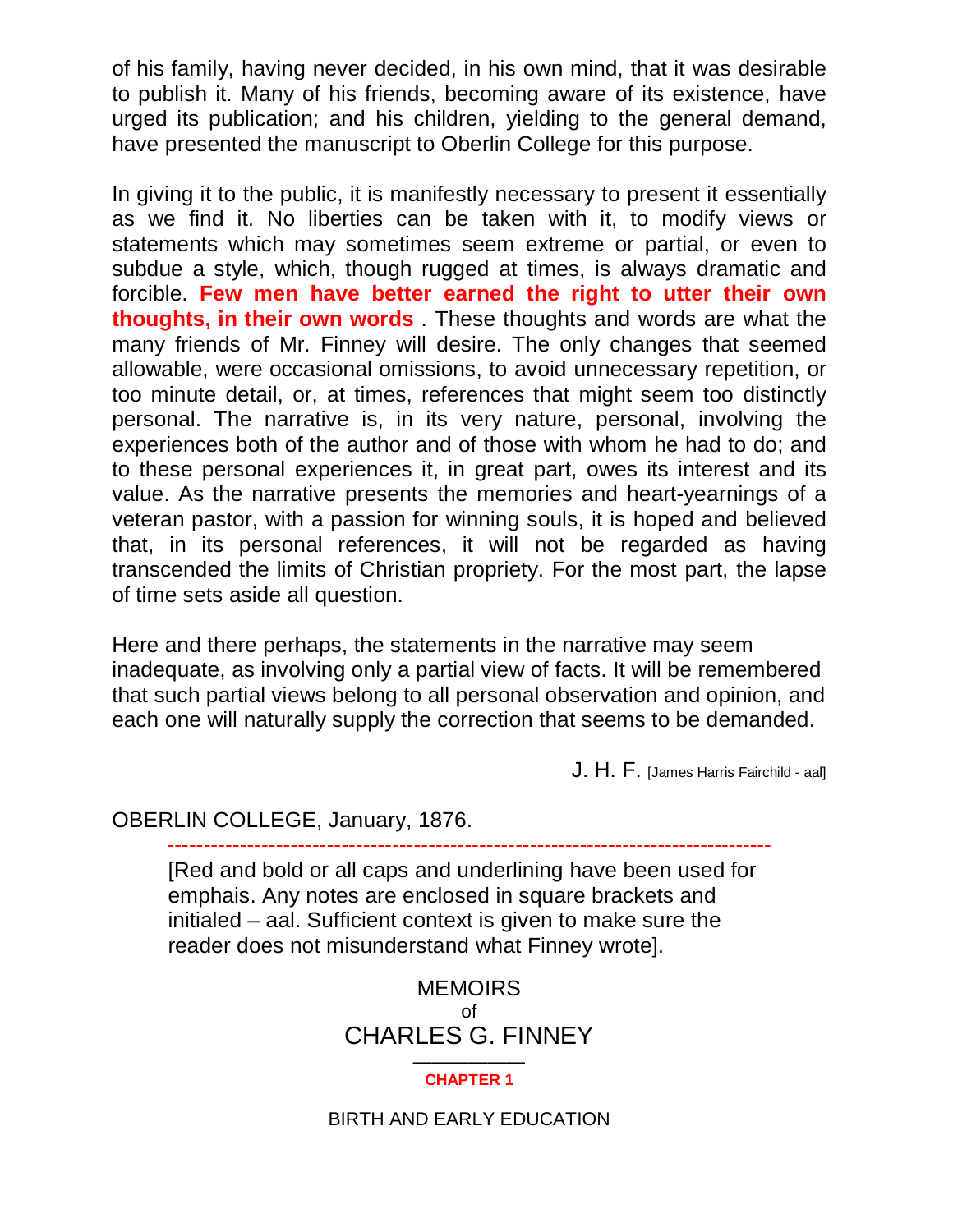It has pleased God in some measure to connect my name and labors with an extensive movement of the church of Christ, regarded by some as a new era in its progress, especially in relation to revivals of

# religion. As **THIS MOVEMENT INVOLVED, TO A CONSIDERABLE EXTENT, THE DEVELOPMENT OF VIEWS OF CHRISTIAN DOCTRINE WHICH HAD NOT BEEN COMMON, and was brought about by changes in the**

**means of carrying forward the work of evangelization, IT WAS VERY NATURAL THAT SOME MISAPPREHENSION SHOULD PREVAIL IN REGARD TO THESE MODIFIED STATEMENTS OF DOCTRINE, and the use of these measures; and consequently that, to some extent, EVEN GOOD MEN SHOULD CALL IN QUESTION the wisdom of these measures and THE SOUNDNESS OF THESE THEOLOGICAL STATEMENTS; and that ungodly men should be irritated, and for a time should strenuously oppose these great movements**.

I have spoken of myself as connected with these movements; but only as one of the many ministers and other servants of Christ, who have shared prominently in promoting them. I am aware that by a certain portion of the church I have been considered an innovator, both in regard to doctrine and measures; and that many have looked upon me as rather prominent, especially in assailing some of the old forms of theological thought and expression, and in stating the doctrines of the Gospel in many respects in new language.

I have been particularly importuned, for a number of years, by the friends of those revivals with which my name and labors have been connected, to write a history of them. As so much misapprehension has prevailed respecting them, it is thought that the truth of history demands a statement from myself of the doctrines that were preached, so far as I was concerned; of the measures used, and of the results of preaching those doctrines and the use of those measures.

My mind seems instinctively to recoil from saying so much of myself as I shall be obligated to do, if I speak honestly of those revivals and of my relation to them. For this reason I have declined, up to this time, to undertake such a work. Of late the trustees of Oberlin College have laid the matter before me, and urged me to undertake it. They, together with numerous other friends in this country and in England, have urged that it was due to the cause of Christ, that a better understanding should exist in the church than has hitherto existed, in regard especially to the revivals that occurred in central New York and elsewhere, from l82l and onward for several years, because those revivals have been most misrepresented and opposed.

**I approach the subject, I must say, with reluctance, for many reasons. I have kept no diary, and consequently must depend on my memory. It is true, that my memory is naturally very tenacious, and the events that I have witnessed in revivals of religion have made a very deep impression on my mind; and I remember, with great distinctness, many more than I shall have time to communicate**. Every

one who has witnessed powerful revivals of religion is aware that many cases of conviction and conversion are daily occurring, of the greatest interest to the people in the midst of whom they occur. Where all the facts and circumstances are known, a thrilling effect is often produced; and such cases are frequently so numerous that if all the highly interesting facts of even one extended revival, in a single locality, should be narrated, it would fill a large volume.

I do not propose to pursue this course in what I am about to write. I shall only sketch such an outline as will, upon the whole, give a tolerably clear idea of the type which these revivals took on; and shall only relate a few of the particular instances of conversion which occurred in different places.

I shall also endeavor to give such an account of the doctrines which were preached, and of the measures which were used, and shall mention such facts, in general, as will enable the church hereafter; partially at least, to estimate the power and purity of those great works of God.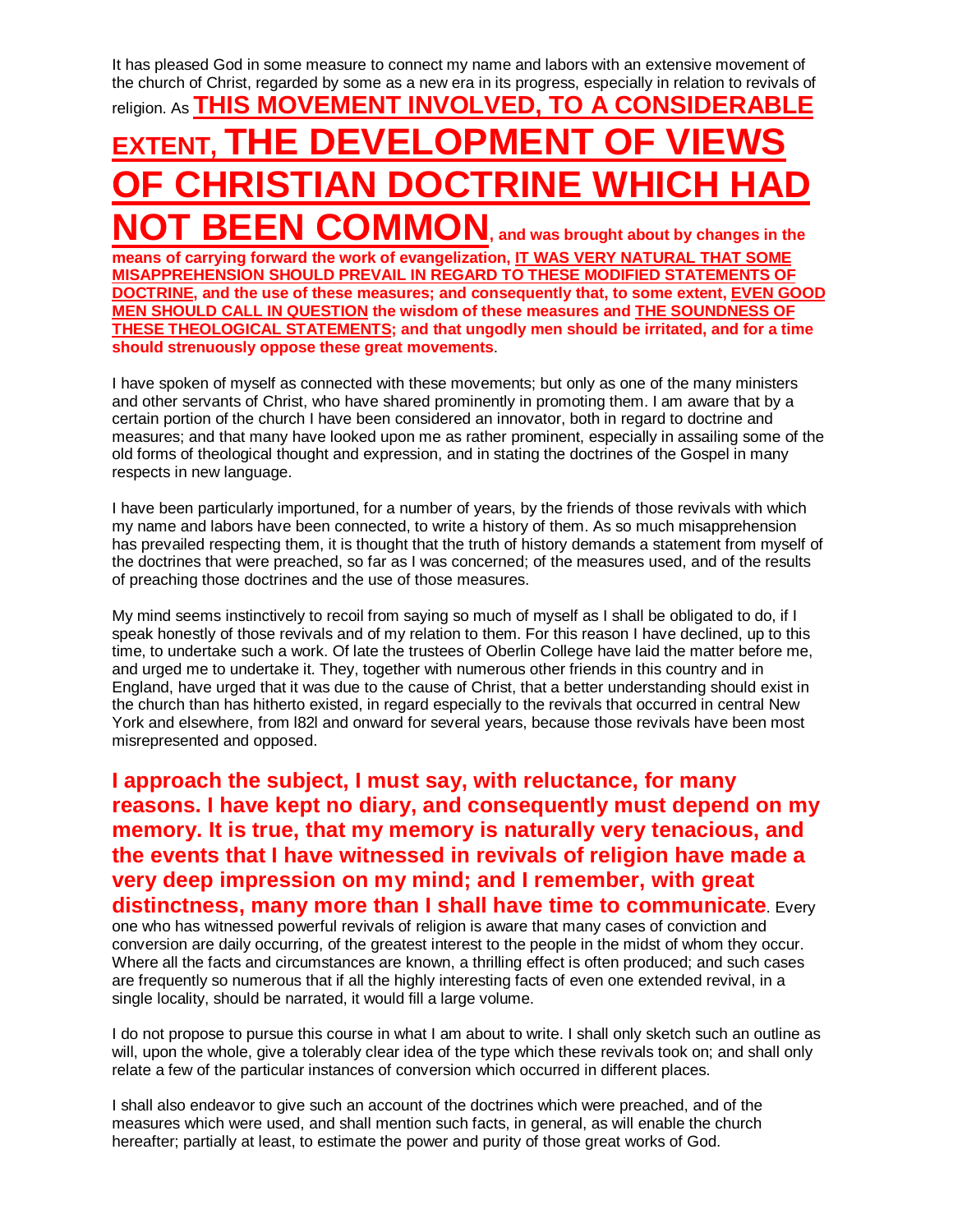But I hesitate to write a narrative of those revivals, because I have often been surprised to find how much my own remembrance of facts differs from the recollection of other persons who were in the midst of those scenes. Of course I must state the facts as I remember them. A great many of those events have been often referred to by myself in preaching, as illustrative of the truths that I was presenting to the people. I have been so often reminded of them, and have so often referred to them in all the years of my ministry, that I cannot but have strong confidence that I remember them substantially as they occurred. If I shall in any case misstate the facts, or if in any case my recollections shall differ widely from those of others, I trust that the church will believe that my statements are in entire accordance with my present remembrance of those facts. **I am now (1867-68) seventy-five years old.** Of course, I remember things that transpired many years ago more definitely than those of recent occurrence. **In regard to the doctrines preached, so far as I was concerned,** and the means used to promote the revivals, **I think I cannot be mistaken.**

**To give any intelligible account of the past which I was called to act in those scenes, it is necessary that I should give a little history of the manner in which I came to adopt the doctrinal views which I have long held and preached, AND WHICH HAVE BEEN REGARDED BY MANY PERSONS AS OBJECTIONABLE**.

**I must commence by giving a very brief account of my birth, and early circumstances and education, my conversion to Christ, my study of theology, and my entering upon the work of the ministry.** I am not about to write an autobiography, let it be remembered; and shall enter no farther into a relation of the events of my own private life than shall seem necessary to give an intelligible account of the manner in which I was led, in relation to these great movements of the church.

**I was born in Warren, Litchfield county, Connecticut, August 29, 1792**. When I was about two years old, my father removed to Oneida county, New York, which was, at that time, to a great extent, a wilderness. No religious privileges were enjoyed by the people. Very few religious books were to be had. The new settlers, being mostly from New England, almost immediately established common schools; but they had among them very little intelligent preaching of the Gospel. I enjoyed the privilege of a common school, summer and winter, until I was fifteen or sixteen years old, I believe; and advanced so far as to be supposed capeable of teaching a common school myself, as common schools were then conducted.

My parents were neither of them professors of religion, and, I believe, among our neighbors there were very few religious people. I seldom heard a sermon, unless it was an occasional one from some traveling minister, or some miserable holding, forth of an ignortant preacher who would sometimes be found in that conutry. I recollect very well that the ignorance of the preachers that I heard was such, that the people would return from meeting and spend a considerable time in irrepressible laughter at the strange mistakes which had been made and the absurdities which had been advanced.

In the neighborhood of my father's residence we had just erected a meeting-house and settled a minister, when my father was induced to remove again into the wilderness skirting the southern shore of Lake Ontario, a little south of Sackett's Harbor. Here again I lived for several years, enjoying no better religious privileges than I had in Oneida county.

When about twenty years old I returned to Connecticut, and from thence went to New Jersey, near New York city, and engaged in teaching. I taught and studied as best I could; and twice returned to New England and attended a high school for a season. While attending the high school I meditated going to Yale College. My preceptor was a graduate of Yale, but he advised me not to go. He said it would be a loss of time, as I could easily accomplish the whole curriculum of study pursued at that institution, in two years; whereas it would cost me four years to graduate. He presented such considerations as prevailed with me, and as it resulted, I failed to pursue my school education any farther at that time**.**

**However, afterward I acquired some knowledge of Latin, Greek, and Hebrew.** But I was never a classical scholar, and **AND NEVER**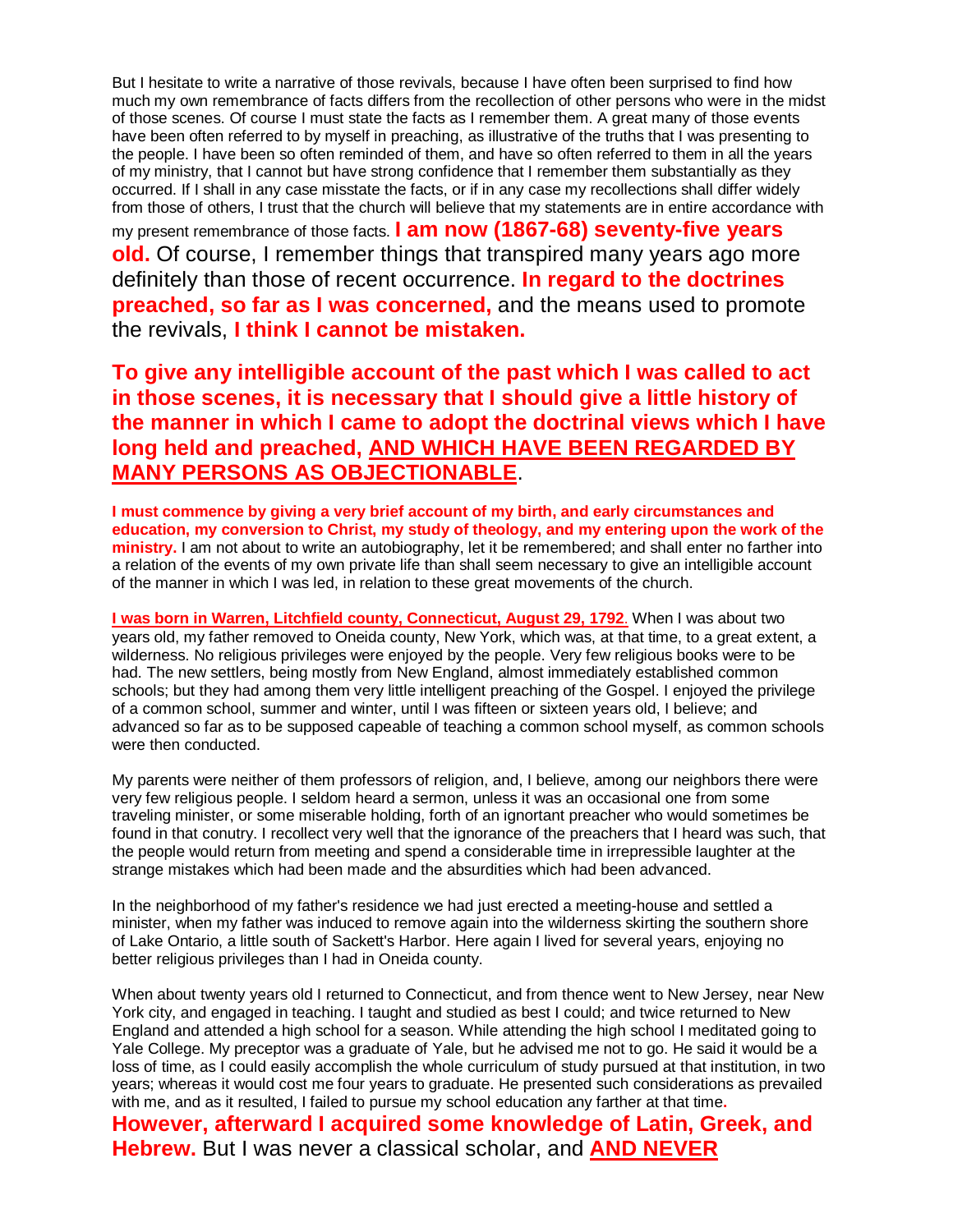#### **POSSESSED SO MUCH KNOWLEDGE OF THE ANCIENT LANGUAGES AS TO THINK MYSELF CAPABLE OF INDEPENDENTLY CRITICISING OUR ENGLISH TRANSLATION OF THE BIBLE.**

The teacher to whom I have referred, wished me to join him in conducting an academy in one of the Southern States. I was inclined to accept his proposal, with the design of pursuing and completing my studies under his instruction. **But when I informed my parents, whom I had not seen for four years, of my contemplated movement south, they both came immediately after me, and prevailed on me to go home with them to Jefferson county, New York. After making them a visit, I concluded to enter, as a student, the law office of, Squire W.\_\_\_, at Adams, in that county. This was in 1818.**

Up to this time I had never enjoyed what might be called religious privileges. I had never lived in a praying community, except during the periods when I was attending the high school in New England; and the religion in that place was of a type not at all calculated to arrest my attention. The preaching was by an aged clergyman, an excellent man, and greatly beloved and venerated by his people; but he read his sermons in a manner that left no impression whatever on my mind. He had a monotonous, humdrum way of reading what he had probably written many years before.

To give some idea of his preaching, let me say that his manuscript sermons were just large enough to put into a small Bible. I sat in the gallery, and observed that he placed his manuscript in the middle of his Bible, and inserted his fingers at the places where were to be found the passages of Scripture to be quoted in the reading of his sermon. This made it necessary to hold his Bible in both hands, and rendered all gesticulation with his hands impossible. As he proceeded he would read the passages of Scripture where his fingers were inserted, and thus liberate one finger after another until the fingers of both hands were read out of their places. When his fingers were all read out, he was near the close of the sermon. His reading was altogether unimpassioned and monotonous; and although the people attended very closely and reverentially to his reading, yet, I must confess, it was to me not much like preaching.

When we retired from meeting, I often heard the people speak well of his sermons; and sometimes they would wonder whether he had intended any allusion, in what he said, to what was occurring among them. It seemed to be always a matter of curiosity to know what he was aiming at, especially if there was anything more in his sermon than a dry discussion of doctrine. And this was really quite as good preaching as I had ever listened to in any place. But any one can judge whether such preaching was calculated to instruct or interest a young man who neither knew nor cared anything about religion.

When I was teaching school in New Jersey, the preaching in the neighborhood was chiefly in German. I do not think I heard half a dozen sermons in English during my whole stay in New Jersey, which was about three years.

Thus when I went to Adams to study law I was almost as ignorant of religion as a heathen. I had been brought up mostly in the woods. I had very little regard to the Sabbath, and had no definite knowledge of religious truth.

**At Adams, for the first time, I sat statedly, for a length of time, under the educated ministry. Rev. George W. Gale, from Princeton, New Jersey, became, soon after I went there, pastor of the Presbyterian Church in that place. HIS PREACHING WAS OF THE OLD SCHOOL TYPE; THAT IS, IT WAS THOROUGHLY CALVINISTIC;** and whenever he

came out with the doctrines! which he seldom did, he would preach what has been called hypercalvinism. He was, of course, regarded as highly orthodox; but I was not able to gain very much instruction from his preaching. As I sometimes told him, he seemed to me to begin in the middle of his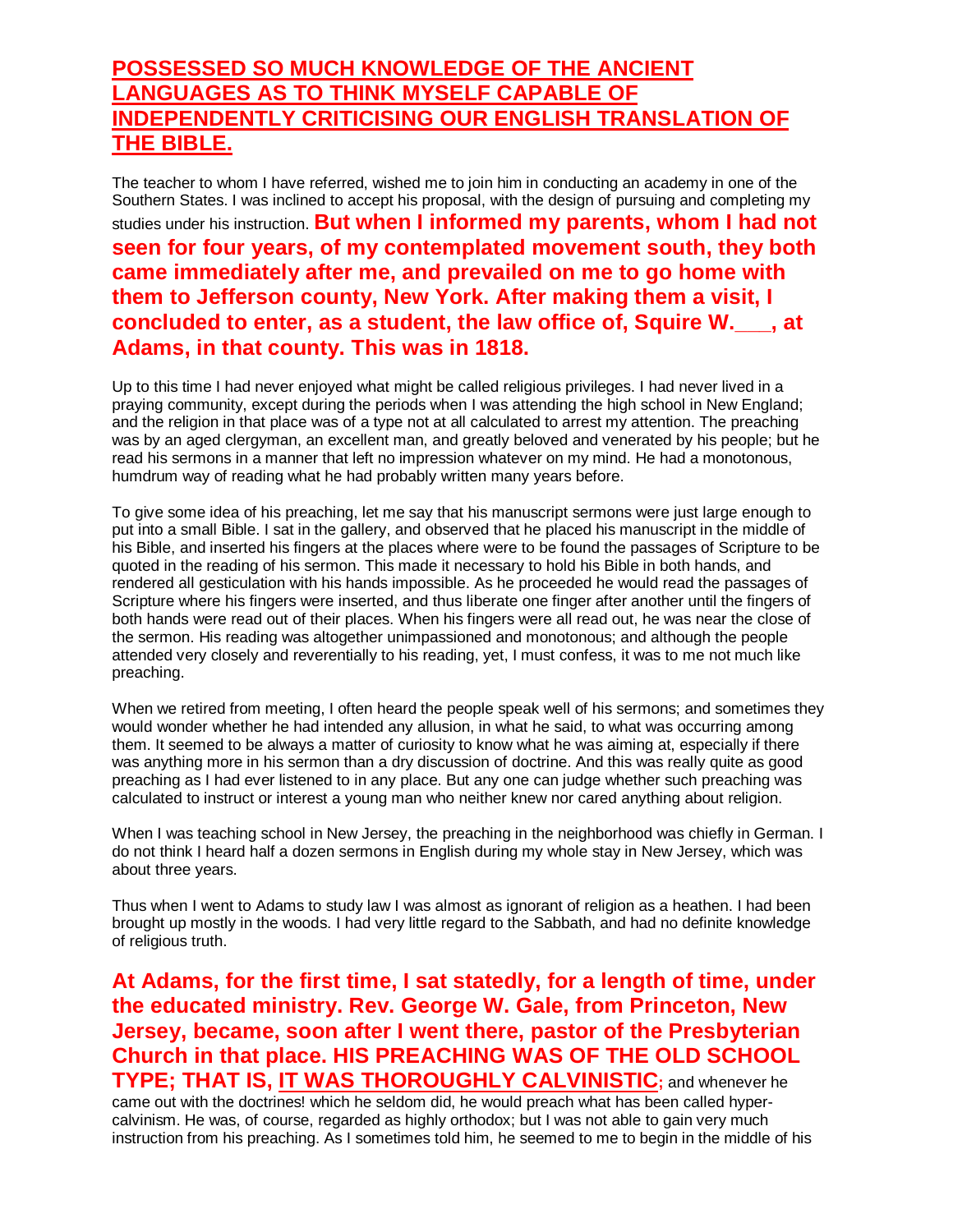discourse, and to assume many things which to my mind needed to be proved. He seemed to take it for granted that his hearers were theologians, and therefore that he might assume all the great and fundametltal doctrines of the Gospel. But I must say that I was rather perplexed than edified by his preaching.

I had never, until this time, lived where I could attend a stated prayer meeting. As one was held by the church near our office every week, I used to attend and listen to the prayers, as often as I could be excused from business at that hour.

In studying elementary law, I found the old authors frequently quoting the Scriptures, and referring especially to the Mosaic Institutcs, as authority for many of the great principles of common law. This excited my curiosity so much that I went and purchased a Bible, the first I had ever owned; and whenever I found a reference by the law authors to the Bible, I turned to the passage and consulted it in its connection. This soon led to my taking a new interest in the Bible, and I read and meditated on it much more than I had ever done before in my life. However, much of it I did not understand.

Mr. Gale was in the habit of dropping in at our office frequently, and seemed anxious to know what impression his sermons had made on my mind. I used to converse with him freely; and I now think that I sometimes criticised his sermons unmercifully. I raised such objections against his positions as forced themselves upon my attention.

In conversing with him and asking him questions, I perceived that his own mind was, as I thought, mystified; and that he did not accurately define to himself what he meant by many of the important terms that he used. Indeed I found it impossible to attach any meaning to many of the terms which he used with great formality and frequency. What did he mean by repentance? Was it a mere feeling of sorrow for sin? Was it altogether a passive state of mind, or did it involve a voluntary element? If it was a change of mind, in what respect was it a change of mind? What did he mean by the term regeneration? What did such language mean when applied to a spiritual change? What did he mean by faith? Was it merely an intellectual state? Was it merely a conviction, or persuasion, that the things stated in the Gospel were true? What did he mean by sanctification? Did it involve any physical change in the subject, or any physical influence on the part of God? I could not tell, nor did he seem to me to know himself, in what sence he used these and similar terms.

We had a great many interesting conversations; but they seemed rather to stimulate my own mind to inquiry, than to satisfy me in respect to the truth.

But as I read my Bible and attended the prayer meetings, heard Mr. Gale preach, and conversed with him, with the elders of the church, and with others from time to time, I became very restless. A little consideration convinced me that I was by no means in a state of mind to go to heaven if I should die. It seemed to me that there must be something in religion that was of infinite importance; and it was soon settled with me, that if the soul was immortal I needed a great change in my inward state to be prepared for happiness in heaven. But still my mind was not made up as to the truth or falsehood of the Gospel and of the Christian religion. The question, however, was of too much importance to allow me to rest in any uncertainty on the subject.

I was particularly struck with the fact that the prayers that I had listened to, from week to week, were not, that I could see, answered. Indeed, I understood from their utterances in prayer, and from other remarks in their meetings, that those who offered them did not regard them as answered.

When I read my Bible I learned what Christ had said in regard to prayer, and answers to prayer. He had said, "Ask, and ye shall receive, seek and ye shall find, knock and it shall be opened unto you. For every one that asketh receiveth, and he that seeketh findeth, and to him that knocketh it shall be opened.'' I read also what Christ affirms, that God is more willing to give his Holy Spirit to them that ask him, than earthly parents are to give good gifts to their children. I heard them pray continually for the outpouring of the Holy Spirit, and as often confess that they did not receive what they asked for.

They exhorted each other to wake up and be engaged, and to pray earnestly for a revival of religion, asserting that if they did their duty, prayed for the outouring of the spirit, and were in earnest, that the spirit of God would be poured out, that they would have a revival of religion, and that the impenitent would be converted. But in their prayer and conference meetings they would continually confess, substantially, that they were making no progress in securing a revival of religion.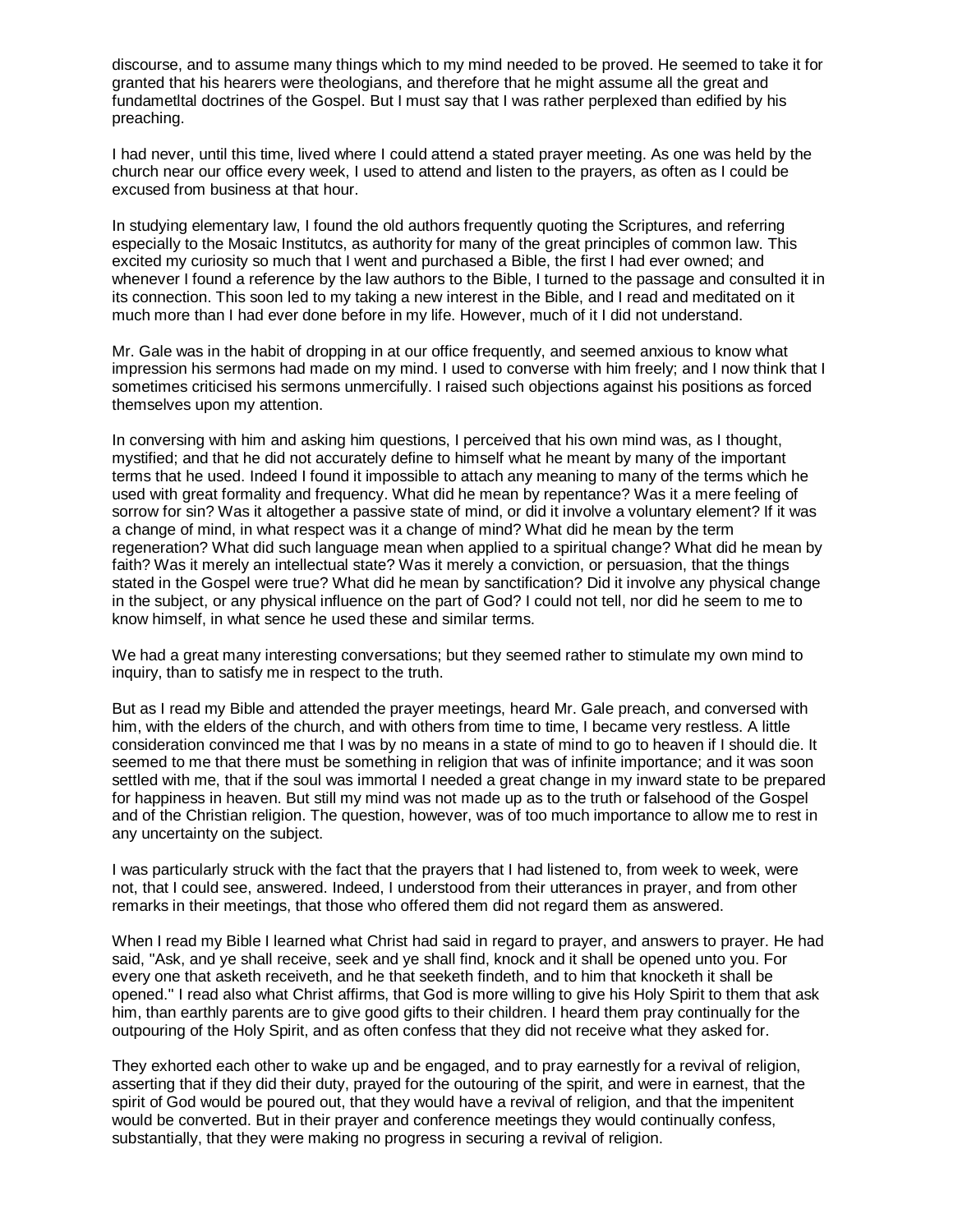This inconsistency, the fact that they prayed so much and were not answered? was a sad stumbling block to me. I knew not what to make of it. It was **n** question in my mind whether I was to understand that these persons were not truly Christians, and therefore did not prevail with God; or did I misunderstand the promises and teachings of the Bible on this subject, or was I to conclude that the Bible was not true? Here was something inexplicable to me; and it seemed, at one time, that it would almost drive me into scepticism. It seemed to me that the teachings of the Bible did not at all accord with the facts which were before my eyes.

On one occasion, when I was in one of the prayer meetings, I was asked if I did not desire that they should pray for me. I told them, no; because I did not see that God answered their prayers. I said, "I suppose I need to be prayed for, for I am conscious that I am a sinner; but I do not see that it will do any good for you to pray for me; for you are continually asking, but you do not receive. You have been praying for a revival of religion ever since I have been in Adams, and yet you have it not. You have been praying for the Holy Spirit to descend upon yourselves, and yet complaining of your leanness." I recollect having used this expression at that time: "You have prayed enough since I have attended these meetings to have prayed the devil out of Adams, if there is any virtue in your prayers. But here you are praying on, and complaining still " I was quite in earnest in what I said, and not a little irritable, I think, in consequence of my being brought so continually face to face with religions truth; which was a new state of things to me.

But on farther reading of my Bible, it struck me that the reason why their prayers were not answered, was because they did not comply with the revealed conditions upon which God had promised to answer prayer; that they did not pray in faith, in the sense of expecting God to give them the things that they asked for.

This thonght, for some time, lay in my mind as a confused questioning, rather than in any definite form that could be stated in words. However, this relieved me, so far as queries about the truth of the Gospel were concerned; and after struggling in that way for some two or three years, my mind became quite settled that whatever mystification there might be either in my own or in my pastor's' mind, or in the mind of the church, the Bible was, nevertheless, the true word of God.

This being settled, I was brought face to face with the question whether I would accept Christ as presented in the Gospel, or pursue a worldly course of life. At this period, my mind, as I have since known, was so much impressed by the Holy Spirit, that I conld not long leave this question unsettled; nor could I long hesitate between the two courses of life presented to me.

#### CHAPTER 2

#### **CONVERSION TO CHRIST**

**On a Sabbath evening in the autumn of 1821, I made up my mind that I would settle the question of my soul's salvation at once, that if it were possible I would make my peace with God.** But as I was very busy in the affairs of the office, I knew that without great firmness of purpose, I should never effectually attend to the subject. I therefore, then and there resolved, as far as possilble, to avoid all business, and everything that would divert my attention, and to give myself wholly to the work of securing the salvation of my soul. I carried this resolution into execution as sternly and thoroughly as I could. I was, however, obliged to be a good deal in the office. But as the providence of God would have it, I was not much occupied either on Monday or Tuesday; and had opportunity to read my Bible and engage in prayer most of the time.

But I was very proud without knowing it. I had supposed that I had not much regard for the opinions of others, whether they thought this or that in regared to myself; and I had in fact been quite singular in attending prayer meetings, and in the degree of attention that I had paid to religion, while in Adams. In this respect I had been so singular as to lead the church at times to think that I must be an anxious inquirer. But I found, when I came to face the question, that I was very unwilling to have anyone know that I was seeking the salvation of my soul. When I prayed I would only whisper my prayer, after having stopped the key-hole to the door, lest some one should discover that I was engaged in prayer. Before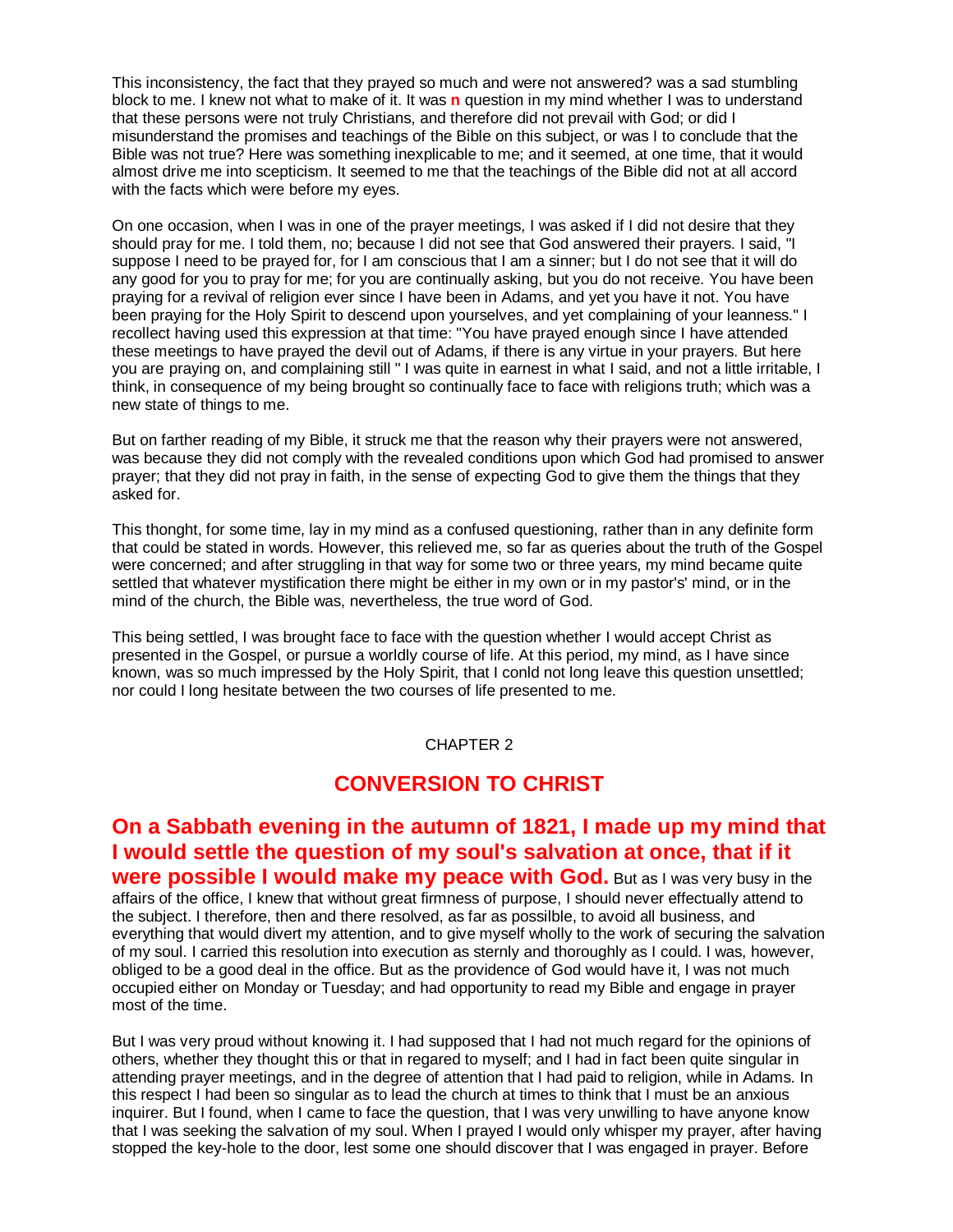that time I had my Bible lying on the table with the law books; and it never had occurred to me to be ashamed of being found reading it, any more than I should be ashamed of being found reading any of my other books.

But after I had addressed myself in earnest to the subject of my own salvation, I kept my Bible, as much as I could, out of sight. If I was reading it when anybody came in, I would throw my law books upon it, to create the impression that I had not had it in my hand. Instead of being outspoken and willing to talk with anybody and everybody on the subject as before, I found myself unwilling to converse with anybody. I did not want to see my minister, becanse I did not want to let him know how I felt, and I had no confidence that he would understand my case, and give me the direction that I needed. For the same reasons I avoided conversation with the elders of the church, or with any of the Christian people. I was ashamed to let them know how I felt, on the one hand; and on the other, I was afraid they would misdirect me. I felt myself shut up to the Bible.

During Monday and Tuesday my convictions increased; but still it seemed as if my heart grew harder. I could not shed a tear; I could not pray. I had no opportunity to pray above my breath; and frequently I felt, that if I could be alone where I could use my voice and let myself out, I should find relief in prayer. I was shy, and avoided, as much as I could, speaking to anybody on any subject. I endeavored, however, to do this in a way that would excite no suspicion,in any mind,that I was seeking the salvation of my soul.

Tuesday night I had become very nervous; and in the night a strange feeling came over me as if I was about to die. I knew that if I did I should sink down to hell; but I quieted myself as best I could until morning.

At an early hour I started for the office. But just before I arrived at the office, something seemed to confront me with questions like these: indeed, it seemed as if the inquiry was within myself, as if an inward voice said to me, "What are you waiting for? Did you not promise to give your heart to God? And what are you trying to do? Are you endeavoring to work out a righteousness of your own?"

Just at this point the whole question of Gospel salvation opened to my mind in a manner most marvelous to me at the time. **I think I then saw, as clearly, as I ever have in my life, the reality and fulness of the atonement of Christ. I SAW THAT HIS WORK WAS A FINISHED WORK; AND THAT INSTEAD OF HAVING, OR NEEDING, ANY RIGHTEOUSNESS OF MY OWN TO RECOMMEND ME TO GOD, I HAD TO SUBMIT MYSELF TO THE RIGHTEOUSNESS OF GOD THROUGH CHRIST. GOSPEL SALVATION SEEMED TO ME TO BE AN OFFER OF SOMETHING TO BE ACCEPTED; AND THAT IT WAS FULL AND COMPLETE; AND THAT ALL THAT WAS NECESSARY ON MY PART, WAS TO GET MY OWN CONSENT TO GIVE UP MY SINS, AND ACCEPT CHRIST. SALVATION, IT SEEMED TO ME, INSTEAD OF BEING A THING TO BE WROUGHT OUT, BY MY OWN WORKS, WAS A THING TO BE FOUUD ENTIRELY IN THE LORD JESUS CHRIST, WHO PRESENTED HIMSELF BEFORE ME AS MY GOD AND MY SAVIOR.**

**Without being distinctly aware of it, I had stopped in the street right where the INWARD VOICE seemed to arrest me. How long I remained in that position I cannot say. BUT AFTER THIS DISTINCT REVELATION HAD STOOD FOR SOME LITTLE TIME BEFORE MY MIND, THE QUESTION SEEMED TO BE PUT, "WILL YOU ACCEPT IT NOW, TODAY?" I REPLIED, "YES; I WILL ACCEPT IT TODAY, OR I WILL DIE IN THE ATTEMPT."**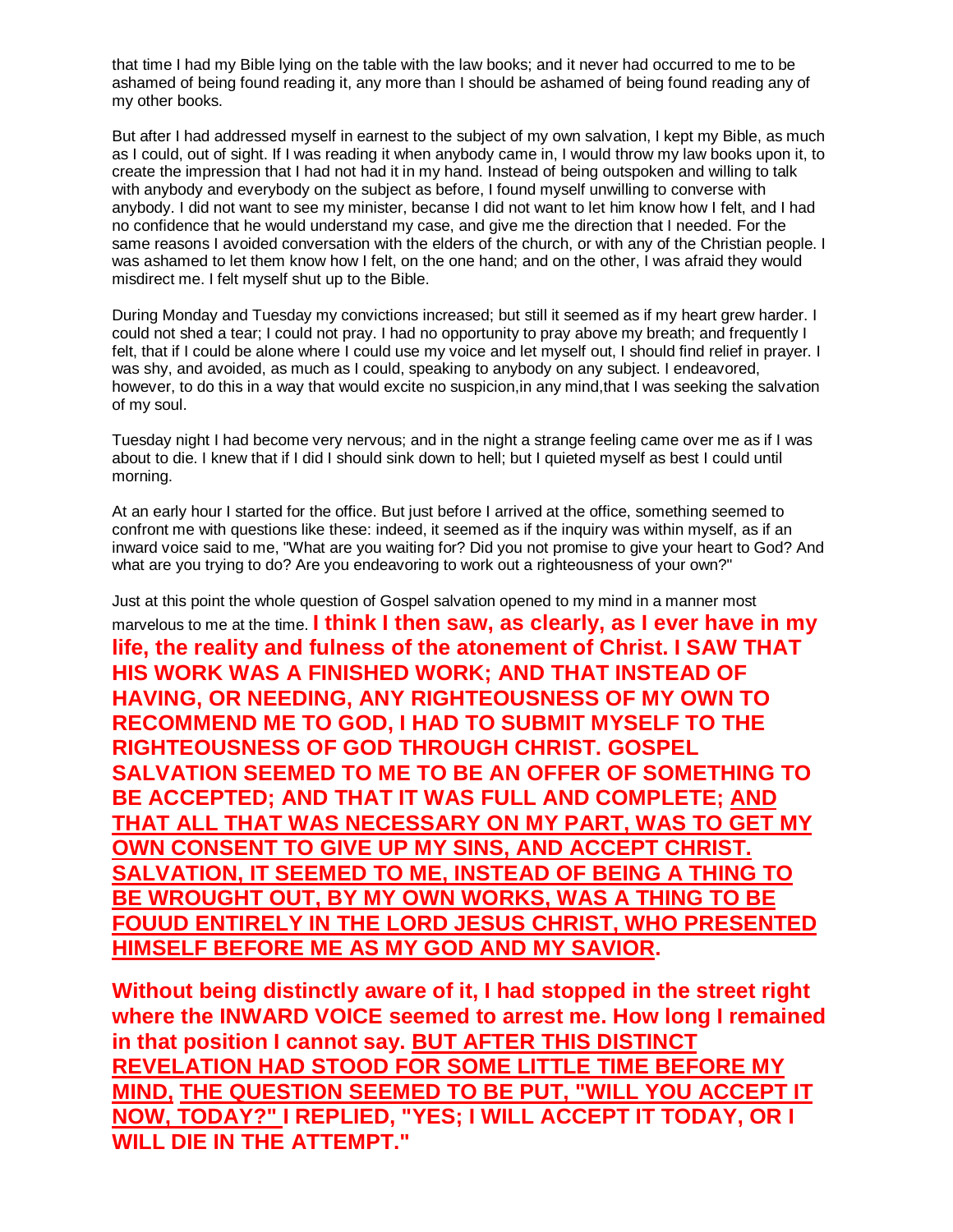North of the village, and over a hill, lay a piece of woods, in which I was in the almost daily habit of walking, more or less, when it was pleasant weather. It was now October, and the time was past for my frequent walks there. Nevertheless, instead of going to the office, I turned and bent my course toward the woods, feeling that I must be alone, and away from all human eyes and ears, so that I could pour out my prayer to God.

But still my pride must show itself. As I went over the hill, it occurred to me that some one might see me and suppose that I was going away to pray. Yet probably there was not a person on earth that would have suspected such a thing, had he seen me going. But so great was my pride and so much was I possessed with the fear of man, that I recollect that I skulked along under the fence, till I got so far out of sight that no one from the village could see me. I then penetrated into the woods, I should think, a quarter of a mile, went over on the other side of the hill, and found a place where some large trees had fallen across each other, leaving an open place between. There I saw I could make a kind of closet. I crept into this place and knelt down for prayer. As I turned to go up into the woods, I recollect to have said, "I will give my heart to God, or I never will come down from there." I recollect repeating this as I went up—"I will give my heart to God before I ever come down again."

But when I attempted to pray I found that my heart would not pray. I had supposed that if I could only be where I could speak aloud, without being overheard, I could pray freely. But lo! when I came to try, I was dumb; that is, I had nothing to say to God; or at least I could say but a few words, and those without heart. In attempting to pray I would hear a rustling in the leaves, as I thought, and would stop and look up to see if somebody were not coming. This I did several times.

Finally I found myself verging fast to despair. I said to myself, "I cannot pray. My heart is dead to God, and will not pray." I then reproached myself for having promised to give my heart to God before I left the woods. When I came to try, I found I could not give my heart to God. My inward soul hung back, and there was no going out of my heart to God. I began to feel deeply that it was too late; that it must be that I was given up of God and was past hope.

The thought was pressing me of the rashness of my promise, that I would give my heart to God that day or die in the attempt. It seemed to me as if that was binding upon my soul; and yet I was going to break my vow A great sinking and discouragement came over me, and I felt almost too weak to stand upon my knees.

Just at this moment I again thought I heard someone, approach me, and I opened my eyes to see whether it were so. But right there the revelation of my pride of heart, as the great difficulty that stood in the way, was distinctly shown to me. An overwhelming sense of my wickedness in being ashamed to have a human being see me on my knees before God, took such powerful possession of me, that I cried at the top of my voice, and exclaimed that I would not leave that place if all the men on earth and all the devils in hell surrounded me. "What!" I said, "such a degraded sinner as I am, on my knees confessing my sins to the great and holy God; and ashamed to have any human being, and a sinner like myself, find me on my knees endeavoring to make my peace with my offended God!" The sin appeared awful, infinite. It broke me down before the Lord.

Just at that point this passage of Scripture seemed to drop into my mind with a flood of light: "Then shall ye go and pray unto me, and I will harken unto you. Then shall ye seek me and find me, when ye shall search for me with all your heart." I instantly seized hold of this with my heart. I had intellectually believed the Bible before; **but never had the truth been in my mind that faith was a voluntary trust instead of an intellectual state**. I was as conscious as I was of my existence, of trusting at that moment in God's veracity. Somehow I knew that that was passage of Scripture, though I do not think I had ever read it. I knew that it was God's word, and God's voice, as it were, that spoke to me. I cried to him, "Lord, I take thee at thy word. Now thou knowest that I do search for thee with all my heart, and that I have come here to pray to thee; and thou hast promised to hear me."

That seemed to settle the question that I could then, that day, perform my vow. The Spirit seemed to lay stress upon that idea in the text, "When you search for me with all your heart.'' The question of when, that is of the present time, seemed to fall heavily into my heart. I told the Lord that I should take him at his word; that he could not lie; and that therefore I was sure that he heard my prayer, and that he would be found of me.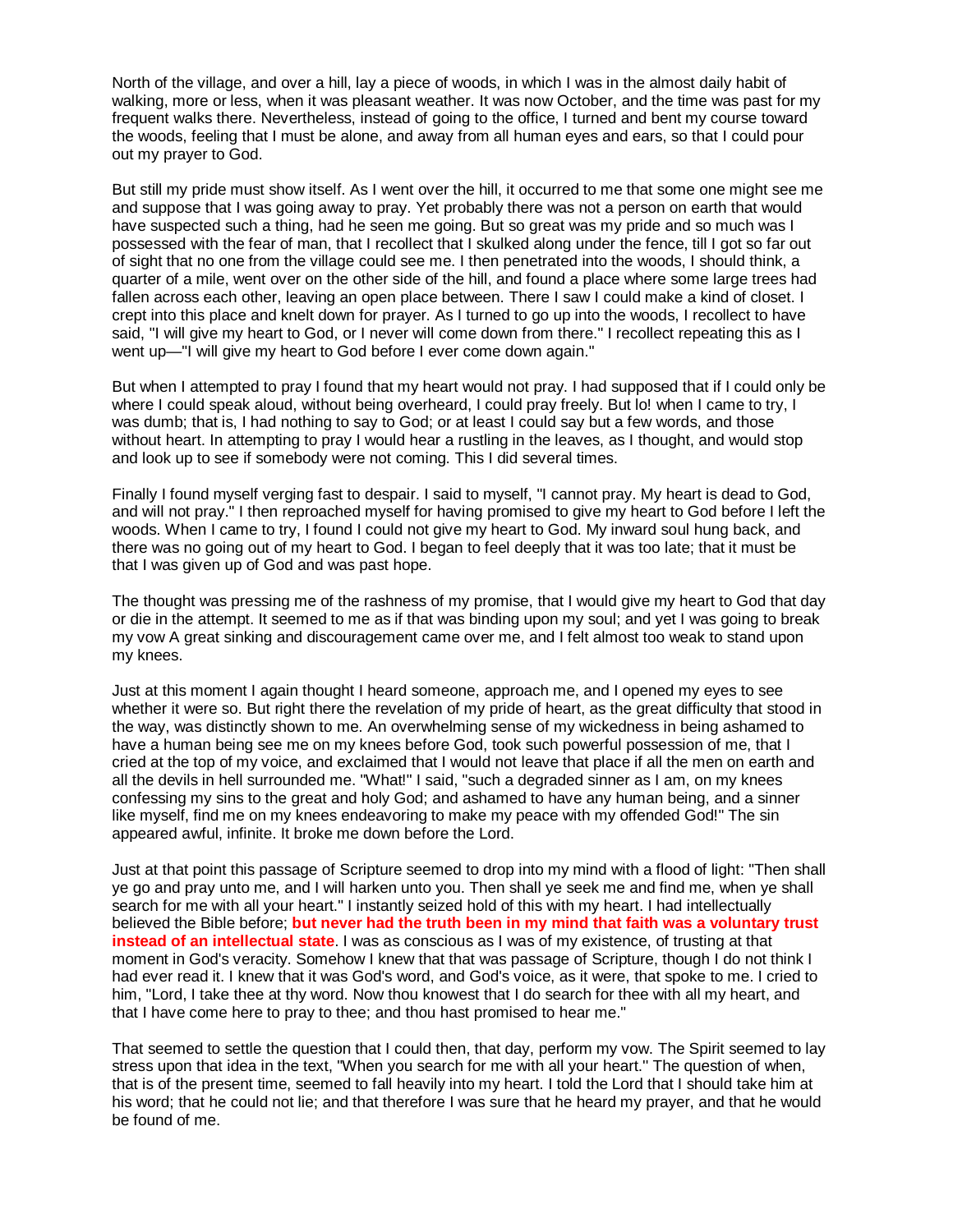He then gave me many other promises, both from the Old and the New Testament, especially some most precious promises respecting, our Lord Jesus Christ. I never can, in words, make any human being, understand how precious and true those promises appeared to me. I took them one after the other as infallible truth, the assertions of God who could not lie. They did not seem so much to fall into my intellect as into my heart, to be put within the grasp of the voluntary powers of my mind; and I seized hold of them, appropriated them, and fastened upon them with the grasp of a drowning man.

I continued thus to pray, and to receive and appropriate promises for a long time, I know not how long. I prayed till my mind became so full that, before I was aware of it, I was on my feet and tripping up the ascent toward the road. The question of my being converted, had not so much as arisen to my thought; but as I went up, brushing through the leaves and bushes, I recollect saying with great emphasis, "If I am ever converted, I will preach the Gospel."

I soon reached the road that led to the village, and began to reflect upon what had passed; and I found that my mind had become most wonderfully quiet and peaceful. I said to myself. "What is this? I must have grieved the Holy Ghost entirely away. I have lost all my conviction. I have not a particle of concern about my soul; and it must be that the Spirit has left me." "Why!" thought I, "I never was so far from being concerned about my own salvation in my life."

Then I remembered what I had said to God while I was on my knees—that I had said I would take him at his word; and indeed I recollected a good many things that I had said, and concluded that it was no wonder that the Spirit had left me; that for such a sinner as I was to take hold of God's word in that way, was presumption if not blasphemy. I concluded that in my excitement I had grieved the Holy Spirit, and perhaps committed the unpardonable sin.

I walked quietly toward the village; and so perfectly quiet was my mind that it seemed as if all nature listened. It was on the 10th of October, and a very pleasant day. I had gone into the woods immediately after an early breakfast; and when I returned to the village I found it was dinner time. Yet I had been wholly unconscious of the time that had passed; it appeared to me that I had been gone from the village but a short time.

But how was I to account for the quiet of my mind? I tried to recall my convictions, to get back again the

load of sin under which I had been laboring. **But all sense of sin, all**

# **consciousness of present sin or guilt, had departed**

**from me**. I said to myself, "What is this, that I cannot arouse any sense of guilt in my soul, as great a sinner as I am? " I tried in vain to make myself anxious about my present state. I was so quiet and peaceful that I tried to feel concernod about that, lest it should be a result of my having grieved the Spirit away. But take any view of it I would, I could not be anxious at all about my soul, and about my spiritual state. The repose of my mind was unspeakably great. I never can describe it in words. The thought of God was sweet to my mind, and the most profound spiritual tranquillity had taken full possession of me. This was a great mystery; but it did not distress or perplex me.

I went to my dinner; and found I had no appetite to eat. I then went to the office, and found that Squire W had gone to dinner. I took down my bass-viol, and, as I was accustomed to do, began to play and sing some pieces of sacred music. But as soon as I began to sing those sacred words, I began to weep. It seemed as if my heart was all liquid; and my feelings were in such a state that I could not hear my own voice in singing without causing my sensibility to overflow. I wondered at this, and tried to suppress my tears, but could not. After trying in vain to suppress my tears, I put up my instrument and stopped singing.

After dinner we were engaged in removing our books and furniture to another office. We were very busy in this, and had but little conversation all the afternoon. My mind, however, remained in that profoundly tranquil state. There was a great sweetness and tenderness in my thoughts and feelings. Everything appeared to be going right, and nothing seemed to ruffle or disturb me in the least.

Just before evening the thought took possession of my mind, that as soon as I was left alone in the new offlce, I would try to pray again—that I was not going to abandon the subject of religion and give it up, at any rate; and therefore, although I no longer had any concern about my soul, still I would continue to pray.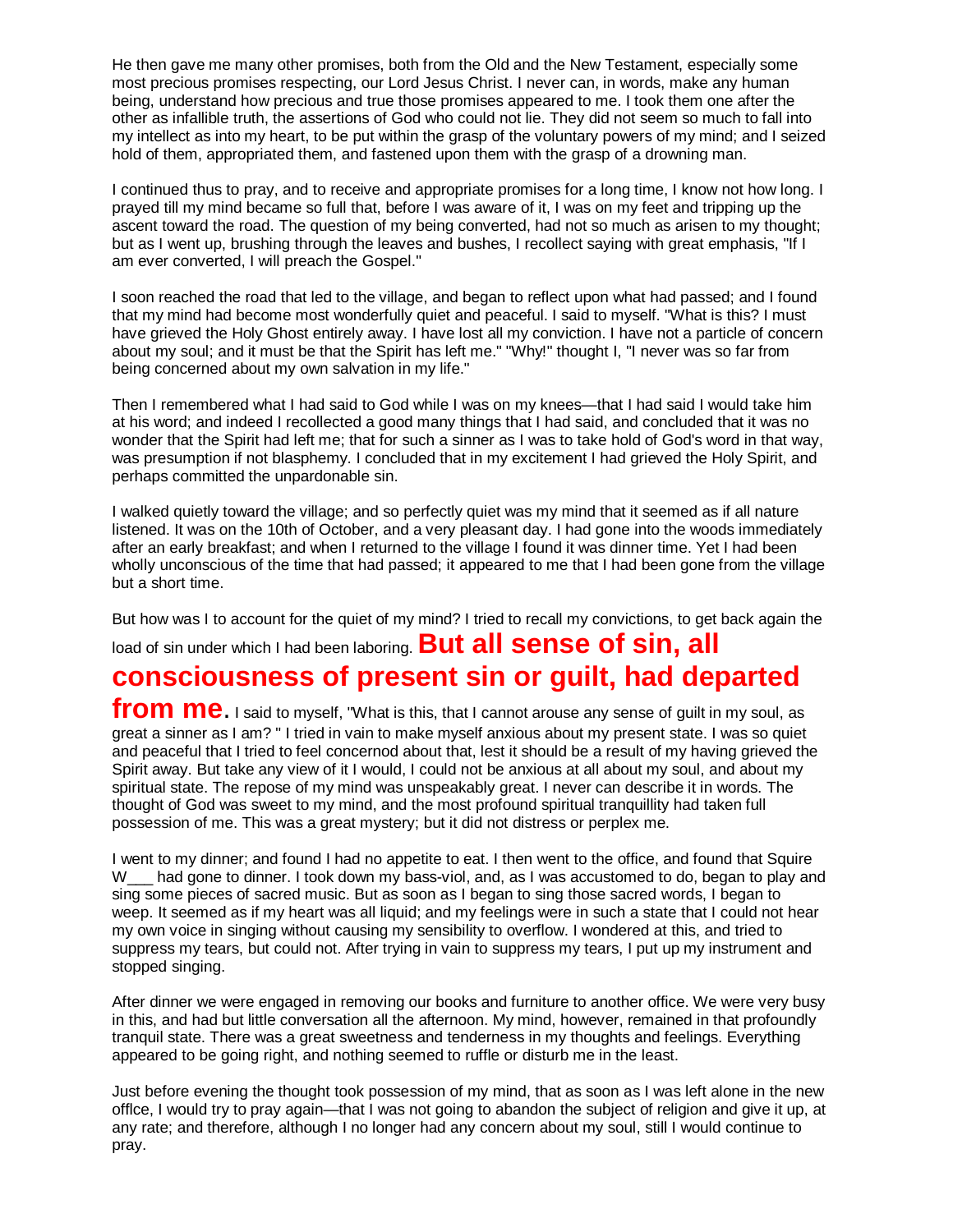By evening we got the books and furniture adjusted; and I made up, in an open fire place, a good fire, hoping to spend the evening alone. Just at dark Squire W<sub>\_\_\_</sub>, seeing that everything was adjusted, bade me good night and went to his home. I had accompanied him to the door; and as I closed the door and turned around, my heart seemed to be liquid within me. All my feelings seemed to rise and flow out; and the utterance of my heart was, "I want to pour my whole soul out to God." The rising of my soul was so great that I rushed into the room back of the front office, to pray.

**There was no fire, and no light, in the room; nevertheless it appeared to me as if it were perfectly light. As I went in and shut the door after me, it seemed as if I met the Lord Jesus Christ face to face. It did not occur to me then, nor did it for some time afterward, that it was wholly a mental state. On the contrary it seemed to me that I saw him as I would see any other man. He said nothing, but looked at me in such a manner as to break me right down at his feet. I have always since regarded this as a most remarkable state of mind; for it seemed to me a reality, that he stood before me, and I fell down at his feet and poured out my soul to him. I wept aloud like a child, and made such confessions as I could with my choked utterance. It seemed to me that I bathed his feet with my tears; and yet I had no distinct impression that I touched him, that I recollect**.

I must have continued in this state for a good while; but my mind was too much absorbed with the interview to recollect anything that I said. But I know, as soon as my mind became calm enough to break off from the interview, I returned to the front office, and found that the fire that I had made of large wood was nearly burned out**. But as I turned and was about to take a seat by the fire, I received a mighty baptism of the Holy Ghost. Without any expectation of it, without ever having the thought in my mind that there was any such thing for me, without any recollcetion that I had ever heard the thing mentioned by any person in the world, the Holy Spirit descended upon me in a manner that seemed to go through me, body and soul. I could feel the impression, like a wave of electricity, going through and through me. Indeed it seemed to come in waves and waves of liquid love for I could not express it in any other way. It seemed like the very breath of God. I can recollect distinctly that it seemed to fan me, like immense wings.**

No words can express the wonderful love that was shed abroad in my heart. I wept aloud with joy and love; and I do not know but I should say, I literally bellowed out the unutterable gushings of my heart. These waves came over me, and over me, and over me, one after the other, until I recollect I cried out, "I shall die if these waves continue to pass over me." I said, "Lord, I cannot bear any more;" yet I had no fear of death.

**How long I continued in this state, with this baptism continuing to roll over me and go through me, I do not know. But I know it was late in the evening when a member of my choir—for I was the leader of the choir—came into the office to see me. He was a member of the church. He found me in this state of loud weeping, and said to me, "Mr. Finney, what ails you?" I could make him no answer for some**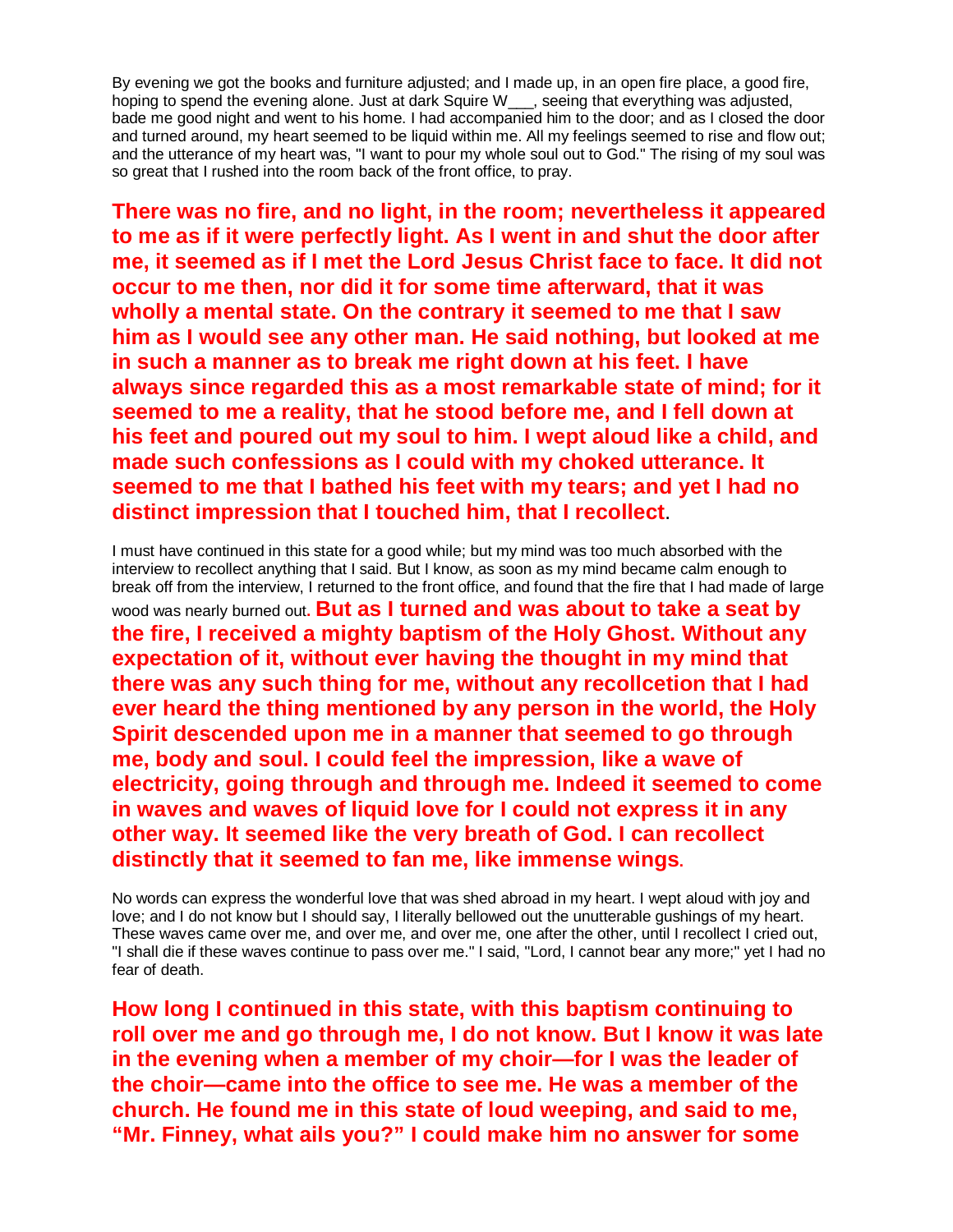#### **time. He then said, "Are you in pain?" I gathered myself up as best I could, and replied, "No, but so happy that I cannot live."**

He turned and left the office, and in a few minutes returned with one of the elders of the church, whose shop was nearly across the way from our office. This elder was a very serious man; and in my presence had been very watchful, and I had scarcely ever seen him laugh. When he came in, I was very much in the state in which I was when the young man went out to call him. He asked me how I felt, and I began to tell him. Instead of saying anything, he fell into a most spasmodic langhter. It seemed as if it was impossible for him to keep from laughing from the very bottom of his heart.

There was a young man in the neighborhood who was preparing for college, with whom I had been very intimate. Our minister, as I afterward learned, had repeatedly talked with him on the subject of religion, and warned him against being misled by me. He informed him that I was a very careless young man about religion; and he thought that if he associated much with me his mind would be diverted, and he would not be converted.

After I was converted, and this young man was converted, he told me that he had said to Mr. Gale several times, when he had admonished him about associating so much with me that my conversations had often affected him more, religiously, than his preaching. I had, indeed, let out my feelings a good deal to this young man.

But just at the time when I was giving an account of my feelings to this elder of the church, and to the other member who was with him, this young man came into the office. I was sitting with my back toward the door, and barely observed that he came in. He listened with astonishment to what I was saying, and the first I knew he partly fell upon the floor, and cried out in the greatest agony of mind, "Do pray for me!" The elder of the church and the other member knelt down and began to pray for him; and when they had prayed, I prayed for him myself. Soon after this they all retired and left me alone.

The question then arose in my mind, "Why did Elder B laugh so? Did he not think that I was under a delusion, or crazy?" This suggestion brought a kind of darkness over my mind; and I began to query with myself whether it was proper for me—such a sinner as I had been—to pray for that young man. A cloud seemed to shut in over me; I had no hold upon anything in which I could rest; and after a little while I retired to bed, not distressed in mind, but still at a loss to know what to make of my present state. Notwithstanding **the baptism I had received**, this temptation so obscured my view that I went to bed without feeling sure that my peace was made with God.

I soon fell asleep, but almost as soon awoke again on account of the great flow of the love of God that was in my heart. I was so filled with love that I could not sleep. Soon I fell asleep again, and awoke in the same manner. When I awoke, this temptation would return upon me, and the love that seemed to be in my heart would abate; but as soon as I was asleep, it was so warm within me that I would immediately awake. Thus I continued till, late at night, I obtained some sound repose.

When I awoke in the morning the sun had risen, and was pouring a clear light into my room. Words cannot express the impression that this sunlight made upon me**. Instantly the baptism that I had received the night before, returned upon me in the same manner**. **I AROSE UPON MY KNEES IN THE BED AND WEPT ALOUD WITH JOY, AND REMAINED FOR SOME TIME TOO MUCH OVERWHELMED WITH THE BAPTISM OF THE SPIRIT TO DO ANYTHING BUT POUR OUT MY SOUL TO GOD. IT SEEMED AS IF THIS MORNING'S BAPTISM WAS ACCOMPANIED WITH A GENTLE REPROOF, AND THE SPIRIT SEEMED TO SAY TO ME, "WILL YOU DOUBT?" "WILL YOU DOUBT?" I CRIED, "NO! I WILL NOT DOUBT; I CANNOT DOUBT." HE THEN CLEARED THE SUBJECT UP SO MUCH TO MY MIND THAT IT WAS IN FACT IMPOSSIBLE FOR ME TO**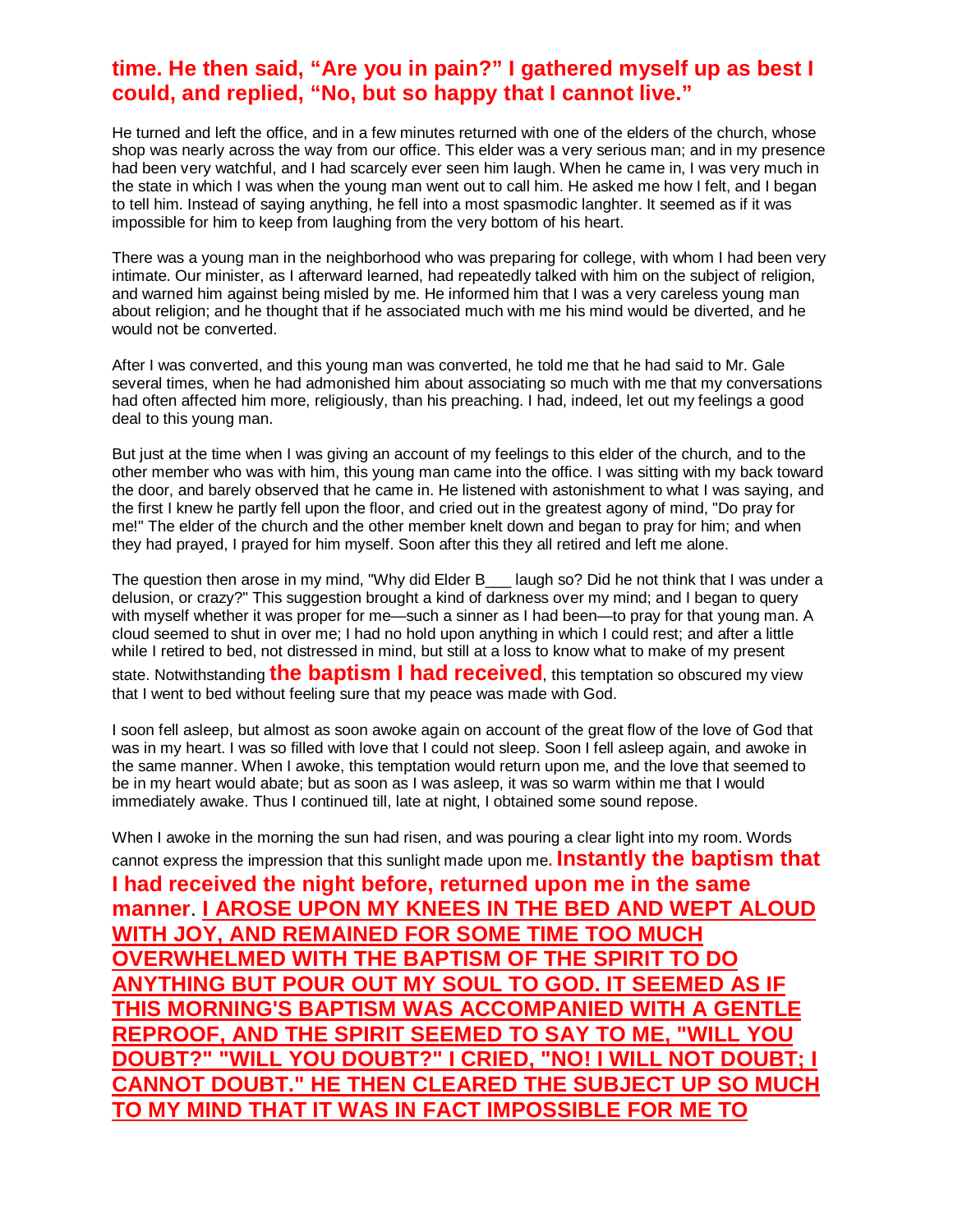#### **DOUBT THAT THE SPIRIT OF GOD HAD TAKEN POSSESSION OF MY SOUL.**

**In this state I was taught the doctrine of justification by faith, as a present experience. That doctrine had never taken any such possession of my mind, that I had ever viewed it distinctly as a fundamental doctrine of the Gospel. Indeed, I did not know at all what it meant in the proper sense. But I could now see and understand what was meant by the passage, "Being justified by faith, we have peace with God through our Lord Jesus Christ." I could see that the moment I believed, while up in the woods all sense of condemnation had entirely dropped out of my mind; and that from that moment I could not feel a sense of guilt or condemnation by any effort that I could make. My sense of guilt was gone; my sins were gone; AND I DO NOT THINK I FELT ANY MORE SENSE OF GUILT THAN IF I NEVER HAD SINNED.**

## **THIS WAS JUST THE REVELATION THAT I NEEDED. I FELT MYSELF JUSTIFIED BY FAITH; AND, SO FAR AS I COULD SEE, I WAS IN A STATE IN WHICH I DID NOT SIN.** Instead of feeling

that I was sinning all the time, my heart was so full of love that it overflowed. My cup ran over with blessing and with love; and I could not feel that I was sinning against God. Nor could I recover the least sense of guilt for my past sins. Of this experience I said nothing that I recollcet, at the time, to anybody; that is, of **THIS EXPERIENCE OF JUSTIFICATION.**

#### CHAPTER 3

#### **BEGINNING OF THIS WORK**

This morning, of which I have just spoken, I went down into the office, and there I was having the renewal of these mighty waves of love and salvation flowing over me, when Squire W\_\_\_ came into the office. I said a few words to him on the subject of his salvation. He looked at me with astonishment, but made no reply whatever, that I recollect. He dropped his head, and after standing a few minutes left the office. I thought no more of it then, but afterward found that the remark I made pierced him like a sword; and he did not recover from it till he was converted.

Soon after Mr. W\_\_\_ had left the office, Deacon B\_\_\_ came into the office and said to me, "Mr. Finney, do you recollect that my cause is to be tried at ten o,clock this morning? I suppose you are ready?" I had been retained to attend this suit as his attorney. I replied to him, "Deacon B\_\_\_, I have a retainer from the Lord Jesus Christ to plead his cause, and I cannot plead yours." He looked at me with astonishment, and said, "What do you mean?" I told him, in a few words, that I had enlisted in the cause of Christ; and then repeated that I had a retainer from the Lord Jesus Christ to plead his cause, and that he must go and get somebody else to attend his law-suit; I could not do it. He dropped his head, and without making any reply, went out. A few moments later, in passing the window, I observed that Deacon B\_\_\_ was standing in the road, seemingly lost in deep meditation. He went away, as I afterward learned, and immediately settled his suit. He then betook himself to prayer, and soon got into a much higher religious state than he had ever been in before.

I soon sallied forth from the office to converse with those whom I should meet about their souls. I had the impression, which has never left my mind, that God wanted me to preach the Gospel, and that I must begin immediately. I somehow seemed to know it. If you ask me how I knew it, I cannot tell how I know it, any more than I can tell how I knew that that was the love of God and the baptism of the Holy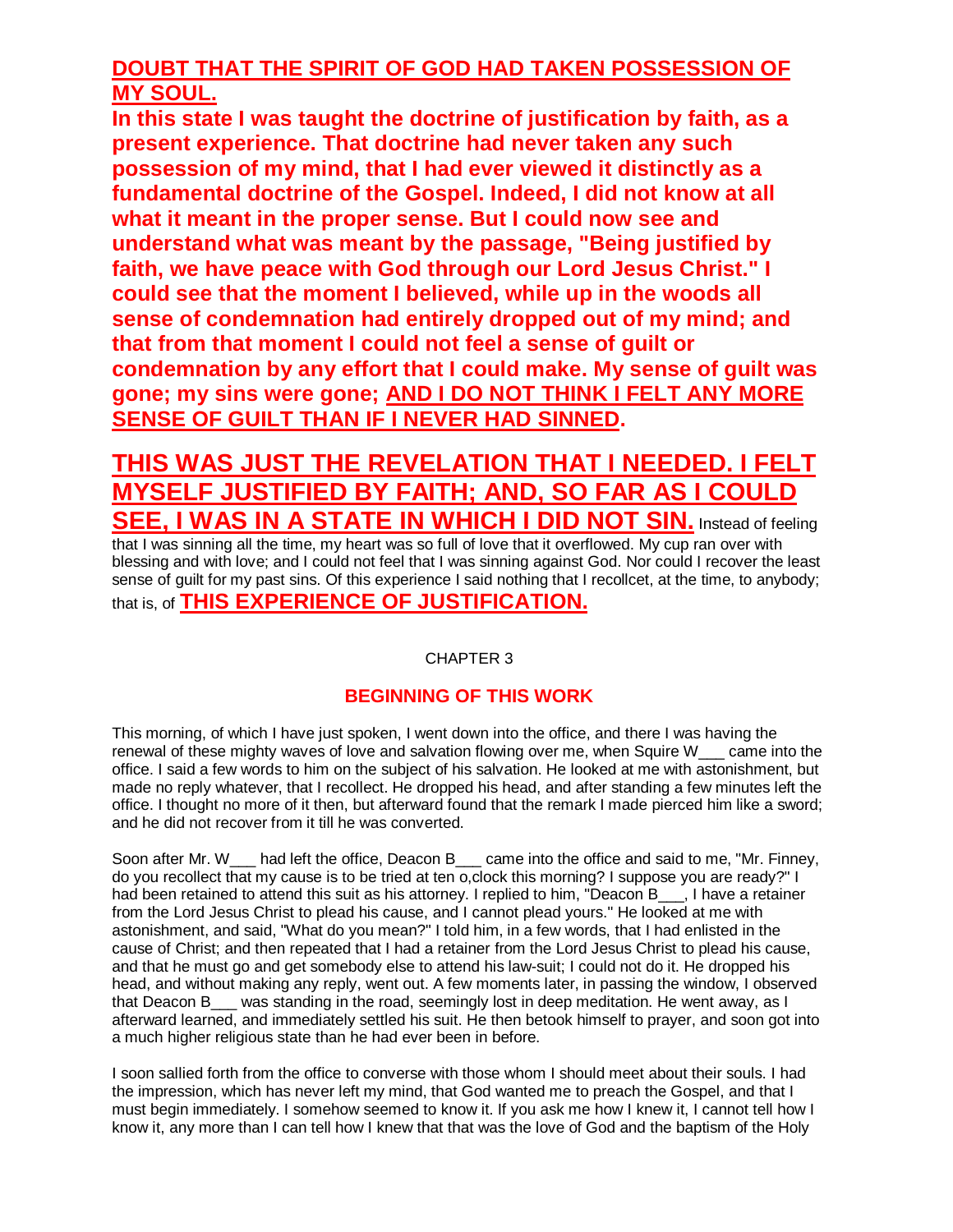Ghost which I had received. I did somehow know it with a certainty that was past all possibility of doubt. And so I seemed to know that the Lord commissioned me to preach the Gospel.

When I was first convicted, the thought had occurred to my mind that if I was ever converted I should be obliged to leave my profession, of which I was very fond, and go to preaching the Gospel. This at first stumbled me. I thought I had taken too much pains, and spent too much time and study in my profession to think now of becoming a Christian, if by doing so I should be obliged to preach the Gospel. However, I at last came to the conclusion that I must submit that question to God; that I had never commenced the study of law from any regard to God, and that I had no right to make any conditions with him; and I therefore had laid aside the thought of becoming a minister, until it was spring in my mind, as I have related, on my way from my place of prayer in the woods.

### **But now after receiving these baptisms of the Spirit I was quite**

**willing to preach the Gospel**. Nay, I found that I was unwilling to do anything else. I had no longer any desire to practice law. Everything in that direction was shut up, and had no longer any attractions for me at all. I had no disposition to make money. I had no hungering and thirsting after worldly pleasures and amusements in any direction. My whole mind was taken up with Jesus and his salvation; and the world seemed to me of very little consequence. Nothing, it seemed to me, could be put in competition with the worth of souls; and no labor, I thought, could be so sweet, and no employment so exalted, as that of holding up Christ to a dying world.

With this impression, as I said, I sallied forth to converse with any with whom I might meet. I first dropped in at the shop of a shoemaker, who was a pious man, and one of the most praying Christians, as I thought, in the church. I found him in conversation with a son of one of the elders of the church; and this young man was defending Universalism. Mr. W . the shoemaker, turned to me and said, "Mr. Finney, what do you think of the argument of this young man;" and he then stated what he had been saying in defence of Universalism. The answer appeared to me so ready that in a moment I was enabled to blow his argument to the wind. The young man saw at once that his argument was gone; and he rose up without making any reply, and went suddenly out. But soon I observed, as I stood in the middle of the room, that the young man, instead of going along the street, had passed around the shop, had climbed over the fence, and was steering straight across the fields toward the woods. I thought no more of it until evening, when the young man came out, and appeared to be a bright convert, giving a relation of his experience. He went into the woods, and there, as he said, gave his heart to God.

I spoke with many persons that day, and I believe the Spirit of God made lasting imprcssions upon every one of them. I cannot remember one whom I spoke with, who was not soon after converted. Just at evening I called at the house of a friend, where a young man lived who was employed in distilling whiskey. The family had heard that I had become a Christian; and as they were about to sit down to tea, they urged me to sit down and take tea with them. The man of the house and his wife were both professors of religion. But a sister of the lady, who was present, was an unconverted girl; and this young man of whom I have spoken, a distant relative of the family, was a professed Universalist. He was rather an outspoken and talkative Universalist, and a young man of a good deal of energy of character.

I sat down with them to tea, and they requested me to ask a blessing. It was what I had never done; but I did not hesitate a moment, but commenced to ask the blessing of God as we sat around the table. I had scarcely more than begun before the state of these young people rose before my mind, and excited so much compassion that I burst into weeping, and was unable to proceed. Every one around the table sat speechless for a short time, while I continued to weep. Directly, the young man moved back from the table and rushed out of the room. He fled to his room and locked himself in, and was not seen again till the next morning, when he came out expressing a blessed hope in Christ. He has been for many years an able minister of the Gospel.

In the course of the day, a good deal of excitement was created in the village by its being reported what the Lord had done for my soul. Some thought one thing, and some another. At evening, without my appointment having been made that I could learn, I observed that the people were going to the place where they usually held their conference and prayer meetings. My conversion had created a good deal of astonishment in the village. I afterward learned that some time before this some members of the church had proposed, in a church meeting, to make me a particular subject of prayer, and that Mr. Gale had discouraged them, saying that he did not believe I would ever be converted; that from conversing with me he had found that I was very much enlightened upon the subject of religion, and very much hardened. And furthermore, he said he was almost discouraged; that I led the choir, and tanght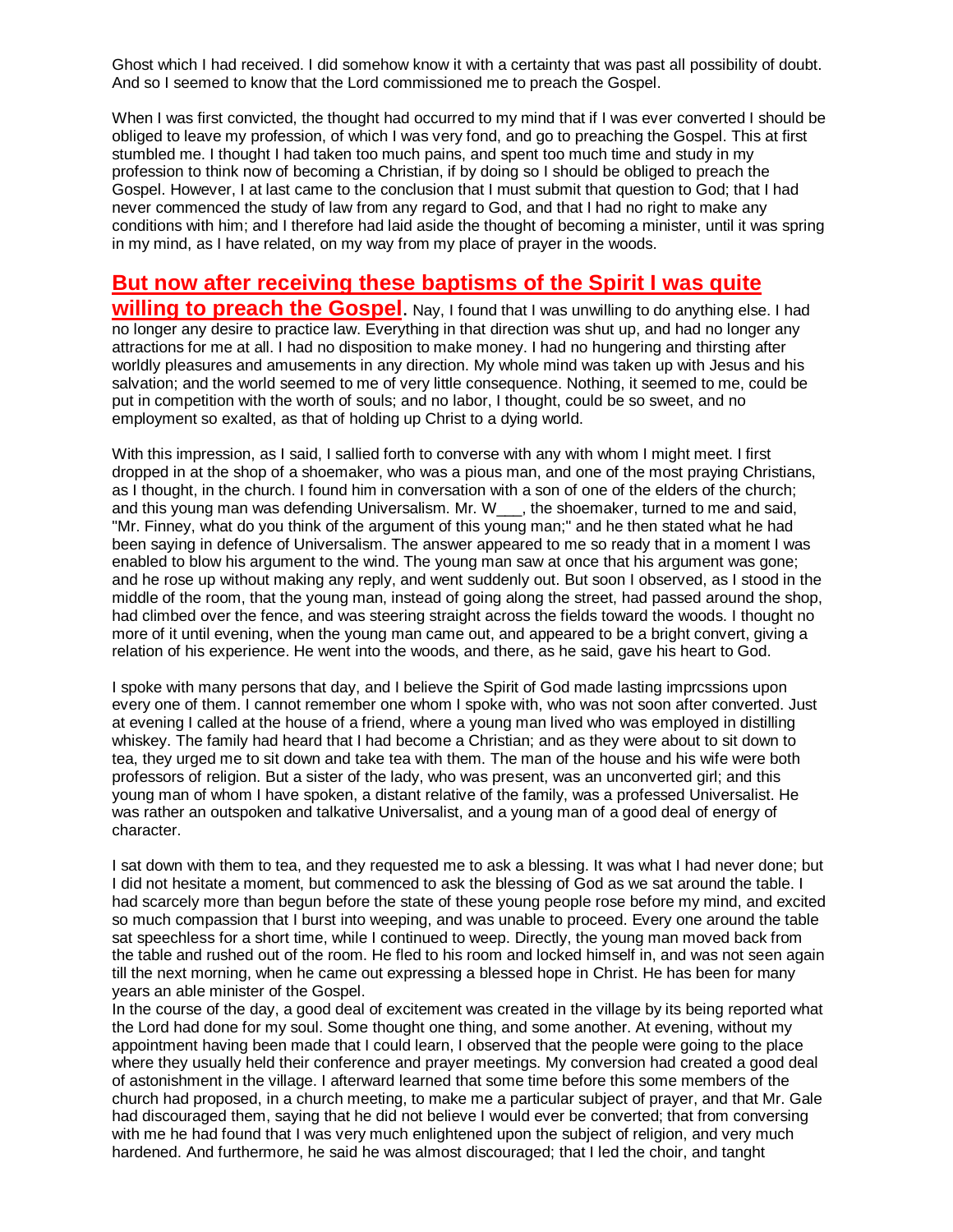the.young people sacred music; and that they were so much under my influence that he did not believe that, while I remained in Adams, they would ever be converted.

I found after I was converted, that some of the wicked men in the place had hid behind me. One man in particular, a Mr. C\_\_\_, who had a pious wife, had repeatedly said to her, "If religion is true, why don't you convert Finney? lf you Christians can convert Finney, I will believe in religion."

An old lawyer by the name of M\_\_\_, living in Adams, when he heard it rumored that day that I was converted, said that it was all a hoax; that I was simply trying to see what I could make Christian people believe.

However, with one consent the people seemed to rush to the place of worship. I went there myself. The minister was there, and nearly all the principal people in the village. No one seemed ready to open the meeting; but the house was packed to its utmost capacity. I did not wait for anybody, but arose and began by saying that I then knew that religion was from God. I went on and told such parts of my experience as it seemed important for me to tell. This Mr. C\_\_\_, who had promised his wife that if I was converted he would believe in religion, was present. Mr. M\_\_\_, the old lawyer, was also present. What the Lord enabled me to say seemed to take a wonderful hold upon the people. Mr. C\_\_\_ got up, pressed through the crowd, and went home, leaving his hat. Mr. M\_\_\_ also left and went home, saying I was crazy. "He is in earnest," said he, "there is no mistake; but he is deranged, that is clear.''

As soon as I had done speaking, Mr. Gale. the minister, arose and made a confession. He said he believed he had been in the way of the church; and then confessed that he had discouraged the church when they had proposed to pray for me. He said also that when he had heard that day that I was converted, he had promptly said that he did not believe it. He said he had no faith. He spoke in a very humble manner.

I had never made a prayer in public. But soon after Mr. Gale was through speaking, he called on me to pray. I did so, and think I had a good deal of enlargement and liberty in prayer. We had a wonderful meeting that evening; and, from that day, we had a meeting every evening for a long time. The work spread on every side.

As I had been a leader among the young people, I immediately appointed a meeting for them, which they all attended—that is, all of the class with which I was acquainted. I gave up my time to labor for their conversion; and the Lord blessed every effort that was made, in a very wonderful manner. They were converted one after another, with great rapidity; and the work continued among them until but one of their number was left unconverted.

The work spread among all classes; and extended itself, not only through the village, but out of the village in every direction. My heart was so full that, for more than a week, I did not feel at all inclined to sleep or eat. I seemed literally to have meat to eat that the world knew nothihg of. I did not feel the need of food, or of sleep. My mind was full of the love of God to overflowing. I went on in this way for a good many days, until I fouud that I must rest and sleep, or I should become insane. From that point I was more cautious in my labors; and ate regularly, and slept as much as I could.

The word of God had wonderful power; and I was every day surprised to find that a few words, spoken to an individual, would stick in his heart like an arrow.

After a short time I went down to Henderson, where my father lived, and visited him. He was an unconverted man; and only one of the family, my youngest brother, had ever made a profession of religion. My father met me at the gate and said, "How do you do, Charles?" I replied, "I am well, father, body and soul. But, father, you are an old man; all your children are grown up and have left your house; and I never heard a prayer in my father's house.'' Father dropped his head, and burst into tears, and replied, "I know it, Charles; come in and pray yourself."

We went in and engaged in prayer. My father and mother were greatly moved; and in a very short time thereafter they were both hopefully converted. I do not know but my mother had had a secret hope before; but if so, none of the family, I believe, ever knew it.

I remained in that neighborhood, I think, for two or three days, and conversed more or less with such people as I could meet with. I believe it was the next Monday night, they had a monthly concert of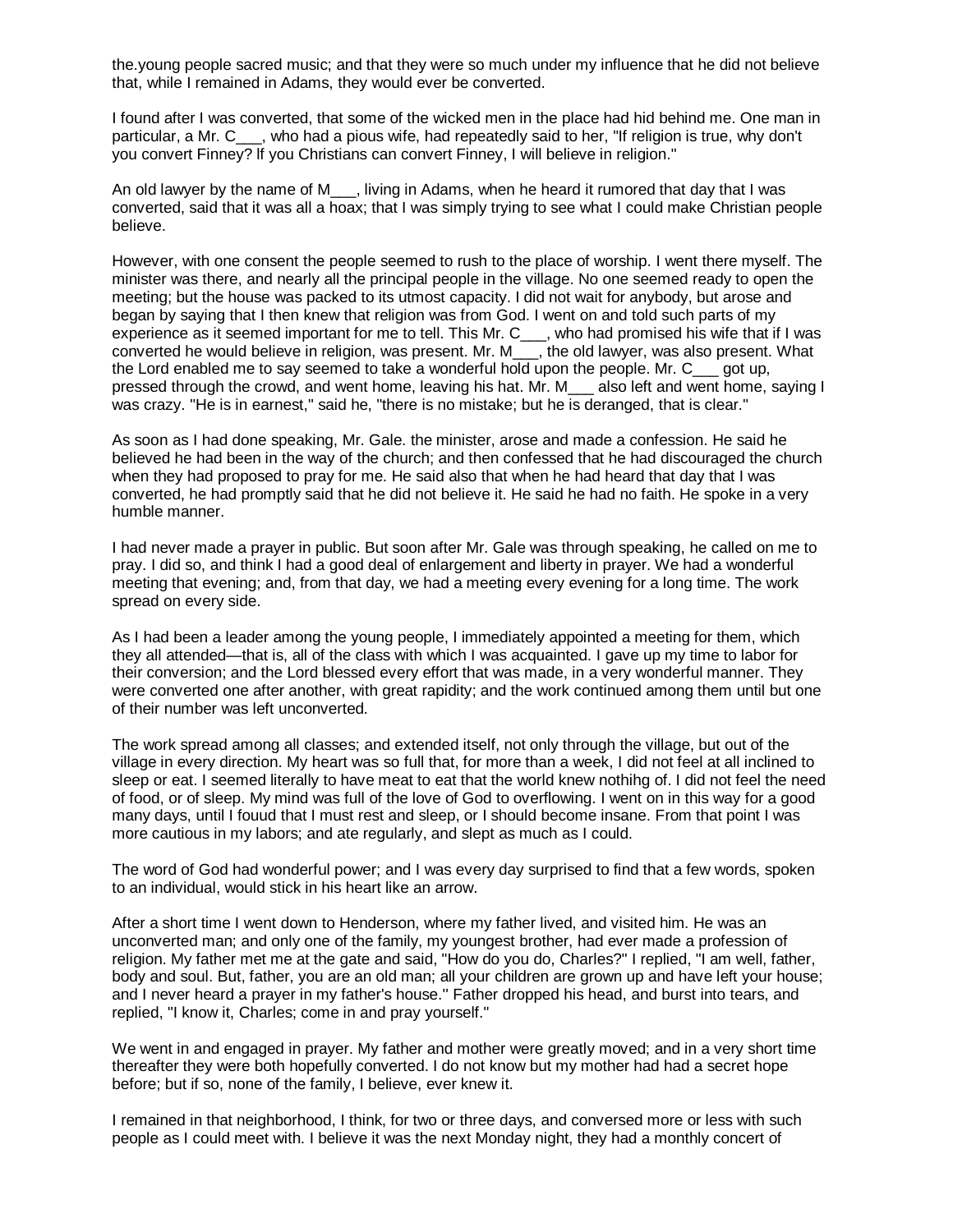prayer in that town. There were there a Baptist church that had a minister, and a small Congregational church without a minister. The town was very much of a moral waste, however; and at this time religion was at a very low ebb.

My youngest brother attended this monthly concert of which I have spoken, and afterward gave me an account of it. The Baptists and Congregationalists were in the habit of holding a union monthly concert. But few attended, and therefore it was held at a private honse. On this occasion they met, as usual, in thc parlor of a private house. A few of the members of tho Baptist church, and a few Congregationalists, were present.

The deacon of the Congregational church was a spare, feeble old man, by the name of  $M_{\odot}$ . He was quiet in his ways, and had a good reputation for piety; but seldom said much upon the subject. He was a good specimen of a New England deacon. He was present, and they called upon him to lead the meeting. He read a passage of Scripture according to their custom. They then sung a hymn, and Deacon M<sub>stood</sub> up behind his chair, and led in prayer. The other persons present, all of them professors of religion, and younger people, knelt down around the room.

My brother said that Deacon M\_\_\_ began as usual in his prayer, in a low, feeble voice; but soon began to wax warm and to raise his voice, which became tremulous with emotion. He proceeded to pray with more and more earnestness, till soon he began to rise upon his toes and come down upon his heels; and then to rise upon his toes and drop upon his heels again, so that they could feel the jar in the room. He continued to raise his voice, and to rise upon his toes, and come down upon his heels more emphatically. And as the spirit of prayer led him onwarard he began to raise his chair together with his heels, and bring that down upon the floor; and soon he raised it a little higher, and brought it down with still more emphasis. He continued to do this, and grew more and more engaged, till he would bring the chair down as if he would break it to pieces.

In the meantime the brethren and sisters that were on their knees, began to groan, and sigh, and weep, and agonize in prayer. The deacon continued to struggle until he was about exhausted; and when he ceased, my brother said that no one in the room could get off from his knees. They could only weep and confess, and all melt down before the Lord. From this meeting the work of the Lord spread forth in every direction all over the town. And thus it spread at that time from Adams as a centre, throughout nearly all the towns in the county.

I have spoken of the conviction of Squire W\_\_\_, in whose office I studied law. I have also said that when I was converted, it was in a grove where I went to pray. Very soon after my conversion, several other cases of conversion occurred that were reported to have taken place under similar circumstances; that is, persons went up into the grove to pray, and there made their peace with God.

When Squire W \_\_\_ heard them tell their experience, one after the other, in our meetings, he thought that he had a parlor to pray in; and that he was not going up into the woods, to have the same story to tell that had been so often told. To this, it appeared, he strongly committed himself. Although this was a thing entirely immaterial in itself; yet it was a point on which his pride had become committed, and therefore he could not get into the kingdom of God.

I have found in my ministerial experience a great many cases of this kind; where upon some question, perhaps immaterial in itself, a sinner's pride of heart would commit him. In all such cases the dispute must be yielded, or the sinner never will get into the kingdom of God. I have known persons to remain for weeks in great tribulation of mind, pressed by the Spirit; but they could make no progress till the point upon which they were committed was yielded. Mr. W\_\_\_ was the first case of the kind that had ever come to my notice.

After he was converted, he said the question had frequently come up when he was in prayer; and that he had been made to see that it was pride that made him take that stand, and that kept him out of the kingdom of God. But still he was not willing to admit this, even to himself. He tried in every way to make himself believe, and to make God believe, that he was not proud. One night, he said, he prayed all night in his pallor that God would have mercy on him; but in the morning he felt more distressed than ever. He finally became enraged that God did not hear his prayer, and was tempted to kill himself. He was so tempted to use his pen knife for that purpose, that he actually threw it as far as he could, that it might be lost, so that this temptation should not prevail. He said that, one night, on returning from meeting, he was so pressed with a sense of his pride, and with the fact that it prevented his going up into the woods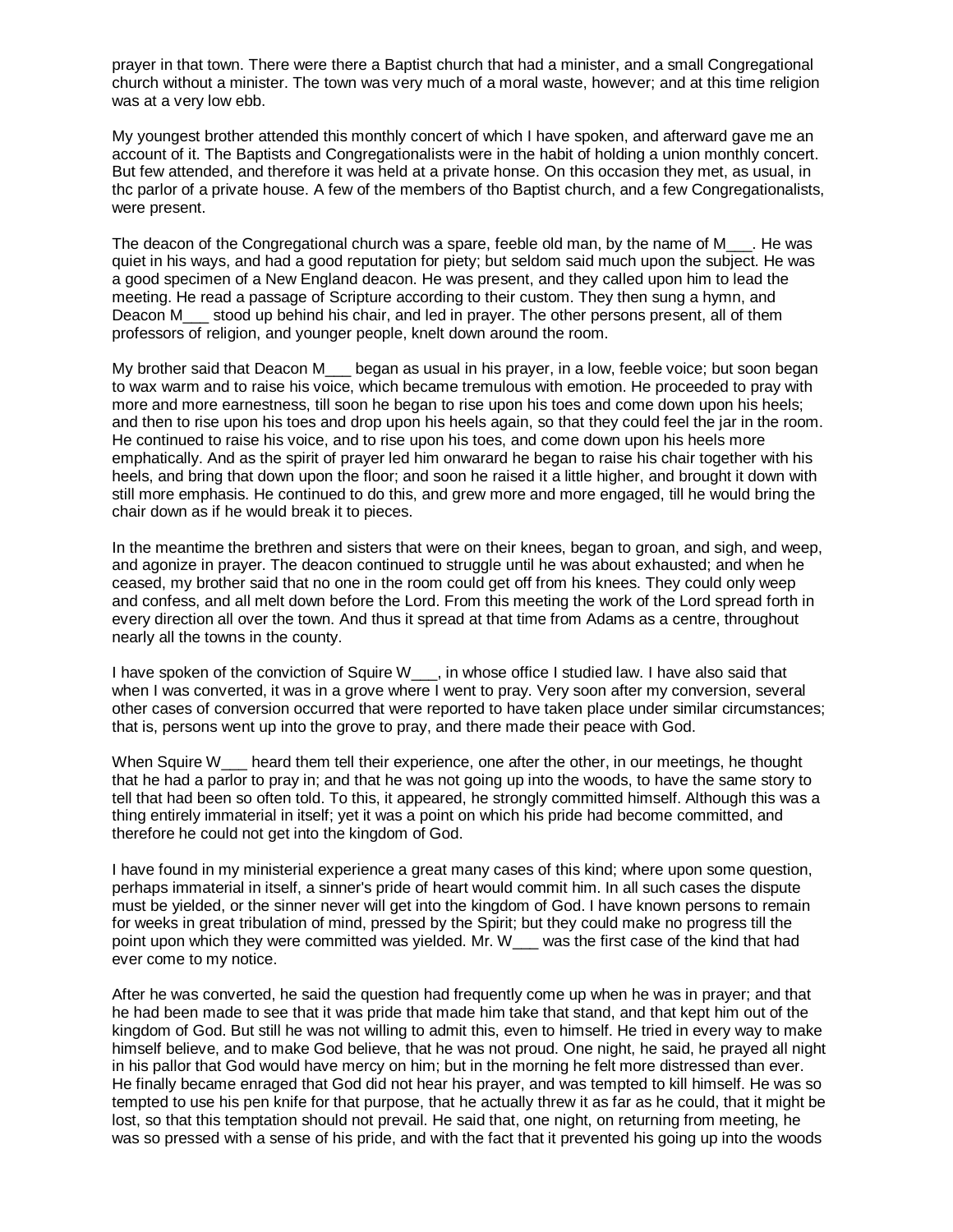to pray, that he was determined to make himself believe, and make God believe, that he was not proud; and he sought around for a mud puddle in which to kneel down, that he might demonstrate that it was not pride which kept him from going into the woods. Thus he continued to struggle for several weeks.

But one afternoon I was sitting in our office, and two of the elders of the church with me; when the young man that I had met at the shoemaker's shop, came hastily into the office, and exclaimed as he came, "Squire W\_\_\_ is converted!" and proceeded to say: "I went up into the woods to pray, and heard some one over in the valley shouting very loud. I went up to the brow of the hill, where I could look down, and I saw Squire W\_\_\_ pacing to and fro, and singing as loud as he could sing; and every few moments he would stop and clap his hands with his full strength, and shout, 'I will rejoice in the God of my salvation!' Then he would march and sing again; and then stop, and shout, and clap his hands." While the young man was telling us this, behold, Squire W appeared in sight, coming over the hill. As he came down to the foot of the hill we observed that he met Father  $T_{\dots}$ , as we all called him, an aged Methodist brother. He rushed up to him, and took him right up in his arms. After setting him down, and conversing a moment, he came rapidly toward the office. When he came in, he was in a profuse perspiration—he was a heavy man, and he cried out, "I've got it! I've got it!" clapped his hands with all his might, and fell upon his knees and began to give thanks to God. He then gave us an account of what had been passing in his mind, and why he had not obtained a hope before. He said as soon as he gave up that point and went into the woods, his mind was relieved; and when he knelt down to pray, the Spirit of God came upon him and filled him with such unspeakable joy that it resulted in the scene which the young man witnessed. Of course from that time Squire W\_\_\_ took a decided stand for God.

Toward spring the older members of the church began to abate in their zeal. I had been in the habit of rising early in the morning, and spending a season of prayer alone in the meeting house; and I finally succeeded in interesting a considerable number of brothren to meet me there in the morning for a prayer meeting. This was at a very early hour; and we were generally together long before it was light enough to see to read. I persuaded my minister to attend these morning meetings.

But soon they began to be remiss; whereupon I would get up in time to go around to their houses and wake them up. Many times I went round and round, and called the brethren that I thought would be most likely to attend, and we would have a precious season of prayer. But still the brethren, I found, attended with more and more reluctance; which fact greatly tried me.

One morning I had been around and called the brethren up, and when I returned to the meeting house but few of them had got there. Mr. Gale, my minister, was standing at the door of the church, and as I came up, all at once the glory of God shone upon and round about me, in a manner most marvellous. The day was just beginning to dawn. But all at once a light perfectly ineffable shone in my soul, that almost prostrated me to the ground. In this light it seemed as if I could see that all nature praised and worshipped God except man. This light seemed to be like the brightness of the sun in every direction. It was too intense for the eyes. I recollect casting my eyes down and breaking into a flood of tears, in view of the fact that mankind did not praise God. I think I knew something then, by actual experience, of that light that prostrated Paul on his way to Damascus. It was surely a light such as I could not have endured long.

When I burst out into such loud weeping, Mr. Gale said, "What is the matter, brother Finney?" I could not tell him. I found that he had seen no light; and that he saw no reason why I should be in such a state of mind. I therefore said but little. I believe I merely replied, that I saw the glory of God; and that I could not endure to think of the manner in which he was treated by men. Indeed, it did not seem to me at the time that the vision of his glory which I had, was to be described in words. I wept it out; and the vision, if it may be so called, passed away and left my mind calm.

I used to have, when I was a young Christian, many seasons of communing with God which can not be described in words. And not unfrequently those seasons would end in an impression on my mind like this: "Go, see that thou tell no man." I did not understand this at the time, and several times I paid no attention to this injunction; but tried to tell my Christian brethren what communications the Lord had made to me, or rather what seasons of communion I had with him. But I soon found that it would not do to tell my brethren what was passing between the Lord and my soul. They could not understand it. They would look surpised, and sometimes, I thought, incredulous; and I soon learned to keep quiet in regard to those divine manifestations, and say but little about them.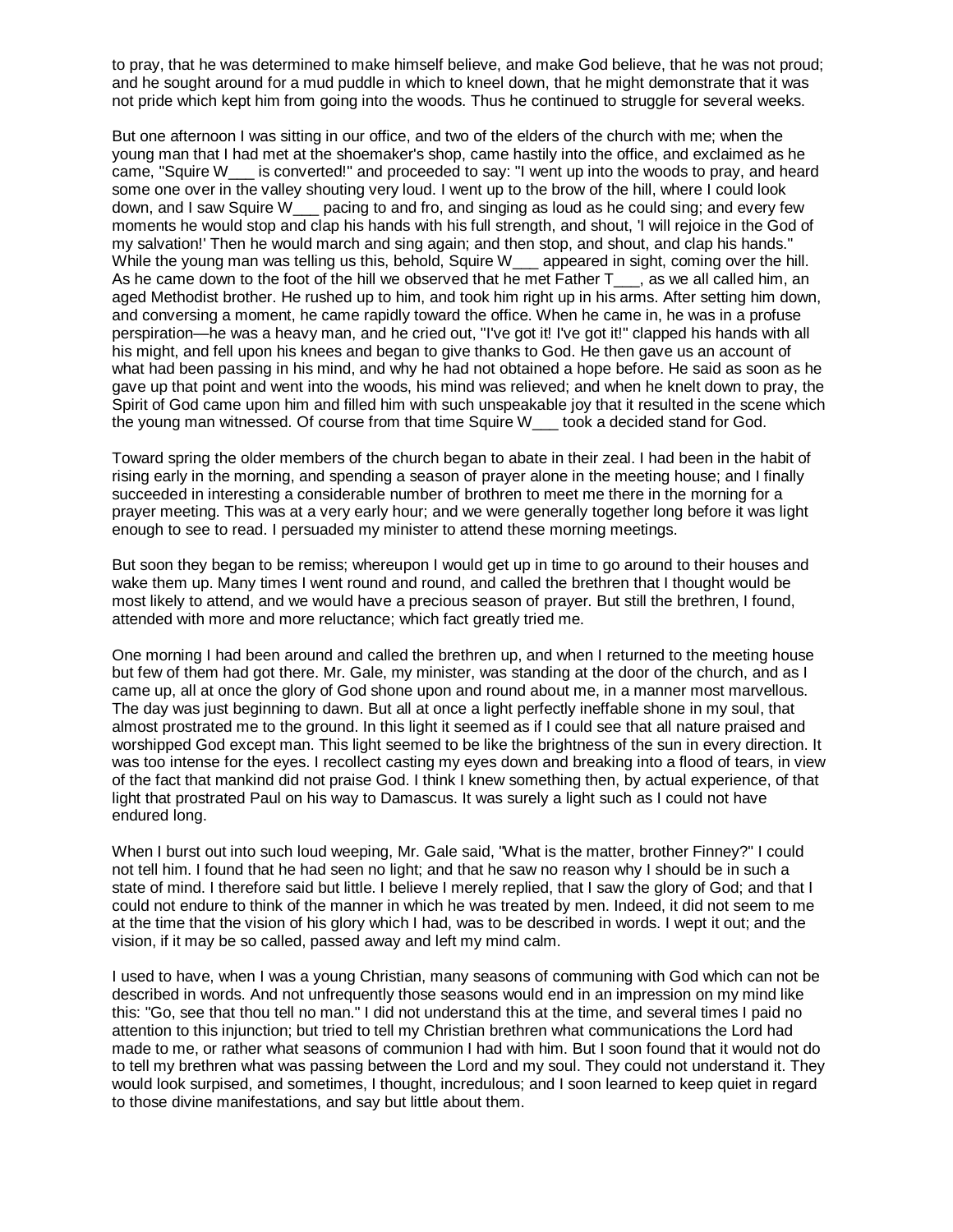I used to spend a great deal of time in prayer; sometimes, I thought, literally praying ''without ceasing." I also found it very profitable, and felt very much inclined to hold frequent days of private fasting. On those days I would seek to be entirely alone with God, and would generally wander off into the woods, or get into the meeting house, or somewhere away entirely by myself.

Sometimes I would pursue a wrong course in fasting, and attempt to examine myself according to the ideas of self examination then entertained by my minister and the church. I would try to look into my own heart, in the sense of examining my feelings; and would turn my attention particularly to my motives, and the state of my mind. When I pursued this course, I found invariably that the day would close without any perceptible advance being made. Afterwards I saw clearly why this was so. Turning my attention, as I did, from the Lord Jesus Christ, and looking into myself, examining my motives and feelings, my feelings all subsided of course. But whenever I fasted, and let the Spirit take his own course with me, and gave myself up to let him lead and instruct me, I universally found it in the highest degree useful. I found I could not live without enjoying the presence of God; and if at any time a cloud came over me, I could not rest, I could not study, I could not attend to anything with the least satisfaction or benefit, until the medium was again cleared between my soul and God.

I had been very fond of my profession. But as I have said, when I was converted all was dark in that direction, and I had, no more, any pleasure in attending to law business. I had many very pressing invitations to couduct lawsuits, but I uniformly refused. I did not dare to trust myself in the excitement of a contested lawsuit; and furthermore, the business itself of conducting other people's controversies, appeared odious and offensive to me.

The Lord taught me, in those early days of my Christian experience, many very important truths in regard to the spirit of prayer. Not long after I was converted, a woman with whom I had boarded though I did not board with her at this time, was taken very sick. She was not a Christian, but her husband was a professor of religion. He came into our office one evening, being a brother of Squire W\_\_\_, and said to me, "My wife cannot live through the night." This seemed to plant an arrow, as it were, in my heart. It came upon me in the sense of a burden that crushed me, the nature of which I could not at all understand; but with it came an intense desire to pray for that woman. The burden was so great that I left the office almost immediately, and went up to the meeting house, to pray for her. There I struggled, but could not say much. I could only groan with groanings loud and deep.

I stayed a considerable time in the church, in this state of mind, but got no relief. I returned to the office; but I could not sit still. I could only walk the room and agonize. I returned to the meeting house again, and went through the same process of struggling. For a long time I tried to get my prayer before the Lord; but somehow words could not express it. I could only groan and weep, without being able to express what I wanted in words. I returned to the office again, and still found I was unable to rest; and I returned a third time to the meeting house. At this time the Lord gave me power to prevail. I was enabled to roll the burden upon him; and I obtained the assurance in my own mind that the woman would not die, and indeed that she would never die in her sins.

I returned to the of office. My mind was perfectly quiet; and I soon left and retired to rest. Early the next morning the husband of this woman came into the office. I enquired how his wife was. He, smiling said, "She's alive, and to all appearance better this morning." I replied, "Brother, W\_\_\_, she will not die with this sickness; you may rely upon it. And she will never die in her sins." I do not know how I was made sure of this; but it was in some way made plain to me, so that I had no doubt that she would recover. She did recover, and soon after obtained a hope in Christ.

At first I did not understand what this exercise of mind that I had passed through, was. But shortly after in relating it to a Christian brother he said to me, "Why, that was the travail of your soul." A few minutes' conversation, and pointing me to certain scriptures, gave me to understand what it was.

Another experience which I had soon after this, illustrates the same truth. I have spoken of one young woman as belonging to the class of young people of my acquaintance, who remained unconverted. This attracted a good deal of attention; and there was consideruble conversation among Christians about her case. She was naturally a charming girl, and very much enlightened on the subject of religion, but she remained in her sins.

One of the elders of the church and myself agreed to make her a daily subject of prayer, to continue to present her case at the throne of grace, morning, noon, and evening, until she was either converted, or should die, or we should be unable to keep our covenant. I found my mind greatly exercised about her;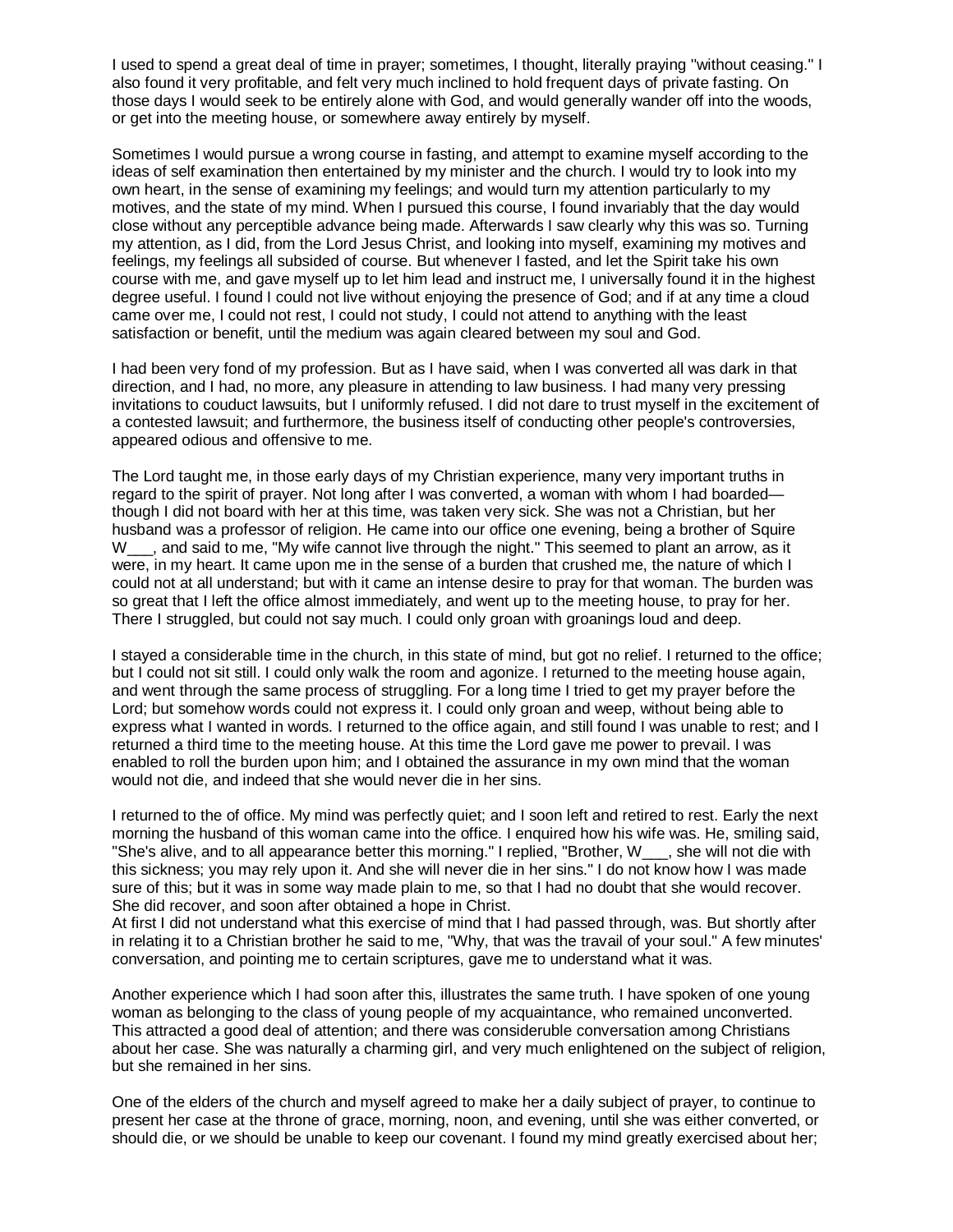and more and more, as I continued to pray for her. I soon found, however, that the elder who had entered into this arrangement with me, was losing his spirit of prayer for her. But this did not discourage me. I continued to hold on with increasing importunity. I also availed myself of every opportunity to converse plainly and searchingly with her on the subject of her salvation.

After I had continued in this way for sometime, one evening I called to see her just as the sun was setting. As I came up to the door I heard a shriek from a female voice, and a scuffling and confusion inside the door; and stood and waited for the confusion to be over. The lady of the house soon came and opened the door, and held in her hand a portion of a book, which had evidently been torn in two. She was pale and very much agitated. She held out that portion of the book which she had in her hand, and said, "Mr. Finney, don't you think my sister has become a Universalist?" The book was a defense of Universalism. Her sister had detected her reading it in a private way, and tried to get it away from her; and it was the struggle to obtain that book which I had heard.

I received this information at the door; whereupon I declined to go in. It struck me very much in the same way as had the announcement that the sick woman, already mentioned, was about to die. It loaded me down with great agony. As I returned to my room, at some distance from that house, I felt almost as if I should stagger under the burden that was on my mind; and I struggled, and groaned, and agonized, but could not frame to present the case before God in words, but only in groans and tears.

It seemed to me that the discovery that that young woman, instead of being converted, was becoming a Universalist, so astounded me that I could not break through with my faith, and get hold of God in reference to her case. There seemed to be a darkness hanging over the question, as if a cloud had risen up between me and God, in regard to prevailing for her salvation. But still the Spirit struggled within me with groanings that could not be uttered.

However, I was obliged to retire that night without having prevailed. But as soon as it was light I awoke; and the first thought that I had was to beseech the God of grace again for that young woman. I immediately arose and fell upon my knees. No sooner was I upon my knees than the darkness gave way, and the whole subject opened to my mind; and as soon as I plead for her God said to me, "Yes! yes!" If he had spoken with an audible voice, it would not have been more distinctly understood than was this word spoken within my soul. It instantly relieved all my solicitude. My mind became filled with the greatest peace and joy; and I felt a complete certainty that her salvation was secure.

I drew a false inference, however, in regard to the time; which indeed was not a thing particularly impressed upon my mind at the time of my prayer. Still I expected her to be converted immediately; but she was not. She remained in her sins for several months. In its proper place I shall have occasion to speak of her conversion. I felt disappointed, at the time, that she was not converted at once; and was somewhat staggered upon the question whether I had really prevailed with God in her behalf.

Soon after I was converted, the man with whom I had been boarding for some time, who was a magistrate, and one of the principal men in the place, was deeply convicted of sin. He had been elected a member of the legislature of the state. I was praying daily for him, and urging him to give his heart to God. His conviction became very deep; but still, from day to day, he deferred submission, and did not obtain a hope. My solicitude for him increased.

One afternoon several of his political friends had a protracted interview with him. On the evening of the same day I attempted again to carry his case to God; as the urgency in my mind for his conversion had become very great. In my prayer I had drawn very near to God. I do not remember ever to have been in more intimate communion with the Lord Jesus Christ than I was at that time. Indeed his presence was so real that I was bathed in tears of joy, and gratitude, and love; and in this state of mind I attempted to pray for this friend. But the moment I did so, my mouth was shut. I found it impossible to pray a word for him. The Lord seemed to say to me, "No;I will not hear." An anguish seized upon me; I thought at first it was a temptation. But the door was shut in my face. It seemed as if the Lord said to me, "Speak no more to me of that matter." It pained me beyond expression. I did not know what to make of it.

The next morning I saw him; and as soon as I brought up the question of submission to God, he said to me, "Mr. Finney, I shall have nothing more to do with it until I return from the legislature. I stand committed to my political friends to carry out certain measures in the legislature, that are incompatible with my first becoming a Christian; and I have promised that I will not attend to the subject until after I have returned from Albany."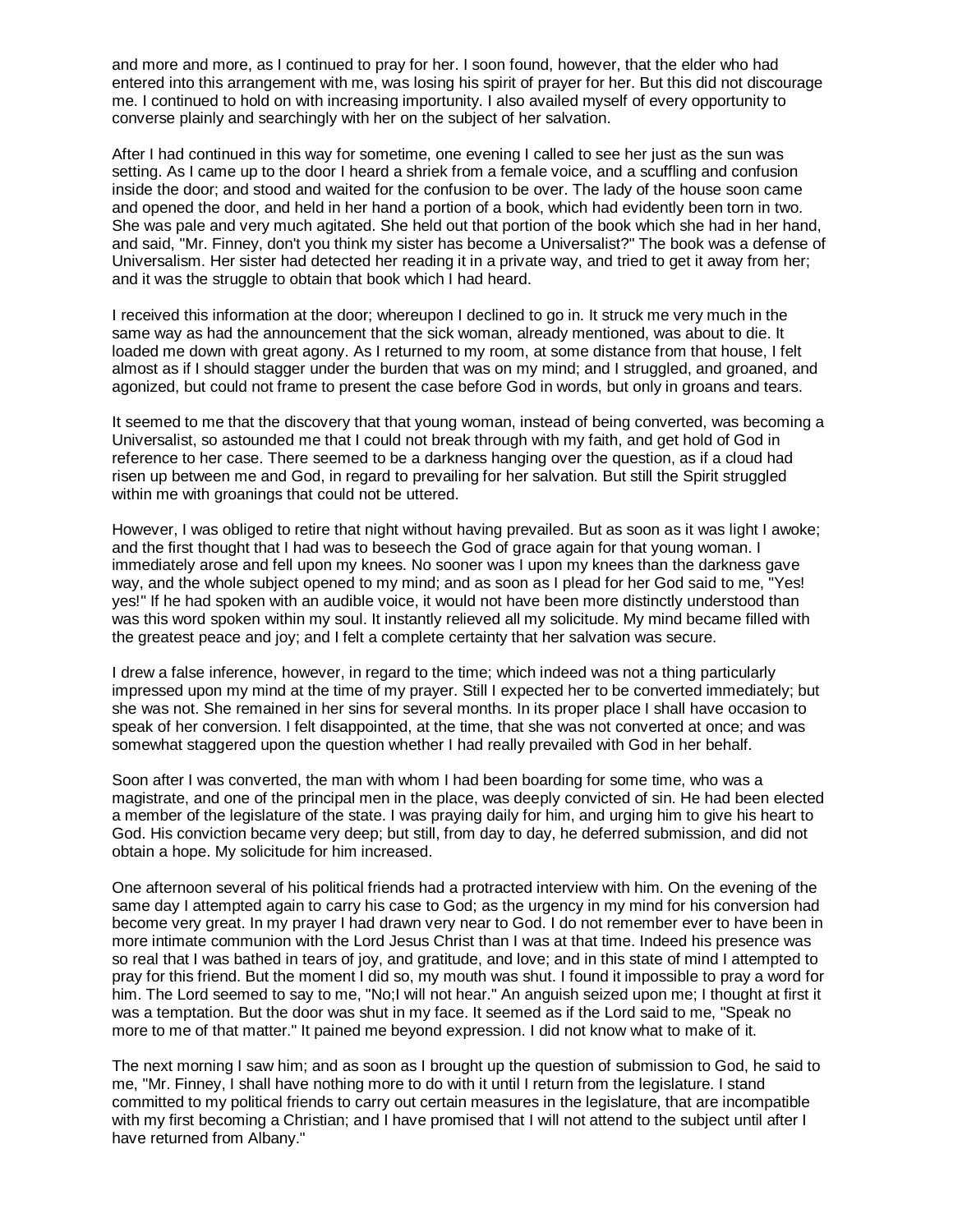From the moment of that exercise the evening before, I had no spirit of prayer for him at all. As soon as he told me what he had done, I understood it. I could see that his convictions were all gone, and that the Spirit of God had left him. From that time he grew more careless and hardened than ever.

When the time arrived he went to the legislature; and in the Spring he returned an almost insane Universalist. I say almost insane, because, instead of having formed his opinions from any evidence or course of argument, he told me this: he said, "I have come to that conclusion, not because I have found it taught in the Bible. but because such a doctrine is so opposed to the carnal mind. It is a doctrine so generally rejected and spoken against, as to prove that it is distasteful to the carnal, or unconverted mind." This was astonishing to me. But everything else that I could get out of him was as wild and absurd as this. He remained in his sins, finally fell into decay, and died at last, as I have been told, a dilapidated man, and in the full faith of his Universalism.

## CHAPTER 4

## *HIS DOCTRINAL EDUCATION AND OTHER EXPERIENCES AT ADAMS*

**SOON AFTER I WAS CONVERTED I CALLED ON MY PASTOR, AND HAD A LONG CONVERSATION WITH HIM ON THE ATONEMENT. HE WAS A PRINCETON STUDENT, AND OF COURSE HELD THE LIMITED VIEW OF THE ATONEMENT—THAT IT WAS MADE FOR THE ELECT AND AVAILABLE TO NONE ELSE. OUR CONVERSATION LASTED NEARLY HALF A DAY. HE HELD THAT JESUS SUFFERED FOR THE ELECT THE LITERAL PENALTY OF THE DIVINE LAW; HE SUFFERED JUST WHAT WAS DUE TO EACH ELECT ON THE SCORE OF RETRIBUTIVE JUSTICE. I OBJECTED THAT THIS WAS ABSURED; AS IN THAT CASE HE SUFFERED THE EQUIVALENT OF ENDLESS MISERY MULTIPLIED BY THE WHOLE NUMBER OF THE ELECT. HE INSISTED THAT THIS WAS TRUE. HE AFFIRMED THAT JESUS LITERALLY PAID THE DEBT OF THE ELECT, AND FULLY SATIFIED RETRIBUTIVE JUSTICE. ON THE CONTRARY IT SEEMED TO ME THAT JESUS ONLY SATISFIED PUBLIC JUSTICE, AND THAT THAT WAS ALL THAT THE GOVERNMENT OF GOD COULD REQUIRE**.

I was however but a child in theology. I was but a novice in religion and in Biblical learning; but I thought

he did not sustain his views from the Bible, and told him so**. I had read nothing**

## **on the subject except my Bible; and what I had there found upon the subject, I had interpreted as I would have understood the same or like**

**passages in a law book**. I thought he had evidently interpreted those texts in conformity with an established theory of the atonement. I had never heard him preach the views he maintained in that discussion. I was surprised in view of his positions, and withstood them as best I could.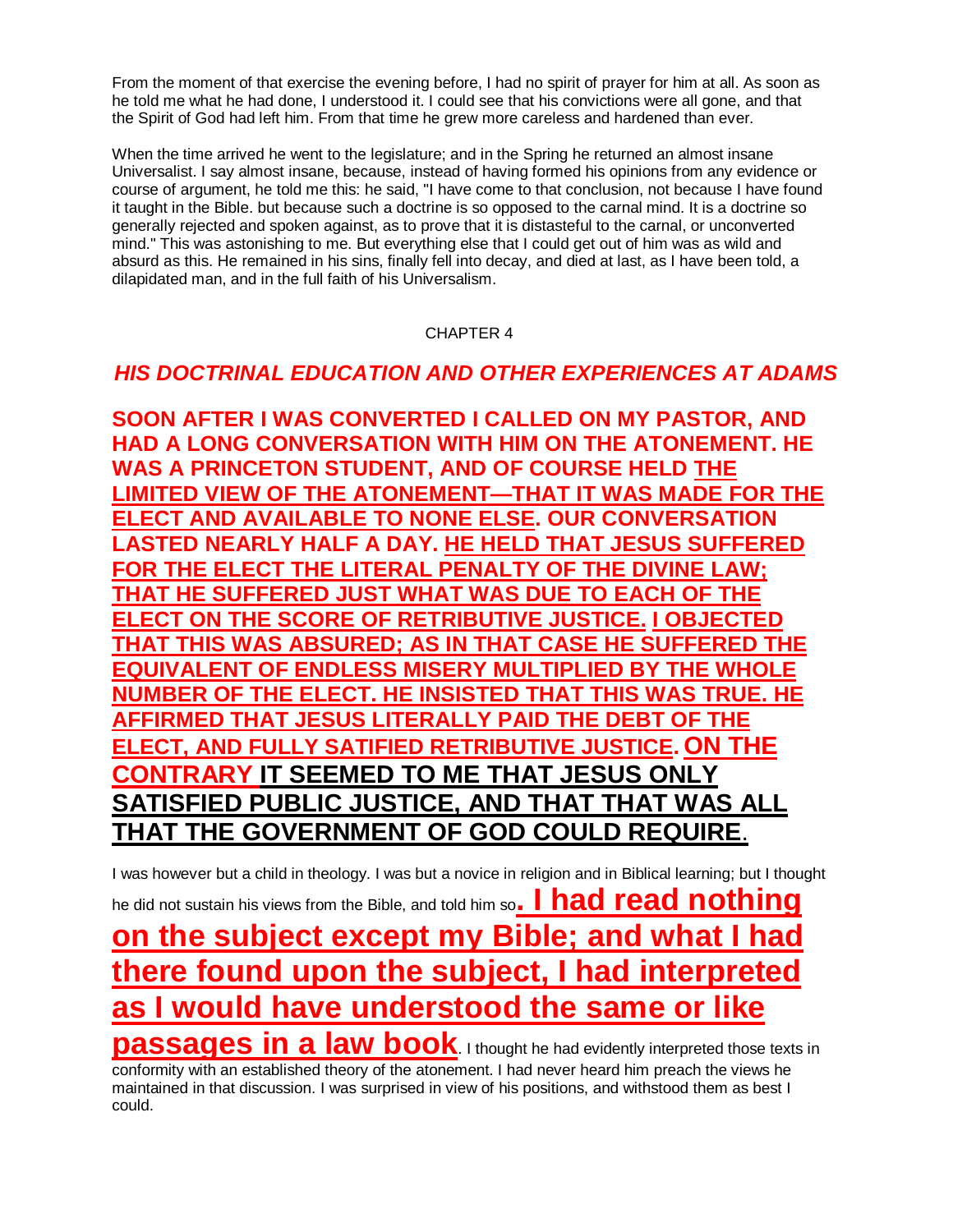He was alarmed, I dare say, at what appeared to him to be my obstinacy. I thought that my Bible clearly taught that the atonement was made for all men. He limited it to a part. I could not accept this view, for I could not see that he fairly proved it from the Bible. His rules of interpretation did not meet my views. They were much less definite and intelligible than those to which I had been accustomed in my law studies. To the objections which I urged, he could make no satisfactory reply. I asked him if the Bible did not require all who hear the Gospel to repent, believe the Gospel, and be saved. He admitted that it did require all to believe, and be saved. But how could they believe and accept a salvation which was not provided for them?

# **We went over the whole field of debate between the old and new school divines, upon the subject of atonement,**

as my subsequent theological studies taught me. I do not recollect to have ever read a page upon the subject except what I had found in the Bible. I had never, to my recollection, heard a sermon or any discussion whatever upon the question.

This discussion was often renewed, and continued through my whole course of theological studies under him. he expressed concern lest I should not accept the orthodox faith. I believe he had the strongest conviction that I was truly converted; but he felt the greatest desire to keep me within the strict lines of Princeton theology.

He had it fixed in his mind that I should be a minister; and he took pains to inform me that if I did become a minister, the Lord would not bless my labors, and his Spirit would not bear witness to my preaching, unless I preached the truth. I believed this myself. But this was not to me a very strong argument in favor of his views; for he informed me—but not in connection with this conversation, that he did not know that he had ever been instrumental in converting a sinner.

I had never heard him preach particularly on the subject of the atonement; I think he feared to present his particular views to the people. His church, I am sure, did not embrace his view of a limited atonement.

After this we had frequent conversations, not only on the question of the atonement, but on varions theological questions, of which I shall have occasion to speak more fully hereafter.

I have said that in the spring of the year the older members of the church began manifestly to decline in their engagedness and zeal for God. This greatly oppressed me as it did also the young converts generally. About this time I read in a newspaper an article under the head of, "A revival revived." The substance of it was, that in a certain place there had been a revival during the winter; that in the spring it declined; and that upon earnest prayer being offered for the continued out pouring of the Spirit, the revival was powerfully revived. This article set me into a flood of weeping.

I was at that time boarding with Mr. Gale, and I took the article to him. I was so overcome with a sense of the divine goodness in hearing and answering prayer, and with a felt assurance that he would hear and answer prayer for the revival of his work in Adams, that I went through the house weeping aloud like a child. Mr. Gale seemed surprised at my feelings, and my expressed confidence that God would revive his work. The article made no such impression on him as it did on me.

At the next meeting of the young people, I proposed that we should observe a closet concert of prrayer for the revival of God's work; that we should pray at sunrise, at noon, and at sunset, in our closets, and continue this for one week; when we should come together again and see what farther was to be done. No other means were used for the revival of God's work. But the spirit of prayer was immediately poured out wonderfully upon the young converts. Before the week was out I learned that some of them, when they would attempt to observe this season of prayer, would lose all their strength and be unable to rise to their feet, or even stand upon their knees in their closets; and that some would lie prostrate on the floor, and pray with unutterable groanings for the out pouring of the Spirit of God.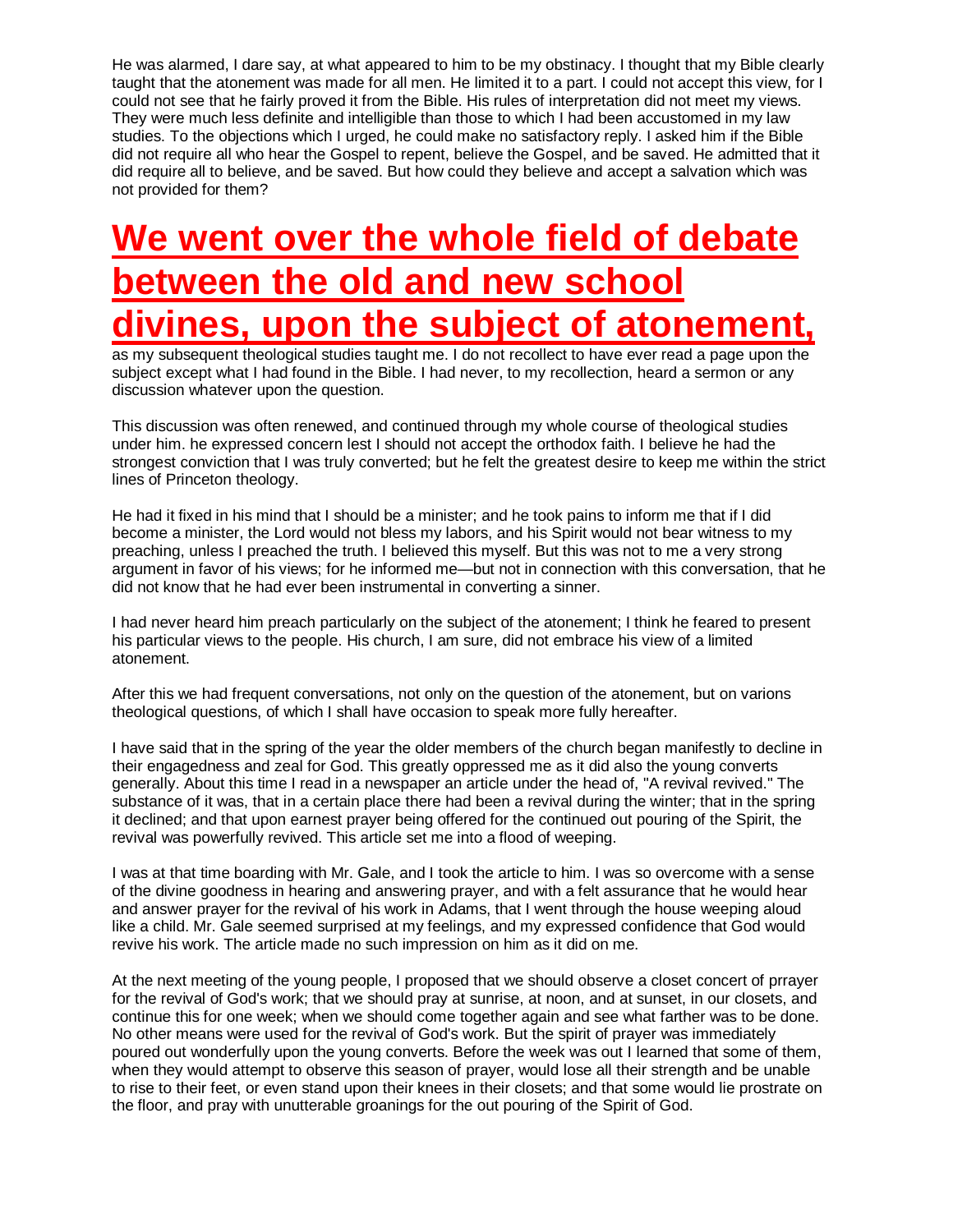The Spirit was poured out, and before the week ended all the meetings were thronged; and there was as much interest in religion, I think, as there had been at any time during the revival.

And here, I am sorry to say, a mistake was made, or, perhaps I should say, a sin committed, by some of the older members of the church, which resulted in great evil. As I afterward learned, a considerable number of the older people resisted this new movement among the young converts. They were jealous of it. They did not know what to make of it, and felt that the young converts were getting out of their place, in being so forward and so urgent upon the older members of the church. This state of mind finally grieved the Spirit of God. It was not long before alienations began to arise among these older members of the church, which finally resulted in great evil to those who had allowed themselves to resist this latter revival.

The young people held out well. The converts, so far as I know, were almost universally sound, and have been thoroughly efficient Christians.

In the Spring of this year, 1822, I put myself under the care of the Presbytery as a candidate for the Gospel ministry. Some of the ministers urged me to go to Princeton to study theology, but I declined. When they asked me why I would not go to Princeton, I told them that my pecuniary circumstances forbade it. This was true; but they said they would see that my; expenses were paid. Still I refused to go; and when urged to give them my reasons, I plainly told them that I would not put myself under such an influence as they had been under; that I was confident they had been wrongly educated, and they were not ministers that met my ideal of what a minister of Christ should be. I told them this reluctantly, but I could not honestly withhold it. They appointed my pastor to superintend my studies. He offered me the use of his library, and said he would give what attention I needed to my theological studies.

**But my studies, so far as he was concerned as my teacher, were little else than controversy. He held to the old school doctrine of original sin, or that the human constitution was morally depraved. He held also, that men were utterly unable to comply with the terms of the Gospel, to repent, to believe, or to do anything that God required them to do; that while they were free to all evil, in the sense of being able to commit any amount of sin, yet they were not free to perform any good; that God had condemned men for their sinful nature; and for this, as well as for their transgressions, they deserved eternal death.**

**He held also that the influences of the Spirit of God on the minds of men were physical, acting directly upon the substance of the soul; that men were passive in regeneration; and IN SHORT HE HELD ALL THOSE DOCTRINES THAT LOGICALLY FLOW FROM THE FACT OF A NATURE SINFUL IN ITSELF.**

**THESE DOCTRINES I COULD NOT RECEIVE. I COULD NOT RECEIVE HIS VIEWS ON THE SUBJECT REGENER REPENTANCE, THE SLAVERY OF THE WILL, OR ANY OF THE KINDRED DOCTRINES**. But of these views he was quite

tenacious; and he seemed sometimes not a little impatient because I did not receive them without question.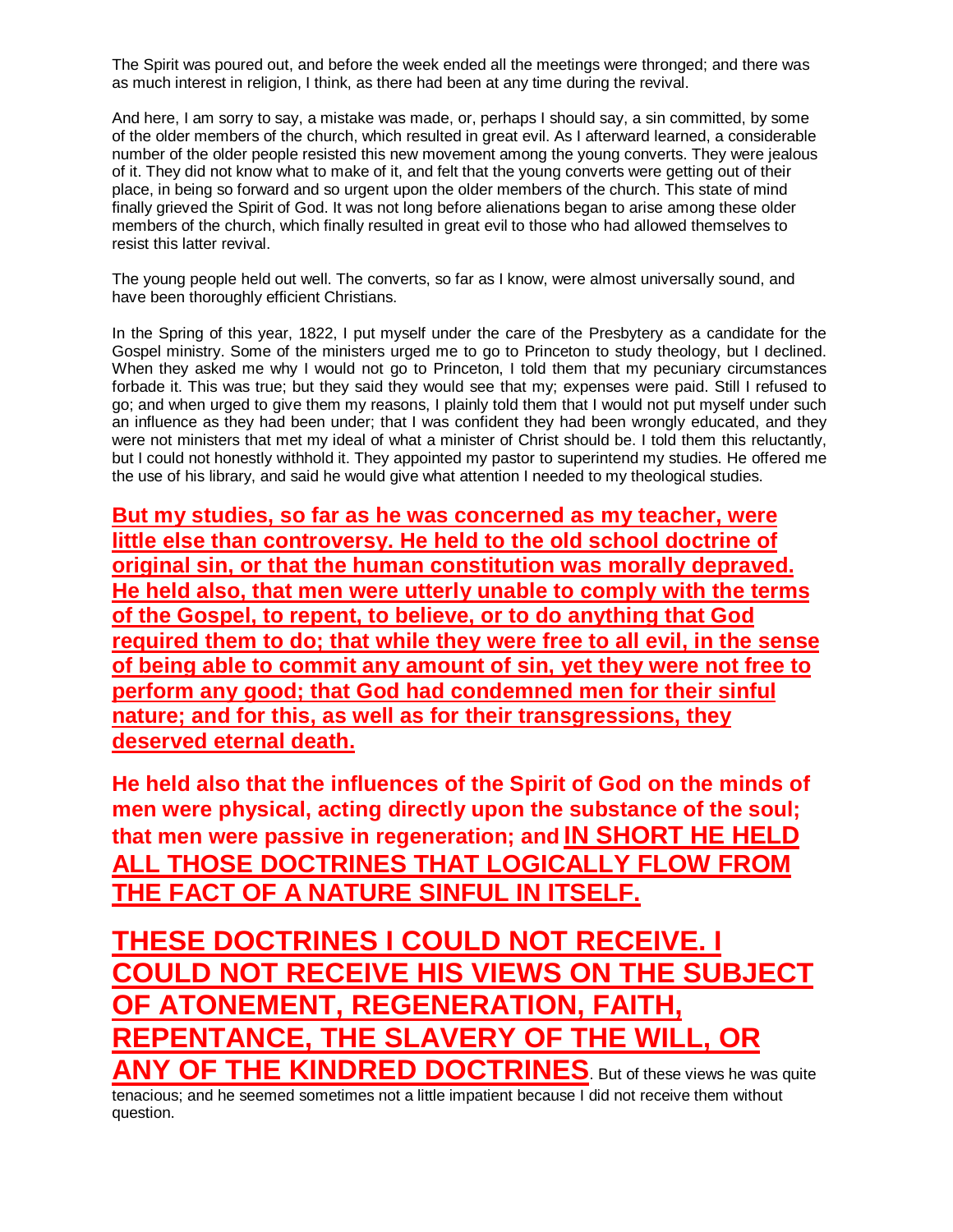He used to insist that if I would reason on the subject, I would probably land in infidelity. And then he would remind me that some of the students who had been at Princeton had gone away infidels, because they would reason on the subject, and would not accept the confession of faith, and the teaching of the doctors at that school. He furthermore warned me repeatedly, and very feelingly, that as a minister I should never be useful unless I embraced the truth, meaning the truth as he believed and taught it.

I am sure I was quite willing to believe what I found taught in the Bible, and told him so. We used to have many protracted discussions; and I would often come from his study greatly depressed and discouraged, saying to myself, "I cannot embrace these views come what will. I can not believe they are taught in the Bible." And several times I was on the point of giving up the study for the ministry altogether.

There was but one member of the church to whom I opened my mind freely on this subject; and that was Elder H\_\_\_\_, a very godly, praying man. He had been educated in Princeton views, and held pretty strongly the higher doctrines of Calvinism. Nevertheless, as we had frequent and protracted conversations, he became satisfied that I was right; and he would call on me frequently to have seasons of prayer with me, to strengthen me in my studies, and in my discussions with Mr. G<sub>\_\_\_\_</sub>, and to decide me more and more firmly that, come what would, I would preach the Gospel.

Several times he fell in with me when I was in a state of great depression, after coming from Mr. Gale's study. At such times he would go with me to my room; and sometimes we would continue till a late hour at night crying to God for light and strength, and for faith to accept and do his perfect will. He lived more than three miles from the village; and frequently he has stayed with me till ten or eleven o'clock at night, and then walked home. The dear old man! I have reason to believe that he prayed for me daily as long as he lived.

After I got into the ministry and great opposition was raised to my preaching, I met Elder H at one time, and he alluded to the opposition, and said, "Oh! my soul is so burdened that I pray for you day and night. But I am sure that God will help. Go on," he said, "go on, brother Finney; the Lord will give you deliverance."

One afternoon Mr. Gale and I had been conversing for a long time on the subject of the atonement, and the hour arrived for us to attend the conference meeting. We continued our conversation on that subject until we got into the house. As we were early, and very few persons had arrived, we continued our conversation. The people kept coming in; and they would sit down and listen with the greatest attention to what we were saying. Our discussion was very earnest, though I trust conducted in a Christian spirit. The people became more and more interested in hearing our discussion, and when we proposed to stop and commence our meeting, they earnestly begged us to proceed with our discussion and let that be our meeting. We did so; and spent the whole evening, I think very much to the satisfaction of those present, and I trust to their permanent edification.

After I had been studying theology for a few months, and Mr. Gale's health was such that he was unable to preach; a Universalist minister came in and began to promulgate his objectionable doctrines. The impenitent part of the community seemed very much disposed to hear him, and finally people became so interested that there was a large number that seemed to be shaken in their minds, in regard to the commonly received views of the Bible.

**IN THIS STATE OF THINGS, MR. GALE, TOGETHER WITH SOME OF THE ELDERS OF HIS CHURCH, DESIRED ME TO ADDRESS THE PEOPLE ON THE SUBJECT, AND SEE IF I COULD NOT REPLY TO THE ARGUMENTS OF THE UNIVERSALIST. THE GREAT EFFORT OF THE UNIVERSALIST WAS OF COURSE TO SHOW AT SIN DID NOT DESERVE EN PUNISHMENT. HE INVEIGHED AGAINST THE DOCTRINE**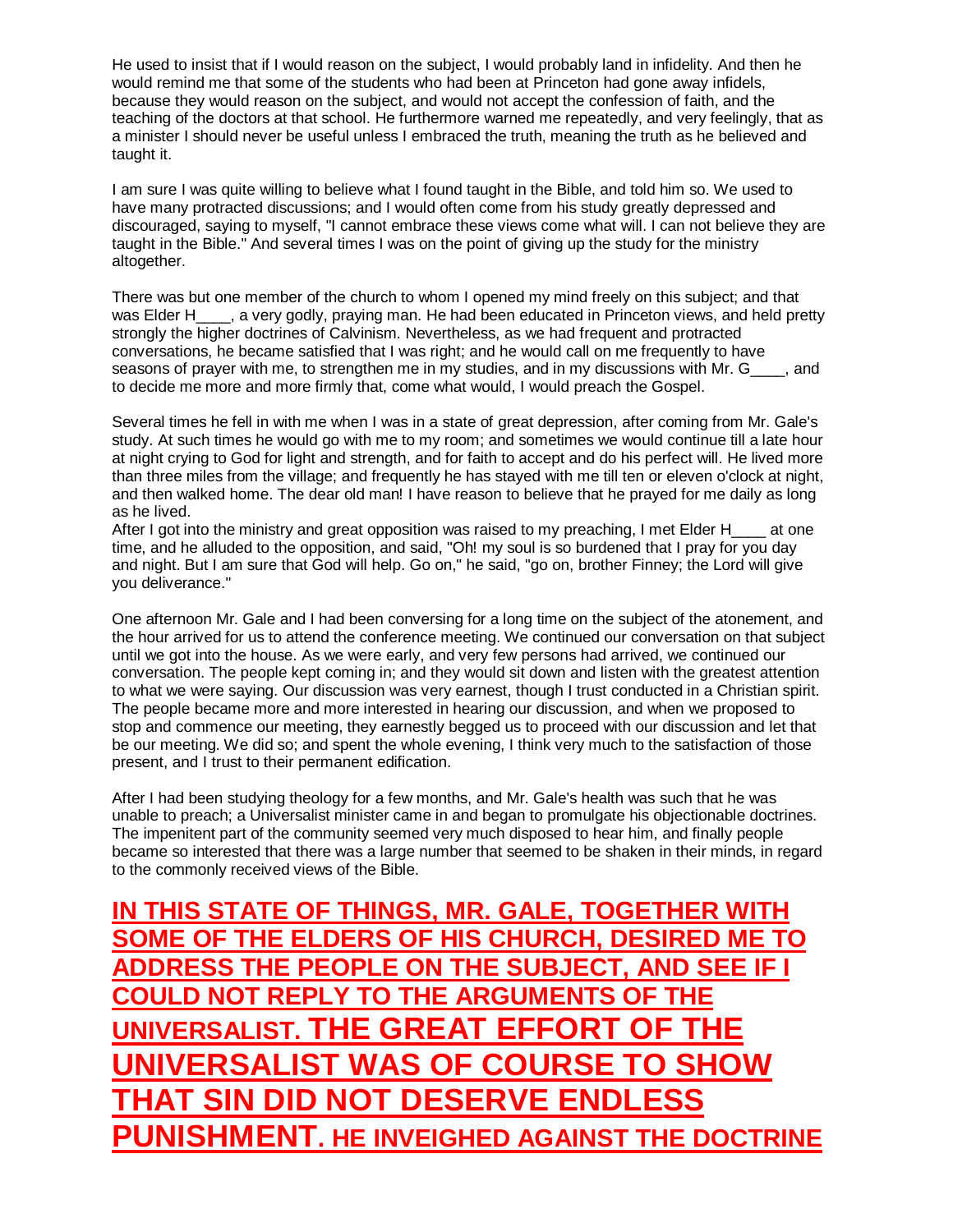## **OF ENDLESS PUNISHMENT AS UNJUST, INFINITELY CRUEL AND ABSURD. GOD WAS LOVE; AND HOW COULD A GOD OF LOVE PUNISH MEN ENDLESSLY?**

I arose in one of our evening meetings and said, "This Universalist preacher holds forth doctrines that are new to me, and I do not believe they are taught in the Bible. But I am going to examine the subject, and if I cannot show that his views are false, I will become a Universalist myself." I then appointed a meeting the next week, at which time I proposed to deliver a lecture in opposition to his views. The Christian people were rather startled at my boldness in saying that I would be a Universalist, if I could not prove that his doctrines were false. However, I felt sure that I could.

When the evening came for my lecture, the house was crowded. I took up the question of the justice of endless punishment, and discussed it through that and the next evening. There was general satisfaction with the presentation.

The Universalist himself found that the people were convinced that he was wrong, and then he took another tack. Mr. Gale, together with his school of theology, maintained that the atonement of Christ was the literal payment of the debt of the elect, a suffering of just what they deserved to suffer; so that the elect were saved upon principles of exact justice; Christ, so far as they were concerned, having fully answered the demands of the law. The Universalist seized upon this view, assuming that this was the real nature of the atonement. He had only to prove that the atonement was made for all men, and then he could show that all men would be saved; because the debt of all mankind had been literally paid by the Lord Jesus Christ, and Universalism would follow on the very ground of justice; for God could not justly punish those whose debt was paid.

I saw, and the people saw—those of them who understood Mr. Gale's position, that the Universalist had got him into a tight place. For it was easy to prove that the atonement was made for all mankind; and if the nature and value of the atonement were as Mr. Gale held, universal salvation was an inevitable result.

This again carried the people away; and Mr. Gale sent for me and requested that I should go on and reply to him further. He said he understood that the question on the ground of law was settled; but now I must answer his argument upon the ground of the Gospel. I said to him, "Mr. Gale, I cannot do it without contradicting your views on that subject, and setting them all aside. With your views of the atonement he cannot be answered. For if you have the right view of the atonement, the people can easily see that the Bible proves that Christ died for all men, for the whole world of sinners; and therefore unless you will allow me to sweep your views of the atonement all away, I can say nothing to any purpose." "Well," said Mr. Gale, "it will never do to let the thing remain as it is. You may say what you please; only go on and answer him in your own way. If I find it necessary to preach on the subject of the atonement, I shall be obliged to contradict you." "Very well," said I, "let me but show my views, and I can answer the Universalist; and you may say to the people afterward what you please."

**I then appointed to lecture on the Universalist's argument founded on the Gospel. I delivered two lectures upon the atonement. In these I think I fully succeeded in showing that the atonement did not consist in the literal payment of the debt of sinners, in the sense which the Universalist maintained; that it simply rendered the salvation of all men possible, and did not of itself lay God under obligation to save anybody; that it was not true that Christ suffered just what those for whom he died deserved to suffer; that**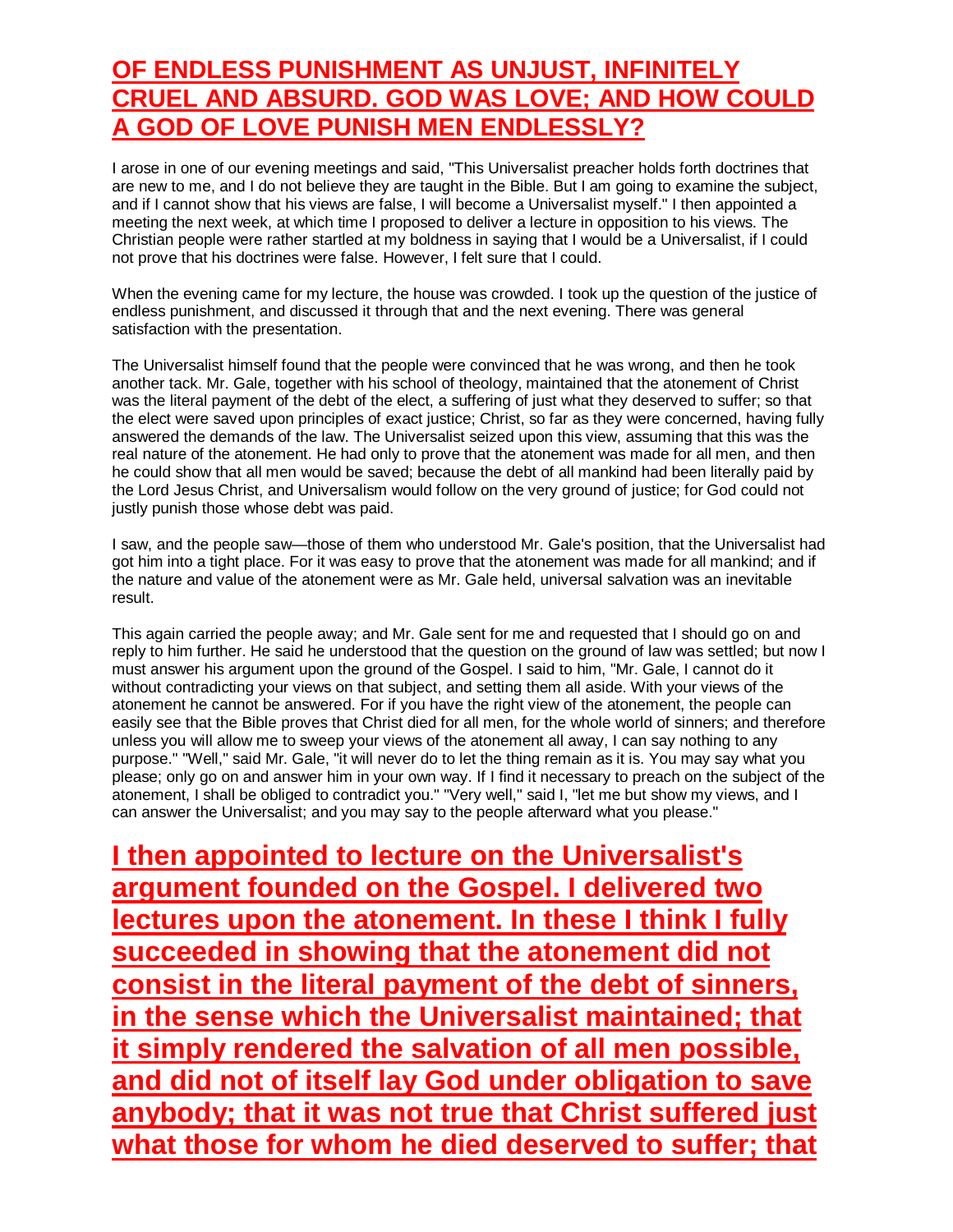**no such thing as that was taught in the Bible, and no such thing was true; that, on the contrary, CHRIST DIED SIMPLY TO REMOVE AN INSURMOU** L**E OUT OF THE WAY OF GOD'S FORGIVING SINNERS, SO AS TO RENDER IT POSSIBLE FOR HIM TO PROCLAIM A UNIVERSAL AMNESTY, INVITING ALL MEN TO REPENT, TO BELIEVE IN CHRIST, AND TO ACCEPT SALVATION; THAT INSTEAD OF HAVING SATISFIED RETRIBUTIVE JUSTICE, AND BORNE JUST WHAT SINNERS DESERVE. CHRIST HAD ONLY SATISFIED PUBLIC JUSTICE, BY HONORING THE LAW, BOTH IN HIS OBEDIENCE AND DEATH, THUS RENDERING IT SAFE FOR GOD TO PARDON SIN, TO PARDON THE SINS OF ANY MAN AND OF ALL MEN WHO WOULD REPENT AND BELIEVE IN HIM. I MAINTAINED THAT CHRIST, IN HIS ATONEMENT, MERELY DID THAT WHICH WAS NECESSARY AS A CONDITION OF THE FORGIVENESS OF SIN; AND NOT THAT WHICH CANCELLED SIN, IN THE SENSE OF LITERALLY PAYING THE INDEBTEDNESS OF SINNERS.**

This answered the Universalist, and put a stop to any further proceedings or excitement on that subject. But what was very striking, these lectures secured the conversion of the young woman for whom, as I have said, such earnest and agonizing prayer had been offered. This was very astonishing to Mr. Gale; for the evidence was that the Spirit of God had blessed my views of the atonement. This, I think, staggered him considerably in regard to the correctness of his view. I could see, in conversing with him, that he felt very much surprised that this view of the atonement should be instrumental in converting that young woman.

After many such discussions with Mr. Gale in pursuing my theological studies**, the presbytery was finally called together at Adams to examine me; and, if they could agree to do so, to license me to preach the Gospel. This was in March 1824. I expected a severe struggle with them in my examination; but I found them a good deal softened. The manifest blessing that had attended my conversations, and my teaching in prayer and conference meetings, and in these lectures of which I have spoken, rendered them, I think, more cautious than they would otherwise have been in getting into any controversy with me. In the**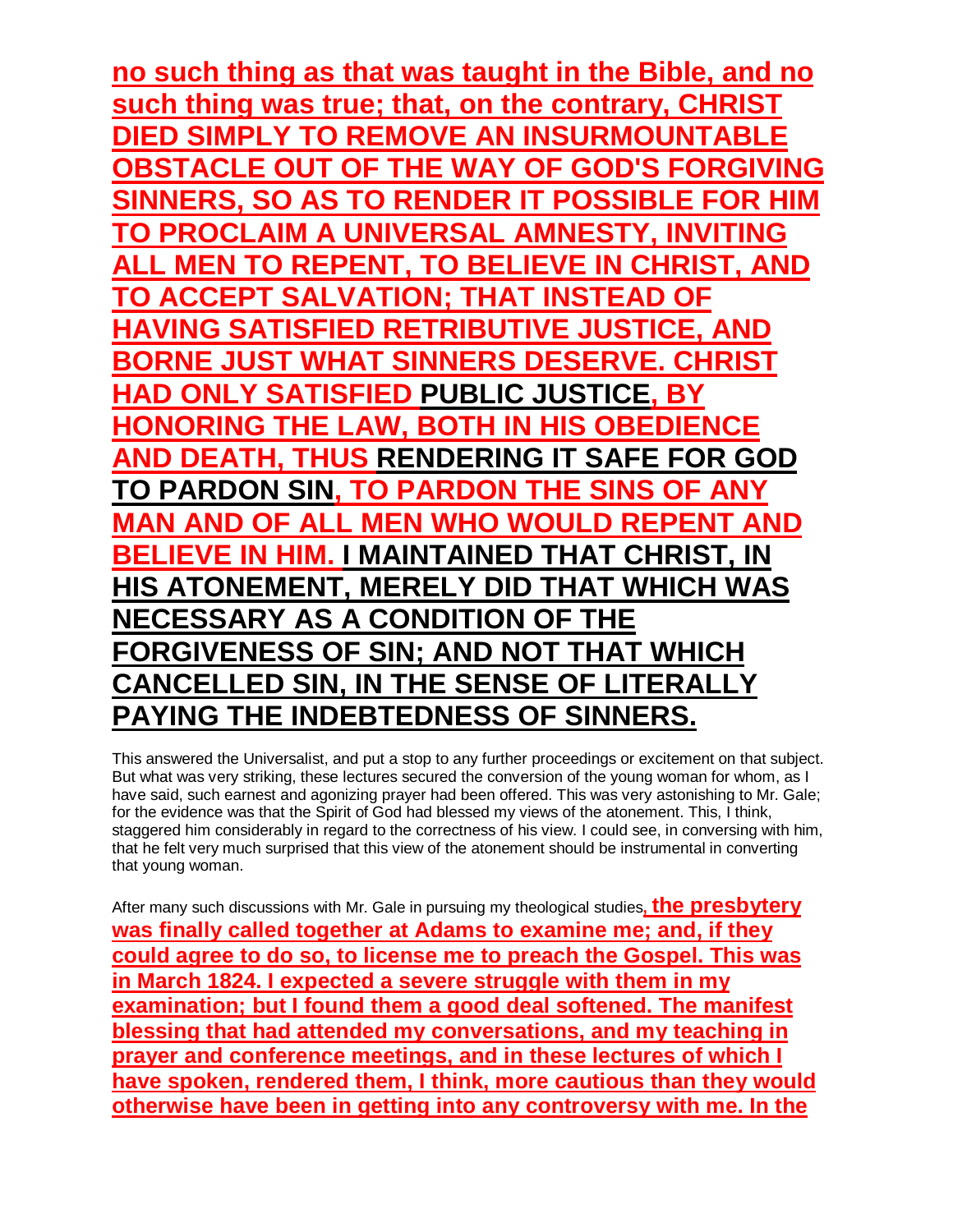**course of my examination they avoided asking any such question as would naturally bring my views in collision with theirs.**

**When they had examined me, they voted unanimously to license me to preach. UNEXPECTEDLY TO MYSELF THEY ASKED ME IF I RECEIVED THE CONFESSION OF FAITH OF THE PRESBYTERIAN CHURCH. I HAD NOT EXAMINED IT—THAT IS, THE LARGE WORK CONTAINING THE CATECHISM AND CONFESSION. THIS HAD MADE NO PART OF MY STUDY. I REPLIED THAT I RECEIVED IT FOR SUBSTANCE OF D** IT. BUT I **SPOKE IN A WAY THAT PLAINLY IMPLIED, I THINK, THAT I DID NOT PRETEND TO KNOW MUCH ABOUT IT. HOWEVER, I ANSWERED HONESTLY AS I UNDERSTOOD IT AT THE TIME. THEY HEARD THE TRIAL SERMONS WHICH I HAD WRITTEN, ON TEXTS WHICH HAD BEEN GIVEN ME BY THE PRESBYTERY; AND WENT THROUGH WITH ALL THE ORDINARY DETAILS OF SUCH AN EXAMINATION.**

At this meeting of presbytery I first saw Rev. Daniel Nash, who is generally known as "Father Nash." He was a member of the presbytery. A large congregation was assembled to hear my examination. I got in a little late, and saw a man standing in the pulpit speaking to the people, as I supposed. He looked at me, I observed, as I came in; and was looking at others as they passed up the aisles.

As soon as I reached my seat and listened, I observed that he was praying. I was surprised to see him looking all over the house, as if he were talking to the people; while in fact he was praying to God. Of course it did not sound to me much like prayer; and he was at that time indeed in a very cold and backslidden state. I shall have occasion frequently to mention him hereafter.

The next Sabbath after I was licensed, I preached for Mr. Gale. When I came out of the pulpit he said to me. "Mr. Finney, I shall be very much ashamed to have it known, wherever you go, that you studied theology with me." This was so much like him, and like what he had repeatedly said to me, that I made little or no reply to it. I held down my head, and felt discouraged, and went my way.

He afterwards viewed this subject very differently; and told me that he blessed the Lord that in all our discussion, and in all he had said to me, he had not had the least influence to change my views. He very frankly confessed his error in the manner in which he had dealt with me; and said that if I had listened to him I should have been ruined as a minister.

The fact is that Mr. Gale's education for the ministry had been entirely defective. He had imbibed a set of opinions, both theological and practical, that were a strait jacket to him. He could accomplish very little or nothing if he carried out his own principles. I had the use of his library, and searched it thoroughly on all the questions of theology, which came up for examination; and the more I examined the books, the more was I dissatisfied.

I had been used to the close and logical reasonings of the judges, as I found them reported in our law works; but when I went to Mr. Gale's old school library, I found almost nothing proved to my satisfaction. I am sure it was not because I was opposed to the truth, but I was dissatisfied because the positions of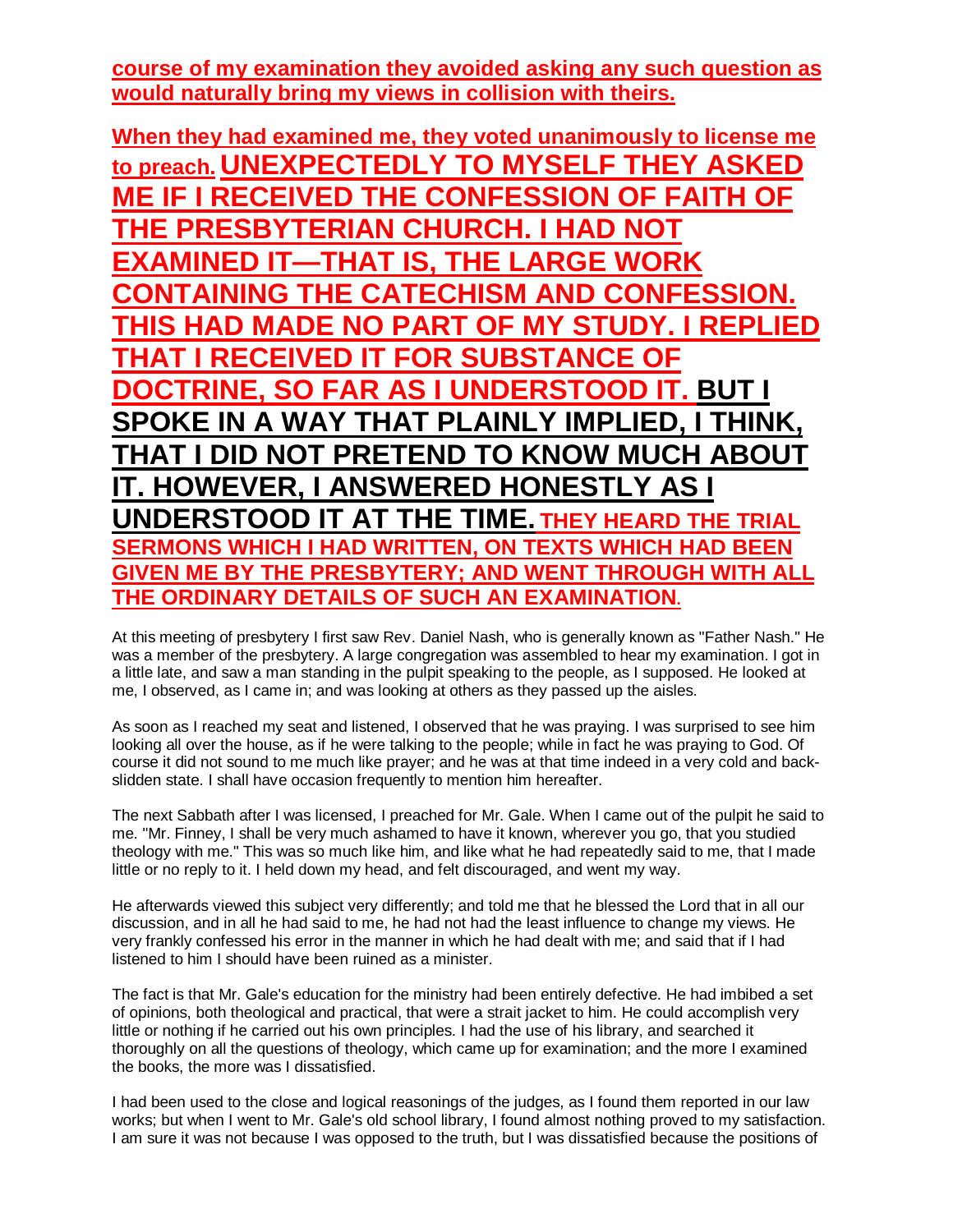these theological authors were unsound and not satisfactorily sustained. They often seemed to me to state one thing and prove another, and frequently fell short of logically proving anything.

I finally said to Mr. Gale, "If there is nothing better than I find in your library to sustain the great doctrines taught by our church, I must be an infidel." And I have always believed that had not the Lord led me to see the fallacy of those arguments, and to see the real truth as presented in the Scriptures; especially had he not so revealed himself to me personally that I could not doubt the truth of the Christian religion, I should have been forced to be an infidel.

At first, being no theologian, my attitude in respect to his peculiar views was rather that of negation or denial, than that of opposing any positive view to his. I said, "Your positions are not proved." I often said. "They are unsusceptible of proof." So I thought then, and so I think now. But after all, he would insist upon it that I ought to defer to the opinions of the great and good men who, after much consultation and deliberation, had come to those conclusions; that it was unbecoming in me, a young man, bred to the profession of law, and having no theological education, to oppose my views to those of the great men and profound theologians, whose opinions I found in his library. He urged that if I persisted in having my intelligence satisfied, on those points, with argument, I should become an infidel. He believed that the decisions of the church ought to be respected by a young man like myself, and that I should surrender my own judgment to that of others of superior wisdom.

Now I could not deny that there was a good deal of force in this; but still I found myself utterly unable to accept doctrine on the ground of authority. If I tried to accept those doctrines as mere dogmas, I could not do it. I could not be honest in doing it; I could not respect myself in doing it. Often when I left Mr. Gale, I would go to my room and spend a long time on my knees over my Bible. Indeed I read my Bible on my knees a great deal during those days of conflict, beseeching the Lord to teach me his own mind on those points. I had no where to go but directly to the Bible, and to the philosophy or workings of my own mind, as revealed in consciousness.

My views took on a positive type but slowly. At first I found myself unable to receive his peculiar views; and then gradually formed views of my own in opposition to them, which appeared to me to be unequivocally taught in the Bible.

But not only were Mr. Gale's theological views such as to cripple his usefulness; his practical views were equally erroneous. Hence he prophesied, with respect to my views, every kind of evil. He assured me, that the Spirit of God would not approve and cooperate with my labors; that if I addressed men as I told him I intended to, they would not hear me; that if they came for a short time, they would soon become offended, and my congregation would all fall off; that unless I wrote my sermons I should immediately become stale and uninteresting, and could not satisfy the people; and that I should divide and scatter instead of building up the congregation, wherever I preached. Indeed I found his views to be almost the reverse of those which I entertained, on all such practical questions relating to my duty as a minister.

I do not wonder, and did not at the time, that he was shocked at my views and purposes in relation to preaching the Gospel. With his education it could not be otherwise. He followed out his views with very little practical result. I pursued mine, and by the blessing of God the results were the opposite of those which he predicted. When this fact came out clearly, it completely upset his theological and practical ideas as a minister. This result, as I shall mention in its place, at first annihilated his hope as a Christian, and finally made him quite another man as a minister.

But there was another defect in brother Gale's education, which I regarded as fundamental. If he had ever been converted to Christ, he had failed to receive that divine anointing of the Holy Ghost that would make him a power in the pulpit and in society, for the conversion of souls. **He had fallen short of receiving the baptism of the Holy Ghost. which is indispensable to ministerial success**. .

When Christ commissioned his apostles to go and preach, he told them to abide at Jerusalem till they were endued with power from on high. **This power, as every one knows, was the baptism of the Holy Ghost poured out upon them on the day of Pentecost. This was an indispensable qualification for success in their ministry** . I did not suppose then, nor do I now, that this baptism was simply the power to work miracles. The power to work miracles and the gift of tongues were given as signs to attest the reality of their divine commission. But the baptism itself was a divine purifying, an anointing bestowing on them a divine illumination, filling them with faith, and love, with peace and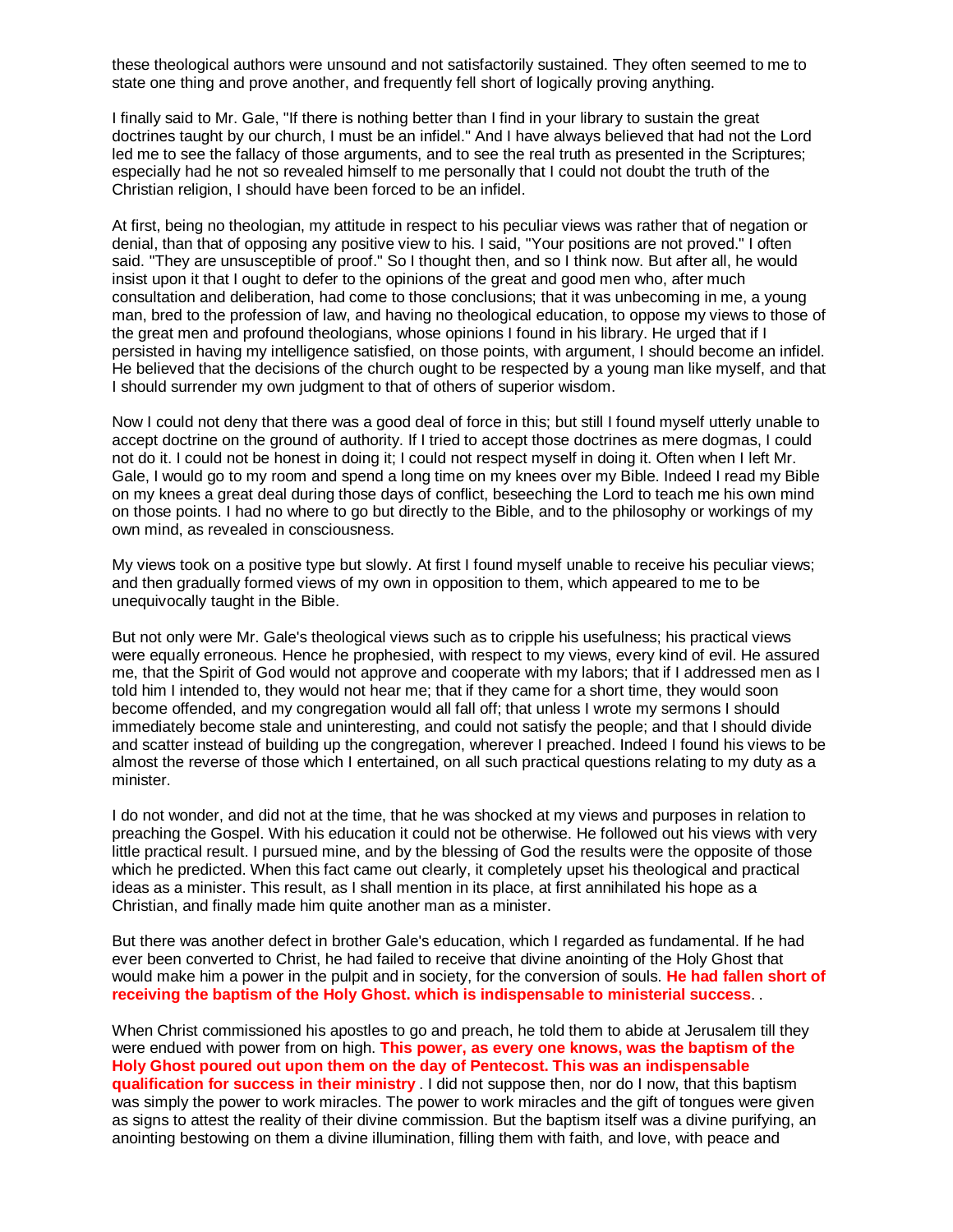power; so that their words were made sharp in the hearts of God's enemies, quick and powerful, like a two-edged sword. This is an indispensable qualification of a successful ministry; and I have often been surprised and pained that to this day so little stress is laid upon this qualification for preaching Christ to a sinful world. **Without the direct teaching of the Holy Spirit** , a man will never make much progress in preaching the Gospel. The fact is, unless he can preach the Gospel as an experience, present religion to mankind as a matter of consciousness, his speculations and theories will come far short of preaching the Gospel.

I have said that Mr. Gale afterward concluded that he had not been converted. That he was a sincere, good man, in the sense of honestly holding his opinions, I do not doubt. But he was sadly defective in his education, theologically, philosophically and practically; and so far as I could learn, his spiritual state, he had not the peace of the Gospel, when I sat under his ministry.

Let not the reader, from anything that I have said, suppose that I did not love Mr. Gale, and highly respect him. I did both. He and I remained the firmest friends, so far as I know, to the day of his death. I have said what I have in relation to his views, because I think it applicable, I am afraid I must say, to many of the ministers even of the present day. I think that their practical views of preaching the Gospel, whatever their theological views may be, are very defective indeed; and that their want of unction, and of the power of the Holy Ghost, is a radical defect in their preparation for the ministry. I say not this censoriously; but still I would record it as a fact which has long been settled in my mind, and over which I have long had occasion to mourn. And as I have become more and more acquainted with the ministry in this and other countries, I am persuaded that, with all their training, and discipline, and education, there is a lack in practical views of the best way of presenting the Gospel to men, and in adapting means to secure the end; and especially in their want of the power of the Holy Ghost.

I have spoken at considerable length of my protracted controversy with my theological teacher, Mr. Gale. Upon reflection I think that I should state a little more definitely some of the points upon which we

had so much discussion. **I COULD NOT RECEIVE THAT THEOLOGICAL FICTION OF IMPUTATION. I WILL STATE, AS NEARLY AS I CAN, THE EXACT GROUND THAT HE MAINTAINED AND INSISTED UPON. FIRST, HE MAINTAINED THAT THE GUILT OF ADAM'S FIRST TRANSGRESSION IS LITERALLY IMPUTED TO ALL HIS POSTERITY; SO THAT THEY ARE JUSTLY SENTENCED AND EXPOSED TO ETERNAL DAMNATION FOR ADAM'S SIN. SECOND, HE MAINTAINED THAT WE RECEIVED FROM ADAM, BY NATURAL GENERATION, A NATURE WHOLLY SINFUL, AND MORALLY CORRUPT IN EVERY FACULTY OF SOUL AND BODY; SO THAT WE ARE TOTALLY UNABLE TO PERFORM ANY ACT ACCEPTABLE TO GOD, AND ARE NECESSITATED BY OUR SINFUL NATURE TO TRANSGRESS HIS LAW, IN EVERY ACTION OF OUR LIVES. AND THIS, HE INSISTED, IS THE ESTATE INTO WHICH ALL MEN FELL BY THE FIRST SIN OF ADAM. FOR THIS**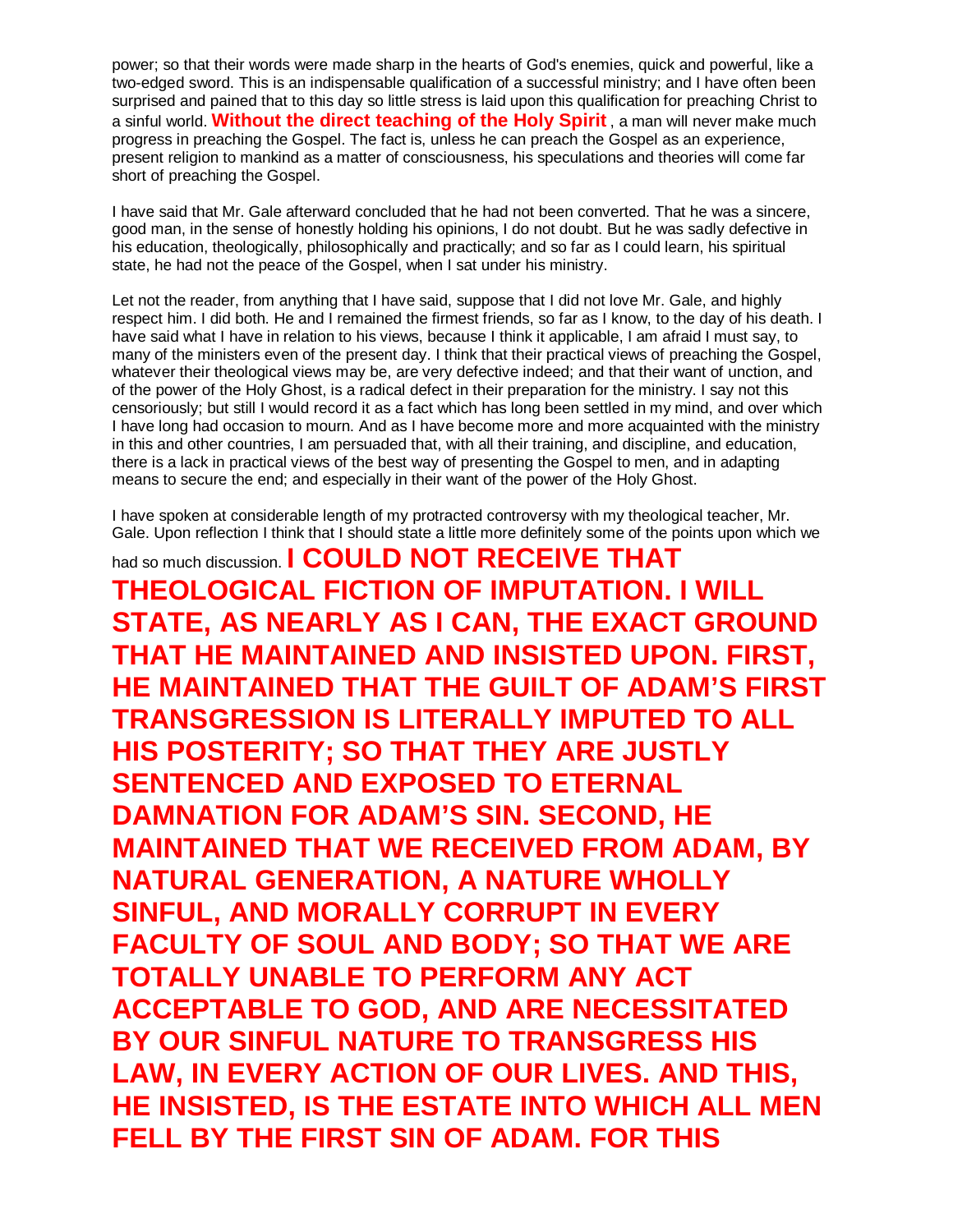**SINFUL NATURE, THUS RECEIVED FROM ADAM BY NATURAL GENERATION, ALL MANKIND ARE ALSO SENTENCED TO, AND ARE DESERVING OF ETERNAL DAMNATION. THEN, THIRD, IN ADDITION TO THIS, HE MAINTAINED THAT WE ARE ALL JUSTLY CONDEMNED AND SENTENCED TO ETERNAL DAMNATION FOR OUR OWN UNAVOIDABLE TRANSGRESSION OF THE LAW.** Thus we

find ourselves justly subject to a triple eternal damnation.

**THEN THE SECOND BRANCH OF THIS WONDERFUL IMPUTATION IS AS FOLLOWS: THE SIN OF ALL THE ELECT, BOTH ORIGINAL AND ACTUAL—THAT IS, THE GUILT OF ADAM'S SIN, TOGETHER WITH THE GUILT OF THEIR SINFUL NATURE, AND ALSO GUILT OF THEIR PERSONAL TRANSGRESSIONS, ARE PUTED TO CHRIST**; and therefore the

divine government regarded him as an embodiment of all the sins and guilt of the elect, and treated him accordingly; that is, the Father punished the Son precisely as much as all the elect deserved. Hence their debt being thus fully discharged by the punishment of Christ, they are saved upon principles of "exact justice."

## **The third branch of this wonderful theological fiction is as follows: First—The obedience of Christ to the divine law is literally imputed to the elect; so that in him they are regarded as having always perfectly obeyed the law**. Second—His

death for them is also imputed to the elect; so that in him they are regarded as having fully suffered all that they deserve on account of the guilt of Adam's sin imputed to them, and on account of their sinful nature, and also on account of all their personal transgressions. Third—Thus by their surety the elect have first perfectly obeyed the law; and then they have by and in their surety suffered the full penalty to which they were subject in consequence of the guilt of Adam's sin imputed to them, and also the guilt of their sinful nature, with all their blame-worthiness for their personal transgressions. Thus they have suffered in Christ, just as if they had not obeyed in him. He, first, perfectly obeys for them, which obedience is strictly imputed to them, so that they are regarded by the government of God as having fully obeyed in their surety; second, he has suffered for them the penalty of the law, just as if no obedience had been rendered; third, after the law has been doubly satisfied, **the elect are required to repent as if no satisfaction had been rendered** ; fourth, payment in full having been rendered twice over, the discharge of the elect is claimed to be an act of infinite grace. **Thus the elect are saved by grace on principles of justice, so that there is strictly no grace or mercy in our forgiveness, but the whole grace of our salvation is found in the obedience and sufferings of Christ** .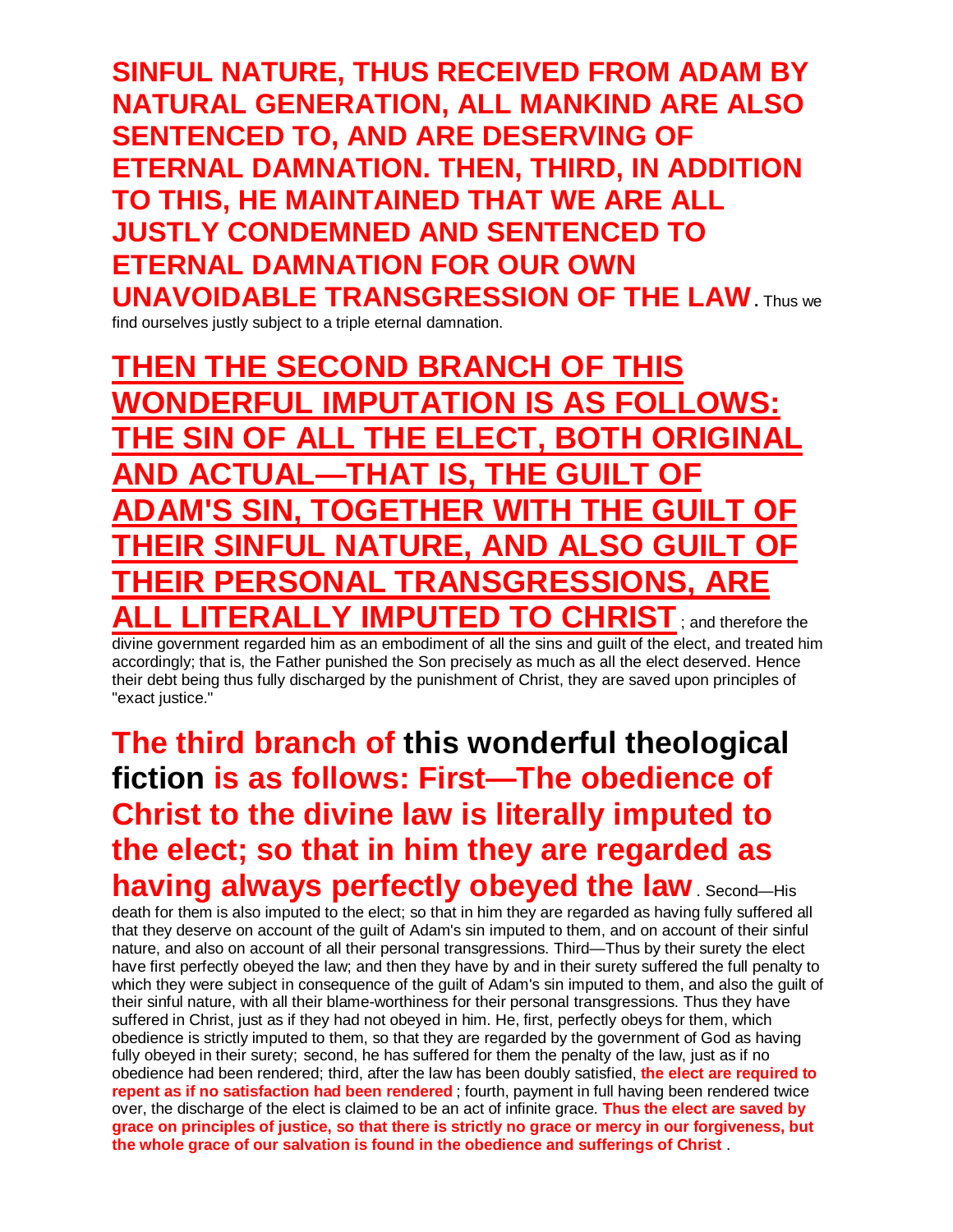It follows that the elect may demand their discharge on the score of strict justice. **They need not pray for pardon or forgiveness; it is all a mistake to do so. This inference is my own** ; but it follows, as every one can see, irresistibly, from what the confession of faith itself asserts, that the elect are saved on principles of exact and perfect justice.

## **I FOUND IT IMPOSSIBLE TO AGREE WITH MR. GALE ON THESE POINTS. I COULD NOT BUT REGARD AND TREAT THIS WHOLE QUESTION OF IMPUTATION AS A THEOLOGICAL FICTION**.

Upon these points we had constant discussion, in some shape, during the whole course of my study.

I do not recollect that Mr. Gale ever insisted that the confession of faith taught these principles, as I learned that it did when I came to study it. I was not aware that the rules of the presbytery required them to ask a candidate if he accepted the Presbyterian confession of faith. As soon as I learned what were the unambiguous teachings of the confession of faith upon these points, I did not hesitate on all suitable occasions to declare my dissent from them. I repudiated and exposed them. Wherever I found that any class of persons were hidden behind these dogmas, I did not hesitate to demolish them, to the best of my ability.

I have not caricatured these positions of Mr. Gale, but have stated them, as nearly as I can, in the very language in which he would defend them, when I presented them to him in controversy. He did not pretend that they were rational, or that they would bear reasoning upon. Hence he insisted that my reasoning would lead me into infidelity. But I insisted that our reason was given us for the very purpose of enabling us to justify the ways of God; and that no such fiction of imputation could by any possibility be true.

Of course there were many other points that were so related to these as necessarily to come under discussion, upon which we had a good deal of controversy. But our controversy always turned upon this as the foundation. If man had a sinful nature, then regeneration must consist in a change of nature. If man's nature was sinful, the influence of the Holy Spirit that must regenerate him, must be physical and not moral. If man had a sinful nature, there was no adaptation in the gospel to change his nature, and consequently no connection, in religion, between means and end.

This brother Gale sternly held; and consequently in his preaching he never seemed to expect, nor even to aim at converting anybody, by any sermon that I ever heard him preach. And yet he was an able preacher as preaching was then estimated. The fact is, these dogmas were a perfect strait-jacket to him. If he preached repentance, he must be sure before he sat down, to leave the impression on his people that they could not repent. If he called them to believe he must be sure to inform them that, until their nature was changed by the Holy Spirit, faith was impossible to them. And so his orthodoxy was a perfect snare to himself and to his hearers. I could not receive it. I did not so understand my Bible; nor could he make me see that it was taught in the Bible.

When I came to read the confession of faith, and saw the passages that were quoted to sustain these peculiar positions, I was absolutely ashamed of it. I could not feel any respect for a document that would undertake to impose on mankind such dogmas as those, sustained, for the most part, by passages of Scripture that were totally irrelevant; and not in a single instance sustained by passages which, in a court of law, would have been considered at all conclusive. But the presbytery, so far as I know, were all of one way of thinking at that time. They subsequently, however, I believe, all gave in; and when Mr. Gale changed his views, I heard no more from any of the members of the presbytery in defense of those views.

[**Chapters 5 and 6 omitted - aal**]

CHAPTER 7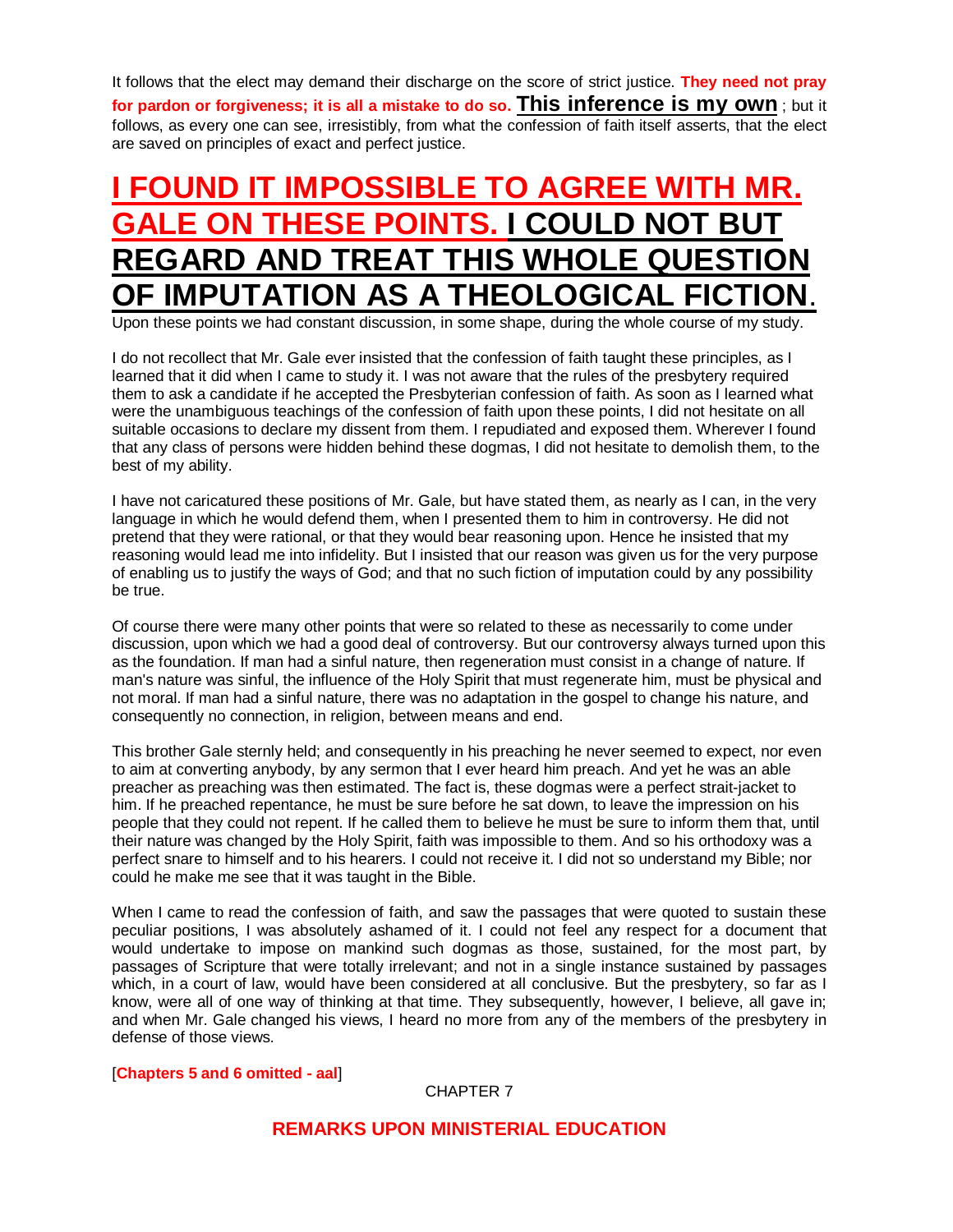In what I say upon this subject I hope my brethren will not impute to me any other motive than a kind and benevolent regard for their highest usefulness. I have always taken their criticisms kindly, and given them credit for benevolent intentions. Now I am an old man, and many of the results of my views and methods are known to the public. Is it out of place in me to speak freely to the ministry, upon this subject? In reply to their objections, I have sometimes told them what a judge of thc supreme court remarked to me, upon this subject. "Ministers," said he, "do not exercise good sense in addressing the people. They are afraid of repetition. They use language not well understood by the common people. Their illustrations are not taken from the common pursuits of life. They write in too elevated a style, and read without repetition, and are not understood by the people. Now," said he, "if lawyers should take such a course, they would ruin themselves and their cause When I was at the bar," he added, "I used to take it for granted, when I had before me a jury of respectable men, that I should have to repeat over my main positions about as many times as there were persons in the jury box. I learned that unless I did so, illustrated, and repeated, and turned the main points over—the main points of law and of evidence, I should lose my cause. Our object," he said, "in addressing a jury, is to get their minds settled before they leave the jury box; not to make a speech in language but partially understood by them; not to let ourselves out in illustrations entirely above their apprehension; not to display our oratory, and then let them go. We are set on getting a verdict. Hence we are set upon being understood. We mean to convince them; and if they have doubts as to the law, we make them understand it, and rivet it in their minds. In short, we expect to get a verdict, and to get it upon the spot; so that when they go to their room, it will be found that they have understood us, and that they have been convinced by the facts and arguments. If we do not thus take pains to urge home every thought and every word, and every point, so as to lodge it in their convictions, we are sure to lose our cause. We must overcome their prejudices; we must overcome their ignorance; we must try to overcome even their interest, if they have any, against our client. Now," said he, "if ministers would do this, the effects of their preaching would be unspeakably different from what they are. They go into their study and write a sermon; they go into their pulpit and read it, and those that listen to it but poorly understand it. Many words used they will not understand, until they go home and consult their dictionaries. They do not address the people, expecting to convince them, and to get their verdict in favor of Christ, upon the spot. They seek no such object. They rather seem to aim at making fine literary productions, and displaying great eloquence and an ornate use of language." Of course I do not profess, at this distance of time, to give the exact language used by the judge; but I have given his remarks in substance, as made to me at the time.

I never entertained the least hard feeling toward my brethren for the roughness with which they often treated me. I knew that they were very anxious to have me do good; and really supposed that I should do much more good, and much less evil, if I should adopt their views. But I was of a different opinion.

I could mention many facts illustrative of the views of ministers, and of the manner in which they sometimes treated me. When I was preaching in Philadelphia, for example, Dr.\_\_\_, the celebrated temperance lecturer from Connecticut, came there and heard me preach. He was indignant at the manner in which I let down the dignity of the pulpit. His principal conversation, however, was with Mr. Patterson, with whom, at the time, I labored. He insisted upon it that I should not be allowed to preach till I had a ministerial education; that I should stop preaching and go to Princeton and learn theology, and get better views of the way in which the Gospel should be preached.

Let not anything I say on this subject leave the impression on any mind, that I thought either my views or my methods perfect, for I had no such thought. I was aware that I was but a child. I had not enjoyed the advantages of the higher schools of learning; and so conscious had I been all along that I lacked those qualifications that would make me acceptable, especially to ministers, and I feared to the people in large places, that I had never had any higher ambition or purpose than to go into the new settlements and places where they did not enjoy the Gospel. Indeed I was often surprised myself, in the first years of my preaching, to find it so edifying and acceptable to the most educated classes. This was more than I had expected, greatly more than my brethren had expected, and more than I had dared to hope myself. I always endeavored to improve in everything in which I discovered myself to be in error. But the longer I preached, the less reason had I to think that my error lay in the direction in which it was supposed to lie, by my brother ministers.

The more experience I had, the more I saw the results of my method of preaching, the more I conversed with all classes, high and low, educated and uneducated, the more was I confirmed in the fact that God had led me, had taught me, had given me right conceptions in regard to the best manner of winning souls. I say that God taught me; and I know it must have been so; for surely I never had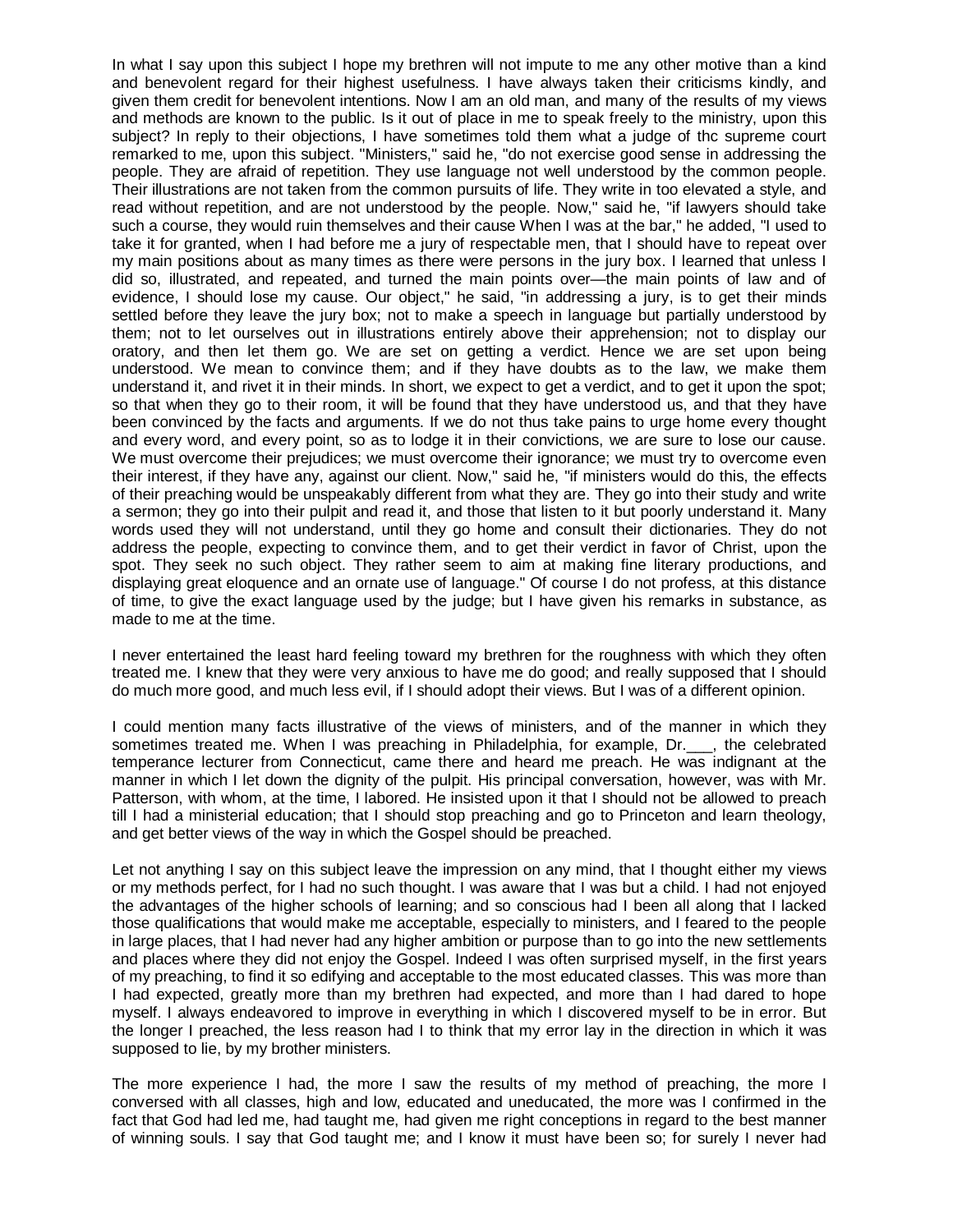obtained these notions from man. And I have often thought that I could say with perfect truth, as Paul said, that I was not taught the Gospel by man, but by the Spirit of Christ himself. And I was taught it by the Spirit of the Lord in a manner so clear and forcible, that no argument of my ministerial brethren, with which I was plied so often and so long, had the least weight with me.

I mention this as a matter of duty. For I am still solemnly impressed with the conviction, that the schools are to a great extent spoiling the ministers. Ministers in these days have great facilities for obtaining information on all theological questions; and are vastly more learned, so far as theological, historical, and Biblical learning is concerned, than they perhaps ever have been in any age of the world. Yet with all their learning, they do not know how to use it. They are, after all, to a great extent, like David in Saul's armor. A man can never learn to preach except by preaching.

But one great thing above all others ministers need, and that is singleness of eye. If they have a reputation to secure and to nurse, they will do but little good. Many years ago a beloved pastor of my acquaintance, left home for his health, and employed a young man, just from the seminary, to fill his pulpit while he was absent. This young man wrote and preached as splendid sermons as he could. The pastor's wife finally ventured to say to him, "You are preaching over the heads of our people. They do not understand your language or your illustrations. You bring too much of your learning into the pulpit." He replied, "I am a young man. I am cultivating a style. I am aiming to prepare myself for occupying a pulpit and surrounding myself with a cultivated congregation. I cannot descend to your people. I must cultivate an elevated style." I have had my thought and my eye upon this man ever since. I am not aware that he is yet dead; but I have never seen his name connected with any revival, amidst all the great revivals that we have had, from year to year, since that time; and I never expect to, unless his views are radically changed, and unless he addresses the people from an entirely different stand-point, and from entirely different motives.

I could name ministers who are yet alive, old men like myself, who were greatly ashamed of me when I first began to preach, because I was so undignified in the pulpit, used such common language, addressed the people with such directness, and because I aimed not at all at ornament, or at supportillg the dignity of the pulpit.

Dear brethren they were; and I always felt in the kindest manner toward them, and do not know that in a single instance I was ruffled or angry at what they said. I was from the very first aware that I should meet with this opposition; and that there was this wide gulf in our views, and would be in practice, between myself and other ministers. I seldom felt that I was one of them, or that they regarded me as really belonging to their fraternity. I was bred a lawyer. I came right forth from a law office to the pulpit, and talked to the people as I would have talked to a jury.

It was very common, as I learned, among ministers in my earlier years of preaching, to agree among themselves that if I were to succeed in the ministry, it would bring the schools into disrepute; and men would come to think it hardly worth while to support them with their funds, if a man could be accepted as a successful preacher without them. Now I never had a thought of undervaluing the education furnished by colleges or theological seminaries; though I did think, and think now, that in certain respects they are greatly mistaken in their modes of training their students. They do not encourage them to talk to the people, and accustom themselves to extemporaneous addresses to the people in the surrounding country, while pursuing their studies. Men cannot learn to preach by study without practice. The students should be encouraged to exercise, and prove, and improve, their gifts and calling of God, by going out into any places open to them, and holding Christ up to the people in earnest talks. They must thus learn to preach. Instead of this, the students are required to write what they call sermons, and present them for criticism; to preach, that is, read them to the class and the professor. Thus they play preaching. No man can preach in this manner. These so-called sermons will of course, under the criticism they receive, degenerate into literary essays. The people have no respect for such sermons, as sermons. This reading of elegant literary essays, is not to them preaching. It is gratifying to literary taste, but not spiritually edifying. It does not meet the wants of the soul. It is not calculated to win souls to Christ. The students are taught to cultivate a fine, elevated style of writing. As for real eloquence, that gushing, impressive, and persuasive oratory, that naturally flows from an educated man whose soul is on fire with his subject, and who is free to pour out his heart to a waiting and earnest people, they have none of it.

A reflecting mind will feel as if it were infinitely out of place to present in the pulpit to immortal souls, hanging upon the verge of everlasting death, such specimens of learning and rhetoric. They know that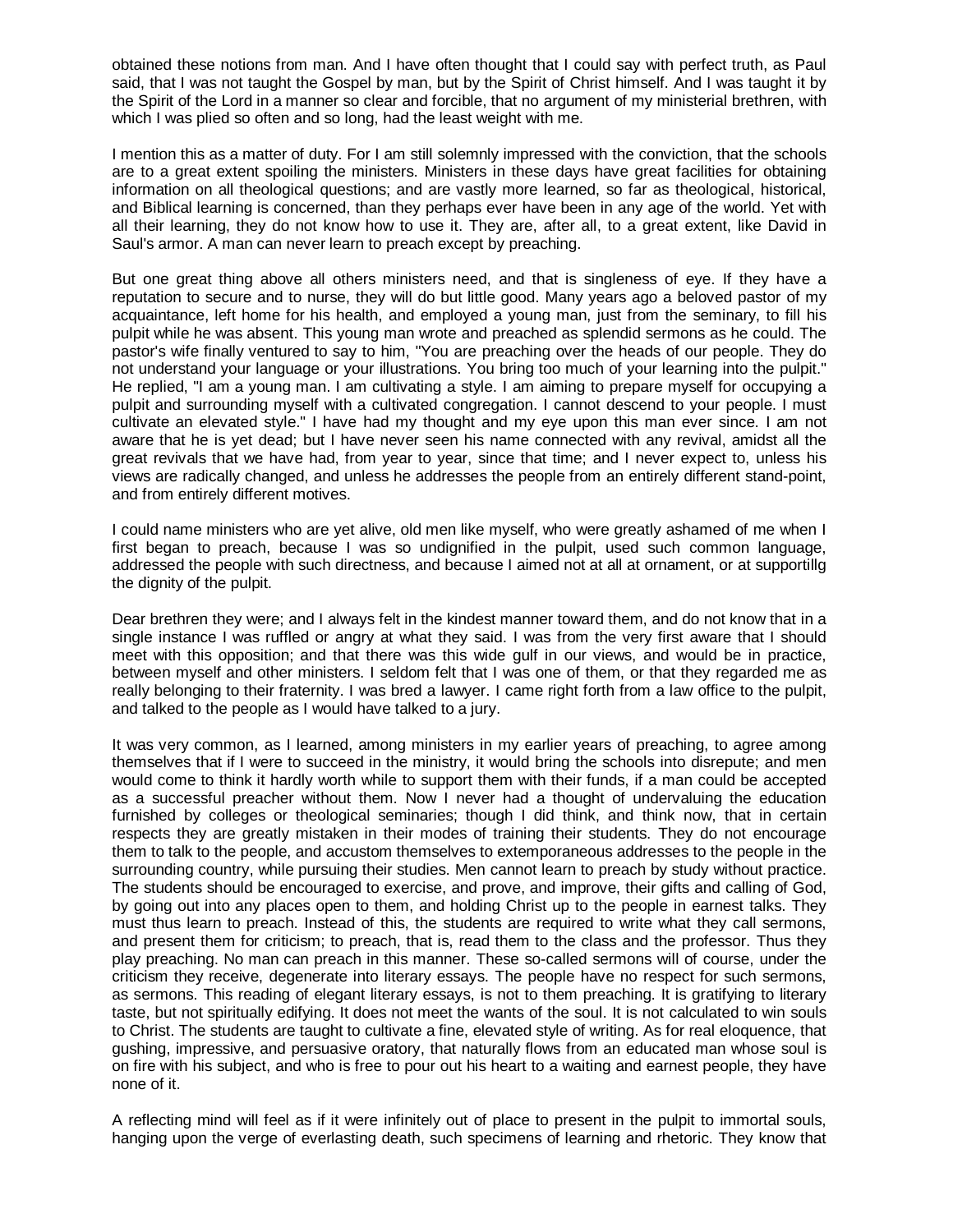men do not do so on any subject where they are really in earnest. The captain of a fire company, when a city is on fire, does not read to his company an essay, or exhibit a fine specimen of rhetoric, when he shouts to them and directs their movements. It is a question of urgency, and he intends that every word shall be understood. He is entirely in earnest with them; and they feel that criticism would be out of place in regard to the language he uses.

So it always is when men are entirely in earnest. Their language is in point, direct and simple. Their sentences are short, cogent, powerful. The appeal is made directly for action; and hence all such discourses take effect. This is the reason why, formerly, the ignorant Methodist preachers, and the earnest Baptist preachers produced so much more effect than our most learned theologians and divines. They do so now. The impassioned utterance of a common exhorter will often move a congregation far beyond anything that those splendid exhibitions of rhetoric can effect. Great sermons lead the people to praise the preacher. Good preaching leads the people to praise the Savior.

Our theological schools would be of much greater value than they are, if they were much more practical. I heard a theological teacher read a sermon on the importance of extemporaneous preaching. His views on that subject were correct; but his practice entirely contradicted them. He seemed to have studied the subject, and to have attained to practical views of the highest importance. But yet I have never known one of his students, in practice, to adopt those views. I have understood that he says that if he were to begin his life anew as a preacher, he would practice according to his present views; and that he laments that his education was wrong in this respect, and consequently his practice has been wrong.

In our school at Oberlin our students have been led—not by myself, I am bound to say—to think that they must write their sermons; and very few of them, notwithstanding all I could say to them, have the courage to launch out, and commit themselves to extemporaneous preaching. They have been told again and again: "You must not think to imitate Mr. Finney. You cannot be Finneys."

Ministers do not like to get up and talk to the people as best they can, and break themselves at once into the habit of talking to the people. They must preach; and if they must preach in the common acceptation of the term, they must write. Hence, according to that view, I have never preached. Indeed, people have often said to me: "Why, you do not preach. You talk to the people." A man in London went home from one of our meetings greatly convicted. He had been a sceptic; and his wife seeing him greatly excited, said to him, "Husband, have you been to hear Mr. Finney preach?" He replied: "I have been to Mr. Finney's meeting. He don't preach; he only explains what other people preach." This, in substance, I have heard over and over again. "Why!" they say, "anybody could preach as you do. You just talk to the people. You talk as if you were as much at home as if you sat in the parlor." Others have said: "Why it don't seem like preaching; but it seems as if Mr. Finney had taken me alone, and was conversing with me face to face."

Ministers generally avoid preaching what the people before them will understand as addressed particularly to them. They will preach to them about other people, and the sins of other people, instead of addressing them and saying, "You are guilty of these sins;" and, "The Lord requires this of you." They often preach about the Gospel instead of preaching the Gospel. They often preach about sinners instead of preaching to them. They studiously avoid being personal, in the sense of making the impression on any one present that he is the man. Now I have thought it my duty to pursue a different course; and I always have pursued a different course. I have often said, "Do not think I am talking about anybody else; but I mean you, and you, and you."

Ministers told me at first that people would never endure this; but would get up and go out, and never come to hear me again. But this is all a mistake. Very much, in this as in everything else, depends on the spirit in which it is said. If the people see that it is said in the spirit of love, with a yearning desire to do them good; if they cannot call it an ebullition ["a sudden outburst" -*Webster's New World Dictionary*. Second Edition, 1982- aal] of personal animosity, but if they see, and cannot deny that it is telling the truth in love; that it is coming right home to them to save them individnally, there are very few that will continue to resent it. If at the time they feel pointed at and rebuked, nevertheless the conviction is upon them that they needed it, and it will surely ultimately do them great good.

I have often said to people, when I saw that they looked offended, "Now you resent this, and you will go away and say that you will not come again; but you will. Your own convictions are on my side. You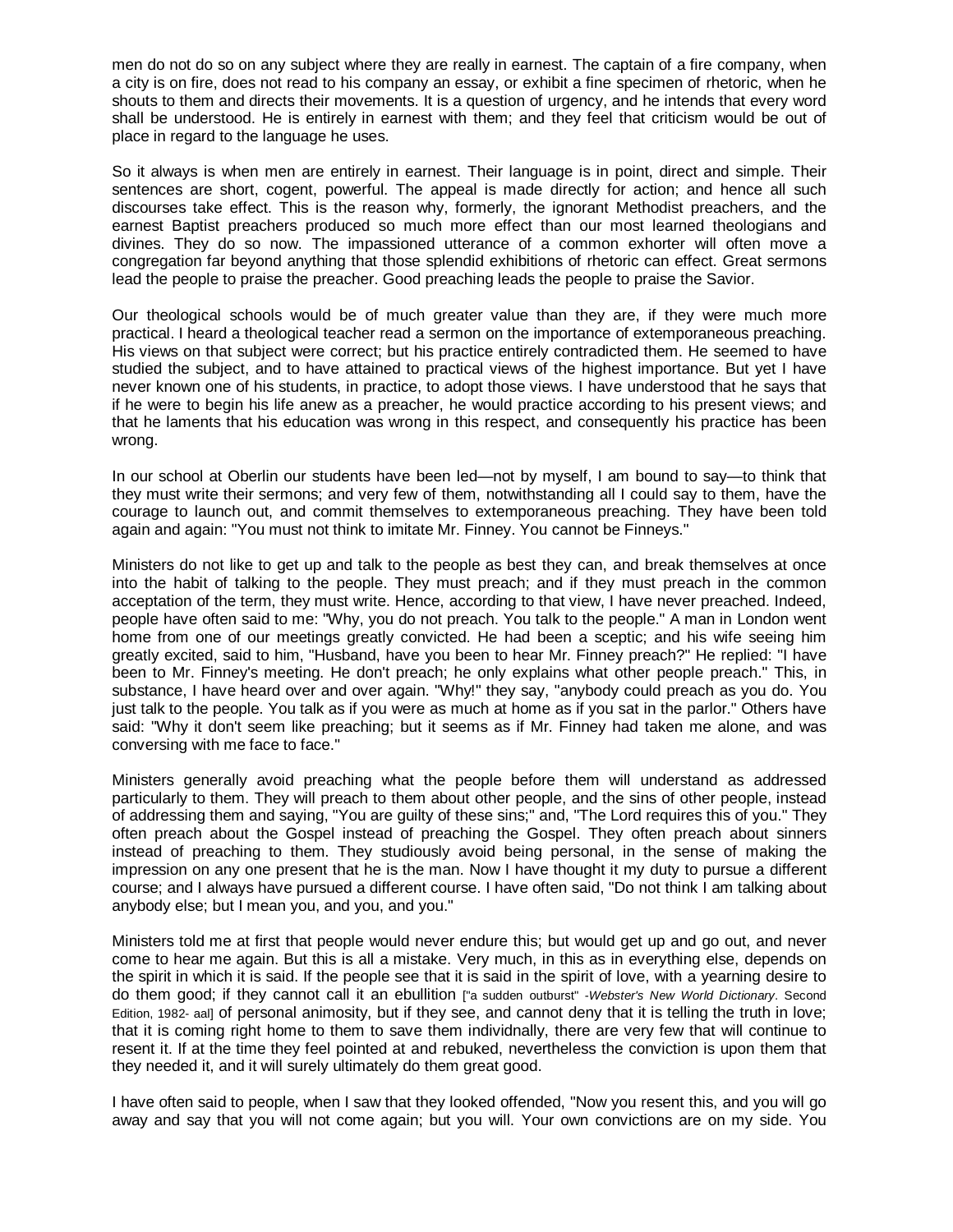know that what I tell you is true; and that I tell it for your own good; and that you cannot continue to resent it." And I have always found this to be true.

My experience has been, that even in respect to personal popularity, "honesty is the best policy" in a minister; that if he means to maintain his hold upon the confidence, and respect, and affection of any people, he must be faithful to their souls. He must let them see that he is not courting them for any purpose of popularity, but that he is trying to save their souls. Men are not fools. They have no solid respect for a man that will go into the pulpit and preach smooth things. They cordially despise it in their inmost souls. And let no man think that he will gain permanent respect, that he will be permanently honored by his people, unless as an ambassador of Christ he deals faithfully with their souls.

The great argument in opposition to my views of preaching the Gospel was, that I should not give nearly so much instruction to the people, as I should if I wrote my sermons. They said I would not study; and consequently, although I might succeed as an evangelist, where I labored but a few weeks or months in a place, still it would never do for a pastor to preach extemporaneously.

Now I have the best of reasons for believing that preachers of written sermons do not give their people so much instruction as they think they do. The people do not remember their sermons. I have in multitudes of instances heard people complain—"I cannot carry home anything that I hear from the pulpit." They have said to me in hundreds of instances: "We always remember what we have heard you preach. We remember your text, and the manner in which you handled it; but written sermons we cannot remember."

I have been a pastor now for many years—indeed, ever since 1832; and I have never heard any complaint that I did not instruct the people. I do not believe it is true that my people are not as well instructed, so far as pulpit instruction is concerned, as those people are who sit under the preaching of written sermons. It is true that a man may write his sermons without studying much; as it is true that he may preach extemporaneously without much study or thought. Many written sermons, that I have heard, manifested anything but profound, accurate thought.

My habit has always been to study the Gospel, and the best application of it, all the time. I do not confine myself to hours and days of writing my sermons; but my mind is always pondering the truths of the Gospel, and the best ways of using them. I go among the people and learn their wants. Then, in the light of the Holy Spirit, I take a subject that I think will meet their present necessities. I think intensely on it, and pray much over the subject on Sabbath morning, for example, and get my mind full of it, and then go and pour it out to the people. Whereas one great difficulty with a written sermon is, that a man after he has written it, needs to think but little of the subject. He needs to pray but little. He perhaps reads over his manuscript Saturday evening, or Sabbath morning; but he does not feel the necessity of being powerfully anointed, that his mouth may be opened and filled with arguments, and that he may be enabled to preach out of a full heart. He is quite at ease. He has only to use his eyes and his voice, and he can preach, in his way. It may be a sermon that has been written for years; it may be a sermon that he has written, every word of it, within the week. But on Sabbath day there is no freshness in it. It does not come necessarily new and fresh, and as an anointed message from God to his heart, and through his heart to the people.

I am prepared to say, most solemnly, that I think I have studied all the more for not having written my sermons. I have been obliged to make the subjects upon which I preached familiar to my thoughts, to fill my mind with them, and then go and talk them off to the people. I simply note the heads upon which I wish to dwell in the briefest possible manner, and in language not a word of which I use, perhaps, in preaching. I simply jot down the order of my propositions, and the positions which I propose to take; and in a word, sketch an outline of the remarks and inferences with which I conclude.

But unless men will try it, unless they will begin and talk to the people, as best they can, keeping their hearts full of truth and full of the Holy Ghost, they will never make extemporaneous preachers. I believe that half an hour's earnest talk to the people from week to week, if the talk be pointed, direct, earnest, logical, will really instruct them more than the two labored sermons that those who write, get off to their people on the Sabbath. I believe the people would remember more of what is said, be more interested in it, and would carry it away with them to be pondered, vastly more than they do what they get from the labored written sermons.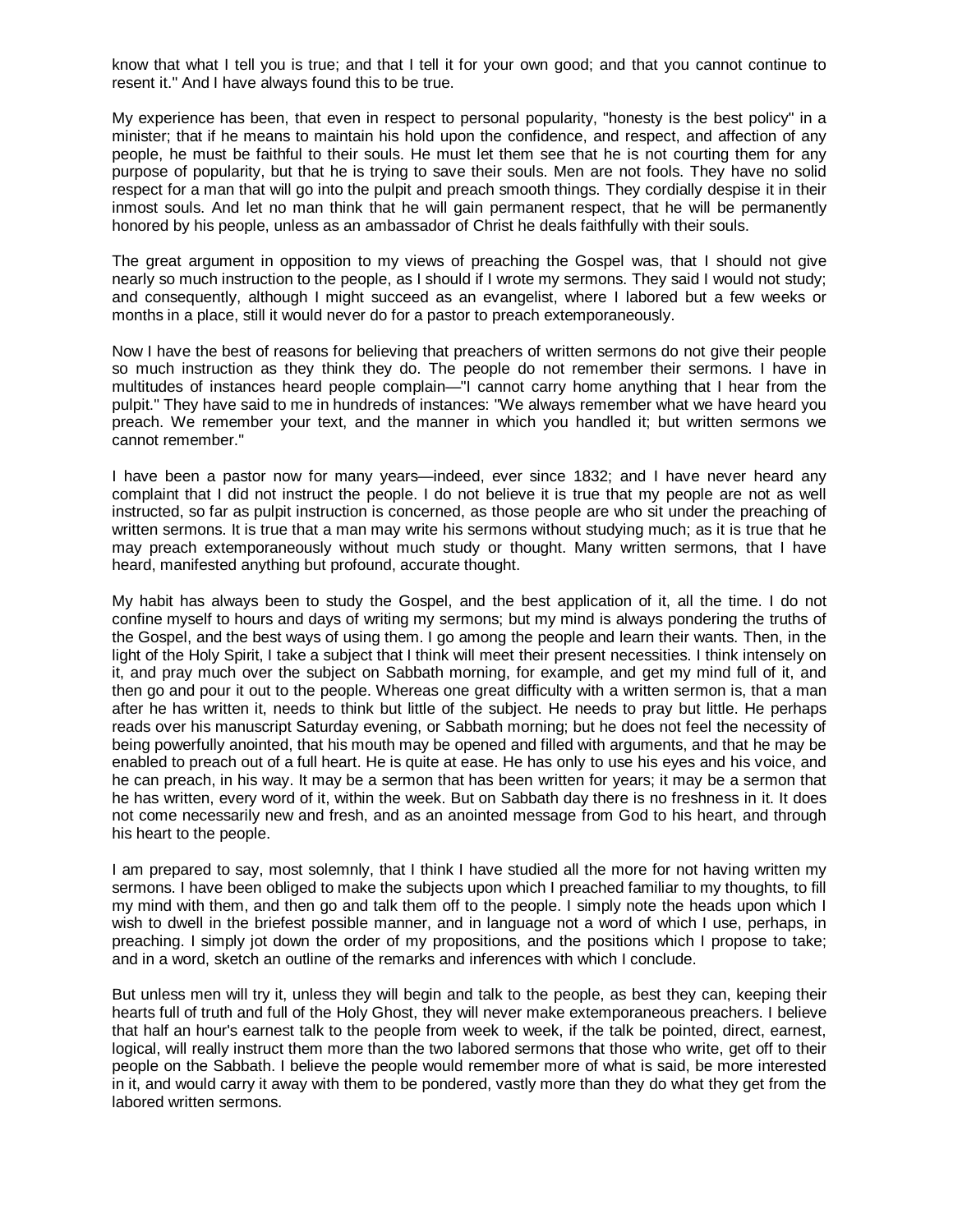**I have spoken of my method of preparing for the pulpit in more recent years. When I first began to preach, and for some twelve years of my earliest ministry, I wrote not a word; and was most commonly obliged to preach without any preparation whatever, except what I got in prayer. Oftentimes I went into the pulpit without knowing upon what text I should speak, or a word that I should say. I depended on the occasion and the Holy Spirit to suggest the text, and to open up the whole subject to my mind; and certainly in no part of my ministry have I preached with greater success and power. IF I DID NOT PREACH FROM INSPIRATION, I DON'T KNOW HOW I**

**DID PREACH**. It was a common experience with me, and has been during all my ministerial life, that the subject would open up to my mind in a manner that was surprising to myself. It seemed that I could see with intuitive clearness just what I ought to say; and whole platoons of thoughts, words, and illustrations, came to me as fast as I could deliver them. When I first began to make "skeletons," I made them after, and not before I preached. It was to preserve the outline of the thought which had been given me, on occasions such as I have just mentioned. I found when the Spirit of God had given me a very clear view of a subject, I could not retain it, to be used on any other occasion, unless I jotted down an outline of the thoughts. But after all, I have never found myself able to use old skeletons in preaching, to any considerable extent, without remodelling them, and having a fresh and new view of the subject given me by the Holy Spirit. I almost always get my subjects on my knees in prayer; and it has been a common experience with me, upon receiving a subject from the Holy Spirit, to have it make so strong an impression on my mind as to make me tremble, so that I could with difficulty write. When subjects are thus given me that seem to go through me, body and soul, I can in a few moments make out a skeleton that shall enable me to retain the view presented by the Spirit; and I find that such sermons always tell with great power upon the people.

Some of the most telling sermons that I have ever preached in Oberlin, I have thus received after the bell had rung for church; and I was obliged to go and pour them off from my full heart, without jotting down more than the briefest possible skeleton, and that sometimes not covering half the ground that I covered in my sermon.

#### I tell this, not boastfully, but because it is a fact, and to give the praise to God, and not to any **talents of my own. Let no man think that those sermons which have been called so powerful, were productions of my own brain, or of my own heart, unassisted by the Holy Ghost. They were not mine, but from the Holy Spirit in me.**

And let no man say that this is claiming a higher inspiration than is promised to ministers, or than ministers have a right to expect. For I believe that all ministers, called by Christ to preach the Gospel, ought to be, and may be, in such a sense inspired, as to "preach the Gospel with the Holy Ghost sent down from heaven." What else did Christ mean when he said, "Go and disciple all nations; and lo! I am with you alway, even unto the end of the world?" What did he mean when he said, speaking of the Holy Spirit, "He shall take of mine and show it unto you?" "He shall bring all things to your remembrance, whatsoever I have said unto you?" What did he mean when he said, "If any man believe in me, out of his belly shall flow rivers of living water?" "This spake he of the Spirit, that they which believe on him should receive." All ministers may be, and ought to be, so filled with the Holy Spirit that all who hear them shall be impressed with the conviction that "God is in them of a truth."

[Two page hand written sermon outline -- NOT READABLE - aal]

NOTE.—Here we present a facsimile of one of Mr. Finney's "skeletons"—taken at random from the hundreds which he has left.— EDITOR

#### [**Chapter 8 omitted - aal**].

CHAPTER 9

## **RETURN TO EVANS' MILLS**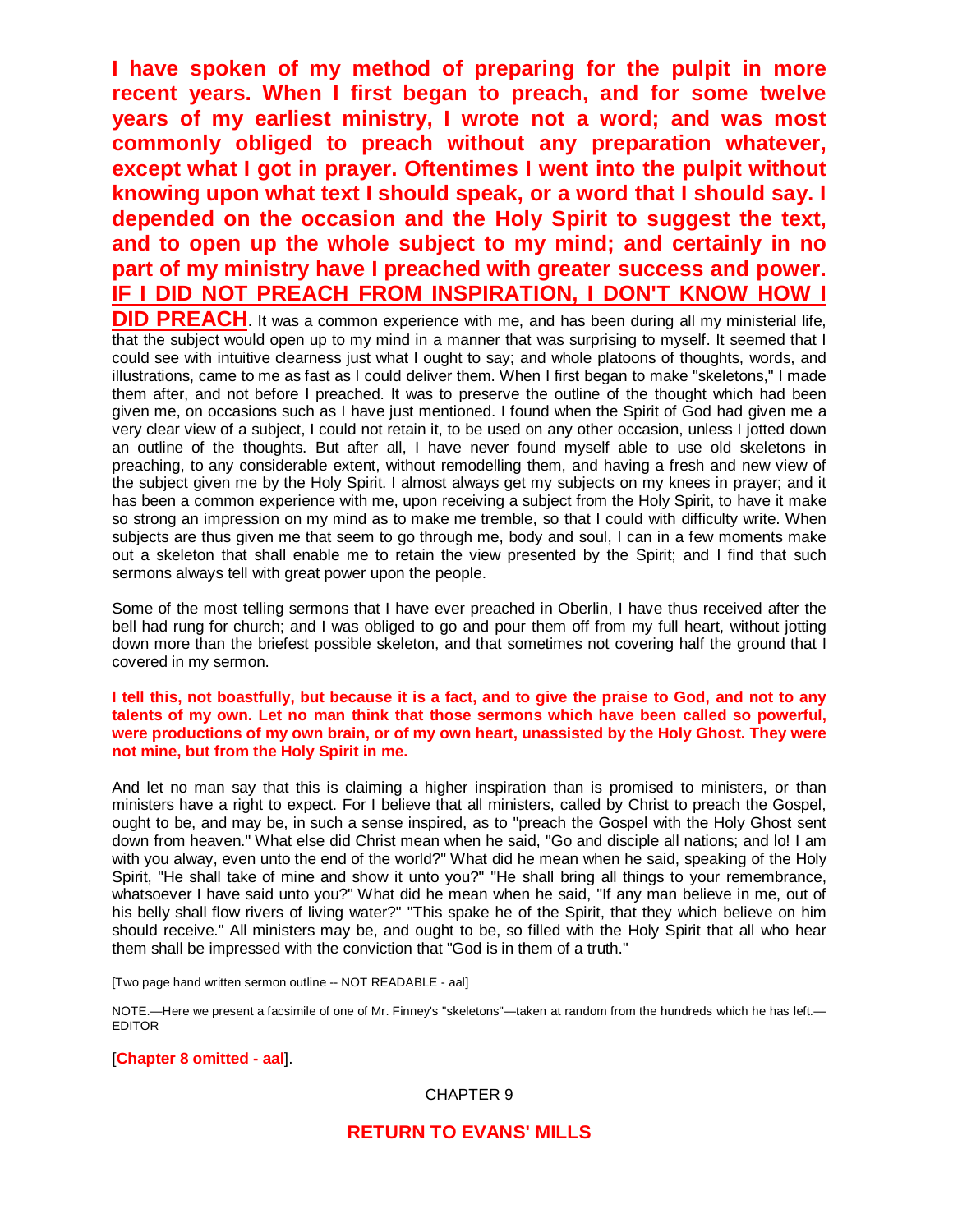At this time I was earnestly pressed to remain at Evans' Mills, and finally gave them encouragement that I would abide with them, at least one year. Being engaged to marry, I went from there to Whitestown, Oneida county, and was married in October; 1824. My wife had made preparations for housekeeping; and a day or two after our marriage I left her, and returned to Evans' Mills, to obtain conveyance to transport our goods to that place. I told her that she might expect me back in about a week.

The fall previous to this, I had preached a few times, in the evening, at a place called Perch River, still farther north-west from Evans' Mills about a dozen miles. I spent one Sabbath at Evalls' Mills, and intended to return for my wife, about the middle of that week. But a messenger from Perch River came up that Sabbath, and said there had been a revival working its way slowly among the people ever since I preached there; and he begged me to go down and preach there, at least once more. I finally sent an appointment to be there Tuesday night. But I found the interest so deep that I stayed and preached Wednesday night, and Thursday night; and I finally gave up returning that week, for my wife, and continued to preach in that neighborhood.

The revival soon spread in thc direction of Brownville, a considerable village several miles, I think, in a southwestern direction from that place. Finally, under the pressing invitation of the minister and church at Brownville, I went there and spent the winter, having written to my wife, that such were the circumstances that I must defer coming for her, until God seemed to open the way.

At Brownville there was a very interesting work. But still the church was in such a state that it was very difficult to get them into the work. I could not find much that seemed to me to be sound-hearted piety; and the policy of the minister was really such as to forbid anything like a general sweep of a revival. I labored there that winter with great pain, and had many serious obstacles to overcome. Sometimes I would find that the minister and his wife were away from our meetings, and would learn afterwards that they had stayed away to attend a party.

I was the guest at that place of a Mr. B\_\_, one of the elders of the church, and the most intimate and influential friend of the minister. One day as I came down from my room, and was going out to call on some inquirers, I met Mr. B in the hall; and he said to me, "Mr. Finney, what should you think of a man that was praying week after week for the Holy Spirit, and could get no answer?" I replied that I should think he was praying from false motives. "But from what motives," said he, "should a man pray? If he wants to be happy, is that a false motive?" I replied, "Satan might pray with as good a motive as that;" and then quoted the words of the Psalmist: "Uphold me with thy free spirit. Then will I teach transgressors thy ways, and sinners shall be converted unto thee." "See!" said I, "the Psalmist did not pray for the Holy Spirit that he might be happy, but that he might be useful, and that sinners might be converted to Christ." I said this and turned and went immediately out; and he turned very short and went back to his room.

I remained out till dinner time; and when I returned, he met me, and immediately began to confess. "Mr. Finney," said he, "I owe you a confession. I was angry when you said that to me; and I must confess that I hoped I should never see you again. What you said," he continued, "forced the conviction upon me, that I never had been converted, that I never had had any higher motive than a mere selfish desire for my own happiness. I went away," said he, " after you left the house, and prayed to God to take my life. I could not endure to have it known that I had always been deceived. I have been most intimate with our minister. I have journeyed with him, and slept with him, and conversed with him, and have been more intimate with him than any other member of the church; and yet I saw that I had always been a deceived hypocrite. The mortification was intolerable; and," said he, "I wanted to die, and prayed the Lord to take my life." However, he was all broken down then, and from that time became a new man.

That conversion did a great deal of good. I might relate many other interesting facts connected with this revival; but as there were so many things that pained me, in regard to the relation of the pastor to it, and especially of the pastor's wife, I will forbear.

Early in the spring, 1825, I left Brownville, with my horse and cutter, to go after my wife. I had been absent six months since our marriage; and us mails then were between us, we had seldom been ablo to exchange letters. I drove on some fifteen miles, and the roads were very slippery. My horse was smooth shod, and I found I must have his shoes re-set. I stopped at Le Rayville, a small village about three miles south of Evans' Mills. While my horse was being shod, the people finding that I was there,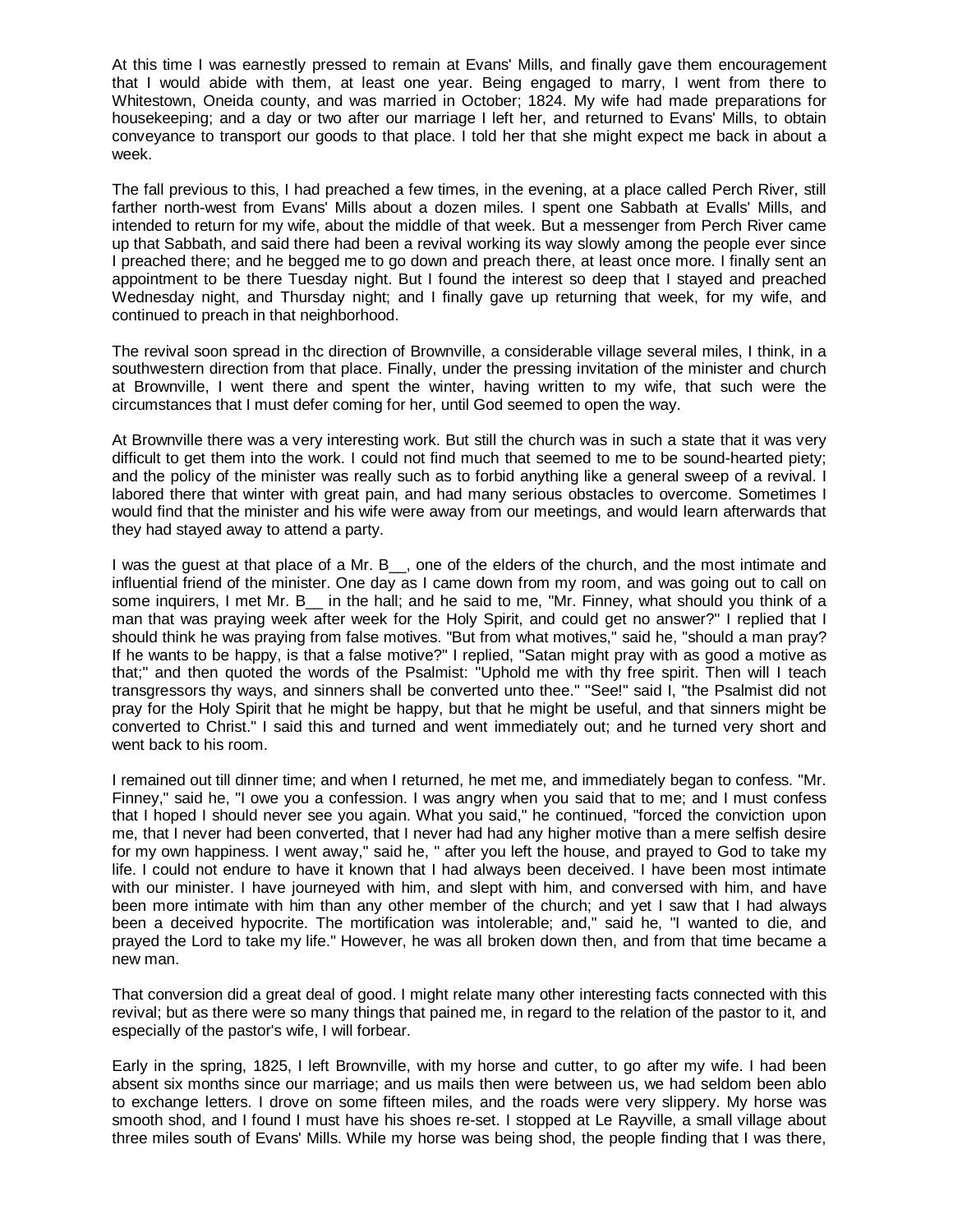ran to me, and wanted to know if I would not preach, at one o'clock, in the school-house; for they had no meeting-house.

At one o'clock the house was packed; and while I preached, the Spirit of God came down with great power upon the people. So great and manifest was the out-pourlng of the Spirit, that in compliance with their earnest entreaty I concluded to spend the night there, and preach again in the evening. But the work increased more and more; and in the evening I appointed another meeting in the morning, and in the morning I appointed another in the evening; and soon I saw that I should not be able to go any farther after my wife. I told a brother that if he would take my horse and cutter and go after my wife, I would remain. He did so, and I went on preaching, from day to day, and from night to night; and there was a powerful revival.

**I should have said that, while I was at Brownville, God revealed to me, all at once, in a most unexpected manner, the fact that he was going to pour out his Spirit at Gouverneur, and that I must go there and preach. Of the place I knew absolutely nothing, except that, in that town there was so much opposition manifested to the revival in Antwerp, the year before. I can never tell how, or why, the Spirit of God made that revelation to me. But I knew then, and I have no doubt now, that it was a direct revelation from God to me** . I had not thought of the place, that I know of, for months; but in prayer the thing was all shown to me, as clear as light, that I must go and preach in Gouverneur, and that God would pour out his Spirit there.

Very soon after this, I saw one of the members of the church from Gouverneur, who was passing through Brownville. I told him what God had revealed to me. He stared at me as if he supposed that I was insane. But I charged him to go home, and tell the brethren what I said, that they might prepare themselves for my coming, and for the outpouring of the Lord's Spirit. From him I learned that they had no minister; that there were two churches and two meeting houses, in the town, standing near together; that the Baptists had a minister, and the Presbyterians no minister; that an elderly minister lived there who had formerly been their pastor, but had been dismissed; and that they were having, in the Presbyterian church, no regular Sabbath services. From what he said, I gathered that religion was in a very low state; and he himself was as cold as an iceberg.

But now I return to my labors in Le Rayville. After laboring there a few weeks, the great mass of the inhabitants were converted; and among the rest Judge  $C_{\underline{\hspace{1cm}}}$ , a man in point of influence, standing head and shoulders above all the people around him. My wife arrived, of course, a few days after I sent for her; and we accepted the invitation of Judge C\_\_\_\_ and his wife, to become their guests. But after a few weeks, the people urged me to go and preach in a Baptist church in the town of Rutland, where Rutland joins Le Ray. I made an appointment to preach there one afternoon. The weather had become warm, and I walked over, through a pine grove, about three miles to their place of worship. I arrived early, and found the house open, but nobody there. I was warm from having walked so far, and went in and took my seat near the broad aisle, in the center of the house. Very soon people began to come in and take their seats here and there, scattered over the house. Soon the number increased so that they were coming continually. I sat still; and, being an entire stranger there, no person came in that I knew, and I presume that no person that came in knew me.

Presently a young woman came in, who had two or three tall plumes in her bonnet, and was rather gaily dressed. She was slender, tall, dignified, and decidedly handsome. I observed. as soon as she came in, that she waved her head and gave a very graceful motion to her plumes. She came as it were sailing around, and up the broad aisle toward where I sat, mincing as she came, at every step, waving her great plumes most gracefully, looking around just enough to see the impression she was making. For such a place the whole thing was so peculiar that it struck me very much. She entered a slip directly behind me, in which, at the time, nobody was sitting. Thus we were near together, but each occupying a separate slip. I turned partly around, and looked at her from head to foot. She saw that I was observing her critically, and looked a little abashed. In a low voice I said to her, very earnestly, "Did you come in here to divide the worship of God's house, to make people worship you, to get their attention away from God and his worship?" This made her writhe; and I followed her up, in a voice so low that nobody else heard me, but I made her hear me distinctly. She quailed under the rebuke, and could not hold up her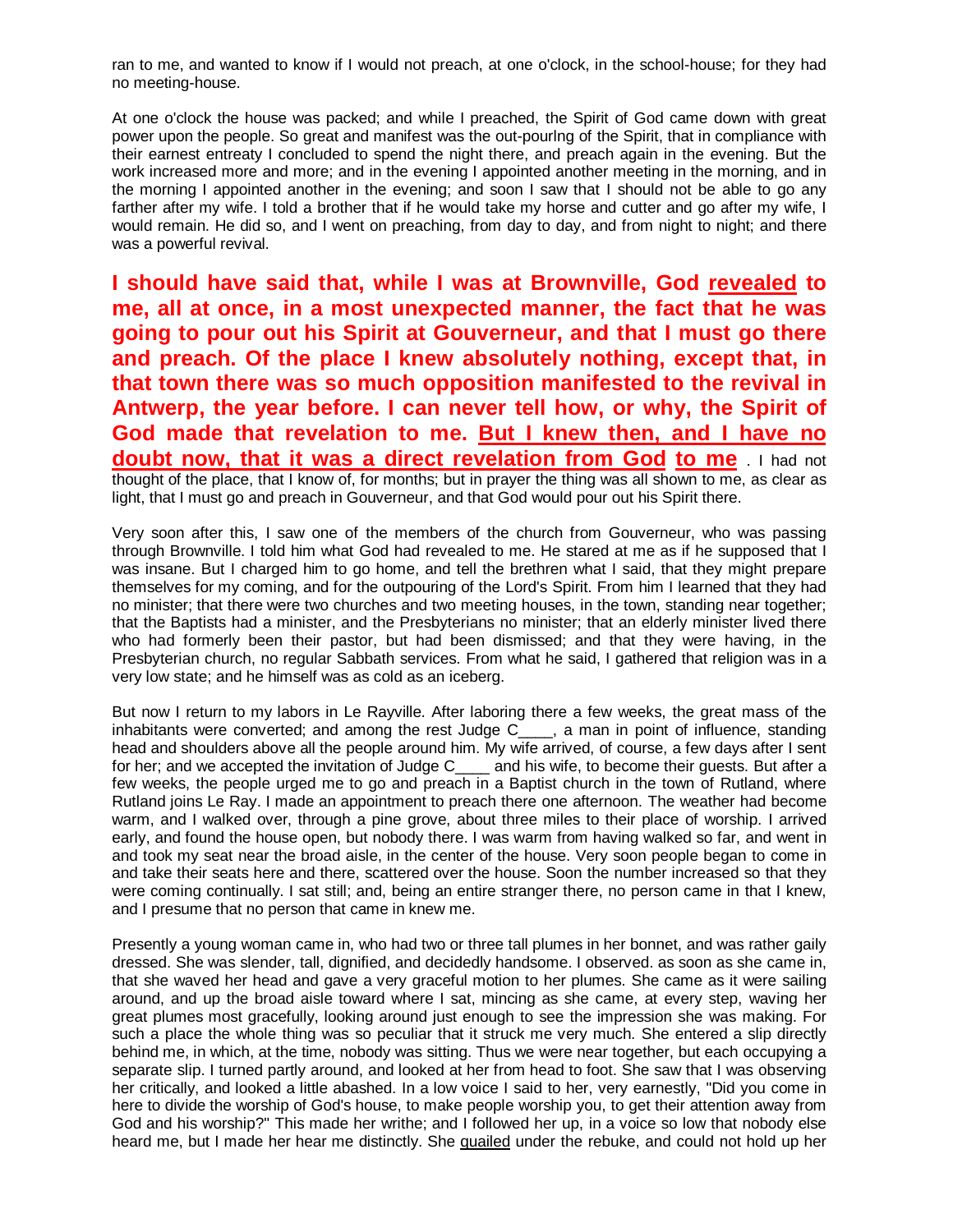head. She began to tremble, and when I had said enough to fasten the thought of her insufferable vanity on her mind, I arose and went into the pulpit. As soon as she saw me go into the pulpit, and that I was the minister that was about to preach, her agitation began to increase—so much so as to attract the attention of those around her. The house was soon full, and I took a text and went on to preach.

The Spirit of the Lord was evidently poured out on the congregation; and at the close of the sermon, I did what I do not know I had ever done before, called upon any who would give their hearts to God, to come forward and take the front seat. The moment I made the call, this young woman was the first to arise. She burst out into the aisle, and came forward, like a person in a state of desperation. She seemed to have lost all sense of thc presence of anybody but God. She came rushing forward to the front seats, until she finally fell in the aisle, and shrieked with agony. A large number arose in different parts of the house and came forward; and a goodly number appeared to give their hearts to God upon the spot, and among them this young woman. On inquiry I found that she was rather the belle of the place; that she was an agreeable girl, but was regarded by everybody as very vain and dressy.

Many years afterwards, I saw a man who called my attention to that meeting. I inquired after this young woman. He informed me that he knew her well; that she still resided there, was married, and was a very useful woman; and had always, from that time, been a very earnest Christian.

I preached a few times at this place, and then the question of Gouverneur came up again; a God seemed to say to me, "Go to Gouverneur; the time has come." Brother Nash had come a few days before this, and was spending some time with me. At the time of this last call to Gouverneur. I had some two or three appointments ahead, in that part of Rutland. I said therefore to brother Nash, "You must go to Gouverneur and see what is there, and come back and make your report."

He started the next morning, and after he had been gone two or three days, returned, saying, that he had found a good many professors of religion, under considerable exercise of mind, and that he was confident that there was a good deal of the Spirit of thc Lord among the people; but that they were not aware what the state of things really was. I then informed the people where I was preaching, that I was called to Gouverneur, and could make no more appointments to preach in that place. I requested Brother Nash to return immediately, informing the people that they might expect me on a certain day that week.

#### CHAPTER 10

## **REVIVAL AT GOUVERNEUR**

Brother Nash accordingly returned the next day, and made the appointment as I desired. I had to ride nearly thirty miles, I believe, to reach the place. In the morning it rained very hard; but the rain abated in time for me to ride to Antwerp. While I was getting dinner at that place, the rain came on again, and literally poured, until quite late in the afternoon. It seemed in the morning before I started, and at noon, that I should not be able to reach my appointment. However; the rain abated again, in time for me to ride rapidly to Gouverneur. I found that the people had given up expecting me that day, in consequenef of the great rain.

Before I reached the village, I met a Mr. S<sub>\_\_\_</sub>, one of the principal members of the church, returning from the church meeting to his house, which I had just passed. He stopped his carriage, and, addressing me, said, "Is this Mr. Finney?" After my reply in the affirmative, he says, "Please to go back to my house, for I shall insist on your being my guest You are fatigued with the long ride and the roads are so bad, you will not have any meeting tonight." I replied that I must fulfil my appointment, and asked him if the church meeting hutl adjourned. He said it had not, when he left; and he thoght it possible I might reach the village before they would dismiss.

I rode rapidly on, alighted at the meeting house door and hurried in. Brother Nash stood in front of the pulpit, having just risen up to dismiss the meeting. On seeing me enter, he held up his hands, and waited till I came near the pulpit, and then he took me right in his arms. After thus embracing me, he introduced me to the congregation. In a word I informed them that I had come to fulfil my appointment; and, the Lord willing, I would preach at a certain hour which I named.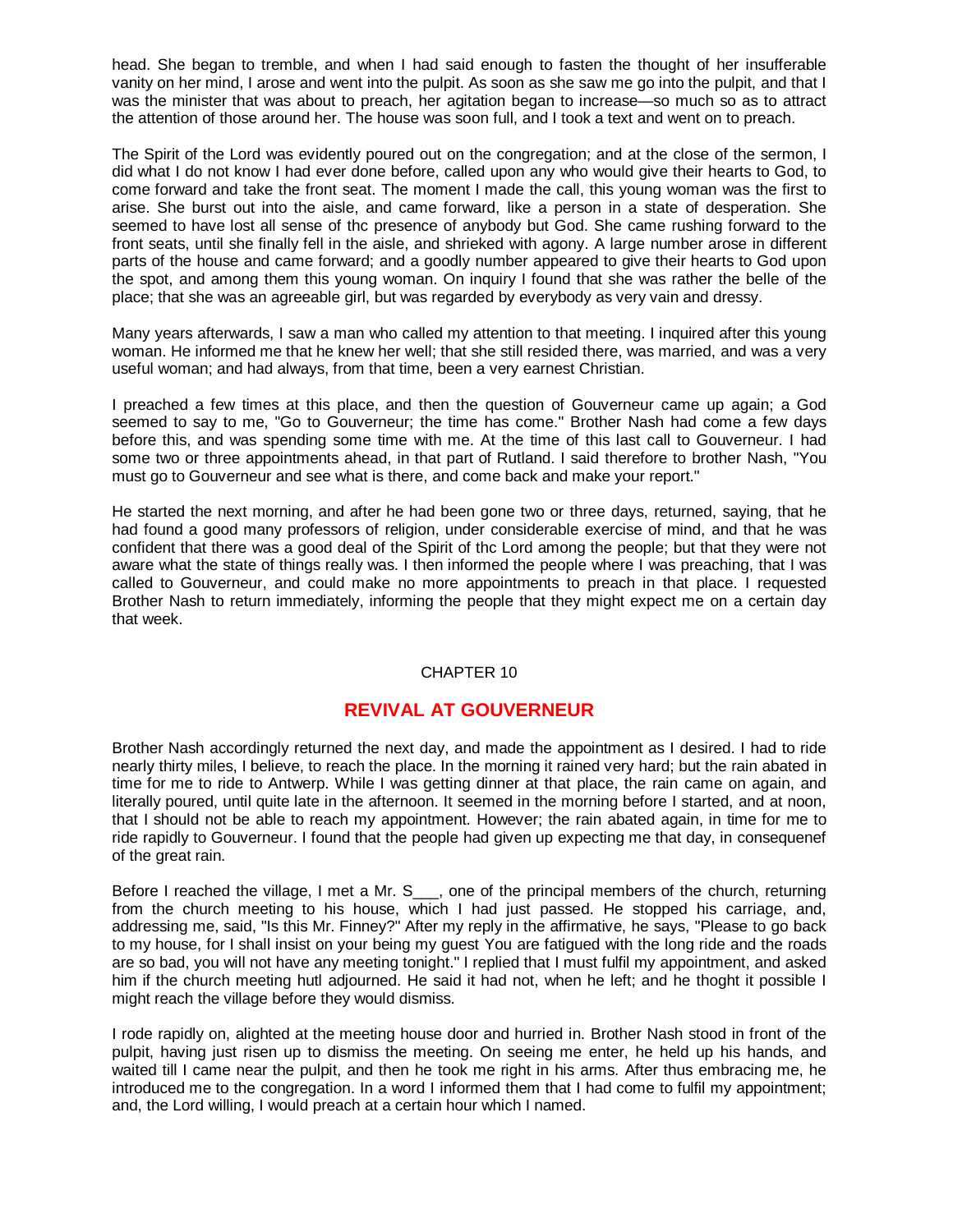When the hour arrived, the house was filled. The people had heard enough, for and against me, to have their curiosity excited, and there was a general turning out. The Lord gave me a text, and I went into the pulpit and let my heart out to the people. The word took powerful effect. That was very manifest to everybody, I think. I dismissed the meeting, and that night got some rest.

The village hotel was at that time kept by a Dr. S\_\_\_, an avowed Universalist. The next morning I went out, as usual, to call on the people, and converse with them about their souls, and found the village excited. After making a few calls, I dropped into a tailor's shop, where I found a number of people discussing the subject of the sermon the night before.

Dr. S<sub>u</sub>, at that time, I had never heard of; but I found him among the number at this tailor's shop, and defending his Universalist sentiments. As I went in, the remarks that were made immediately opened the conversation; and Dr. S\_\_\_ stepped forward, manifestly sustained by the whole influence of his comrades, to dispute the positions that I had advanced, and to maintain, as opposed to them, the doctrine of universal salvation. Somebody introduced him to me; and I said to him, "Doctor, I should be very happy to converse with you about your views; but if we are going to have a conversation, we must first agree upon the method upon which we are going to discuss." I was too much used to discussing with Universalists, to expect any good to come from it, unless certain terms were agreed upon and adhered to, in the discussion. I proposed, therefore, first that we should take up one point at a time, and discuss it till we had settled it, or had no more to say upon it, and then another, and another, confining ourselves to the point immediately in debate; secondly, that we should not interrupt each other, but each one should be at liberty to give his views upon the point, without interruption; and thirdly, that there should be no cavilling or mere banter, but that we should observe candor and courtesy, and give to every argument due weight, on whichsoever side it was presented. I knew they were all of one way of thinking; and I could easily see that they were banded together, and had come together that morning, for the sake of sustaining each other in their views.

Having settled the preliminaries, we commenced the argument. It did not take long to demolish every position that he assumed. He really knew but little of the Bible. He had a way of disposing of the principal passages, as he remembered them, that are generally arrayed against the doctrine of Universalism. But, as Universalists always do, he dwelt mainly on the utter injustice of endless punishment.

I soon showed him, and those around him, that he had but slender ground to stand on, so far as the Bible was concerned; and he very soon took the position, that whatever the Bible said about it, endless punishment was unjust; and that therefore, if the Bible threatened men with endless punishment, it could not be true. This settled the question, so far as the Bible was concerned. In fact I could easily see that they were all skeptics, and would not at all give in because they saw that the Bible contradicted their views. I then closed in with him on the justice of endless punishment. I saw that his friends became agitated, and felt as if the foundations were giving away under them. Pretty soon one of them went out; and as I proceeded, another went out, and finally they all forsook him, seeing, as they must have done, one after the other, that he was utterly wrong.

He had been their leader; and God gave me thus an opportunity to use him entirely up, in the presence of his followers. When he had nothing more to say, I urged upon him with warmth, the question of immediate attention to salvation, and very kindly bid him good morning, and went away, feeling sure that I should soon hear from that conversation again.

The doctor's wife was a christian woman, and a member of the church. She told me a day or two after, that the Doctor came home from that conversation apparently greatly agitated, though she did not know where he had been. He would walk the room, and then sit down, but could not remain sitting. He would thus walk and sit alternately; and she could see in his countenance that he was greatly troubled. She said to him, " Doctor, what is the matter? " " Nothing," was his reply. But his agitation increased; and she inquired again, " Doctor, do tell me what is the matter." She suspected that he had somewhere fallen in with me; and she said to him, "Doctor, have you seen Mr. Finney this morning?" This brought him to a stand; and he burst into tears and exclaimed, "Yes! and he has turned my weapons on my own head!" His agony became intense; and as soon as the way was opened for him to sneak out, he surrendered himself up to his convictions, and soon after expressed hope in Christ. In a few days his companions were brought in, one after the other, till, I believe, the revival made a clean sweep of them.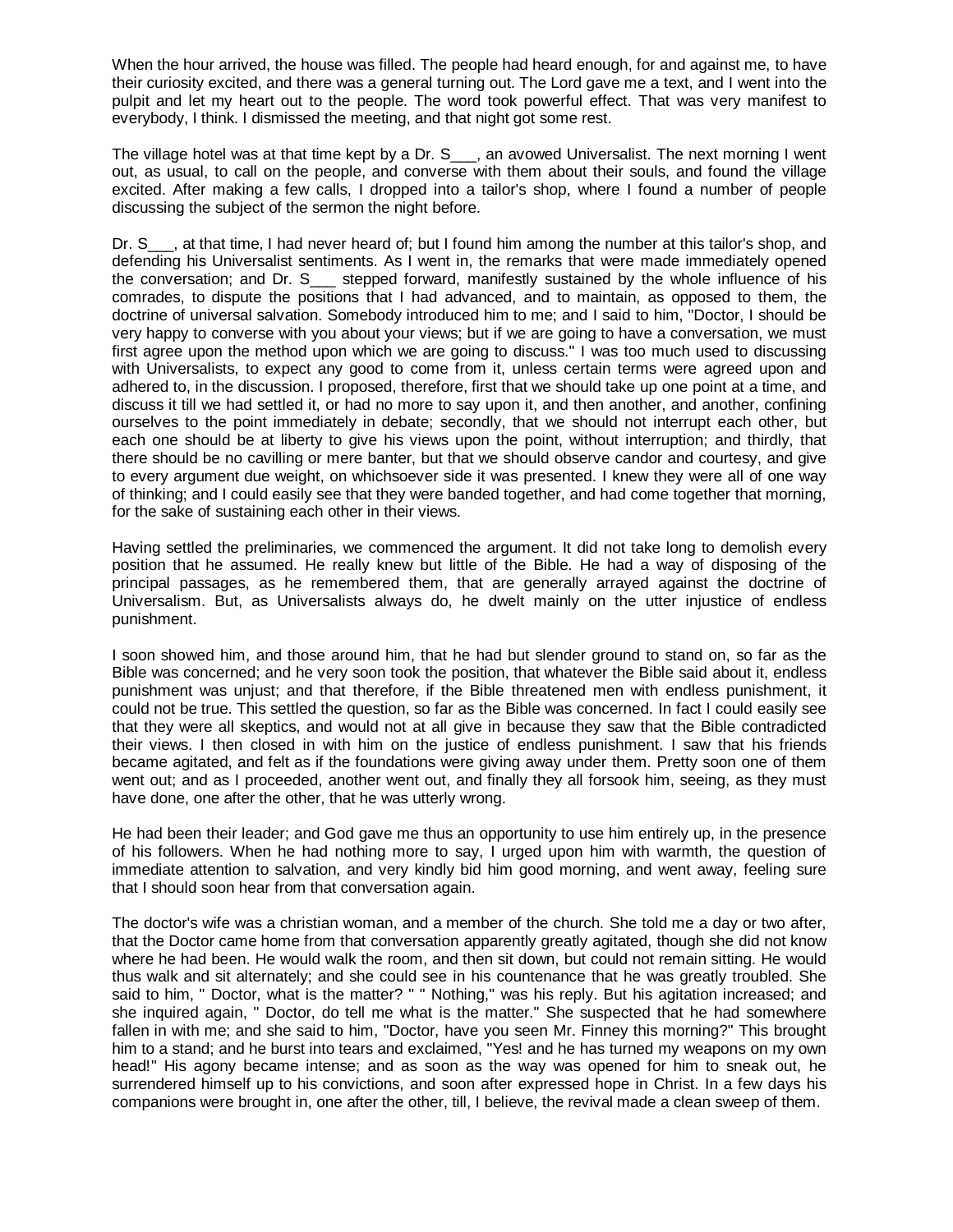I have said that there was a Baptist church, and a Presbyterian, each having, a meeting house standing upon the green, not far apart; and that the Baptist church had a pastor, but the Presbyterian had none. As soon as the revival broke out, and attracted general attention, the Baptist brethren began to oppose it. They spoke against it, and used every objectionable means indeed to arrest its progress. This encouraged a set of young men to join hand in hand, to strengtllen each other in opposition to the work. The Baptist church was quite influential; and the stand that they took greatly emboldened the opposition, and seemed to give it a peculiar bitterness and strength, as might be expected. Those young men seemecl to stand like a bulwark in the way of the progress of the work.

In this state of things, brother Nash and myself, after consultation, made up our minds that the thing must be overcome by prayer, and that it could not be reached in any other way. We therefore retired to a grove and gave ourselves up to prayer until we prevailed, and we felt confident that no power which earth or hell could interpose, would be allowed permanently to stop the revival.

The next Sabbath, after preaching morning and afternoon myself—for I did the preaching altogether, and brother Nash gave himself up almost continually to prayer —we met at five o'clock in the church, for a prayer meeting. The meeting-house was filled. Near the close of the meeting, brother Nash arose, and addressed that company of young men who had joined hand in hand to resist the revival. I believe they were all there, and they sat braced up against the Spirit of God. It was too solemn for them really to make ridicule of what they heard and saw; and yet their brazen-facedness and stiff-neckedness were apparent to everybody.

Brother Nash addressed them very earnestly, and pointed out the guilt and danger of the course they were taking. Toward the close of his address, he waxed exceeding warm, and said to them, "Now, mark me, young men! God will break your ranks in less than one week, either by converting some of you, or by sending some of you to hell. He will do this as certainly as the Lord is my God!" He was standing where he brought his hand down on the top of the pew before him, so as to make it thoroughly jar. He sat immediately down, dropped his head, and groaned with pain.

The house was as still as death, and most of the people held down their heads. I could see that the young men were agitated. For myself, I regretted that brother Nash had gone so far. He had committed himself, that God would either take the life of some of them, and send them to hell, or convert some of them, within a week. However, on Tuesday morning of the same week, the leader of these young men came to me, in the greatest distress of mind. He was all prepared to submit; and as soon as I came to press him he broke down like a child, confessed, and manifestly gave himself to Christ. Then he said, "What shall I do, Mr. Finney?" I replied "Go immediately to all your young companions, and pray with them, and exhort them, at once to turn to the Lord." He did so; and before the week was out, nearly if not all of that class of young men, were hoping in Christ.

There was a merchant living in the village by the name of  $S$ \_\_\_. He was a very amiable man, a gentleman, but a deist. His wife was the daughter of a Presbyterian minister. She was his second wife; and his first had also been the daughter of a Presbyterian minister. He had thus married into two ministers' families. His fathers-in-law had taken the greatest pains to secure his conversion to Christ. He was a reading, refleetillg man. Both of his fathers-in-law were old school Presbyterians, and had put into his hands the class of books that presented their peculiar views. This had greatly stumbled him; and the more he had read, the more he was fixed in his convictions that the Bible was a fable.

His wife urgently entreated me to come and converse with her husband. She informed me of his views, and of the pains that had been taken to lead him to embrace the Christian religion. But she said he was so firmly settled in his views, she did not know that any conversation could meet the case. Nevertheless, I promised to call and see him, and did so. His store was in the front part of the building in which they resided. She went into the store, and requested him to come in. He declined. He said it would do no good; that he had talked with ministers enough; that he knew just what I would say, beforehand, and he could not spend the time; beside, it was very repulsive to his feelings. She replied to him, "Mr. S\_\_\_\_, you have never been in the habit of treating ministers, who called to see you, in this way. I have invited Mr. Finney to call and see you, to have a conversation on the subject of religion; and I shall be greatly grieved and mortified, if you decline to see him.

He greatly respected and loved his wife; and she was indeed a gem of a woman. To oblige her, he consented to come in. Mrs. S\_\_\_\_ introduced me to him, and left the room. I then said to him, "Mr. S<sub>tab</sub> I have not come in here to have any dispute with you at all; but if you are willing to converse, it is possible that I may suggest something that may help you over some of your difficulties, in regard to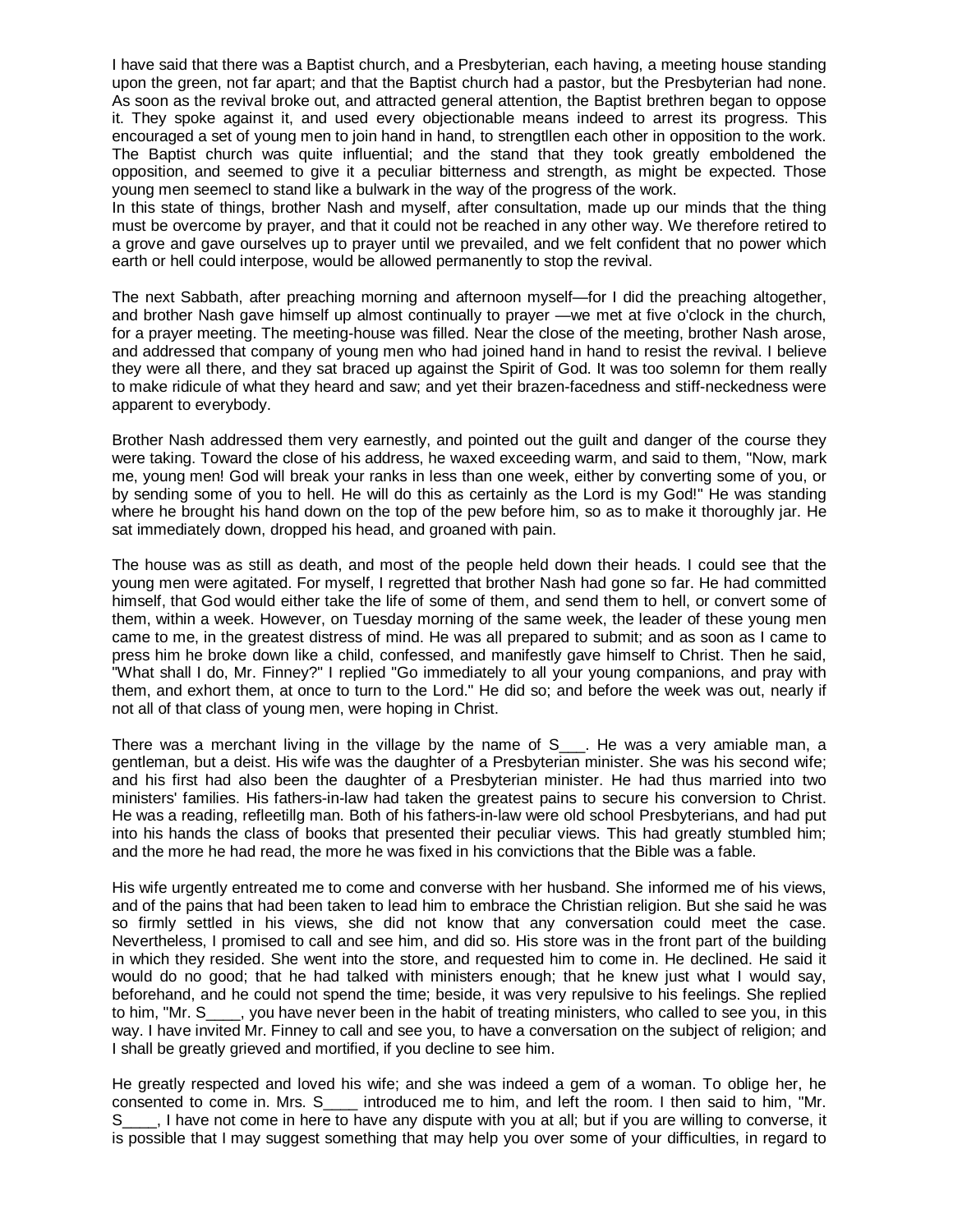the Christian religion, as I probably have felt them all myself." As I addressed him in great kindness, he immediately seemed to feel at home with me, and sat down near me and said, "Now, Mr. Finney, there is no need of our having a long conversation on this point. We are both of us so familiar with the arguments, on both sides, that I can state to you, in a very few minutes, just the objections to the Christian religion on which I rest, and which I find myself utterly unable to overcome. I suppose I know beforehand how you will answer them, and that the answer will be utterly unsatisfactory to me. But if yon desire it, I will state them."

I begged him to do so; and he began, as nearly as I can recollect, in this way: "You and I agree in believing in the existence of God." "Yes." "Well, we agree that he is infinitely wise, and good, and powerful." "Yes." "We agree that he has, in our very creation, given us certain irresistible convictions of right and wrong, of justice and injustice." "Yes." "Well, we agree, then, that whatever contravenes our irresistible convictions of justice, cannot be from God." "Yes," I said. "What, according to our irresistible convictions, is neither wise nor good, cannot be from God." "Yes," I said, "we agree in that." "Well now," said he, "the Bible teaches us that God has created us with a sinful nature, or that we come into existence totally sinful and incapable of any good, and this in accordance with certain preestablished laws of which God is the author; that notwithstanding this sinful nature, which is utterly incapable of any good, God commands us to obey him, and to be good, when to do so is utterly impossible to us; and he commands this on pain of eternal death."

I replied, "Mr. S\_\_\_\_, have you a Bible? Will you not turn to the passage that teaches this?" "Why, there is no need of that," he says; "you admit that the Bible teaches it." "No," I said, "I do not believe any such thing." "Then," he continued, "the Bible teaches that God has imputed Adam's sin to all his posterity; that we inherit the guilt of that sin by nature, and are exposed to eternal damnation for the guilt of Adam's sin. Now," said he, "I do not care who says it, or what book teaches such a thing, I know that such teaching cannot be from God. This is a direct contradiction of my irresistible convictions of right and justice." "Yes," I replied, "and so it is directly in contradiction of my own. But now," said I, "where is this taught in the Bible?"

He began to quote the catechism, as he had done before. "But," I replied, "that is catechism, not Bible." "Why," said he, "you are a Presbyterian minister, are you not? I thought the catechism was good authority for you." "No," I said; "we are talking about the Bible now—whether the Bible is true. Can you say that this is the doctrine of the Bible?" "Oh," he said, "if you are going to deny that it is taught in the Bible—why, that is taking such ground as I never knew a Presbyterian minister to take." He then proceeded to say that the Bible commanded men to repent, but at the same time taught them that they could not repent; it commanded them to obey and believe, and yet at the same time taught them that this was impossible. I of course closed with him again, and asked him where these things were taught in the Bible. He quoted catechism; but I would not receive it.

He went on to say that the Bible taught also, that Christ died only for the elect; and yet it commanded all men everywhere, whether elect or non-elect, to believe, on pain of eternal death. "The fact is," said he, "the Bible, in its commands and teachings, contravenes my innate sense of justice at every step. I cannot, I will not receive it!" He became very positive and warm. But I said to him: "Mr. S , there is a mistake in this. These are not the teachings of the Bible. They are the traditions of men rather than the teachings of the Bible." "Well then," said he, "Mr. Finney, do tell me what you do believe!" This he said with a considerable degree of impatience. I said to him, "If you will give me a hearing for a few moments, I will tell you what I do believe. I then began and told him what my views of both the law and the gospel were. He was intelligent enough to understand me easily and quickly. In the course of an hour, I should think, I took him over the whole ground of his objections. He became intensely interested; and I saw that the views that I was presenting, were new to him.

When I came to dwell upon the atonement, and showed that it was made for all men—dwelt upon its nature, its design, its extent, and the freeness of salvation through Christ, I saw his feelings rise, till at last he put both hands over his face, threw his head forward upon his knees, and trembled all over with emotion. I saw that the blood rushed to his head, and that the tears began to flow freely. I rose quickly and left the room without saying another word. I saw that an arrow had transfixed him, and I expected him to be converted immediately. It turned out that he was converted before he left the room.

Very soon after, the meeting-house bell tolled for a prayer and conference meeting. I went into the meeting and soon after the meeting commenced, Mr. and Mrs. S came in. His countenance showed that he had been greatly moved. The people looked around, and appeared surprised to see Mr.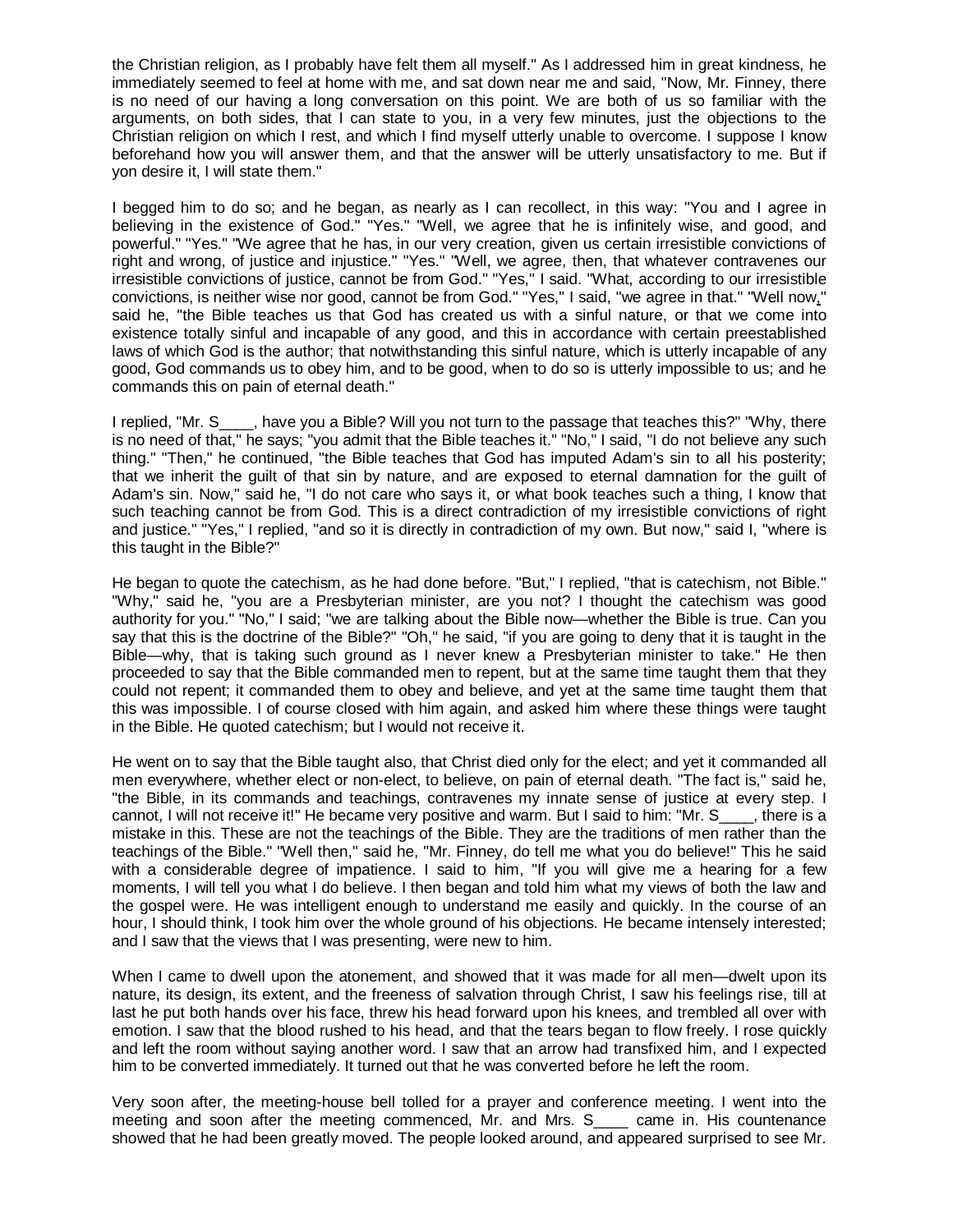come into a prayer meeting. He had always been in the habit of attending worship on the Sabbath, I believe; but to come into a prayer meeting, and that in the daytime, was something new. For his sake, I took up a good deal of the time, at that meeting, in remarks, to which he paid the utmost attention.

His wife afterward told me, that as he walked home when the prayer meeting was over, he said, "My dear, where has all my infidelity gone? I cannot recall it. I cannot make it look as if it had any sense in it. It appears to me as if it always had been perfect nonsense. And how I could ever have viewed the subject as I did, or respected my own arguments as I did, I cannot imagine. It seems to me," said he, "as if I had been called to pass judgment on some splendid piece of architecture, some magnificent temple; and that as soon as I came in view of one corner of the structure, I fell into disgust, and turned away and refused to inspect it farther. I condemned the whole, without at all regarding its proportions. Just so I have treated the government of God." She said he had always been particularly bitter against the doctrine of endless punishment. But on this occasion, as they were walking home, he said that, for the manner in which he had treated God, he deserved endless damnation.

His conversion was very clear and decided. He warmly espoused the cause of Christ, and enlisted heartily in the promotion of the revival. He joined the church, and soon after became a deacon; and to the day of his death, as I have been told, was a very useful man.

After the conversion of Mr. S\_\_\_\_, and of that class of young men to whom I have alluded, I thought it was time, if possible, to put a stop to the opposition of the Baptist church and minister. I therefore had an interview first with a deacon of the Baptist church, who had been very bitter in his opposition; and said to him, " Now you have carried your opposition far enough. You must be satisfied that this is the work of God. I have made no allusion in public to your opposition, and I do not wish to do so, or to appear to know that there is any such thing; but you have gone far enough; and I shall feel it my duty, if you do not stop immediately, to take you in hand, and expose your opposition from the pulpit." Things had got into such a state that I was sure that both God and the public would sustain me in carrying out the measure that I proposed.

He confessed, and said that he was sorry; and promised that he would make confession, and that he would not oppose the work any more. He said that he had made a great mistake, and had been deceived; but that he also had been very wicked about it. He then went after his minister; and I had a long conversation with them together. The minister confessed that he had been all wrong; that he had been deceived, and had been wicked; and that his sectarian feeling had carried him too far. He hoped that I would forgive him, and prayed God to forgive him. I told him that I should take no notice whatever of the opposition of his church, provided they stopped it; which they promised to do.

But I then said to him, "Now a considerable number of the young people, whose parents belong to your church, have been converted." If I recollect right, as many as forty of their young people had been converted in that revival. "Now," said I, "if you go to proselytizing, that will create a sectarian feeling in both churches, and will be worse than any opposition which you have offered." I said to him, "In spite of your opposition, the work has gone on; because the Presbyterian brethren have kept clear of a sectarian spirit, and have had the spirit of prayer. But if you go to proselytizing, it will destroy the spirit of prayer; and will stop the revival immediately." He knew it, he said; and therefore he would say nothing about receiving any of the converts, and would not open the doors of the church for their reception, until the revival was over; and then, without any proselytizing, let the converts all join which church they pleased.

This was on Friday. The next day, Saturday, was the day for their monthly covenant meeting. When they had gathered, instead of keeping his word, he threw the doors of the church open and invited the converts to come forward and tell their experience and join the church. As many as could be persuaded to do so, told their experience; and the next day there was a great parade in baptizing them. The minister sent off immediately, and secured the help of one of the most proselytizing Baptist ministers that I ever knew. He came in and began to preach and lecture on baptism.

They traversed the town for converts in every direction; and whenever they could find any one to join, they would get up a procession, and march, and sing, and make a great parade in going to the water and baptizing them. This soon so grieved the Presbyterian church, as to destroy their spirit of prayer and faith, and the work came to a dead stand. For six weeks there was not a single conversion. All, both saints and sinners, were discussing the question of baptism.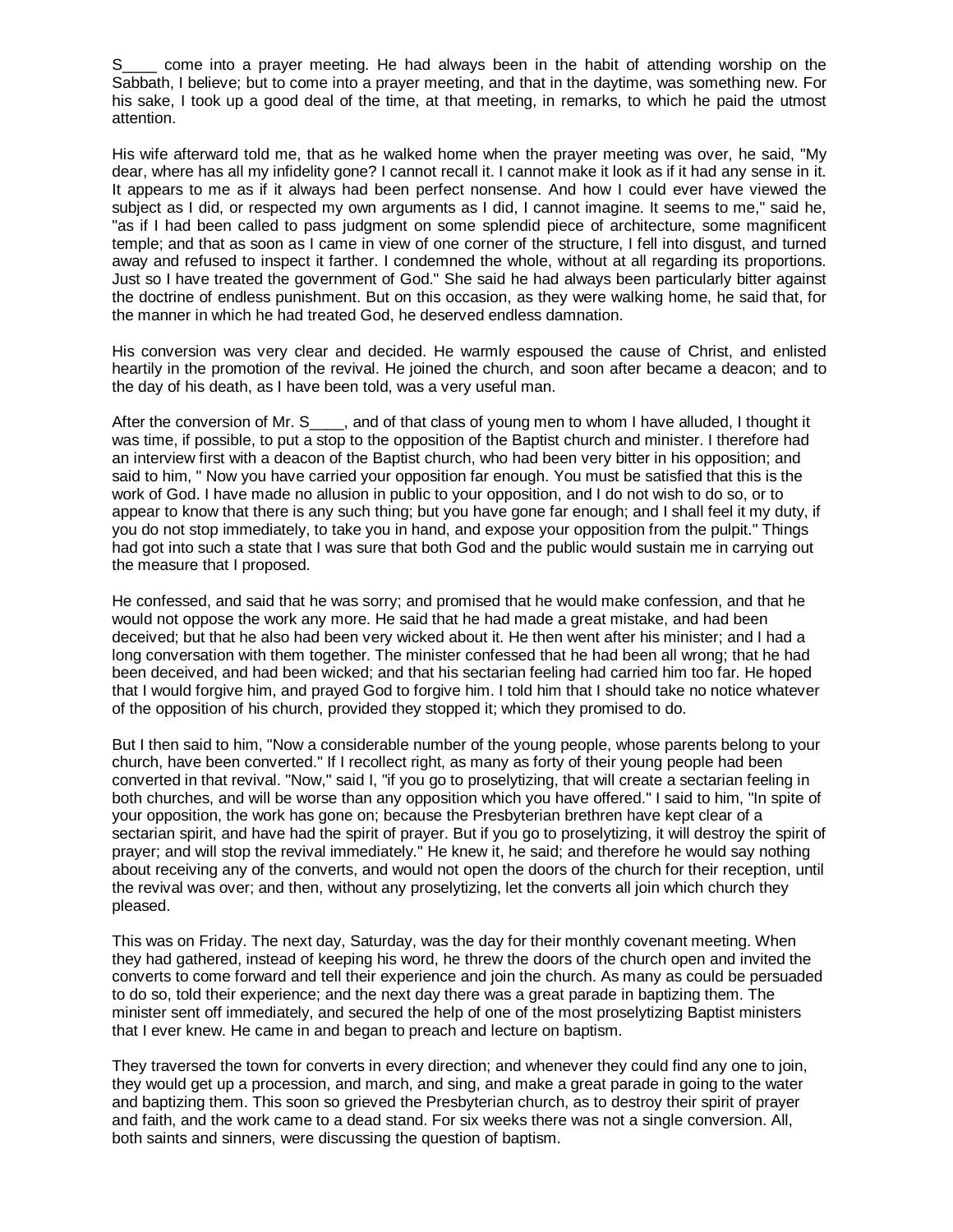There was a considerable number of men, and some of them prominent men, in the village, that had been under strong conviction, and appeared to be near conversion, who had been entirely diverted by this discussion of baptism; and indeed, this seemed to be the universal effect. Everybody could see that the revival had stopped; and that the Baptists, although they had opposed the revival from the beginning, were bent upon having all the converts join their church. However, I think that a majority of those converted, could not be persuaded to be immersed, although nothing had been said to them on the other side.

I finally said to the people on the Sabbath, "You see how it is—that the work of conversion is suspended, and we do not know that a conversion has occurred now for six weeks; and you know the reason." I did not tell them, at all, how the pastor of the Baptist church had violated his word, nor did I allude to it; for I knew that it would do no good, but much hurt, to inform the people that he had been guilty of taking such a course. But I said to them, "Now I do not want to take up a Sabbath in preaching on this subject; but if you will come on Wednesday afternoon at one o'clock, and bring your Bibles, and your lead pencils to mark the passages? I will read to you all the passages in the Bible that relate to the mode of baptism; and I will give you as nearly as I understand them, the views of our Baptist brethren on all those passages, together with my own; and you shall judge for yourselves where the truth lies.

When Wednesday came, the house was crowded. I saw quite a number of the Baptist brethren present. I began and read, first in the Old Testament, and then in the New, all the passages that had any reference to the mode of baptism, so far as I knew. I gave the views that the Baptists had of those texts, and the reasons for their views. I then gave my own views, and my reasons for them. I saw that the impression was decided and good, and that no bad spirit prevailed; and the people appeared satisfied in regard to the mode of baptism. The Baptist brethren, so far as I know, were quite satisfied that I stated their views fairly, and as strongly as they could state them themselves, and also their reasons for them. Before I dismissed the meeting I said, "If you will come tomorrow, at the same hour, at one o'clock, I will read to you all the passages in the Bible that relate to the subjects of baptism, and pursue the same course as I have done today."

The next day the house was crowded, if possible more than the day before. Quite a number of the principal Baptist brethren were present; and I observed the old elder, the great proselyter, sitting in the congregation. After going through with the introductory services, I arose and commenced my reading. At this point the elder arose and said, "Mr. Finney, I have an appointment, and cannot stay to hear your readings. But I shall wish to answer you; and how shall I know what course you take?" I replied to him: "Elder, I have before me a little skeleton, wherein I quote all thc passages that I shall read, and note the order in which I discuss the subject. You can have my skeleton, if you please, and reply to it." He then went out, and, as I supposed, went away to attend his appointment.

I then took up the covenant made with Abraham; and read every thing in the old Testament that directly bore upon the question of the relation of families and of children, to that covenant. I gave the Baptist view of the passages that I read, together with my own, with the reasons on both sides, as I had done the day before. I then took up the New Testament, and went through with all the passages in that, referring to the subject. The people waxed very mellow; and the tears flowed very freely when I held up that covenant, as still the covenant which God makes with parents and their household. The congregation was much moved and melted.

Just before I was through, the deacon of the Presbyterian church had occasion to go out, with a child that had sat with him during the long meeting. He told me afterwards that, as he went into the vestibule of the church, he found the old elder sitting there with the door ajar, and listening to what I was saying, and absolutely weeping himself.

When I was done, the people thronged around me on every side, and with tears thanked me for so full and satisfactory an exhibition of that subject. I should have said that the meeting was attended, not only by members of the church, but by the community generally. The question was intelligently settled, and soon the people ceased to talk about it. In the course of a few days the spirit of prayer returned, and the revival was revived and went on again with great power. Not long after, the ordinances were administered, and a large number of the converts united with the church.

I have already intimated that I was a guest of Mr. S He had a very interesting family. He and his wife,—called by everybody, "Aunt Lucy"—had no children of their own; but they had, from time to time,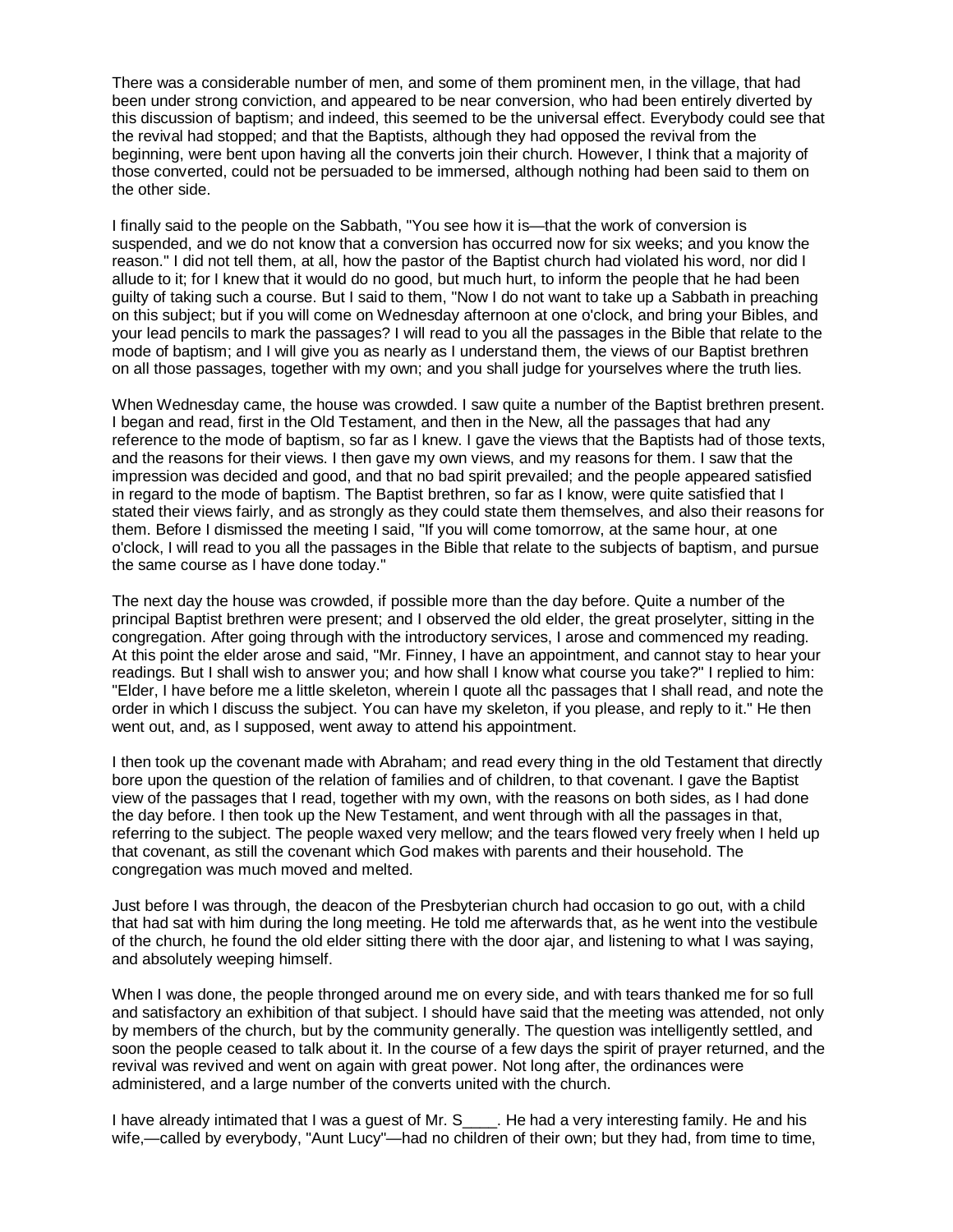through the yearnings of their hearts, adopted one child after another, until they had ten; and they were so nearly of an age that, at this time, his family was composed of himself, and "Aunt Lucy," his wife, and ten young people, I think about equally divided, young men and young women. They were all soon converted, and their conversions were very striking. They were bright converts, and very intelligent young people; and a happier and more lovely family I never saw than they were when they were all converted.

But Aunt Lucy had been converted under other circumstances, when there was no revival; and she had never before seen the freshness, and strength, and joy of converts in a powerful revival. Their faith and love, their joy and peace, completely stumbled her. She began to think that she was never converted; and although she had given herself, heart and soul, to the promotion of the work, yet, right in the midst of it, she fell into despair, in spite of all that could be said or done. She concluded that she never had been converted, and of course that she never could be.

This introduced into the family a matter of great pain and concern. Her husband thought she would go deranged. The young people, who all regarded her as a mother, were filled with concern about her; and indeed the house was thrown into mourning. Mr. S\_\_\_\_ gave up his time to converse and to pray with her, and to try to revive her hope. I had several conversations with her; but in the great light which the experience of those young converts, to which she was daily listening, threw around her, she could not be persuaded to believe, either that she ever was converted, or ever could be.

This state of things continued day after day, till I began myself to think that she would be deranged. The street on which they lived was a thickly settled street, almost a village, for some three miles in extent. The work had extended on that street until there was but one adult unconverted person left. He was a young man, by the name of B\_\_\_\_ H\_\_\_\_, and he was almost frantic in his opposition to the work. Almost the whole neighborhood gave themselves to prayer for this young man, and his case was in almost everybody's mouth.

One day I came in, and found Aunt Lucy taking on very much about this B\_\_\_\_ H\_\_\_\_. "Oh dear!" she said; "what will become of him? Why, Mr. S\_\_\_! he will certainly lose his soul! What will become of him?" She seemed to be in the greatest agony, lest that young man should lose his soul. I listened to her for a few moments, and then looked gravely at her, and said: "Aunt Lucy, when you and B H\_\_\_\_ die, God will have to make a partition in hell, and give you a room by yourself." She opened her large blue eyes, and looked at me with a reproving look. "Why, Mr. Finney!" said she. "Just so," I said. "Do you think God will be quilty of so great an impropriety, as to put you and  $\overline{B}$   $\overline{B}$   $\overline{B}$  in the same place? Here he is, raving against God; and you are almost insane in feeling the abuse which he heaps upon God, and with the fear that he is going to hell. Now can two such persons, in two such opposite states of mind, do you think, be sent to the same place?" I calmly met her reproving gaze, and looked her steadily in the face. In a few moments her features relaxed, and she smiled, the first time for many days. "It is just so, my dear," said Mr. S\_\_\_\_, "just so. How can you and B\_\_\_\_ H\_\_\_\_ go to the same place?" She laughed and said, "We cannot." From that moment her despair cleared up; and she came out clear, and as happy as any of the young converts. This B\_\_\_\_ H\_\_\_\_ was afterward converted.

About three-quarters of a mile from Mr. S\_\_\_\_'s lived a Mr. M\_\_\_\_, who was a strong Universalist, and, for a considerable time, kept away from our meetings. One morning, Father Nash, who was at the time with me at Mr. S <sup>s</sup>s, rose up, as his custom was, at a very early hour; and went back to a grove some fifty rods, perhaps, from the road, to have a season of prayer alone. It was before sunrise; and brother Nash, as usual, became very much engaged in prayer. It was one of those clear mornings, on which it is possible to hear sounds a great distance. Mr. M\_\_\_\_ had risen, and was out of doors at that early hour in the morning, and heard the voice of prayer. He listened, and could distinctly hear Father Nash's voice. He knew it was prayer, he afterward said; though he could not distinguish much that was said. He, however, said that he knew what it was, and who it was. And it lodged an arrow in his heart. He said it brought a sense of the reality of religion over him, such as he never had experienced before. The arrow was fastened. He found no relief, till he found it in believing in Jesus.

I do not know the number of those converted in that revival. It was a large farming town, settled by wellto-do inhabitants. The great majority of them, I am confident, were, in that revival, converted to Christ.

I have not been in that place for many years. But I have often heard from there; and have always understood that there has been a very healthful state of religion in that place, and that they have never had anything like a discussion on the subject of baptism since.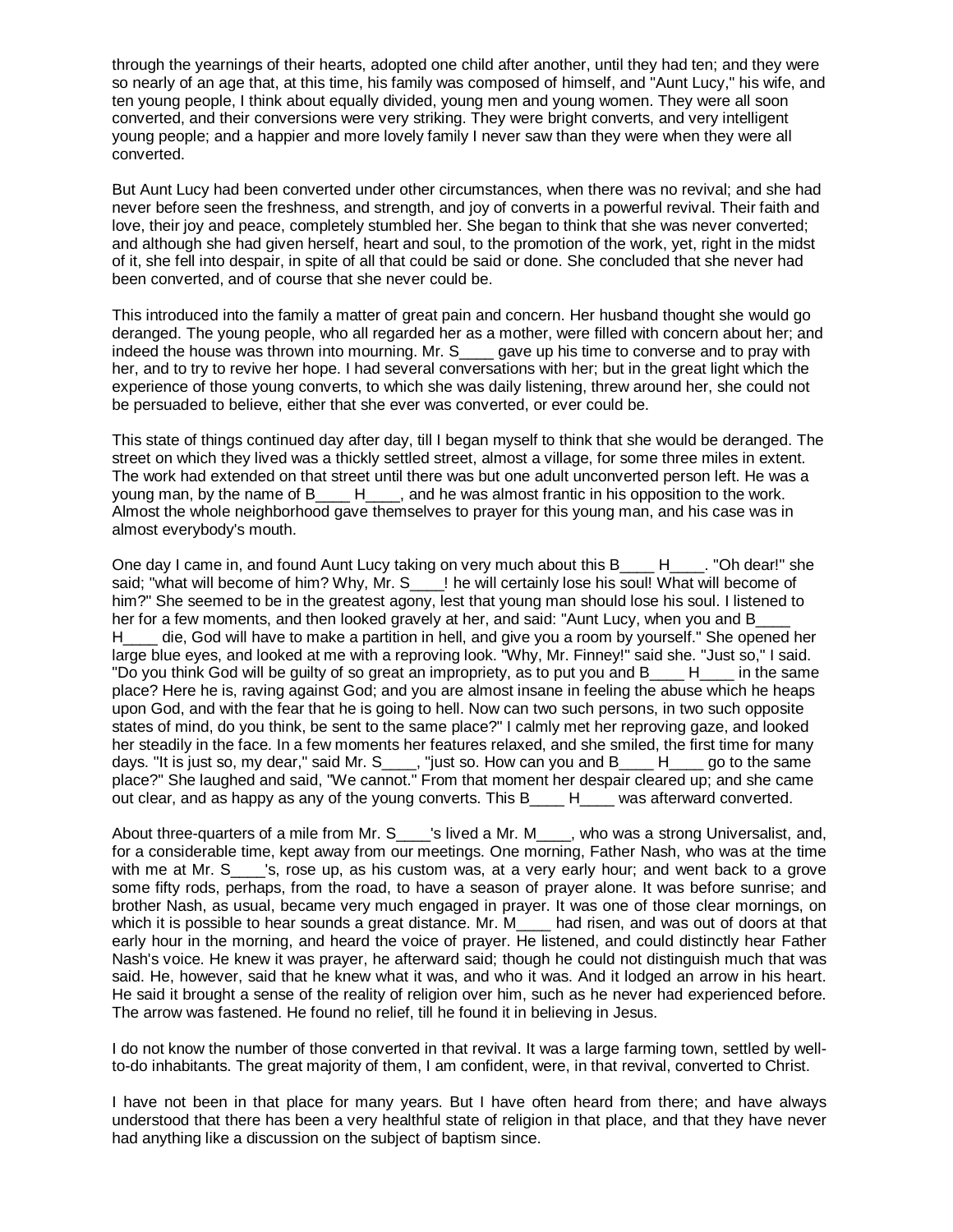**The doctrines preached in promoting that revival, were those that I have preached everywhere. The total moral, voluntary depravity of unregenerate man; the necessity of a radical change of heart, through the truth, by the agency of the Holy Ghost; the divinity and humanity of our Lord Jesus Christ; his vicarious atonement, equal to the wants of all mankind; the gift, divinity and agency of the Holy Ghost: repentance, faith, justification by faith, SANCTIFICATION BY FAITH; PERSISTENCE IN HOLINESS AS A CONDITION OF SALVATION; indeed all the distinctive doctrines of the Gospel, were stated and set forth with as much clearness, and point, and power, as were possible to me under the circumstances**. A great spirit of prayer prevailed; and after the discussion on baptism, a spirit of most interesting unity, brotherly love, and Christian fellowship prevailed. I never had occasion finally, to rebuke the opposition of the Baptist brethren publicly. In my readings on the subject of baptism, the Lord enabled me to maintain such a spirit that no controversy was started, and no controversial spirit prevailed. The discussion produced no evil result, but great good, and, so far as I could see, only good.

### CHAPTER 11

## **REVIVAL AT DE KALB**

From Gouverneur I went to De Kalb, another village still farther north, some sixteen miles, I think. Here were a Presbyterian church and minister; but the church was small, and the minister seemed not to have a very strong hold upon the people. However, I think he was decidedly a good man. I began to hold meetings in De Kalb, in different parts of the town. The village was small and the people were very much scattered. The country was new, and the roads were new and bad. But a revival commenced immediately, and went forward with a good deal of power, for a place where the inhabitants were so much scattered.

A few years before, there had been a revival there under the labors of the Methodists. It had been attended with a good deal of excitement; and many cases had occurred of, what the Methodists call, "Falling under the power of God." This the Presbyterians had resisted, and, in consequence, a bad state of feeling had arisen, between the Methodists and the Presbyterians; the Methodists accusing the Presbyterians of having opposed the revival among them because of these cases of falling. As nearly as I could learn, there was a good deal of truth in this, and the Presbyterians had been decidedly in error.

I had not preached long, before, one evening, just at the close of sermon, I observed a man fall from his seat near the door; and the people gathered around him to take care of him. From what I saw, I was satisfied that it was a case of falling under the power of God, as the Methodists would express it, and supposed that it was a Methodist. I must say that I had a little fear that it might reproduce that state of division and alienation that had before existed. But on inquiry I learned that it was one of the principal members the Presbyterian church, that had fallen. And it was remarkable that during this revival, there were several cases of this kind among the Presbyterians, and none a among the Methodists. This led to such confessions and explanations among the members of the different churches, as to secure a state of great cordiality and good feeling among them.

While laboring at De Kalb, I first became acquainted with Mr. F<sub>\_\_\_,</sub> of Ogdensburgh. He heard of the revival in De Kalb, and came from Ogdensburgh, some sixteen miles, to see it. He was wealthy, and very benevolent. He proposed to employ me as his missionary, to work in the towns throughout that county, and he would pay me a salary. However I declined to pledge myself to preach in any particular place, or to confine my labors within any given lines.

Mr. F\_\_\_ spent several days with me, in visiting from house to house, and in attending our meetings. He had been educated in Philadelphia, an old school Presbyterian, was himself an elder in the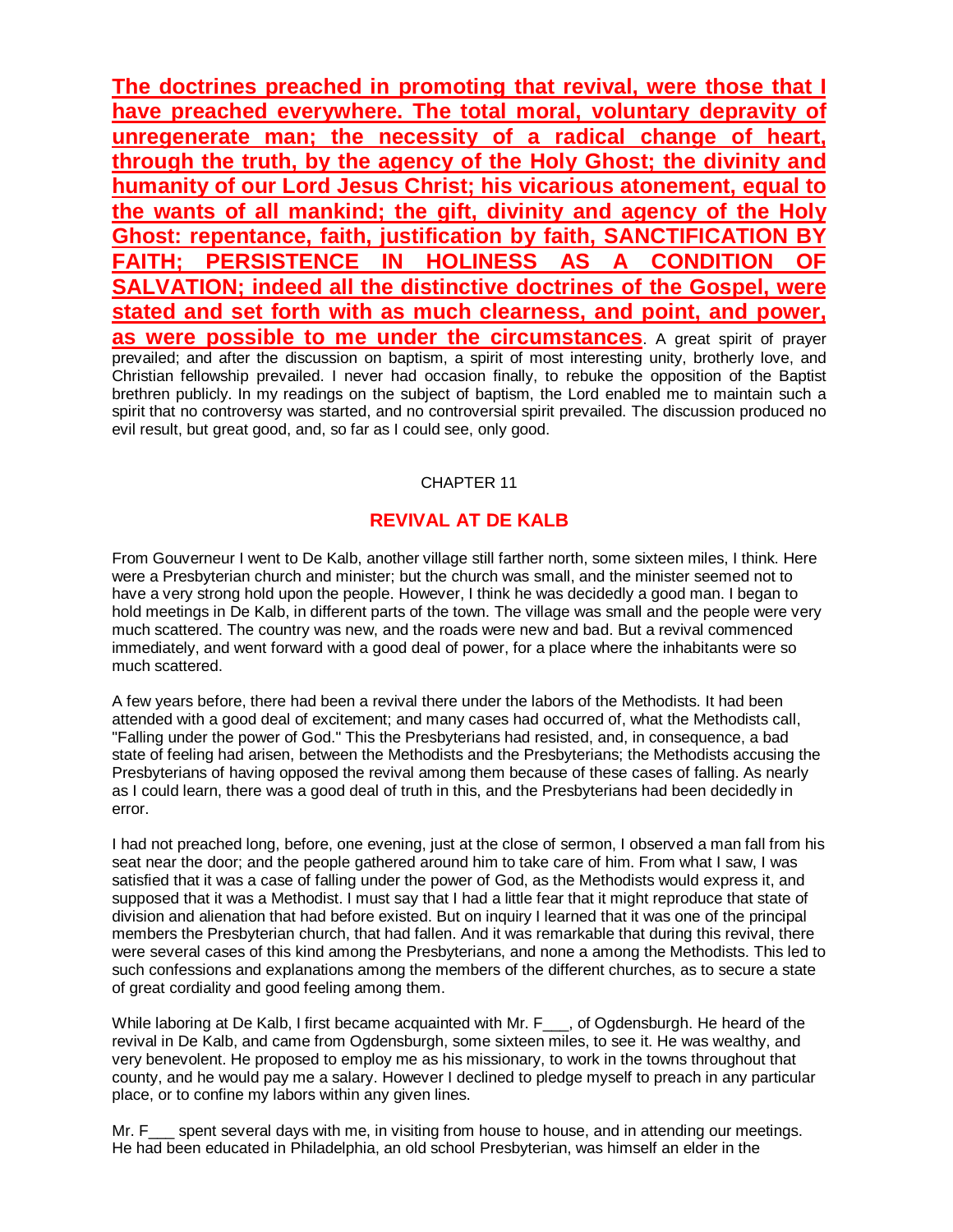Presbyterian church in Ogdensburgh. On going away, he left a letter for me, containing three ten dollar bills. A few days later he came up again, and spent two or three days, and attended our meetings, and became very much interested in the work. When he went away he left another letter, containing, as before, three ten dollar bills. Thus I found myself possessed of sixty dollars, with which I immediately purchased a buggy. Before this time, though I had a horse, I had no carriage; and my young wife and myself used to go a good deal on foot, to meeting.

The revival took a very strong hold of the church in this place; and among others, one of the elders of the church, by the name of  $\overline{B}$ , was thoroughly broken up and broken down, and became quite another man. The impression deepened on the public mind from day to day.

One Saturday, just before evening, a German merchant tailor, from Ogdensburgh, by the name of F\_\_\_, called on me, and informed me that Squire F\_\_\_ had sent him from Ogdensburgh, to take my measure for a suit of clothes. I had begun to need clothes, and had once, not long before, spoken to the Lord about it, that my clothes were getting shabby; but it had not occurred to me again. Mr. F however, had observed it; and sent this man, who was a Roman Catholic, to take my measure. I asked him if he world not stay over the Sabbath, and take my measure Monday morning. I said, "It is too late for you to return tonight, and if I allow you to take my measure tonight, you will go home tomorrow." He admitted that he expected to do so. I said, "Then you shall not take it. If you will not stay till Monday morning, I will not be measured for a suit of clothes." He remained.

The same afternoon there were other arrivals from Ogdensburgh; and among them was an elder S\_\_\_, who was a brother elder in the same church with Mr. F $\ldots$  Mr. S  $\ldots$  's son, an unconverted young man, came with him.

Elder S<sub>\_\_\_</sub> attended meeting in the morning, and at the intermission was invited by elder B<sub>\_\_\_</sub> to go home with him, and get some refreshment. Elder B\_\_\_ was full of the Holy Spirit; and on the way home he preached to elder S\_\_\_, who was at the time very cold and backward in religion. Elder S\_\_\_ was very much penetrated by his words.

Soon after they entered the house the table was spread, and they were invited to sit down and take some refreshment. As they drew around the table, elder S said to elder B . "How did you get this blessing?" Elder B replied, "I stopped lying to God." Said he, "All my Christian life I have been making pretences, and asking God for things that I was not, on the whole, willing to have; and I had gone on and prayed as other people prayed, and often had been insincere, and really lied to God." He continued: "As soon as I made up my mind that I never would say anything to God in prayer, that I did not really mean, God answered me; and **the Spirit came down, and I was filled with the Holy Ghost**."

At this moment Mr. S \_\_, who had not commenced to eat, shoved his chair back from the table, and fell on his knees and began to confess how he had lied to God; and how he had played the hypocrite in his prayers, as well as in his life. The Holy Ghost fell upon him immediately, and filled him as full as he could hold.

In the afternoon the people had assembled for worship, and I was standing in the pulpit reading a hymn. I heard somebody talking very loud, and approaching the house, the door and windows being open. Directly two men came in. Elder B\_\_\_ I knew; the other man was a stranger. As soon as he came in at the door, he lifted his eyes to me, came straight into the desk, and took me up in his arms:-"God bless you!" said he "God bless you! " He then began and told me, and told the congregation, what the Lord had just done for his soul.

His countenance was all in a glow; and he was so changed in his appearance, that those that knew him were perfectly astonished at the change. His son who had not known of this change in his father, when he saw and heard him, rose up and was hastening out of the church. His father cried out, "Do not leave the house, my son; for I never loved you before." He went on to speak; and the power with which he spoke was perfectly astonishing. The people melted down on every side; and his son broke down almost immediately.

Very soon the Roman Catholic tailor, Mr. F\_\_\_, rose up, and said, "I must tell you what the Lord has done for my soul. I was brought up, a Roman Catholic; and I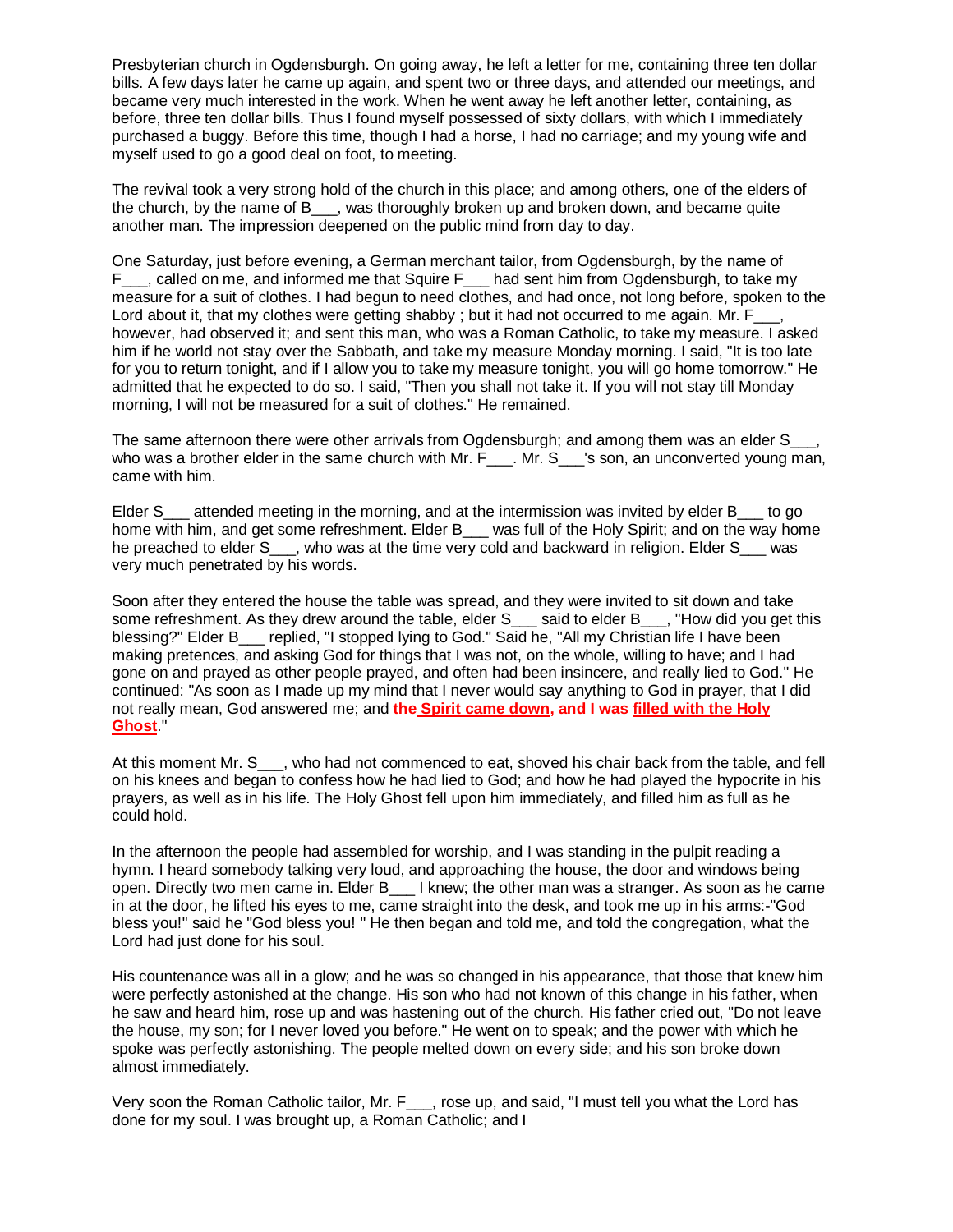never dared to read my Bible. I was told that if I did, the devil would carry me off bodily. Sometimes when I dared to look into it, it seemed as if the devil was peering over my shoulder, and had come to carry me off. But," said he, "I see it is all a delusion." And he went on to tell what the Lord had done for him, just there on the spot-**what views the Lord had given him of the way of salvation by Jesus Christ**. It was evident to everybody that he was converted.

This made a great impression on the congregation. **I could not preach**. The whole course of the meeting had taken on a type which the Lord had given it. I sat still, and saw the salvation of God. All that afternoon, conversions were multiplied in every part of the congregation. As they arose one after another, and told what the Lord had done, and was doing, for their souls, the impression increased; and so spontaneous a movement by the Holy Ghost, in convicting and converting sinners, I had scarcely ever seen.

The next day this elder S<sub>\_\_\_\_</sub> returned to Ogdensburgh. But, as I understand, he made many calls on the way, and conversed and prayed with many families; and thus the revival was extended to Ogdensburgh.

In the early part of October, the synod to which I belonged, met in Utica. I took my wife, and we went down to Utica to attend the synod, and to visit her father's family living near Utica.

Mr. Gale, my theological teacher, had left Adams not long after I left it myself; and had removed to a farm in the town of Western, Oneida county, where he was endeavoring to regain his health, and was employed in teaching some young men, who proposed to prepare themselves to preach the Gospel. I spent a few days at the synod at Utica, and then set out on my return to my former field of labor, in St. Lawrence county.

We had not gone more than a dozen miles when we met Mr. Gale in his carriage, on his way to Utica. He leaped from his carriage and said, "God bless you, Brother Finney! I was going down to the synod to see you. You must go home with me; I cannot be denied. I do not believe that I ever was converted; and I wrote the other day to Adams, to know where a letter would reach you, as I wanted to open my mind to you on the subject." He was so importunate that I consented; and we drove immediately to Western.

In reflecting upon what I have said of the revivals of religion, in Jefferson and St. Lawrence counties, I am not quite sure that I have laid as much stress as I intended upon the manifest agency of the Holy Spirit, in those revivals. I wish it to be distinctly understood, in all that I shall say, in my narrative of the revivals that I have witnessed, that I always in my own mind, and practically, laid the utmost stress upon this fact, underlying, directing, and giving efficiency to the means, without which nothing would be accomplished.

I have said, more than once, that the spirit of prayer that prevailed in those revivals was a very marked feature of them. It was common for young converts to be greatly exercised in prayer; and in some instances, so much so, that they were constrained to pray whole nights, and until their bodily strength was quite exhausted, for the conversion of souls around them. There was a great pressure of the Holy Spirit upon the minds of Christians; and they seemed to bear about with them the burden of immortal souls. They manifested the greatest solemnity of mind, and the greatest watchfulness in all their words and actions. It was very common to find Christians, whenever they met in any place, instead of engaging in conversation, to fall on their knees in prayer.

Not only were prayer meetings greatly multiplied and fully attended, not only was there great solemnity in those meetings; but there was a mighty spirit of secret prayer. Christians prayed a great deal, many of them spending many hours in private prayer. It was also the case that two, or more, would take the promise: "If two of you shall agree on earth as touching anything that they shall ask, it shall be done for them of my Father which is in heaven," and make some particular person a subject of prayer; and it was wonderful to what an extent they prevailed. Answers to prayer were so manifestly multiplied on every side, that no one could escape the conviction that God was daily and hourly answering prayer.

If anything occurred that threatened to mar the work, if there was any appearance of any root of bitterness springing up, or any tendency to fanaticism or disorder, Christians would take the alarm, and give themselves to prayer that God would direct and control all things; and it was surprising to see, to what extent, and by what means, God would remove obstacles out of the way, in answer to prayer.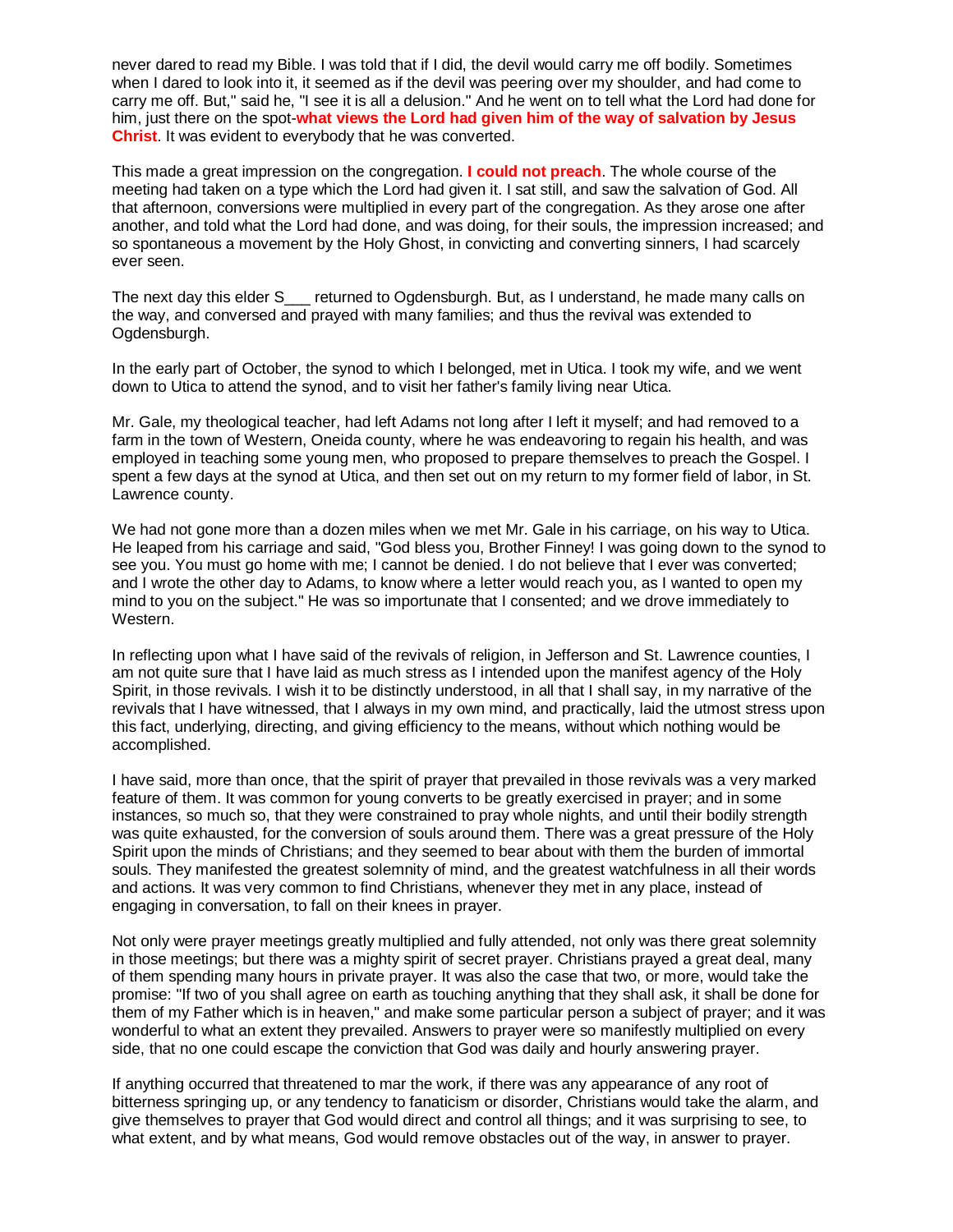In regard to my own experience, I will say that unless I had the spirit of prayer I could do nothing. If even for a day or an hour I lost the spirit of grace and supplication, I found myself unable to preach with power and efficiency, or to win souls by personal conversation. In this respect my experience was what it has always been.

For several weeks before I left De Kalb to go to the synod, I was very strongly exercised in prayer, and had an experience that was somewhat new to me. I found myself so much exercised, and so borne down with the weight of immortal souls, that I was constrained to pray without ceasing. Some of my experiences, indeed, alarmed me. A spirit of importunity sometimes came upon me so that I would say to God that he had made a promise to answer prayer, and I could not, and would not, be denied. I felt so certain that he would hear me, and that faithfulness to his promises, and to himself, rendered it impossible that he should not hear and answer, that frequently I found myself saying to him, "I hope thou dost not think that I can be denied. I come with thy faithful promises in my hand, and I cannot be denied." I cannot tell how absurd unbelief looked to me, and how certain it was, in my mind, that God would answer prayer-those prayers that, from day to day, and from hour to hour, I found myself offering in such agony and faith. I had no idea of the shape the answer would take, the locality in which the prayers would be answered, or the exact time of the answer. My impression was that the answer was near, even at the door; and I felt myself strengthened in the divine life, put on the harness for a mighty conflict with the powers of darkness, and expected soon to see a far more powerful outpouring of the Spirit of God, in that new country where I had been laboring.

### [**CHAPTER 12 omitted – aal**].

### CHAPTER 13

## **REVIVAL AT ROME**

At this time Rev. Moses Gillett, pastor of the Congregational Church in Rome, hearing what the Lord was doing in Western, came, in company with a Miss H<sub>\_\_\_</sub>, one of the prominent members of his church, to see the work that was going on. They were both greatly impressed with the work of God. I could see that the Spirit of God was stirring them up to the deepest foundations of their minds. After a few days, Mr. Gillett and Miss H\_\_\_ came up again. Miss H\_\_\_ was a very devout and earnest Christian girl. On their second coming up, Mr. Gillett says to me, "Brother Finney, it seems to me that I have a new Bible. I never before understood the promises as I do now; I never got hold of them before; I cannot rest," said he; "my mind is full of the subject, and the promises are new to me." This conversation, protracted as it was for some time, gave me to understand that the Lord was preparing him for a great work in his own congregation.

Soon after this, and when the revival was in its full strength at Western, Mr. Gillett persuaded me to exchange a day with him. I consented reluctantly.

On the Saturday before the day of our exchange, on my way to Rome, I greatly regretted that I had consented to the exchange. I felt that it would greatly mar the work in Western, because Mr. Gillett would preach some of his old sermons, which I knew very well could not be adapted to the state of things. However the people were praying; and it would not stop the work, although it might retard it. I went to Rome and preached three times on the Sabbath. To me it was perfectly manifest that the word took great effect. I could see during the day that many heads were down, and that a great number of them were bowed down with deep conviction for sin. I preached in the morning on the text "The carnal mind is enmity against God;" and followed it up with something in the same direction, in the afternoon and evening. I waited on Monday morning, till Mr. Gillett returned from Western. I told him what my impressions were in respect to the state of the people. He did not seem to realize that the work was beginning with such power as I supposed. But he wanted to call for inquirers, if there were any in the congregation, and wished me to be present at the meeting. I have said before, that the means that I had all along used, thus far, in promoting revivals, were much prayer, secret and social, public preaching, personal conversation, and visitation from house to house; and when inquirers became multiplied, I pointed meetings for them, and invited those that were inquiring to meet for instruction, suited to their necessities. These were the means and the only means, that I had thus far used, in attempting to secure the conversion of souls.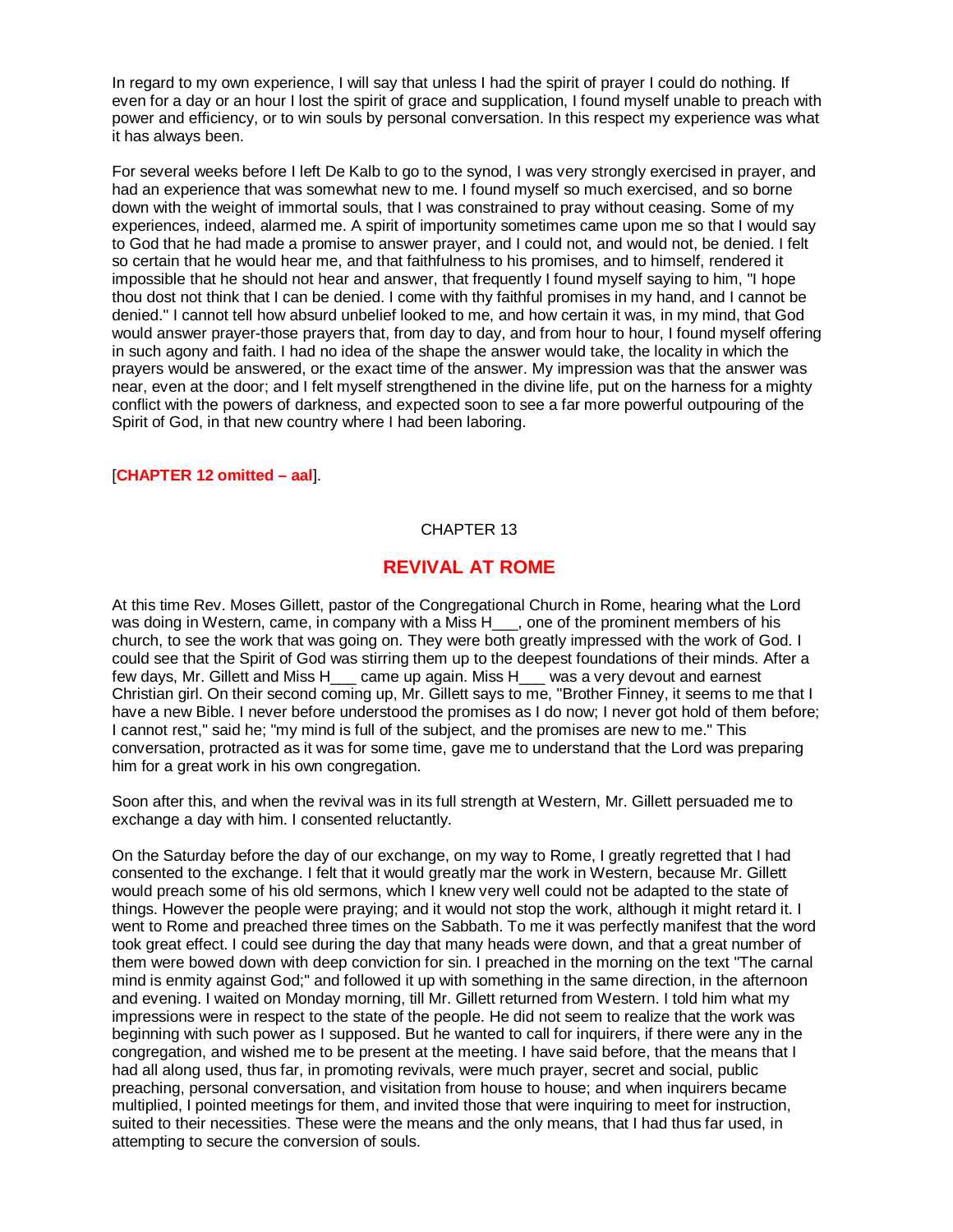Mr. Gillett asked me to be present at the proposed meeting of inquiry. I told him I would; and that he might circulate information through the village, that there would be a meeting of inquiry, on Monday evening. I would go to Western, and return just at evening; it being understood that he was not to let the people know that he expected me to be present. The meeting was called at the house of one of his deacons. When we arrived, we found the large sitting room crowded to its utmost capacity. Mr. Gillett looked around with surprise, and manifest agitation; for he found that the meeting was composed of many of the most intelligent and influential members of his congregation; and especially was largely composed of the prominent young men in the town. We spent a little while in attempting to converse with them; and I soon saw that the feeling was so deep, that there was danger of an outburst of feeling, that would be almost uncontrollable. I therefore said to Mr. Gillett, "It will not do to continue the meeting in this shape. I will make some remarks, such as they need, and then dismiss them."

Nothing had been said or done to create any excitement in the meeting. The feeling was all spontaneous. The work was with such power, that even a few words of conversation would make the stoutest men writhe on their seats, as if a sword had been thrust into their hearts. It would probably not be possible for one who had never witnessed such a scene, to realize what the force of the truth some times is, under the power of the Holy Ghost. It was indeed, a sword, and a two edged sword. The pain that it produced when searchingly presented in a few words of conversation, would create a distress that seemed unendurable.

Mr. Gillett became very much agitated. He turned pale; and with a good deal of excitement he said, "What shall we do? What shall we do?" I put my hand on his shoulder, and in a whisper said, "Keep quiet, keep quiet, brother Gillett." I then addressed them in as gentle but plain a manner as I could; calling their attention at once to their only remedy, and assuring them that it was a present and allsufficient remedy. I pointed them to Christ, as the Savior of the world; and kept on in this strain as long as they could well endure it, which, indeed, was but a few moments.

Mr. Gillett became so agitated that I stepped up to him, and taking him by the arm I said, "Let us pray." We knelt down in the middle of the room where we had been standing. I led in prayer, in a low, unimpassioned voice; but interceded with the Savior to interpose his blood, then and there, and to lead all these sinners to accept the salvation which he proffered, and to believe to the saving of their souls. The agitation deepened every moment; and as I could hear their sobs, and sighs, I closed my prayer and rose suddenly from my knees. They all arose, and I said, "Now please go home without speaking a word to each other. Try to keep silent, and do not break out into any boisterous manifestation of feeling; but go without saying a word, to your rooms."

At this moment a young man by the name of W<sub>\_\_\_</sub>, a clerk in Mr. H\_\_\_'s store, being one of the first young men in the place, so nearly fainted, that he fell upon some young men that stood near him; and they all of them partially swooned away, and fell together. This had well nigh produced a loud shrieking; but I hushed them down, and said to the young men, "Please set that door wide open, and go out, and let all retire in silence." They did as I requested. They did not shriek; but they went out sobbing and sighing, and their sobs and sighs could be heard till they got out into the street.

This Mr. W\_\_\_, to whom I have alluded, kept silence till he entered the door where he lived; but he could contain himself no longer. He shut the door, fell upon the floor, and burst out into a loud wailing, in view of his awful condition. This brought the family around him, and scattered conviction among the whole of them.

I afterwards learned that similar scenes occurred in other families. Several, as it was afterwards ascertained, were converted at the meeting, and went home so full of joy, that they could hardly contain themselves.

The next morning, as soon as it was fairly day, people began to call at Mr. Gillett's, to have us go and visit members of their families, whom they represented as being under the greatest conviction. We took a hasty breakfast, and started out. As soon as we were in the streets, the people ran out from many houses, and begged us to go into their houses. As we could only visit but one place at a time, when we went into a house, the neighbors would rush in and fill the largest room. We would stay and give them instruction for a short time, and then go to another house, and the people would follow us.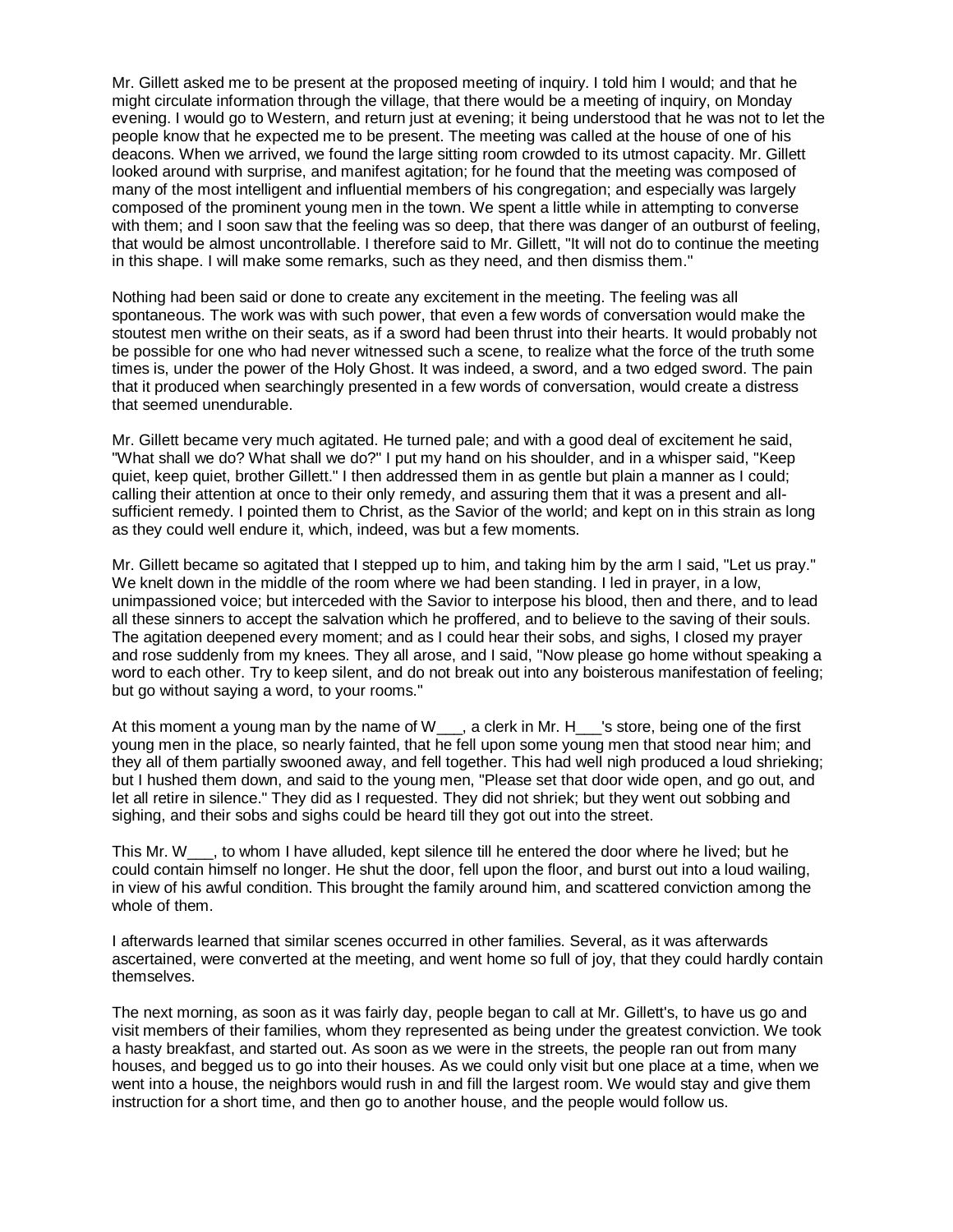We found a most extraordinary state of things. Convictions were so deep and universal, that we would sometimes go into a house, and find some in a kneeling posture, and some prostrate on the floor. We visited, and conversed, and prayed in this manner, from house to horse, till noon. I then said to Mr. Gillett, "This will never do; we must have a meeting of inquiry. We cannot go from house to house, and we are not meeting the wants of the people at all." He agreed with me; but the question arose, where shall we have the meeting?

A Mr. F\_\_\_, a religious man, at that time kept a hotel, on the corner, at the centre of the town. He had a large, dining room; and Mr. Gillett said, "I will step in and see if I cannot be allowed to appoint the meeting of inquiry in his dining room." Without difficulty he obtained consent, and then went immediately to the public schools, and gave notice that at one o'clock there would be a meeting of inquiry at Mr. F S dining room. We went home, and took our dinner, and started for the meeting. We saw people hurrying, and some of them actually running to the meeting. They were coming from every direction. By the time we were there, the room, though a large one, was crammed to its utmost capacity. Men, women, and children crowded the apartment.

This meeting was very much like the one we had had the night before. The feeling was overwhelming. Some men of the strongest nerves were so cut down by the remarks which were made, that they were unable to help themselves, and had to be taken home by their friends. This meeting lasted till nearly night. It resulted in a great number of hopeful conversions, and was the means of greatly extending the work on every side.

I preached that evening, and Mr. Gillett appointed a meeting for inquiry, the next morning, in the court house. This was a much larger room than the dining hall, though it was not so central. However, at the hour, the court house was crowded; and we spent a good part of the day in giving instruction, and the work went on with wonderful power. I preached again in the evening, and Mr. Gillett appointed a meeting of inquiry, the next morning, at the church; as no other room in the village was then large enough to hold the inquirers.

At evening, if I rightly remember the order of thing, we undertook to hold a prayer and conference meeting in a large school house. But the meeting was hardly begun before the feeling deepened so much that, to prevent an undesirable outburst of overwhelming feeling, I proposed to Mr. Gillett that we should dismiss the meeting, and request the people to go in silence, and Christians to spend the evening in secret prayer, or in family prayer, as might seem most desirable. Sinners we exhorted not to sleep, until they gave their hearts to God. After this the work became so general that I preached every night, I think, for twenty nights in succession, and twice on the Sabbath. Our prayer meetings during this time were held in the church, in the daytime. The prayer meeting was held one part of the day, and a meeting for inquiry the other part. Every day, if I remember aright, after the work had thus commenced, we held a prayer meeting and a meeting for inquiry, with preaching in the evening. There was a solemnity throughout the whole place, and an awe that made everybody feel that God was there.

Ministers came in from neighboring towns, and expressed great astonishment at what they saw and heard, as well they might. Conversions multiplied so rapidly, that we had no way of learning who were converted. Therefore every evening, at the close of my sermon, I requested all who had been converted that day, to come forward and report themselves in front of the pulpit, that we might have a little conversation with them. We were every night surprised by the number and the class of persons that came forward.

At one of our morning prayer meetings, the lower part of the church was full. I arose and was making some remarks to the people, when an unconverted man, a merchant, came into the meeting. He came along till he found a seat in front of me, and near where I stood speaking. He had sat but a few moments, when he fell from his seat as if he had been shot. He writhed and groaned in a terrible manner. I stepped to the pew door, and saw that it was altogether an agony of mind.

A sceptical physician sat near him. He stepped out of his slip, and came and examined this man who was thus distressed. He felt his pulse, and examined the case for a few moments. He said nothing, but turned away, and leaned his head against a post that supported the gallery, and manifested great agitation.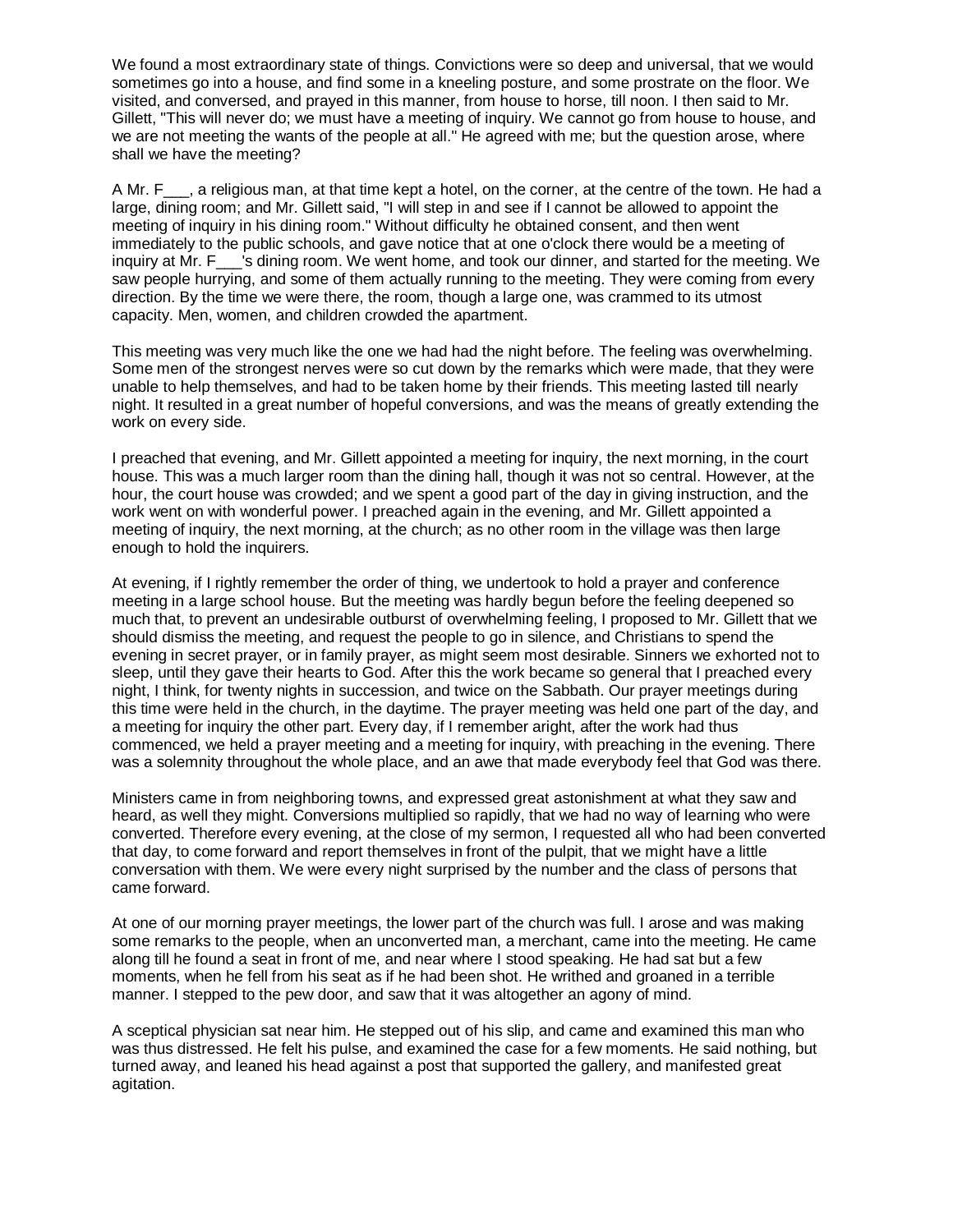He said afterward that he saw at once that it was distress of mind, and it took his scepticism entirely away. He was soon after hopefully converted. We engaged in prayer for the man who fell in the pew;and before he left the house, I believe, his anguish passed away, and he rejoiced in Christ.

Another physician, a very amiable man but a sceptic, had a little daughter and a praying wife. Little H\_\_\_, a girl perhaps eight or nine years old, was strongly convicted of sin, and her mother was greatly interested in her state of mind. But her father was, at first, quite indignant. He said to his wife, "The subject of religion is too high for me. I never could understand it. And do you tell me that that little child understands it so as to be intelligently convicted of sin? I do not believe it. I know better. I cannot endure it. It is fanaticism; it is madness." Nevertheless the mother of the child held fast in prayer. The doctor made these remarks, as I learned, with a good deal of spirit. Immediately he took his horse, and went several miles to see a patient. On his way, as he afterward remarked, that subject took possession of his mind in such a manner, that it was all opened to his understanding; and the whole plan of salvation by Christ was so clear to him that he saw that a child could understand it. He wondered that it had ever seemed so mysterious to him. He regretted exceedingly that he had said what he had to his wife about little H\_\_\_, and felt in haste to get home that he might take it back. He soon came home, another man; told his wife what had passed in his own mind; encouraged dear little H\_\_\_ to come to Christ; and both father and daughter have since been earnest Christians, and have lived long and done much good.

But in this revival, as in others that I have known, God did some terrible things in righteousness. On one Sabbath while I was there, as we came out of the pulpit, and were about to leave the church, a man came in haste to Mr. Gillett and myself, and requested us to go to a certain place, saying that a man had fallen down dead there. I was engaged in conversing with somebody, and Mr. Gillett went alone. When I was through with the conversation, I went to Mr. Gillett's house, and he soon returned and related this fact. Three men who had been opposing the work, had met that Sabbath day, and spent the day in drinking and ridiculing the work. They went on in this way until one of them suddenly fell dead. When Mr. Gillett arrived at the house, and the circumstances were related to him, he said, "There! there is no doubt but that man has been stricken down by God, and has been sent to hell." His companions were speechless. They could say nothing; for it was evident to them that their conduct had brought upon him this awful stroke of divine indignation.

As the work proceeded, it gathered in nearly the whole population. Nearly every one of the lawyers, merchants, and physicians, and almost all the principal men, and indeed, nearly all the adult population of the village, were brought in, especially those who belonged to Mr. Gillett's congregation. He said to me before I left, "So far as my congregation is concerned, the millennium is come already. My people are all converted. Of all my past labors I have not a sermon that is suited at all to my congregation, for they, are all Christians.'' Mr. Gillett afterward reported that, during the twenty days that I spent at Rome, there were five hundred conversions in that town.

During the progress of this work, a good deal of excitement sprung up in Utica, and some there, were disposed to ridicule the work at Rome. Mr. H\_\_\_, who lived at Rome, was a very prominent citizen, and was regarded as standing at the head of society there, in point of wealth and intelligence. But he was sceptical; or, perhaps I should say, he held Unitarian views. He was a very moral and respectable man, and held his peculiar views unobtrusively, saying very little to anybody about them. The first Sabbath I preached there, Mr. H\_\_\_ was present; and he was so astonished, as he afterwards told me, at my preaching, that he made up his mind that he would not go again. He went home and said to his family: "That man is mad, and I should not be surprised if he set the town on fire." He stayed away from the meeting for some two weeks. In the meantime the work became so great as to confound his scepticism, and he was in a state of great perplexity.

He was president of a bank in Utica, and used to go down to attend the weekly meeting of the directors. On one of these occasions, one of the directors began to rally him on the state of things in Rome, as if they were all running mad there. Mr. H\_\_\_ remarked, "Gentlemen, say what you will, there is something very remarkable in the state of things in Rome. Certainly no human power or eloquence has produced what we see there. I cannot understand it. You say it will soon subside. No doubt the intensity of feeling that is now in Rome, must soon subside, or the people will become insane. But, gentlemen," said he, "there is no accounting for that state of feeling by any philosophy, unless there be something divine in it."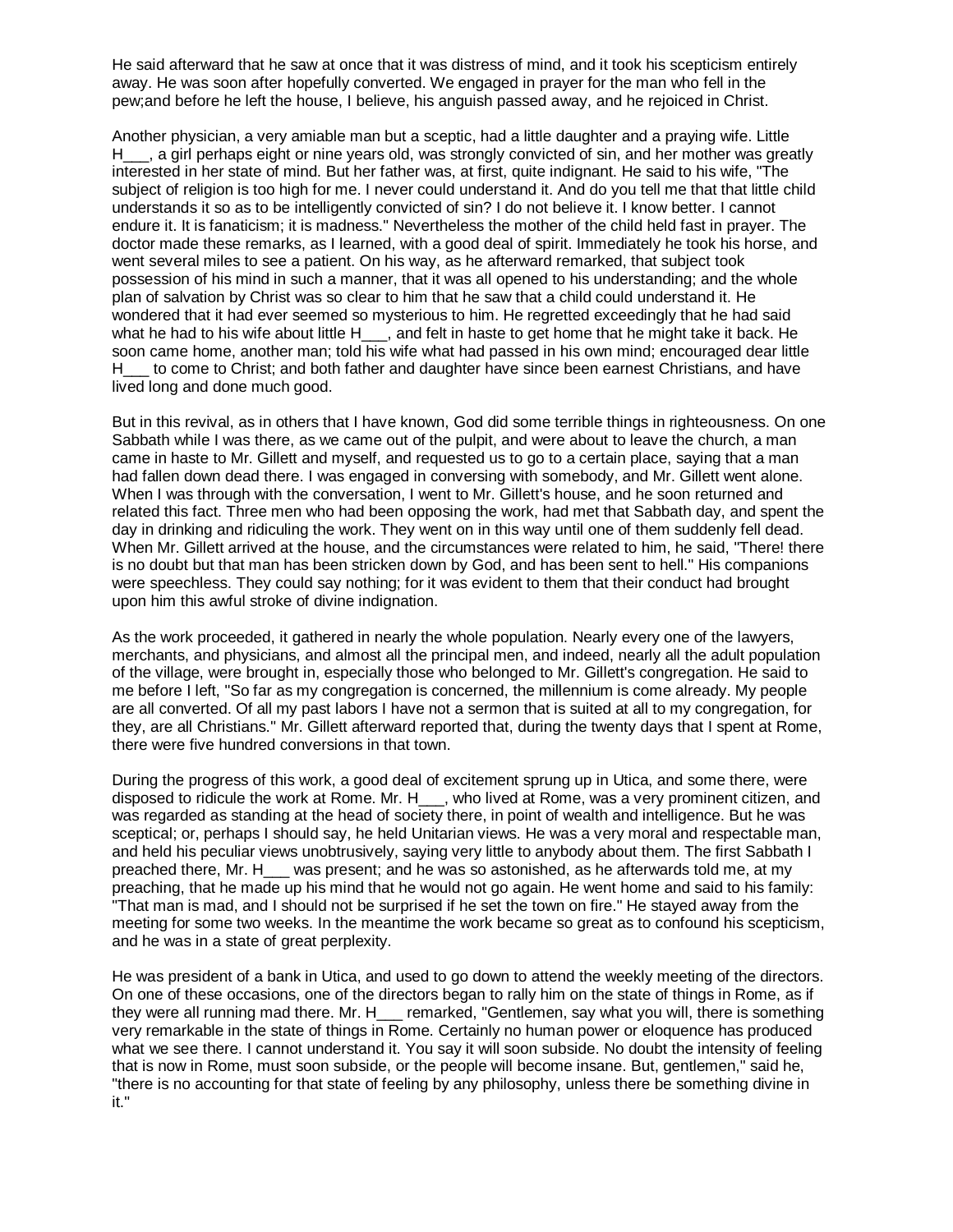After Mr. H had stayed away from the meeting about two weeks, a few of us assembled one afternoon, to make him a special subject of prayer. The Lord gave us strong faith in praying for him; and we felt the conviction that the Lord was working in his soul. That evening he came to meeting. When he came into the house, Mr. Gillett whispered to me as we sat in the pulpit, and said, "Brother Finney, Mr. H\_\_\_ has come. I hope you will not say anything that will offend him." "No," said I, "but I shall not spare him." In those days I was obliged to preach altogether without premeditation; for I had not an hour in a week, which I could take to arrange my thoughts beforehand.

I chose my subject and preached. The word took a powerful hold; and, as I hoped and intended, it took a powerful hold of Mr. H\_\_\_ himself. I think it was that very night, when I requested, at the close of the meeting, all those who had been converted that day and evening to come forward and report themselves, Mr. H\_\_\_ was one who came deliberately, solemnly forward, and reported himself as having given his heart to God. He appeared humble and penitent, and I have always supposed, was truly converted to Christ.

The state of things in the village, and in the neighborhood round about, was such that no one could come into the village, without feeling awe stricken with the impression that God was there, in a peculiar and wonderful manner. As an illustration of this, I will relate an incident. The sheriff of the county resided in Utica. There were two court houses in the county, one at Rome, and the other at Utica; consequently the sheriff, B\_\_\_ by name, had much business at Rome. He afterwards told me that he had heard of the state of things at Rome; and he, together with others, had a good deal of laughing, in the hotel where he boarded, about what they had heard.

But one day it was necessary for him to go, to Rome. He said that he was glad to have business there; for he wanted to see for himself what it was that people talked so much about, and what the state of things really was in Rome. He drove on in his one horse sleigh, as he told me, without any particular impression upon his mind at all, until he crossed what was called the old canal, a place about a mile, I think, from the town. He said as soon as he crossed the old canal, a strange impression came over him, an awe so deep that he could not shake it off. He felt as if God pervaded the whole atmosphere. He said that this increased the whole way, till he came to the village. He stopped at Mr. F<sub>T</sub>'s hotel, and the hostler came out and took his horse. He observed, he said, that the hostler looked just as he himself felt, as if he were afraid to speak. He went into the house, and found the gentleman there with whom he had business. He said they were manifestly all so much impressed, they could hardly attend to business. He said that several times, in the course of the short time he was there, he had to rise from the table abruptly, and go to the window and look out, and try to divert his attention, to keep from weeping. He observed, he said, that everybody else appeared to feel just as he did. Such an awe, such a solemnity, such a state of things, he had never had any conception of before. He hastened through with his business, and returned to Utica ; but, as he said, never to speak lightly of the work at Rome again. A few weeks later, at Utica, he was hopefully converted; the circumstances of which I shall relate in the proper place.

I have spoken of Wright's settlement, a village northeast of Rome, some two or three miles. The revival took powerful effect there, and converted the great mass of the inhabitants.

The means that were used at Rome, were such as I had used before, and no others; preaching, public, social, and private prayer, exhortations, and personal conversation. It is difficult to conceive so deep and universal a state of religious feeling, with no instance of disorder, or tumult, or fanaticism, or anything that was objectionable, as was witnessed at Rome. There are many of the converts of that revival, scattered all through the land, living to this day; and they can testify that in those meetings the greatest order and solemnity prevailed, and the utmost pains were taken to guard against everything that was to be deplored.

The Spirit's work was so spontaneous, so powerful and so overwhelming, as to render it necessary to exercise the greatest caution and wisdom, in conducting all the meetings, in order to prevent an undesirable outburst of feeling, that soon would have exhausted the sensibility of the people, and brought about a reaction. But no reaction followed, as every body knows who is acquainted with the facts. They kept up a sunrise prayer meeting for several months, and I believe for more than a year afterwards, at all seasons of the year, that was very fully attended, and was as full of interest as perhaps a prayer meeting could well be. The moral state of the people was so greatly changed, that Mr. Gillett often remarked that it did not seem like the same place. Whatever of sin was left, was obliged to hide its head. No open immorality could be tolerated there for a moment. I have given only a very faint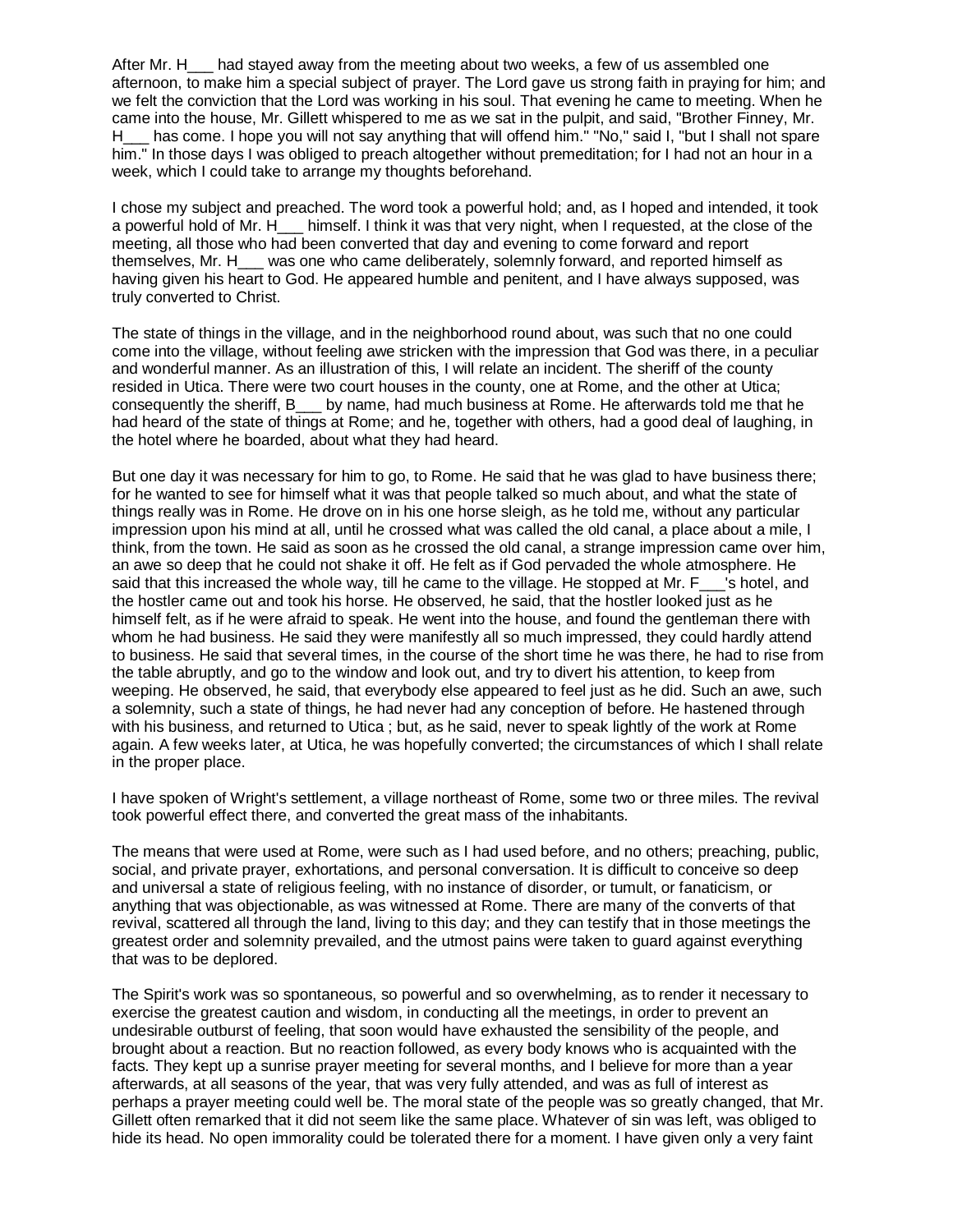outline of what passed at Rome. A faithful description of all the moving incidents that were crowded into that revival, would make a volume of itself.

I should say a few words in regard to the spirit of prayer which prevailed at Rome at this time. I think it was on the Saturday that I came down from Western to exchange with Mr. Gillett, that I met the church in the afternoon in a prayer meeting, in their horse of worship. I endeavored to make them understand that God would immediately answer prayer, provided they fulfilled the conditions upon which he had promised to answer prayer; and especially if they believed, in the sense of expecting him to answer their requests. I observed that the church were greatly interested in my remarks, and their countenances manifested an intense desire to see an answer to their prayers. Near the close of the meeting I recollect making this remark. "I really believe, if you will unite this afternoon in the prayer of faith to God, for the immediate outpouring of his Spirit, that you will receive an answer from heaven, sooner than you would get a message from Albany, by the quickest post that could be sent."

I said this with great emphasis, and felt it; and I observed that the people were startled with my expression of earnestness and faith in respect to an immediate answer to prayer. The fact is, I had so often seen this result in answer to prayer, that I made the remark without any misgiving. Nothing was said by any of the members of the church at the time; but I learned after the work had begun, that three or four members of the church called in at Mr. Gillett's study, and felt so impressed with what had been said about speedy answers to prayer, that they determined to take God at his word, and see whether he would answer while they were yet speaking. One of them told me afterwards that they had wonderful faith given them by the Spirit of God, to pray for an immediate answer; and he added, "The answer did come quicker than we could have got an answer from Albany, by the quickest post we could have sent."

Indeed the town was full of prayer. Go where you would, you heard the voice of prayer. Pass along the street, and if two or three Christians happened to be together, they were praying. Wherever they met they prayed. Wherever there was a sinner unconverted, especially if he manifested any opposition, you would find some two or three brethren or sisters agreeing to make him a particular subject of prayer.

There was the wife of an officer in the United States army residing at Rome, the daughter of a prominent citizen of that place. This lady manifested a good deal of opposition to the work, and, as was reported, said some strong things against it; and this led to her being made a particular subject of prayer. This had come to my knowledge but a short time before the event occurred, which I am about to relate. I believe, in this case, some of the principal women made this lady a particular subject of prayer, as she was a person of prominent influence in the place. She was an educated lady, of great force of character, and of strong will; and of course she made her opposition felt. But almost as soon as this was known, and the spirit of prayer was given for her in particular, the Spirit of God took her case in hand. One evening, almost immediately after I had heard of her case, and perhaps the evening of the very day that the facts came to my knowledge, after the meeting was dismissed, and the people had retired, Mr. Gillett and myself had remained to the very last, conversing with some persons who were deeply bowed down with conviction. As they went away, and we were about to retire, the sexton came hurriedly to us as we were going out, and said, "There is a lady in yonder pew that cannot get out; she is helpless. Will you not come and see her?" We returned, and lo! down in the pew, was this lady of whom I have spoken, perfectly overwhelmed with conviction. The pew had been full, and she had attempted to retire with the others that went out; but as she was the last to go out, she found herself unable to stand, and sunk down upon the floor, and did so without being noticed by those that preceded her. We had some conversation with her, and found that the Lord had stricken her with unutterable conviction of sin. After praying with her, and giving her the solemn charge to give her heart immediately to Christ, I left her; and Mr. Gillett, I believe, helped her home. It was but a few rods to her house. We afterwards learned, that when she got home she went into a chamber by herself and spent the night. It was a cold winter's night. She locked herself in, and spent the night alone. The next day she expressed hope in Christ, and so far as I have known, proved to be soundly converted.

I think I should mention also the conversion of Mrs. Gillett, daring this revival. She was a sister of the missionary Mills, who was one of the young men whose zeal led to the, organization of the American Board. She was a beautiful woman, considerably younger than her husband, and his second wife. She had been, before Mr. Gillett married her, under conviction for several weeks, and had become almost deranged. She had the impression, if I recollect right, that she was not one of the elect, and that there was no salvation for her. Soon after the revival began in Rome, she was powerfully convicted again by the Spirit of the Lord.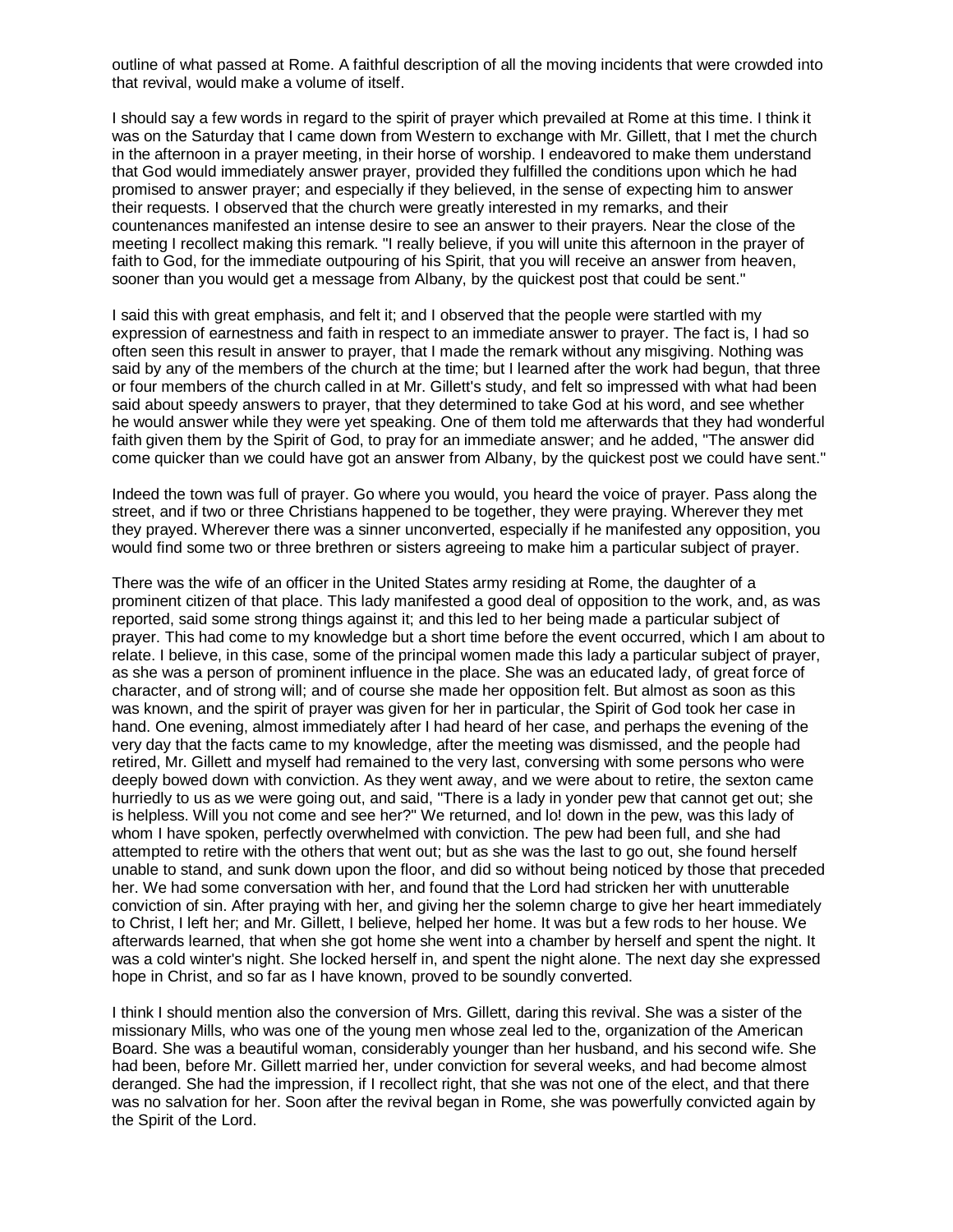She was a woman of refinement, and fond of dress; and as is very common, wore about her head and upon her person some trifling ornaments; nothing, however, that I should have thought of as being any stumbling block in her way, at all. Being her guest, I conversed repeatedly with her as her convictions increased; but it never occurred to me that her fondness for dress could stand in the way of her being converted to God. But as the work became so powerful, her distress became alarming; and Mr. Gillett, knowing what had formerly occurred in her case, felt quite alarmed lest she should get into that state of despondency, in which she had been years before. She threw herself upon me for instruction. Every time I come into the house, almost, she would come to me and beg me to pray for her, and tell me that her distress was more than she could bear. She was evidently going fast to despair; but I could see that she was depending too much on me; therefore I tried to avoid her.

It went on thus, until one day I came into the house, and turned into the study. In a few moments, as usual, she was before me, begging me to pray for her, and complaining that there was no salvation for her. I got up abruptly and left her, without praying with her, and saying to her that it was of no use for me to pray for her, that she was depending upon my prayers. When I did so, she sunk down as if she would faint. I left her alone, notwithstanding, and went abruptly from the study to the parlor. In the course of a few moments she came rushing across the hall into the parlor, with her face all in a glow, exclaiming, "O Mr. Finney! I have found the Savior! I have found the Savior! Don't you think that it was the ornaments in my hair that stood in the way of my conversion? I have found when I prayed that they would come up before me; and I would be tempted, as I supposed, to give them up. But," said she, "I thought they were trifles, and that God did not care about such trifles. This was a temptation of Satan. But the ornaments that I wore, continually kept coming up before my mind, whenever I attempted to give my heart to God. When you abruptly left me," she said, "I was driven to desperation. I cast myself down, and, lo! these ornaments came up again; and I said, I will not have these things come up again, I will put them away from me forever." Said she, "I renounced them, and hated them as things standing in the way of my salvation. As soon as I promised to give them up, the Lord revealed himself to my soul; and O!" said she, "I wonder I have never understood this before This was really the great difficulty with me before, when I was under conviction, my fondness for dress; and I did not know it."

### CHAPTER 14

## **REVIVAL AT UTICA. NEW YORK.**

When I had been at Rome about twenty days, one of the elders of Mr. Aiken's church in Utica, a very prominent and a very useful man, died; and I went down to attend his funeral. Mr. Aiken conducted the funeral exercises; and I learned from him that the spirit of prayer was already manifest in his congregation, and in that city. He told me that one of his principal women had been so deeply exercised in her soul about the state of the church, and of the ungodly in that city, that she had prayed for two days and nights, almost incessantly, until her strength was quite overcome; that she had literal travail of soul, to such an extent that when her own strength was exhausted, she could not endure the burden of her mind, unless somebody was engaged in prayer with her, upon whose prayer she could lean-some one who could express her desires to God.

I understood this, and told Mr. Aiken that the work had already begun in her heart. He recognized it, of course; and wished me to commence labor with him and his people immediately. I soon did so, and, be sure, the work began at once. The word took immediate effect, and the place became filled with the manifested influence of the Holy Spirit. Our meetings were crowded every night, and the work spread and went on powerfully, especially in the two Presbyterian congregations; of one of which Mr. Aiken was pastor, and Mr. Brace of the other. I divided my labors between the two congregations.

Soon after I commenced in Utica. I observed to Mr. Aiken. that Mr. B\_\_\_, the sheriff of whom I have made mention, did not attend the meetings, as I saw. But a few evenings afterward, just as I was about to begin to preach, Mr. Aiken whispered to me that Mr. B had come in. He pointed him out to me, as he made his way up the aisle to his seat. I took my text, and proceeded to address the congregation. I had spoken but a few moments, when I observed Mr. B rise up in the slip, turn deliberately around, wrap his great coat about him, and kneel down. I observed that it excited the attention of those that sat near, who knew him, and produced a considerable sensation in that part of the house. The sheriff continued on his knees during the whole service. He then retired to his room at the hotel in which he boarded. He was a man, perhaps fifty years old, and unmarried.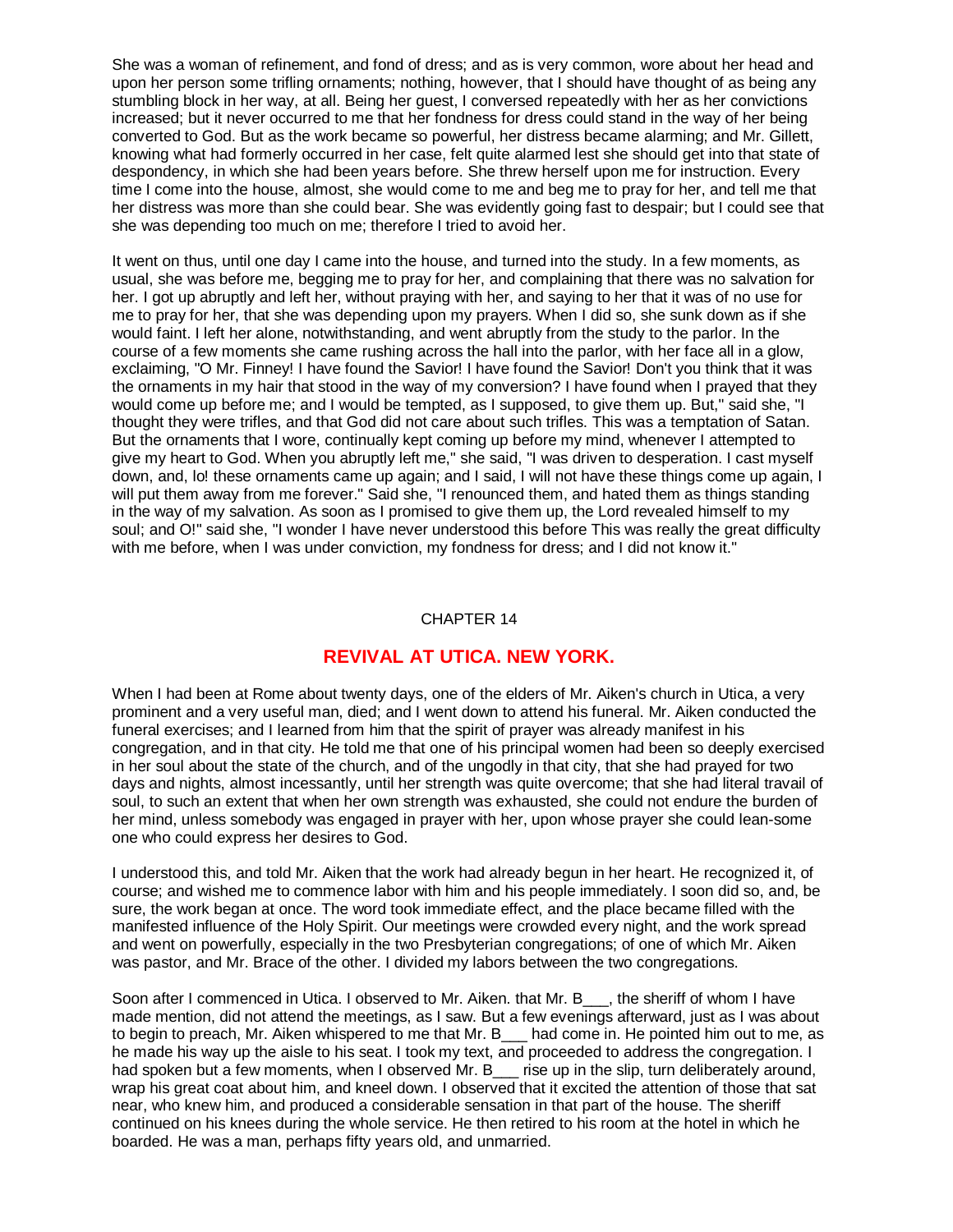He afterwards told me that his mind was greatly burdened when he went home, and brought up the subject to which he had been listening. I had pressed the congregation to accept Christ, just as he was presented in the Gospel. The question of the present acceptance of Christ, and the whole situation in regard to the sinner's relation to him, and his relation to the sinner, had been the subject of discourse. He said that he had treasured up in his mind the points that had been made, and that he presented them solemnly before himself, and said, "My soul, will you consent to this? Will you accept of Christ, and give up sin, and give up yourself? And will you do it now?" He said he had thrown himself, in the agony of his mind, upon his bed. He made this point with himself, and conjured his soul, to accept "now, and here." Right there, he said, his distress left him so suddenly that he fell asleep, and did not wake for several hours. When he did awake, he found his mind full of peace and rest in Christ; and from this moment he became an earnest worker for Christ among his acquaintances.

The hotel at which he boarded, was at that time kept by a Mr. S\_\_\_. The Spirit took powerful hold in that house. Mr. S\_\_\_ himself, was soon made a subject of prayer, and became converted; and a large number of his family and of his boarders. Indeed that largest hotel in the town became a centre of spiritual influence, and many were converted there. The stages, as they passed through, stopped at the hotel; and so powerful was the impression in the community, that I heard of several cases of persons that just stopped for a meal, or to spend a night, being powerfully convicted and converted before they left the town. Indeed, both in this place and in Rome, it was a common remark that nobody could be in the town, or pass through it, without being aware of the presence of God; that a divine influence seemed to pervade the place, and the whole atmosphere to be instinct with a divine life.

A merchant from Lowville came to Utica, to do some business in his line. He stopped at the hotel where Mr. B boarded. He found the whole conversation in the town was such as greatly to annoy him, for he was an unconverted man. He was vexed, and said he could do no business there; it was all religion; and he resolved to go home. He could not go into a store, but religion was intruded upon him, and he could do no business with them. That evening he would go home.

These remarks had been made in the presence of some of the young converts who boarded at the hotel, and I think especially in the presence of Mr. B\_\_\_. As the stage was expected to leave late at night, he was observed to go to the bar, just before he retired, to pay his bill; saying that Mr. S\_\_\_ would not probably be up when the stage passed through, and he wished therefore to settle his bill before he retired. Mr. S said that he observed, while he was settling his bill, that his mind was very much exercised, and he suggested to several of the gentleman boarders that they should make him a subject of prayer. They took him, I believe, to Mr. B\_\_\_'s room, and conversed with him, and prayed with him and before the stage came, he was a converted man. And so concerned did he feel immediately about the people of his own place, that when the stage came he took passage, and went immediately home. As soon as he arrived at home, he told his family his experience, and called them together and prayed with them. As he was a very prominent citizen, and very outspoken, and everywhere proclaiming what the Lord had done for his soul, it immediately produced a very solemn impression in Lowville, and soon resulted in a great revival in that place.

It was in the midst of the revival in Utica, that we first heard of the opposition to those revivals, that was springing up in the East. Mr. Nettleton wrote some letters to Mr. Aiken, with whom I was laboring; in which it was manifest that he was very much mistaken with regard to the character of those revivals. Mr. Aiken showed me those letters; and they were handed around among the ministers in the neighborhood, as they were intended to be. Among them was one in which Mr. Nettleton stated fully what he regarded as objectionable in the conduct of these revivals; but as no such things as he complained of were done in those revivals, or had been known at all, we took no other notice of the letters than to read them, and let them pass. Mr. Aiken, however, replied privately to one or two of them, assuring Mr. Nettleton that no such things were done. I do not recollect now whether Mr. Nettleton complained of the fact, that women would sometimes pray in the social meetings. It was true, however, that in a few instances women, and some very prominent women, who were strongly pressed in spirit, would lead in prayer, in the social meetings which we held daily from house to house. No oppposition, that I know of, was manifested to this, either at Utica or at Rome. I had no agency in introducing the practice among the people, and do not know whether it had existed there before or not. Indeed it was not a subject of much conversation or thought, so far as I know, in the neighborhood where it occurred.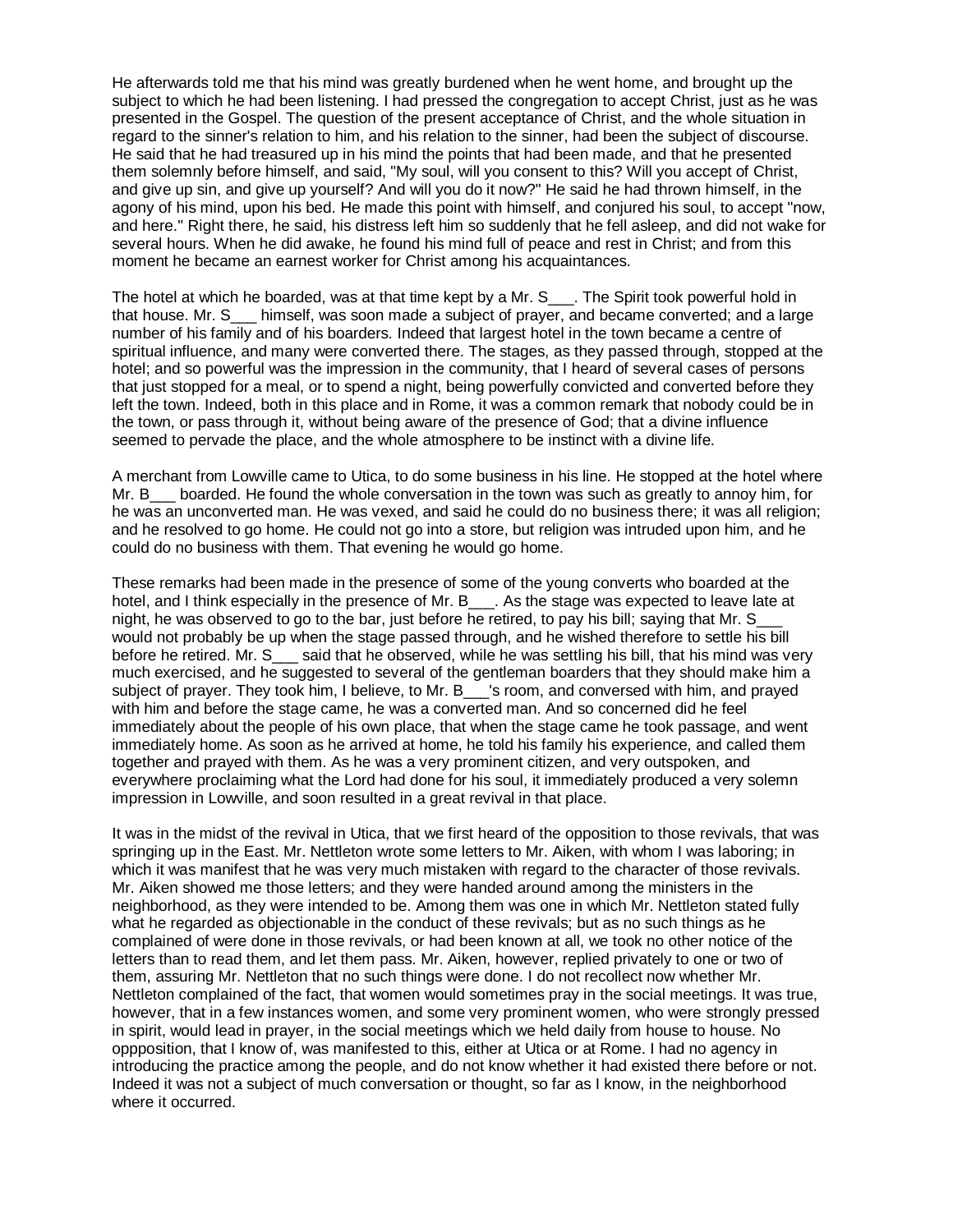I have already said that Mr. Weeks, who maintained the most offensive doctrines on the subject of divine efficiency, was known to be opposed to those revivals. For the information of those who may not know that any such doctrines were ever held, I would say, that Mr. Weeks, and those that agreed with him, held that both sin and holiness were produced in the mind by a direct act of almighty power; that God made men sinners or holy, at his sovereign discretion, but in both cases by a direct act of almighty power, an act as irresistible as that of creation itself; that in fact God was the only proper agent in the universe, and that all creatures acted only as they were moved and compelled to act, by his irresistible power; that every sin in the universe, both of men and of devils, was the result of a direct, irresistible act on the part of God. This they attempted to prove from the Bible.

Mr. Weeks' idea of conversion, or regeneration, was that God, who had made men sinners, brought them also, in regenerating them, to admit that he had a right to make them sinners, for his glory, and to send them to hell for the sins which he had directly created in them, or compelled them to commit, by the force of omnipotence. In conversion; that did not bring sinners to accept this view of the subject, he had no confidence. Those that have read Mr. Weeks nine sermons on the subject, will see that I have not misrepresented his views. And as this view of Mr. Weeks, was embraced, to a considerable extent, by ministers and professors of religion in that region, his known opposition, together with that of some other ministers, greatly emboldened and increased the opposition of others.

The work, however, went on with great power, converting all classes, until Mr. Aiken reported the hopeful conversion of five hundred in the course of a few weeks, most of them I believe, belonging to his own congregation. Revivals were comparatively a new thing in that region; and the great mass of the people had not become convinced that they were the work of God. They were not awed by them, as they afterwards became. It seemed to be extensively the impression that those revivals would soon pass away, and would prove to have been but a mere excitement of animal feeling. I do not mean that those that were interested in the work, had any such idea.

One circumstance occurred, in the midst of that revival, that made a powerful impression. The Oneida presbytery met there, while the revival was going on in its full strength. Among others there was an aged clergyman, a stranger to me, who was very much annoyed by the heat and fervor of the revival. He found the public mind all absorbed on the subject of religion; that there was prayer and religious conversation everywhere, even in the stores and other public places. He had never seen a revival, and had never heard what he heard there. He was a Scotchman, and, I believe, had not been very long in this country.

On Friday afternoon, before presbytery adjourned, he arose and made a violent speech against the revival, as it was going on. What he said, greatly shocked and grieved the Christian people who were present. They felt like falling on their faces before God, and crying to him to prevent what he had said from doing any mischief.

The presbytery adjourned just at evening. Some of the members went home, and others remained over night. Christians gave themselves to prayer. There was a great crying to God that night, that he would counteract any evil influence that might result from that speech. The next morning, this man was found dead in his bed.

In the course of these revivals, persons from a distance, in almost every direction, hearing what the Lord was doing, or being attracted by curiosity and wonder at what they heard, came to see for themselves; and many of them were converted to Christ. Among these visitors, Dr. Garnet Judd, who soon after went to the Sandwich Islands as a missionary, and has been well known to lovers of missions for many years, was one. He belonged to the congregation of Mr. Weeks, to whom I have referred. His father, old Dr. Judd, was an earnest Christian man. He came down to Utica and sympathized greatly with the revival.

About the same time a young woman, Miss F<sub>14</sub>, from some part of New England, came to Utica under the following circumstances: she was teaching a high school, in the neighborhood of Newburgh, New York. As much was said in the newspapers about the revival in Utica, Miss T<sub>\_\_\_</sub>, among others, became filled with wonder and astonishment, and with a desire to go and see for herself what it meant. She dismissed her school for ten days, and took the stage for Utica. As she passed through Genesee street to the hotel, she observed on one of the signs, the name of  $B_{\_T}$   $\_\_$ . She was an entire stranger in Utica, and did not know that she had an acquaintance or relative there. But after stopping a day or two at her hotel, and inquiring who B\_\_\_ T\_\_\_ was, she dropped him a note, saying that the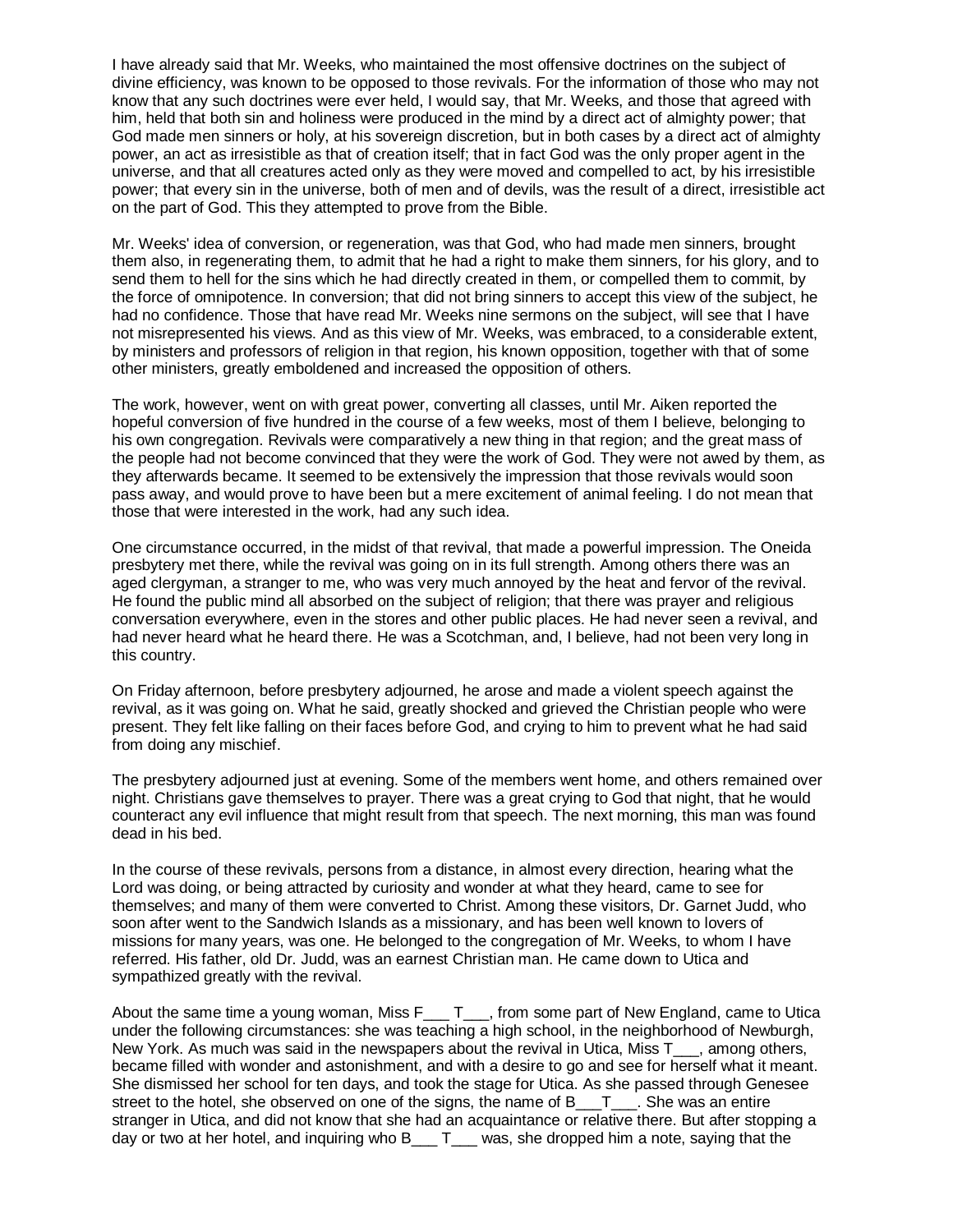daughter of a Mr. T<sub>u</sub>, naming her father, was at the hotel, and would be pleased to see him. Mr. T waited upon her and found that she was a distant relative of his, and invited her immediately to his house. She accepted his invitation, and he being an earnest Christian man, immediately took her to all the meetings, and tried to interest her in religion. She was greatly surprised at all that she saw, and a good deal annoyed.

She was an energetic, highly cultivated, and proud young lady; and the manner in which people conversed with her, and pressed upon her the necessity of immediately giving her heart to God, very much disturbed her. The preaching which she heard, from night to night, took a deep hold upon her. The guilt of sinners was larger insisted upon; and their desert and danger of eternal damnation, were made prominent in what she heard. This aroused her opposition; but still the work of conviction went powerfully on in her heart.

In the meantime I had not seen her, to converse with her; but had heard from Mr. T\_\_\_ of her state of mind. After writhing under the truth for a few days, she called at my lodging. She sat down upon the sofa in the parlor. I drew up my chair in front of her, and began to press her with the claims of God. She referred to my preaching that sinners deserved to be sent to an eternal hell; and said that she could not receive it, that she did not believe that God was such a being. I replied, "Nor do you yet understand what sin is, in its true nature and ill desert; if you did, you would not complain of God for sending the sinner to an eternal hell." I then spread out that subject before her in conversation, as plainly as I could. Much as she hated to believe it, still the conviction of its truth was becoming irresistible. I conversed in this strain for some time, until I saw that she was ready to sink under the ripened conviction; and turned and said a few words about the place which Jesus holds, and what is the real situation of things, in regard to the salvation of those who thus deserved to be damned.

Her countenance waned pale, in a moment after she threw up her hands and shrieked, and then fell forward upon the arm of the sofa, and let her heart break. I think she had not wept at all before. Her eyes were dry, her countenance haggard and pale, her sensibility all locked up; but now the flood gates were opened, she let her whole gushing heart out before God. I had no occasion to say any more to her. She soon arose and went to her own lodgings. She almost immediately gave up her school, offered herself as a foreign missionary, was married to a Mr. Gulick, and went out to the Sandwich Islands, I think, at the same time that Dr. Judd went out. Her history, as a missionary, is well known. She has been a very efficient missionary, and has raised several sons, who also are missionaries.

While making my home in Utica, I preached frequently in New Hartford, a village four miles south of Utica. There was a precious and powerful work of grace, a Mr. Coe being at the time pastor of the Presbyterian church. I preached also at Whitesboro', another beautiful village, four miles west of Utica; where also was a powerful revival. The pastor, Mr. John Frost, was a most efficient laborer in the work.

A circumstance occurred in this neighborhood, which I must not fail to notice. There was a cotton manufactory on the Oriskany creek, a little above Whitesboro', a place now called New York Mills. It was owned by a Mr. W<sub>\_\_\_</sub>, an unconverted man, but a gentleman of high standing and good morals. My brother-in-law, Mr. G  $\overline{a}$  A  $\overline{a}$ , was at that time superintendent of the factory. I was invited to go and preach at that place, and went up one evening, and preached in the village school house, which was large, and was crowded with hearers. The word, I could see, took powerful effect among the people, especially among the young people who were at work in the factory.

The next morning, after breakfast, I went into the factory, to look through it. As I went through, I observed there was a good deal of agitation among those who were busy at their looms, and their mules, and other implements of work. On passing through one of the apartments, where a great number of young women were attending to their weaving, I observed a couple of them eyeing me, and speaking very earnestly to each other; and I could see that they were a good deal agitated, although they both laughed. I went slowly toward them. They saw me coming, and were evidently much excited. One of them was trying to mend a broken thread, and I observed that her hands trembled so that she could not mend it. I approached slowly, looking on each side at the machinery, as I passed ; but observed that this girl grew more and more agitated, and could not proceed with her work. When I came within eight or ten feet of her, I looked solemnly at her. She observed it, and was quite overcome, and sank down, and burst into tears. The impression caught almost like powder, and in a few moments nearly all in the room were in tears. This feeling spread through the factory. Mr. W\_\_\_, the owner of the establishment, was present, and seeing the state of things, he said to the superintendent, "Stop the mill, and let the people attend to religion; for it is more important that our souls should be saved than that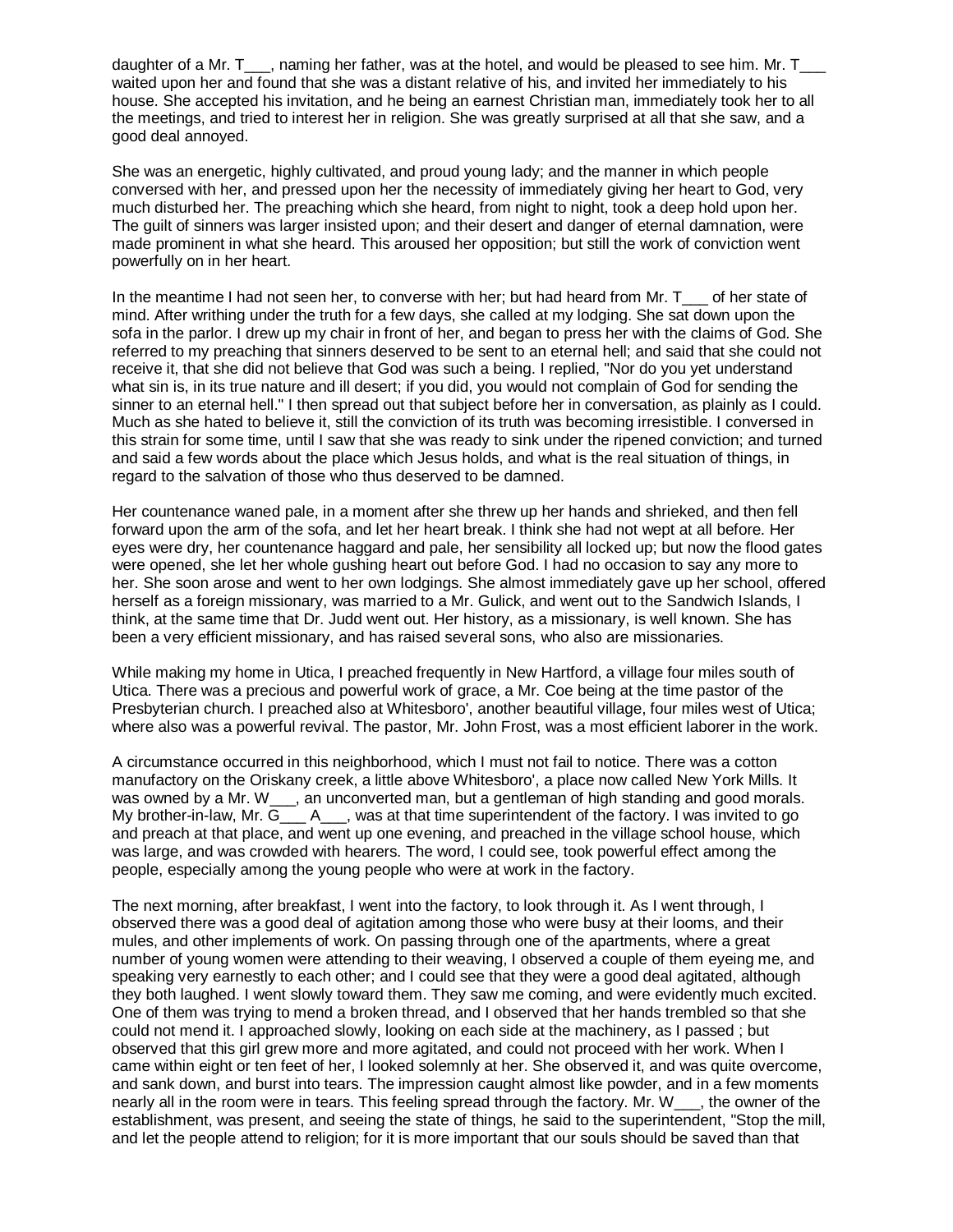this factory run." The gate was immediately shut down, and the factory stopped; but where should we assemble? The superintendent suggested that the mule room was large; and, the mules being run up, we could assemble there. We did so, and a more powerful meeting I scarcely ever attended. It went on with great power. The building was large, and had many people in it, from the garret to the cellar. The revival went through the mill with astonishing power, and in the course of a few days nearly all in the mill were hopefully converted.

As much has been said about the hopeful conversion of Theodore D. Weld, at Utica, it may be well for me to give a correct report of the facts. He had an aunt, Mrs. C<sub>\_\_\_,</sub> living in Utica, who was a very praying, godly woman. He was the son of an eminent clergyman in New England, and his aunt thought he was a Christian. He used to lead her family in its worship. Before the commencement of the revival, he had become a member of Hamilton College, at Clinton. The work at Utica had attracted so much attention, that many persons from Clinton, and among the rest some of the professors of the college, had been down to Utica, and had reported what was doing there, and a good deal of excitement had resulted. Weld held a very prominent place among the students of Hamilton College, and had a very great influence. Hearing what was going on at Utica, he became very much excited, and his opposition was greatly aroused. He became quite outrageous in his expressions of opposition to the work, as I understood.

This fact became known in Utica ; and his aunt, with whom he had boarded, became very anxious about him. To me he was an entire stranger. His aunt wrote him, and asked him to come home and spend a Sabbath, hear the preaching, and become interested in the work. He at first declined, but finally got some of the students together, and told them that he had made up his mind to go down to Utica; that he knew it must be fanaticism or enthusiasm; that he knew it would not move him, they would see that it would not. He came full of opposition, and his aunt soon learned that he did not intend to hear me preach. Mr. Aiken had usually occupied the pulpit in the morning, and I, in the afternoon and evening. His aunt learned that he intended to go to Mr. Aiken's church in the morning, when he expected Mr. Aiken to preach; but that he would not go in the afternoon or evening, because he was determined not to hear me.

In view of this, Mr. Aiken suggested that I should preach in the morning. I consented, and we went to meeting. Mr. Aiken took the introductory exercises, as usual. Mrs. C came to meeting with her family, and among them Mr. Weld. She took pains to have him so seated in the slip that he could not well get out, without herself, and one or two other members of the family, stepping out before him; for she feared, as she said, that he would go out when he saw that I was going to preach. I knew that his influence among the young men of Utica was very great, and that his coming there would have a powerful influence to make them band together in opposition to the work. Mr. Aiken pointed him out to me, as he came in and took his seat.

After the introductory exercises, I arose and named this text: "One sinner destroyeth much good." I had never preached from it, or heard it preached from; but it came home with great power to my mind, and this fact decided the selection of the text. I began to preach, and to show in a great many instances, how one sinner might destroy much good, and how the influence of one man might destroy a great many souls. I suppose that I drew a pretty vivid picture of Weld, and of what his influence was, and what mischief he might do. Once or twice he made an effort to get out; but his aunt perceiving it, would throw herself forward, and lean on the slip in front, and engage in silent prayer, and he could not get out without arousing and annoying her; and therefore he remained in his seat till meeting was out.

The next day I called at a store in Genesee street, to converse with some people there, as it was my custom to go from place to place for conversation; and whom should I find there but Weld? He fell upon me very unceremoniously, and I should think, for nearly or quite an hour, talked to me in a most abusive manner. I had never heard anything like it. I got an opportunity to say but very little to him myself, for his tongue ran incessantly. He was very gifted in language. It soon attracted the attention of all that were in the store, and the news ran along the streets, and the clerks gathered in from the neighboring stores, and stood to hear what he had to say. All business ceased in the store, and all gave themselves up to listening to his vituperation. But finally I appealed to him and said, "Mr. Weld, are you the son of a minister of Christ, and is this the way for you to behave?" I said a few words in that direction, and I saw that it stung him; and throwing out something very severe, he immediately left the store.

I went out also, and returned to Mr. Aiken's, where for the time I was lodging. I had been there but a few moments when somebody called at the door, and as no servant was at hand I went to the door myself.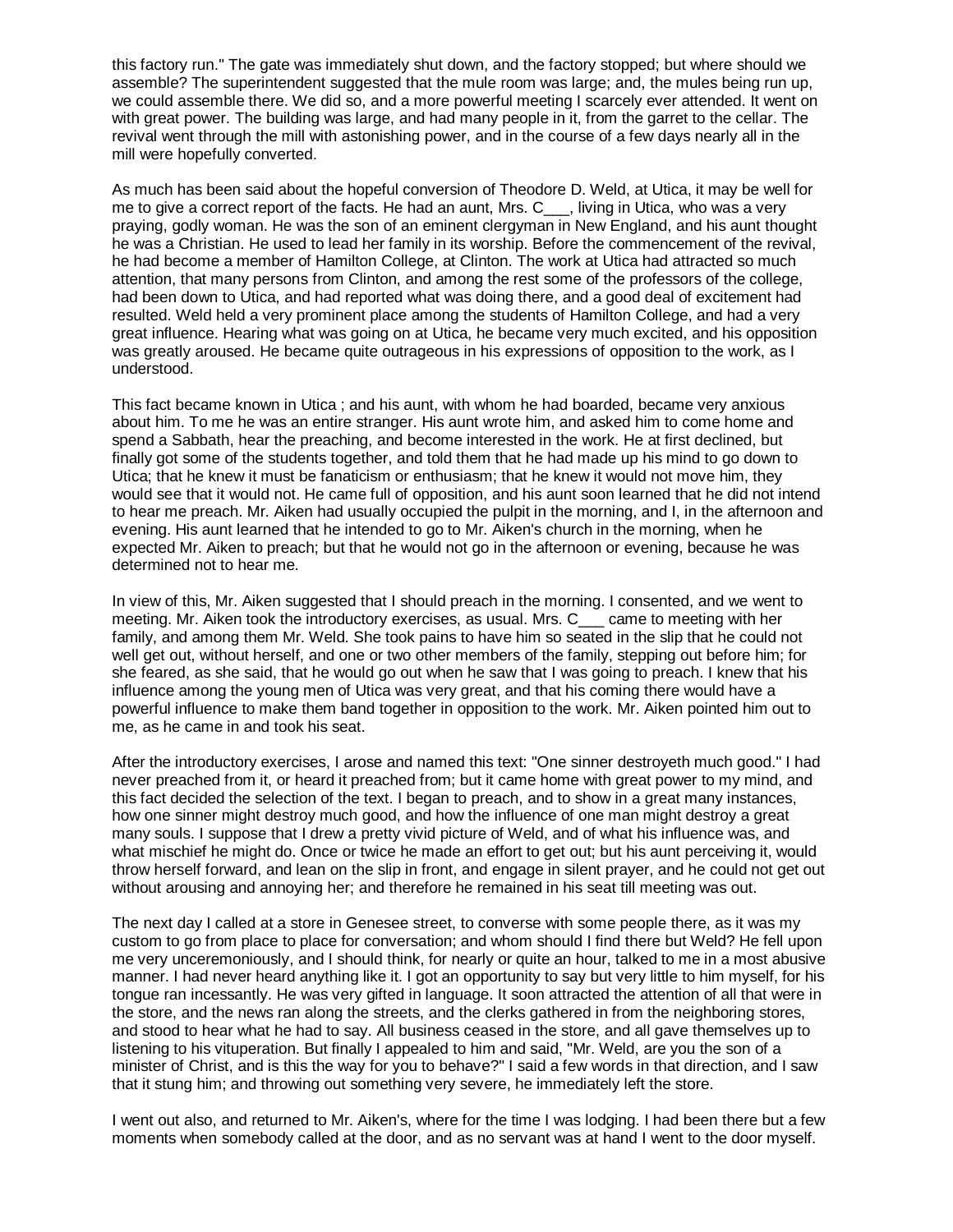And who should come in but Mr. Weld? He looked as if he would sink. He began immediately to make the most humble confession and apology for the manner in which he had treated me; and expressed himself in the strongest terms of self-condemnation. I took him kindly by the hand and had a little conversation with him, assured him that I had laid up nothing against him, and exhorted him earnestly, to give his heart to God. I believe I prayed with him before he went. He left, and I heard no more of him that day.

That evening I preached, I think, at New Hartford, and returned late in the evening. The next morning I heard that he went to his aunt's, greatly impressed and subdued. She asked him to pray in the family. He said that he was at first shocked at the idea. But his enmity arose so much, that he thought that that was one way in which he had not yet expressed his opposition, and therefore he would comply with her request. He knelt down, and began and went on with what his aunt intended should be a prayer; but from his own account of it, it was the most blasphemous strain of vituperation that could well be uttered. He kept on in a most terrible way, until they all became convulsed with feeling and astonishment; and he kept on so long, that the light went out before he closed. His aunt attempted to converse with him, and to pray with him; but the opposition of his heart was terrible. She became frightened at the state of mind which he manifested. After praying with him, and entreating him to give his heart to God, she retired.

He went to his room; and walked his room by turns, and by turns he lay upon the floor. He continued the whole night in that terrible state of mind, angry, rebellious, and yet so convicted that he could scarcely live. Just at daylight, while walking back and forth in his room, **he said, a pressure came upon him that crushed him down to the floor; and with it came a voice that seemed to command him to repent**, to repent now. He said it broke him down to the floor, and there he lay, until, late in the morning, his aunt coming up, found him upon the floor calling himself a thousand fools; and to all human appearance, with his heart all broken to pieces.

The next night he rose in meeting, and asked if he might make confession. I answered, yes; and he made public confession before the whole congregation. He said it became him to remove the stumbling block which he had cast before the whole people; and he wanted opportunity to make the most public confession he could. He did make a very humble, earnest, broken hearted confession.

From that time he became a very efficient helper in the work. He labored diligently; and being a powerful speaker, and much gifted in prayer and labor, he was instrumental, for several years, in doing a great deal of good, and in the hopeful conversion of a great many souls. At length his health became enfeebled by his great labor. He was obliged to leave college, and he went on a fishing excursion to the coast of Labrador. He returned, the same earnest laborer as before he went away, with health renewed. I found him, for a considerable time, an efficient helper, where I was attempting to labor.

I have said that no public replies were made to the things that found their way into print, in opposition to these revivals; that is, to nothing that was written by Dr. Beecher or Mr. Nettleton. I have also said, that a pamphlet was published by the ministers that composed the Oneida Association, in opposition to the work. To this, I believe, no public answer was given. I recollect that a Unitarian minister, residing at Trenton, in that county, published an abusive pamphlet, in which he greatly misrepresented the work, and made a personal attack upon myself. To this the Rev. Mr. Wetmore, one of the members of the Oneida Presbytery, published a reply.

This revival occurred in the winter and spring of 1826. When the converts had been received into the churches throughout the county, Rev. John Frost, pastor of the Presbyterian Church at Whitesboro', published a pamphlet giving some account of the revival, and stated, if I remember right, that within the bounds of that presbytery, the converts numbered three thousand. I have no copy of any of these pamphlets. I have said that the work spread from Rome and Utica, as from a centre, in every direction. Ministers came from a considerable distance, and spent more or less time in attending the meetings, and in various ways helping forward the work. I spread my own labors over as large a field as I could, and labored more or less throughout the bounds of the presbytery. I cannot now remember all the places where I spent more or less time. The pastors of all those churches sympathized deeply with the work; and like good and true men, laid themselves upon the altar, and did all they could to forward the great and glorious movement; and God gave them a rich reward.

The doctrines preached in these revivals were the same that have been already presented. Instead of telling sinners to use the means of grace and pray for a new heart, we called on them to make them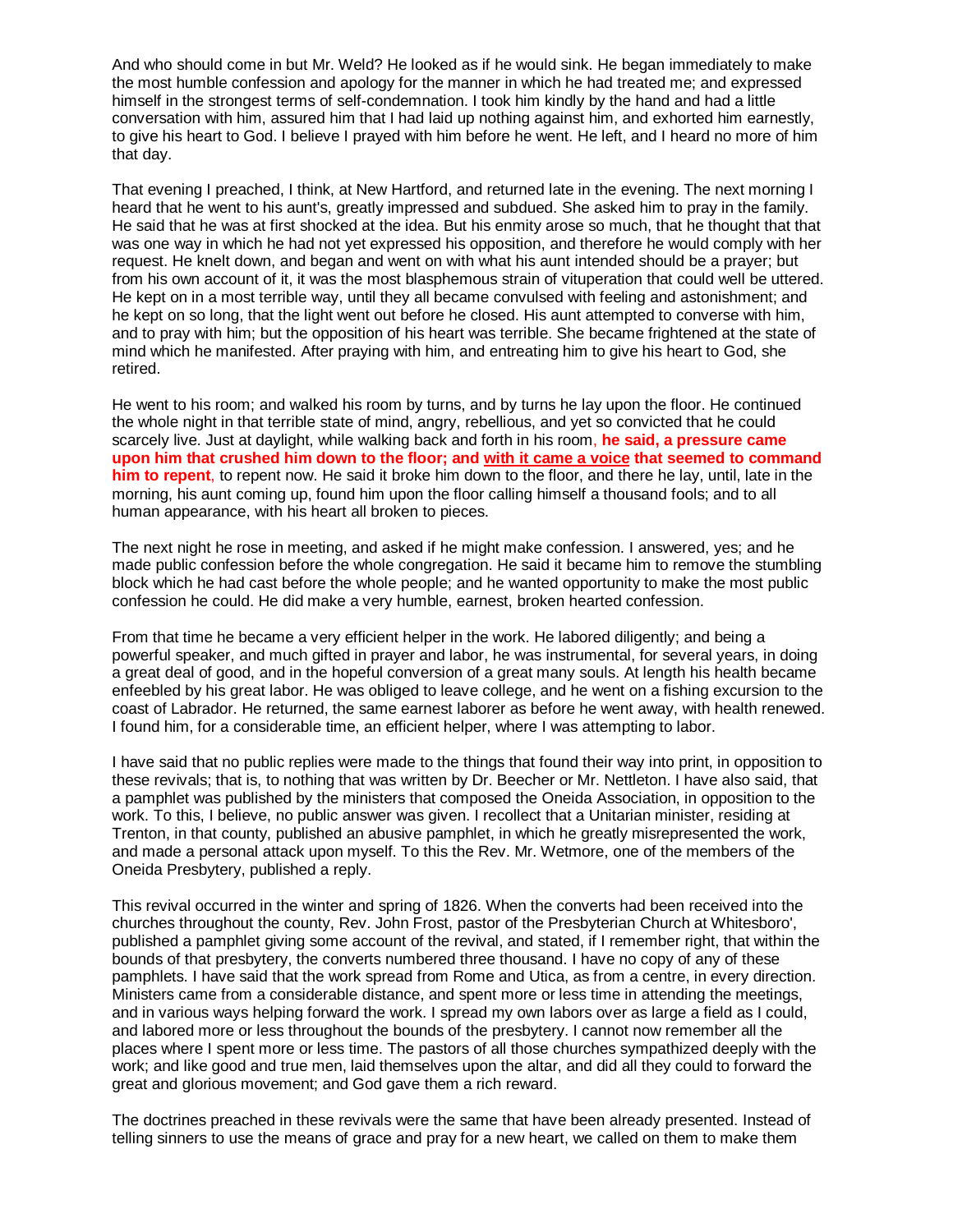selves a new heart and a new spirit, and pressed the duty of instant surrender to God. We told them the Spirit was striving with them to induce them now to give him their hearts, now to believe, and to enter at once upon a life of devotion to Christ, of faith, and love, and Christian obedience. We taught them that while they were praying for the Holy Spirit, they were constantly resisting him; and that if they would at once yield to their own convictions of duty, they would be Christians. We tried to show them that everything they did or said before they had submitted, believed, given their hearts to God, was all sin, was not that which God required them to do, but was simply deferring repentance and resisting the Holy Ghost.

Such preaching as this was of course opposed by many; nevertheless it was greatly blessed by the Spirit of God. Formerly it had been supposed necessary that a sinner should remain under conviction a long time; and it was not uncommon to hear old professors of religion, say that they were under conviction many months, or years, before they found relief; and they evidently had the impression that the longer they were under conviction, the greater was the evidence that they were truly converted. We taught the opposite of this. I insisted that if they remained long under conviction, they were in danger of becoming self-righteous, in the sense that they would think that they had prayed a great deal, and done a great deal to persuade God to save them; and that finally they would settle down with a false hope. We told them that under this protracted conviction, they were in danger of grieving the Spirit of God away, and when their distress of mind ceased, a reaction would naturally take place; they would feel less distress, and perhaps obtain a degree of comfort, from which they were in danger of inferring that they were converted; that the bare thought that they were possibly converted, might create a degree of joy, which they might mistake for Christian joy and peace; and that this state of mind might still farther delude them, by being taken as evidence that they were converted.

We tried thoroughly to dispose of this false teaching. We insisted then, as I have ever done since, on immediate submission, as the only thing that God could accept at their hands; and that all delay, under any pretext whatever, was rebellion against God. It became very common under this teaching, for persons to be convicted and converted, in the course of a few hours, and sometimes in the course of a few minutes. Such sudden conversions were alarming to many good people; and of course they predicted that the converts would fall away, and prove not to be soundly converted. But the event proved, that among those sudden conversions, were some of the most influential Christians that ever have been known in that region of country; and this has been in accordance with my own experience, through all my ministry.

I have said that Mr. Aiken privately replied to some of Mr. Nettleton's and Dr. Beecher's letters. Some of Dr. Beecher's letters at the time, found their way into print; but no public notice was taken of them. Mr. Aiken's replies, which he sent through the mail, seemed to make no difference with the opposition of either Mr. Nettleton or Dr. Beecher. From a letter which Dr. Beecher wrote, about this time, to Dr. Taylor of New Haven, it appeared that some one had made the impression upon him, that the brethren engaged in promoting those revivals were untruthful. In that letter, he asserted that the spirit of lying was so predominant in those revivals, that the brethren engaged in promoting them, could not be at all believed. This letter of Dr. Beecher to Dr. Taylor, found its way into print. If it should be republished at this day, the people of the region where those revivals prevailed, would think it very strange that Dr. Beecher should, even in a private letter, ever have written such things, of the ministers and Christians engaged in promoting those great and wonderful revivals.

### CHAPTER 15

## **REVIVAL AT AUBURN IN 1826**

Dr. Lansing, pastor of the First Presbyterian Church at Auburn, came to Utica, to witness the revival there, and urged me to go out and labor for a time with him. In the summer of 1826, I complied with his request, and went there and labored with him for a season. Soon after I went to Auburn, I found that some of the professors in the theological seminary in that place, were taking an attitude hostile to the revival. I had before known that ministers east of Utica were, a considerable number of them, holding correspondence with reference to these revivals, and taking an attitude of hostility to them.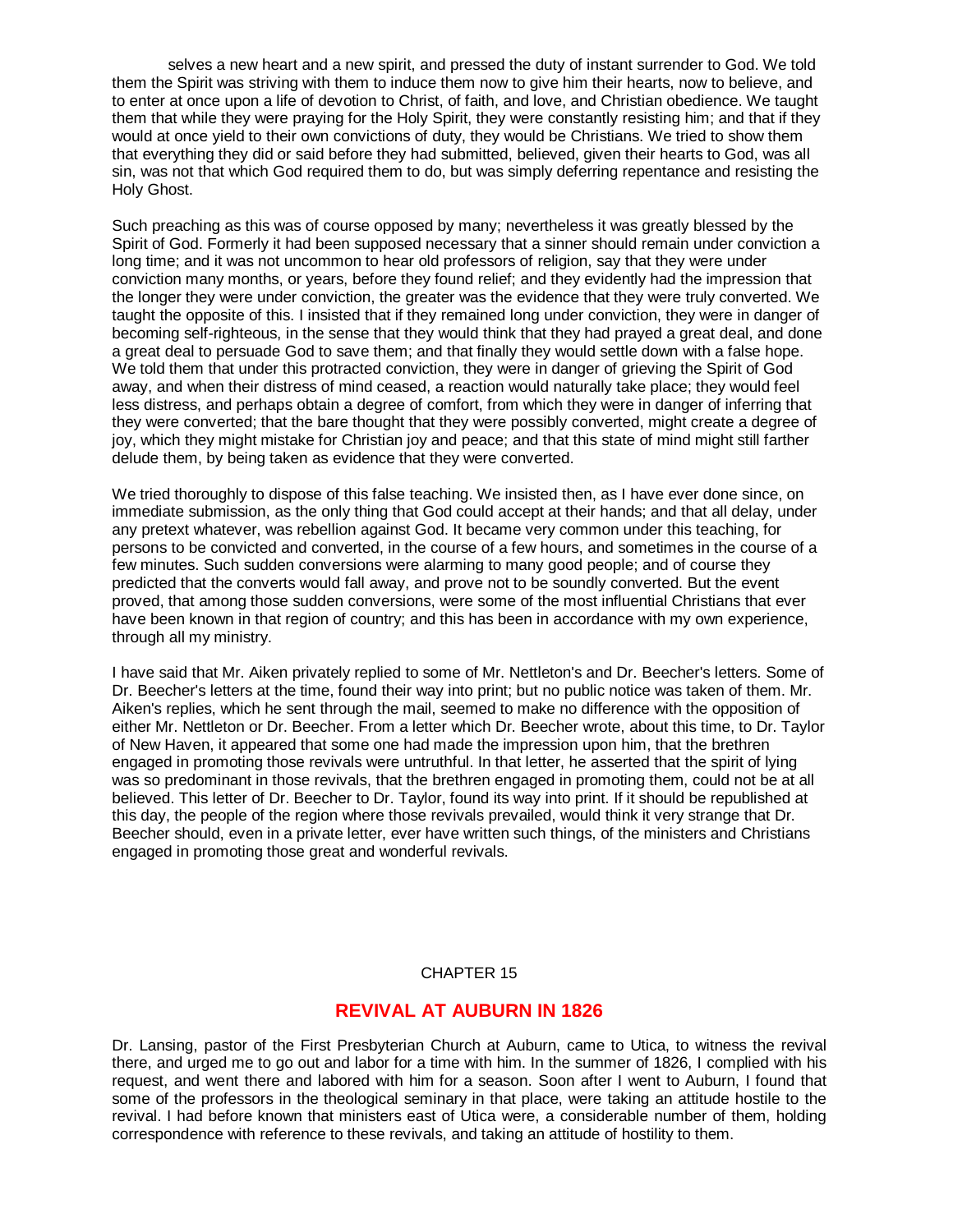However, until I arrived at Auburn, I was not fully aware of the amount of opposition I was destined to meet, from the ministry; not the ministry in the region where I had labored; but from ministers where I had not labored, and who knew personally nothing of me, but were influenced by the false reports which they heard. But soon after I arrived at Auburn, I learned from various sources that a system of espionage was being carried on, that was destined to result, and intended to result, in an extensive union of ministers and churches to hedge me in, and prevent the spread of the revivals in connection with my labors.

About this time I was informed that Mr. Nettleton had said that I could go no farther East; that all the New England churches especially were closed against me. Mr. Nettleton came and made a stand at Albany; and a letter from Dr. Beecher fell into my possession, in which he exhorted Mr. Nettleton to make a manful stand against me and the revivals in central New York; promising that when the judicatures, as he called them, of New England met, they would all speak out, and sustain him in his opposition.

But for the present I must return to what passed at Auburn. My mind became, soon after I went there, very much impressed with the extensive working of that system of espionage of which I have spoken. Mr. Frost, of Whitesboro, had come to a knowledge of the facts to a considerable extent, and communicated them to me. I said nothing publicly, or as I recollect privately, to anybody on the subject; but gave myself to prayer. I looked to God with great earnestness day after day, to be directed; asking him to show me the path of duty, and give me grace to ride out the storm.

I shall never forget what a scene I passed through one day in my room at Dr. Lansing's. **The Lord** showed me as in a vision what was before me. He drew so near to me, while I was engaged in **prayer, that my flesh literally trembled on my bones** . I shook from head to foot, under a full sense of the presence of God. At first, and for some time, it seemed more like being on the top of Sinai, amidst its full thunderings, than in the presence of the cross of Christ.

Never in my life, that I recollect, was I so awed and humbled before God as then. Nevertheless, instead of feeling like fleeing, I seemed drawn nearer and nearer to God—seemed to draw nearer and nearer to that Presence that filled me with such unutterable awe and trembling. After a season of great humiliation before Him, there came a great lifting up. **God assured me that He would be with me and uphold me; that no opposition should prevail against me** ; that I had nothing to do, in regard to all this matter, but to keep about my work, and wait for the salvation of God.

The sense of God's presence, and all that passed between God and my soul at that time, I can never describe. It led me to be perfectly trustful, perfectly calm, and to have nothing but the most perfectly kind feelings toward all the brethren that were misled, and were arraying themselves against me. I felt assured that all would come out right; that my true course was to leave everything to God, and to keep about my work; and as the storm gathered and the opposition increased, I never for one moment doubted how it would result. I was never disturbed by it, I never spent a waking hour in thinking of it; when to all outward appearance, it seemed as if all the churches of the land, except where I had labored, would unite to shut me out of their pulpits. This was indeed the avowed determination, as I understood, of the men that led in the opposition. They were so deceived that they thought there was no effectual way but to unite, and, as they expressed it, "put him down." But God assured me that they could not put me down.

A passage in the twentieth chapter of Jeremiah was repeatedly set home upon me with great power. It reads thus: "O Lord, thou hast deceived me and I was deceived." In the margin it reads, enticed. "Thou art stronger than I, and hast prevailed. I am in derision daily, every one mocketh me. For since I spake, I cried out, I cried violence and spoil; because the word of the Lord was made a reproach unto me, and a derision daily. Then I said, I will not make mention of him nor speak any more in his name. But his word was in my heart as a burning fire shut up in my bones, and I was weary with forbearing, and I could not stay. For I heard the defaming of many, and fear was on every side. Report, say they, and we will report it. All my familiars watched for my halting, saying, peradventure he will be enticed, and we shall prevail against him, and we shall take our revenge on him. But the Lord is with me as a mighty, terrible one; therefore my persecutors shall stumble, and they shall not prevail. They shall be greatly ashamed, for they shall not prosper; their everlasting confusion shall never be forgotten. But O Lord of hosts that triest the righteous, and seest the reins and the heart, let me see thy vengeance on them; for unto thee have I opened my cause." Jer. 20:7-12.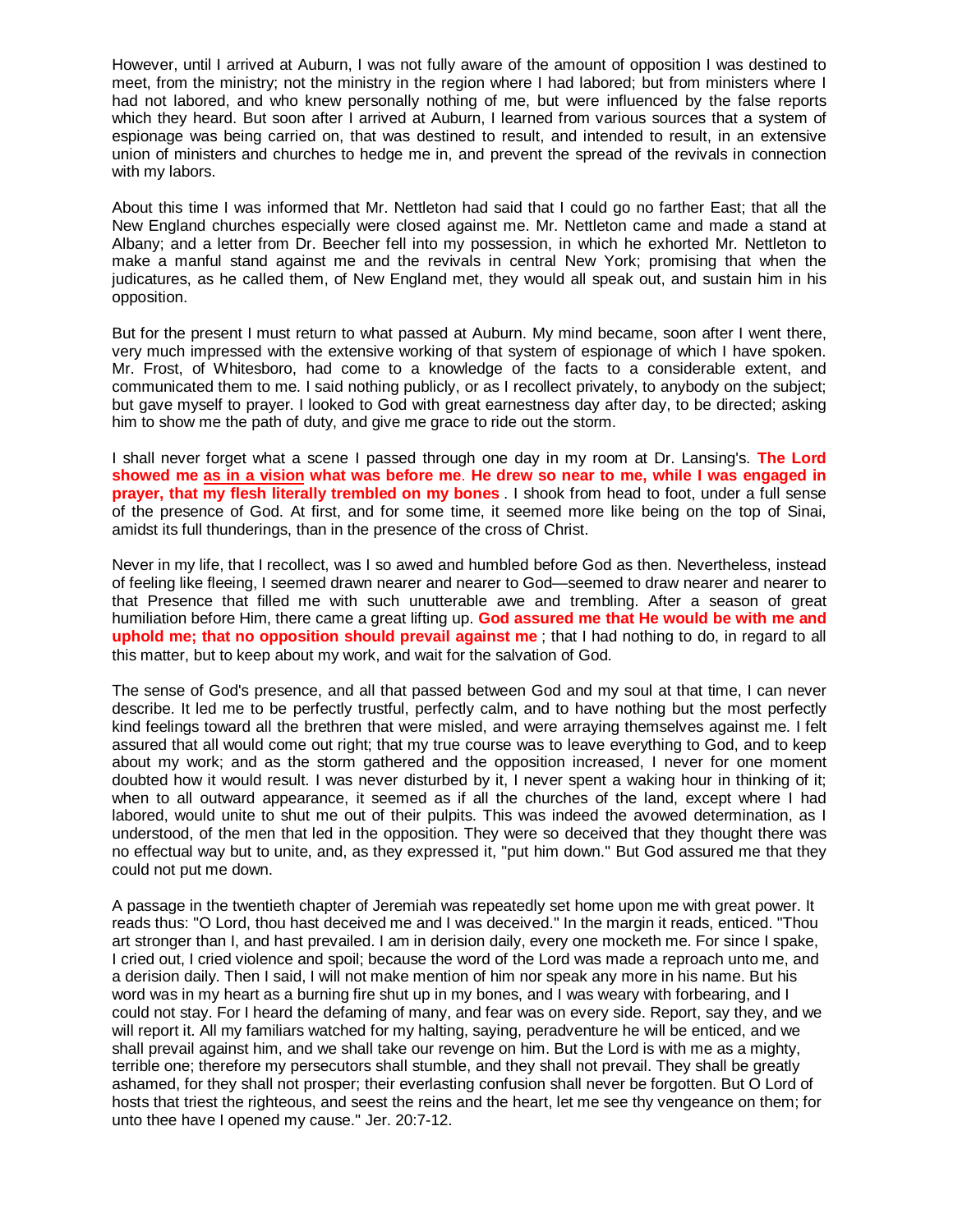I do not mean that this passage literally described my case, or expressed my feelings; but there was so much similarity in the case, that this passage was often a support to my soul. The Lord did not allow me to lay the opposition to heart; and I can truly say, so far as I can recollect, I never had an unkind feeling toward Mr. Nettleton or Dr. Beecher, or any leading opposer of the work, during the whole of their opposition.

I recollect having had a peculiar feeling of, horror in respect to the pamphlet published, and the course taken by William R. Weeks, to whom I have made allusion. Those who are acquainted with the history of Mr. Weeks, recollect that soon after this, he began to write a book which he called "The pilgrim's progress in the nineteenth century." This was published in numbers, and finally bound up in a volume, with which many of the readers of this narrative may be familiar. He was a man of considerable talent, and I must hope a good man; but as I think much deluded in his philosophy, and exceedingly out of the way in his theology. I do not mention him because I wish to say any evil of him, or of his book; but merely to say that he never ceased, so far as I can learn, to offer more or less opposition, direct and indirect, to revivals that did not favor his peculiar views. He took much pains, without naming him, to defend the course which Mr. Nettleton took, in putting himself at the head of the opposition to those revivals. But God has disposed of all that influence. I have heard nothing of it now for many years.

Notwithstanding the attitude that some of the professors at Auburn were taking, in connection with so many ministers abroad, the Lord soon revived his work in Auburn. Mr. Lansing had a large congregation, and a very intelligent one. The revival soon took effect among the people, and became powerful.

It was at that time that Dr. S \_\_\_ of Auburn, who still resides there, was so greatly blessed in his soul, as to become quite another man. Dr. S\_\_\_ was an elder in the Presbyterian church when I arrived there. He was a very timid and doubting kind of Christian; and had but little Christian efficiency, because he had but little faith. He soon, however, became deeply convicted of sin; and descended into the depths of humiliation and distress, almost to despair. He continued in this state for weeks, until one night, in a prayer meeting, he was quite overcome with his feelings, and sunk down helpless on the floor. Then God opened his eyes to the reality of his salvation in Christ. This occurred just after I had left Auburn; and gone to Troy, New York, to labor. Dr. S soon followed me to Troy, and the first time I saw him there, he exclaimed with an emphasis peculiarly his own, "Brother Finney, they have buried the Savior, but Christ is risen." He received such a wonderful baptism of the Holy Ghost, that he has been ever since the rejoicing and the wonder of God's people.

Partly in consequence of the known disapproval of my labors on the part of many ministers, a good deal of opposition sprung up in Auburn; and a number of the leading men, in that large village, took strong ground against the work. But the Spirit of the Lord was among the people with great power.

I recollect that one Sabbath morning, while I was preaching, I was describing the manner in which some men would oppose their families, and if possible, prevent their being converted. I gave so vivid a description of a case of this kind, that I said, "Probably if I were acquainted with you, I could call some of you by name, who treat your families in this manner." At this instant a man cried out in the congregation, "Name me!" and then threw his head forward on the seat before him; and it was plain that he trembled with great emotion. It turned out that he was treating his family in this manner; and that morning had done the same things that I had named. He said, his crying out, "Name me!" was so spontaneous and irresistible that he could not help it. But I fear he was never converted to Christ.

There was a hatter, by the name of H  $\blacksquare$ , residing at this time in Auburn. His wife was a Christian woman; but he was a Universalist, and an opposer of the revival. He carried his opposition so far, as to forbid his wife attending our meetings; and, for several successive evenings, she remained at home. One night, as the warning bell rang for meeting, half an hour before the assembly met, Mrs. H was so much exercised in mind about her husband, that she retired for prayer, and spent the half hour in pouring out her soul to God. She told him how her husband behaved, and that he would not let her attend meeting; and she drew very near to God.

As the bell was tolling for the people to assemble, she came out of her closet, as I learned, and found that her husband had come in from the shop; and, as she entered the sitting room, he asked her if she would not go to meeting; and said that if she would go, he would accompany her. He afterwards informed me that he had made up his mind to attend meeting that night, to see if he could not get something to justify his opposition to his wife; or at least, something to laugh about, and sustain him in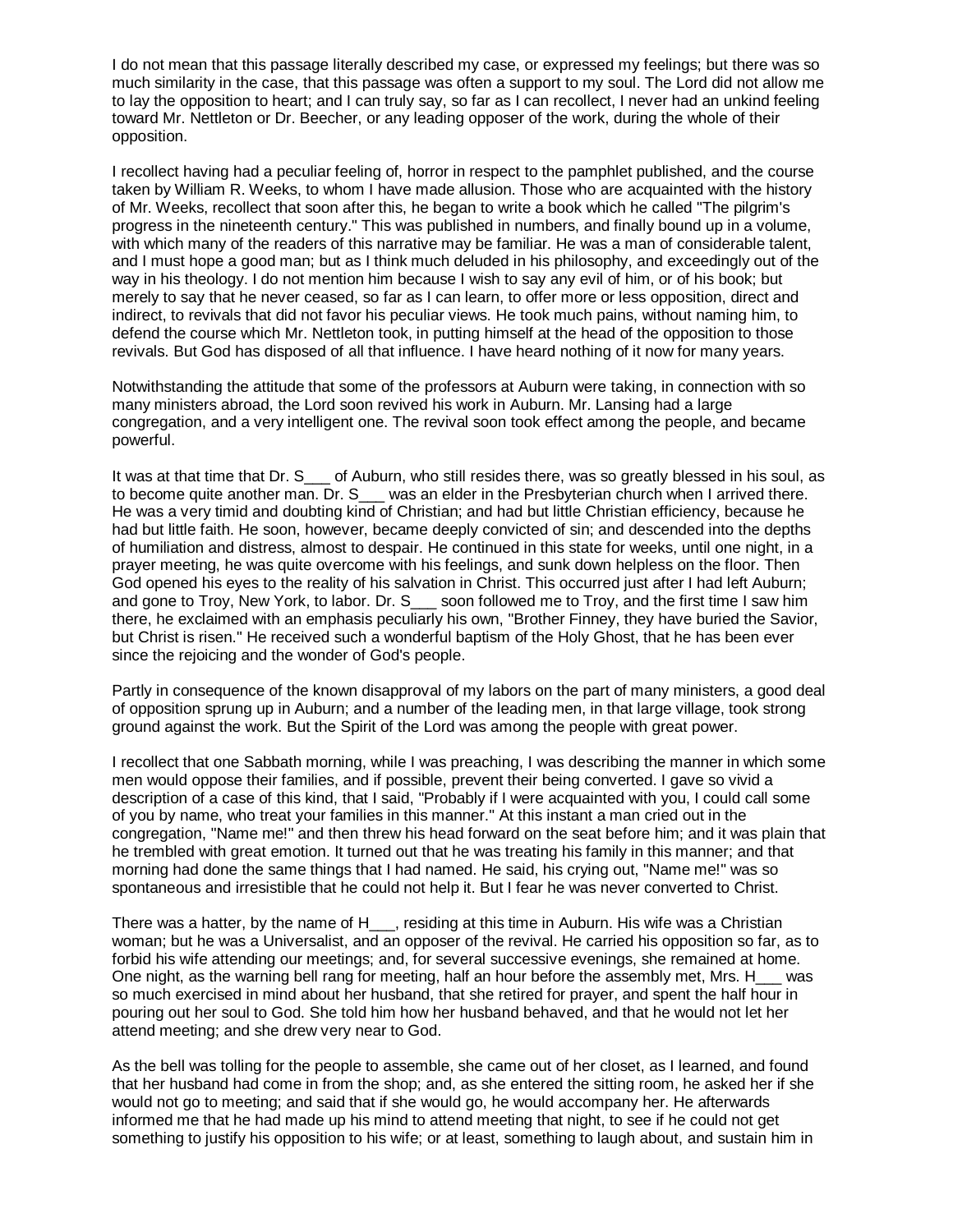ridiculing the whole work. When he proposed to accompany his wife, she was very much surprised, but prepared herself, and they came to meeting.

Of all this, I knew nothing at the time, of course I had been visiting and laboring with inquirers the whole day, and had had no time whatever, to arrange my thoughts, or even settle upon a text. During the introductory services, a text occurred to my mind. It was the words of the man with the unclean spirit, who cried out, "Let us alone." I took those words and went on to preach, and endeavored to show up the conduct of those sinners that wanted to let be alone, that did not want to have anything to do with Christ.

The Lord gave me power to give a very vivid description of the course that class of men were pursuing. In the midst of my discourse, I observed a person fall from his seat near the broad aisle, who cried out in a most terrific manner. The congregation were very much shocked; and the outcry of the man was so great, that I stopped preaching and stood still. After a few moments, I requested the congregation to sit still, while I should go down and speak with the man. I found him to be this Mr. H<sub>n</sub>of whom I have been speaking. The Spirit of the Lord had so powerfully convicted him, that he was unable to sit on his seat. When I reached him, he had so far recovered his strength as to be on his knees, with his head on his wife's lap. He was weeping aloud like a child, confessing his sins, and accusing himself in a terrible manner. I said a few words to him, to which he seemed to pay but little attention. The Spirit of God had his attention so thoroughly, that I soon desisted from all efforts to make him attend to what I said. When I told the congregation who it was, they all knew him and his character; and it produced tears and sobs in every part of the house. I stood for some little time, to see if he would be quiet enough for me to go on with my sermon; but his loud weeping rendered it impossible. I can never forget the appearance of his wife, as she sat and held his face in her hands upon her lap. There appeared in her face a holy joy and triumph that words cannot express.

We had several prayers, and then I dismissed the meeting, and some persons helped Mr. H to his house. He immediately wished them to send for certain of his companions, with whom he had been in the habit of ridiculing the work of the Lord in that place. He could not rest until he had sent for a great number of them, and had made confession to them; which he did with a very broken heart.

He was so overcome that for two or three days he could not get about town, and continued to send for such men as he wished to see, that he might confess to them, and warn them to flee from the wrath to come. As soon as he was able to get about, he took hold of the work with the utmost humility and simplicity of character, but with great earnestness. Soon after, he was made an elder, or deacon, and he has ever since been a very exemplary and useful Christian. His conversion was so marked and so powerful, and the results were so manifest, that it did very much to silence opposition.

There were several wealthy men in the town who took offence at Dr. Lansing and myself, and the laborers in that revival; and after I left, they got together and formed a new Congregation. Most of these were, at the time, unconverted men. Let the reader bear this in mind; for in its proper place, I shall have occasion to notice the results of this opposition and the formation of a new congregation, and the subsequent conversion of nearly every one of those opposers.

While at Auburn, I preached more or less in the neighboring churches round about; and the revival spread in various directions, to Cayuga, and to Skeneateles. This was in the summer and autumn of 1826.

Soon after my arrival at Auburn, a circumstance occurred, of so striking a character, that I must give a brief relation of it. My wife and myself were guests of Dr. Lansing, the pastor of the church. The church were much conformed to the world, and were accused by the unconverted of being leaders in dress, and fashion, and worldliness. As usual I directed my preaching to secure the reformation of the church, and to get them into a revival state. One Sabbath I had preached, as searchingly as I was able, to the church, in regard to their attitude before the world. The word took deep hold of the people.

At the close of my address, I called, as usual, upon the pastor to pray. He was much impressed with the sermon, and instead of immediately engaging in prayer, he made a short but very earnest address to the church, confirming what I had said to them. At this moment a man arose in the gallery, and said in a very deliberate and distinct manner, "Mr. Lansing, I do not believe that such remarks from you can do any good, while you wear a ruffled shirt and a gold ring, and while your wife and the ladies of your family sit, as they do, before the congregation, dressed as leaders in the fashions of the day." It seemed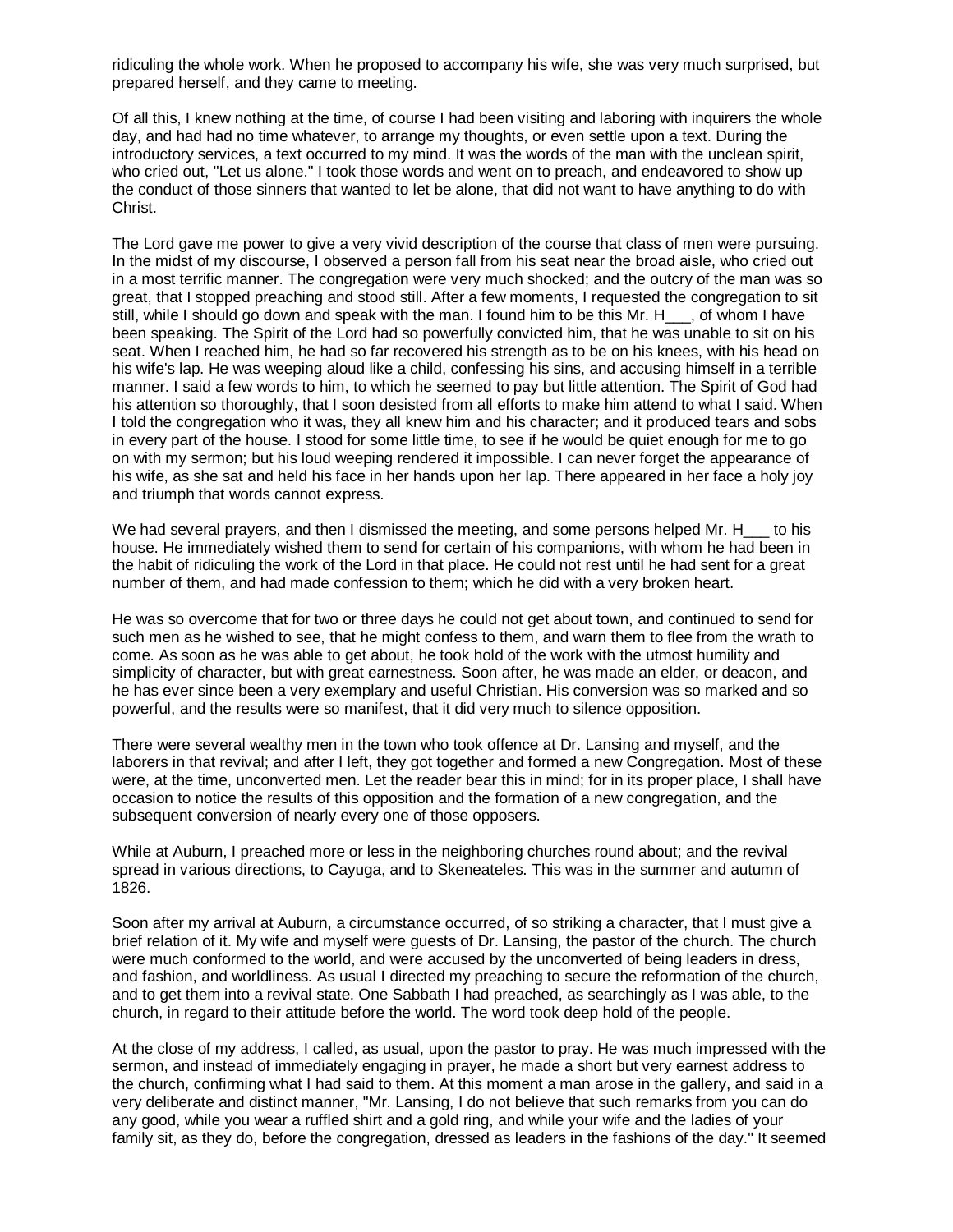as if this would kill Dr. Lansing outright. He made no reply, but cast himself across the side of the pulpit, and wept like a child. The congregation was almost as much shocked and affected as himself. They almost universally dropped their heads upon the seat in front of them, and many of them wept on every side. With the exception of the sobs and sighs, the house was profoundly silent. I waited a few moments, and as Dr. Lansing did not move, I arose and offered a short prayer and dismissed the congregation.

I went home with the dear, wounded pastor, and when all the family were returned from church, he took the ring from his finger-it was a slender gold ring that could hardly attract notice-and said, his first wife, when upon her dying bed, took it from her finger, and placed it upon his, with a request that he should wear it for her sake. He had done so, without a thought of its being a stumbling block. Of his ruffles he said, he had worn them from his childhood, and did not think of them as anything improper. Indeed he could not remember when he began to wear them, and of course thought nothing about them. "But," said he "if these things are an occasion of offense to any, I will not wear them." He was a precious Christian man, and an excellent pastor.

Almost immediately after this, the church were disposed to make to the world a public confession of their backsliding, and want of a Christian spirit. Accordingly a confession was drawn up, covering the whole ground. It was submitted to the church for their approval, and then read before the congregation. The church arose and stood, many of them weeping while the confession was read. From this point the work went forward, with greatly increased power.

The confession was evidently a heart work and no sham; and God most graciously and manifestly accepted it, and the mouths of gainsayers were shut. The fact is that, to a great extent, the churches and ministers were in a low state of grace, and those powerful revivals took them by surprise. I did not much wonder then, nor have I since, that those wonderful works of God were not well understood and received by those who were not in a revival state.

There were a great many interesting conversions in Auburn and its vicinity, and also in all the neighboring towns, throughout that part of the state, as the work spread in every direction. In the Spring of 1831, I was again in Auburn and saw another powerful revival there. The circumstances were peculiar, and deeply interesting, and will be related in their appropriate place in this narrative.

[**Chapter 16, 17 omitted - aal**].

### CHAPTER 18

## **REVIVALS AT WILMINGTON AND AT PHILADELPHIA**

While I was laboring at New Lebanon, the preceding summer, Rev. Mr. Gilbert of Wilmington, Delaware, whose father resided in New Lebanon, came there on a visit. Mr. Gilbert was very old school in his theological views, but a good and earnest man. His love of souls overruled all difficulty on nice questions of theological difference, between him and myself. He heard me preach in New Lebanon, and saw the results; and he was very earnest that I should come, and aid him in Wilmington.

As soon as I could see my way clear to leave Stephentown, therefore, I went to Wilmington, and engaged in labors with Mr. Gilbert. I soon found that his teaching had placed, the church in a position that rendered it, impossible to promote a revival among them, till their views could be corrected. They seemed to be afraid to make any effort, lest they should take the work out of the hands of God. They had the oldest of the old school views of doctrine; and consequently their theory was that God would convert sinners in his own time; and that therefore to urge them to immediate repentance, and in short to attempt to promote a revival, was to attempt to make men Christians by human agency, and human strength, and thus to dishonor God by taking the work out of his hands. I observed also, that in their prayers there was no urgency for an immediate outpouring of the Spirit, and that this was all in accordance with the views in which they had been educated.

It was plain that nothing could be done, unless Mr. Gilbert's views could be changed upon this subject. I therefore spent hours each day in conversing with him on his peculiar views. We talked the subject all over in a brotherly manner; and after laboring with him in this way for two or three weeks, I saw that his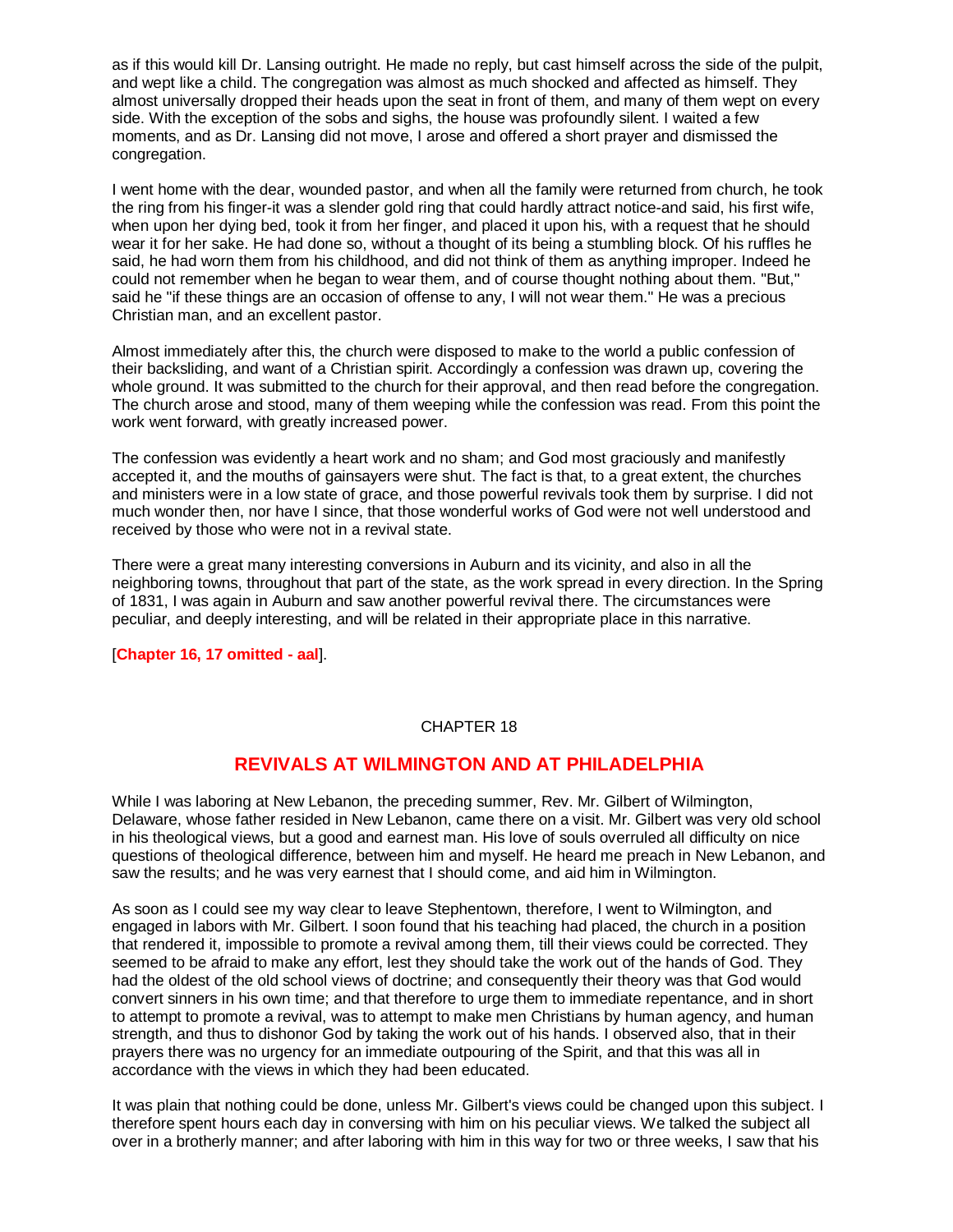mind was prepared to have my own views brought before his people. The next Sabbath, I took for my text: "Make to yourselves a new heart and a new spirit; for why will ye die?" I went thoroughly into the subject of the sinner's responsibility; and showed what a new heart is not, and what it is. I preached about two hours; and did not sit down till I had gone as thoroughly over the whole subject, as very rapid speaking would enable me to do, in that length of time.

The congregation became intensely interested, and great numbers rose and stood on their feet, in every part of the house. The house was completely filled, and there were strange looks in the assembly. Some looked distressed and offended, others intensely interested. Not unfrequently, when I brought out strongly the contrast between my own views, and the views in which they had been instructed, some laughed, some wept, some were manifestly angry; but I do not recollect that any one left the house. It was a strange excitement.

In the meantime, Mr. Gilbert moved himself from one end of the sofa to the other, in the pulpit behind me. I could hear him breathe and sigh, and could not help observing that he was himself in the greatest anxiety. However, I knew I had him, in his convictions, fast; but whether he would make up his mind to withstand what would be said by his people, I did not know. But I was preaching to please the Lord, and not man. I thought that it might be the last time I should ever preach there; but purposed, at all events, to tell them the truth, and the whole truth, on that subject, whatever the result might be.

**I endeavored to show that if man were as helpless as their views represented him to be, he was not to blame for his sins. If he had lost in Adam all power of obedience, so that obedience had become impossible to him, and that not by his own act or consent, but by the act of Adam, it was mere nonsense to say that he could be blamed for what he could not help. I had endeavored also to show that, IN THAT CASE, THE ATONEMENT WAS NO GRACE, BUT REALLY A DEBT DUE TO MANKIND, ON THE PART OF GOD, FOR HAVING PLACED THEM IN A CONDITION SO DEPLORABLE AND SO UNFORTUNATE**. Indeed, the Lord helped me to show up, I think, with

irresistible clearness the peculiar dogmas of old-schoolism and their inevitable results.

When I was through, I did not call upon Mr. Gilbert to pray, for I dared not; but prayed myself that the Lord would set home the word, make it understood, and give a candid mind to weigh what had been said, and to receive the truth, and to reject what might be erroneous. I then dismissed the assembly, and went down the pulpit stairs, Mr. Gilbert following me. The congregation withdrew very slowly, and many seemed to be standing and waiting for something, in almost every part of the house. The aisles were cleared pretty nearly; and the rest of the congregation seemed to remain in a waiting position, as if they supposed they should hear from Mr. Gilbert, upon what had been said. Mrs. Gilbert, however, went immediately out.

As I came down the pulpit stairs, I observed two ladies sitting on the left hand of the aisle through which we must pass, to whom I had been introduced, and who, I knew, were particular friends and supporters of Mr. Gilbert. I saw that they looked partly grieved, and partly offended, and greatly astonished. The first we reached, who was near the pulpit stairs, took hold of Mr. Gilbert as he was following behind me, and said to him, "Mr. Gilbert, what do you think of that?" She spoke in a loud whisper. He replied in the same manner, "It is worth five hundred dollars." That greatly gratified me, and affected me very much. She replied, "Then you have never preached the Gospel." "Well," said he, "I am sorry to say I never have." We passed along, and then the other lady said to him about the same things, and received a similar reply. That was enough for me; I made my way to the door and went out. Those that had gone out were standing, many of them, in front of the house, discussing vehemently the things that had been said. As I passed along the streets going to Mr. Gilbert's, where I lodged, I found the streets full of excitement and discussion. The people were comparing views; and from the few words that escaped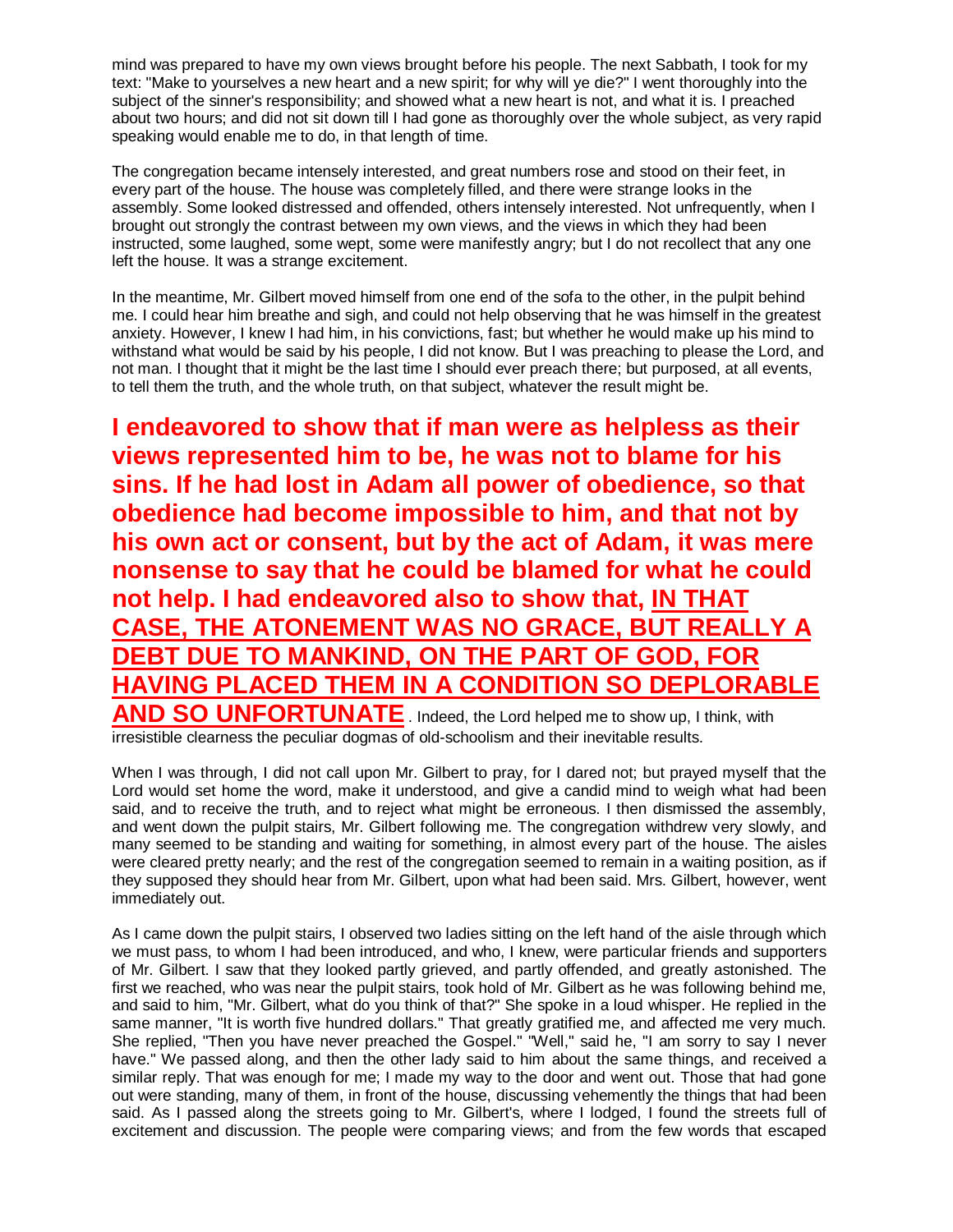from those that did not observe me as I passed along, I saw that the impression was decidedly in favor of what had been said.

When I arrived at Mr. Gilbert's, his wife accosted me as soon as I entered, by saying, "Mr. Finney, how dared you preach any such thing in our pulpit?" I replied, "Mrs. Gilbert, I did not dare to preach anything else; it is the truth of God." She replied, "Well, it is true that God was in justice bound to make an atonement for mankind. I have always felt it, though I never dared say it. I believed that if the doctrine preached by Mr. Gilbert was true, God was under obligation, as a matter of justice, to make an atonement, and to save me from those circumstances in which it was impossible for me to help myself, and from a condemnation which I did not deserve."

Just at this moment Mr. Gilbert entered. "There," said I, "Brother Gilbert, you see the results of your preaching, here in your own family;" and then repeated to him what his wife had just said. He replied, "I have sometimes thought that my wife was one of the most pious women that I ever knew; and at other

times I have thought that she had no religion at all." "Why!" I exclaimed, "**she has always thought that God owed her, as a matter of justice, the salvation provided in Christ** ; how can she be a Christian?'' This was all said, by each of us, with the greatest solemnity and earnestness. Upon my making the last remark, she got up and left the room. The house was very solemn; and for two days, I believe, I did not see her. She then came out clear, not only in the truth, but in the state of her own mind; having passed through a complete revolution of views and experience.

From this point the work went forward. The truth was worked out admirably by the Holy Spirit. Mr. Gilbert's views became greatly challenged; and also his style of preaching, and manner of presenting the Gospel. So far as I know, until the day of his death, his views remained corrected, new school as opposed to the old school views which he had before maintained.

The effect of this sermon upon many of Mr. Gilbert's church members was very peculiar. I have spoken of the lady who asked him what he thought of it. She afterwards told me that she was so offended, to think that all her views of religion were so overthrown, that she promised herself she never would pray again. She had been in the habit of so far justifying herself because of her sinful nature, and had taken, in her own mind, such a position as Mrs. Gilbert had held, that my preaching on that subject had completely subverted her views, her religion, and all. She remained in this state of rebellion, if I recollect right, for some six weeks, before she would pray again. She then broke down, and became thoroughly changed in her views and religious experience. And this, I believe, was the case with a large number of that church.

In the meantime I had been induced to go up and preach for Mr. Patterson, at Philadelphia, twice each week. I went up on the steamboat and preached in the evening, and returned the next day and preached at Wilmington; thus alternating my evening services between Wilmington and Philadelphia. The distance was about forty miles. The work took so much effect in Philadelphia as to connvince me that it was my duty to leave Mr. Gilbert to carry on the work in Wilmington, while I gave my whole time to labor in Philadelphia.

Rev. James Patterson, with whom I first labored in Philadelphia, held the views of theology then held at Princeton, since known as the theology of the old school Presbyterians. But he was a godly man, and cared a great deal more for the salvation of souls, than for nice questions about ability and inability, or any of those points of doctrine upon which the old and new school Presbyterians differ. His wife held the New England views of theology; that is, she believed in a general, as opposed to a restricted atonement, and agreed with what was called New England orthodoxy, as distinguished from Princeton orthodoxy.

**It will be remembered that at this time I belonged to the Presbyterian church myself. I had been licensed and ordained by a presbytery, composed mostly of men educated at Princeton. I have also said that when I was licensed to preach the gospel, I was asked whether I received the Presbyterian confession of faith, as containing the substance of Christian doctrine. I replied that I did, so far as I**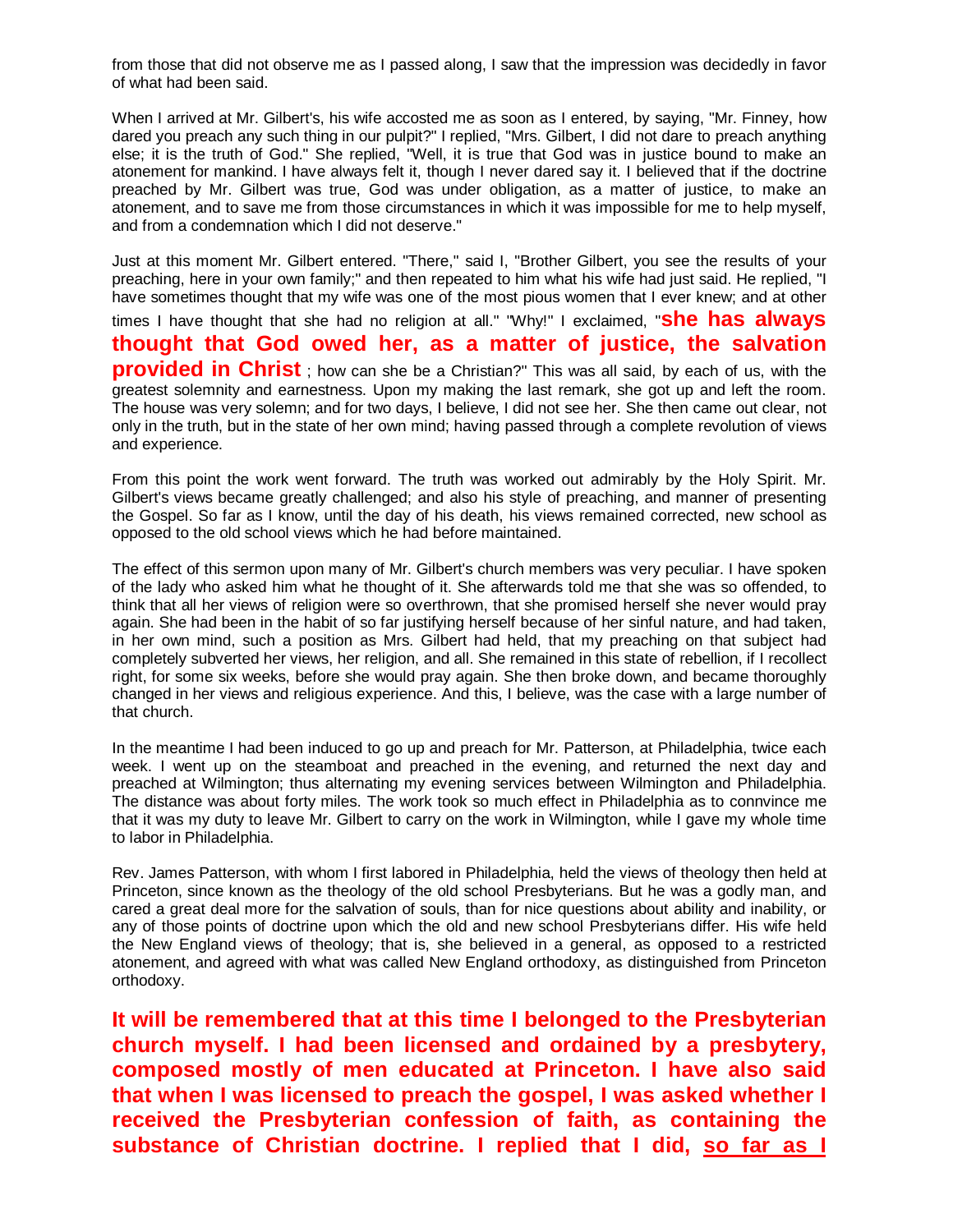**understood it. But not expecting to be asked any such question, I never examined it with any attention, and I think I had never read it through. But when I came to read the confession of faith and ponder it, I saw that although I could receive it, as I now know multitudes of Presbyterians do, as containing the substance of Christian doctrine, yet there were several points upon which I could not put the same construction that was put on them at Princeton; and I accordingly, everywhere, gave the people to understand that I did not accept that construction; or if that was the true construction, then I entirely differed from the confession of faith.** I suppose that Mr. Patterson understood this before I went to labor with him; as when I took that course in his pulpit he expressed no surprise. Indeed, he did not at all object to it.

The revival took such hold in his congregation as greatly to interest him; and as he saw that God was blessing the word as I presented it, he stood firmly by me, and never, in any case, objected to anything that I advanced. Sometimes when we returned from meeting, Mrs. Patterson would smilingly remark, "Now you see Mr. Patterson, that Mr. Finney does not agree with you on those points upon which we have so often conversed." He would always, in the greatness of his Christian faith and love, reply,

# **"Well, the Lord blesses it"** .

The interest became so great that our congregations were packed at every meeting. One day Mr. Patterson said to me, "Brother Finney, if the Presbyterian ministers in this city find out your views, and what you are preaching to the people, they will hunt you out of the city as they would a wolf." I replied, "I cannot help it. I can preach no other doctrine; and if they must drive me out of the city, let them do it, and take the responsibility. But I do not believe that they can get me out."

However, the ministers did not take the course that he predicted, by any means but nearly all received me to their pulpits. When they learned what was going on at Mr. Patterson's church and that many of their own church members were greatly interested, they invited me to preach for them; and if I recollect right, I preached in all of the Presbyterian churches, except that of Arch street.

Philadelphia was at that time a unit, almost, in regard to the views of theology held at Princeton. Dr. Skinner held, to some extent, what have since been known as new school views; and differed enough from the tone of theology round about him, to be suspected as not altogether solid, according to the prevailing orthodoxy. I have ever regarded it as a most remarkable thing, that, so far as I know, my doctrinal views did not prove a stumbling block in that city; nor was my orthodoxy openly called in question, by any of the ministers or churches. I preached in the Dutch church to Dr. Livingston's congregation; and I found that he sympathized with my views, and encouraged me, with all his influence, to go on and preach the preaching that the Lord had bidden me. I did not hesitate everywhere, and on all occasions, to present my own views of theology, and those which I had everywhere presented to the churches.

Mr. Patterson was himself, I believe, greatly surprised that I met no open opposition from the ministers or churches, on account of my theological views. Indeed, I did not present them at all in a controversial way; but simply employed them in my instructions to saints and sinners, in a way so natural as not, perhaps, to excite very much attention, except with discriminating theologians. But many things that I said were new to the people. For example, one night I preached on this text: "There is one God, and one Mediator between God and men, the man Christ Jesus; who gave himself a ransom for all, to be testified in due time." This was a sermon on the atonement, in which I took the view that I have always held, of its nature and of its universality; and stated, as strongly as I could, those points of difference between my own views and those that were held by limited atonement theologians. This sermon attracted so much attention, and excited so much interest, that I was urged to preach on the same subject in other churches. The more I preached upon it, the more desirous people were to hear; and the excitement became so general, that I preached on that subject seven different evenings in succession, in as many different churches.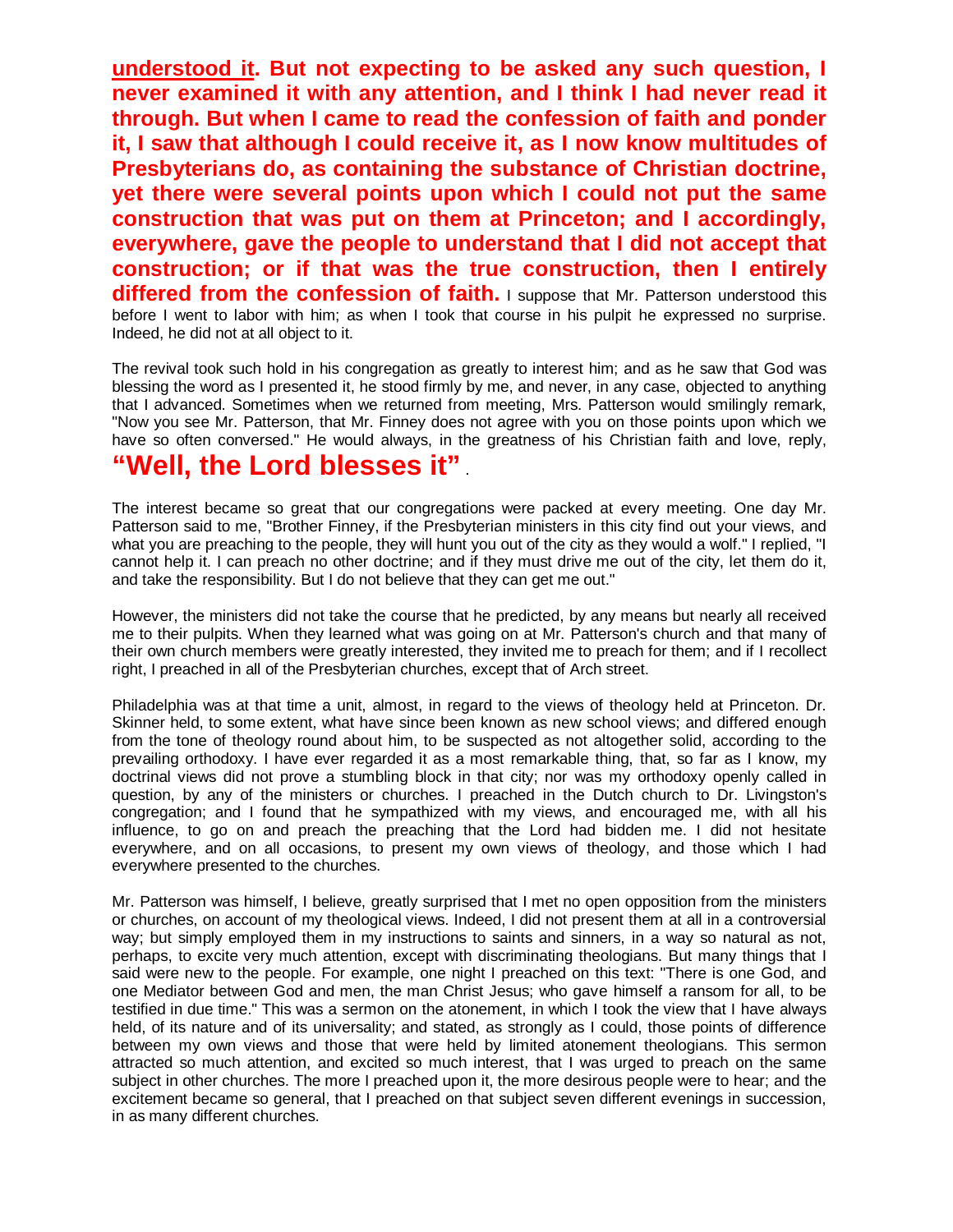It would seem that the people had heard much said against what was called Hopkinsianism; the two great points of which were understood to be, that man ought to be willing to be damned for the glory of God, and that God was the author of sin. In preaching, I sometimes noticed these points, and took; occasion to denounce Hopkinsianism; and said that they appeared to have too much of it in Philadelphia; that their great neglect in attending to the salvation of their souls looked very much as if they were willing to be damned; and that they must hold that God was the author of sin, for they maintained that their nature was sinful. This I turned over and over, and these two points I dwelt upon. I heard again and again that the people said, "Well, he is no Hopkinsian." Indeed, I felt it my duty to expose all the hiding places of sinners, and to hunt them out from under those peculiar views of orthodoxy, in which I found them entrenched.

The revival spread, and took a powerful hold. All our meetings for preaching, for prayer, and for inquiry, were crowded. There were a great many more inquirers than we could well attend to. It was late in the fall when I took my lodgings in Philadelphia, and I continued to labor there without any intermission until the following August, 1828.

As in other places, there were some cases of very bitter opposition on the part of individuals. In one case, a man whose wife was very deeply convicted, was so enraged that he came in, and took his wife out of meeting by force. Another case I recollect as a very striking one, of a German whose name I cannot now recall. He was a tobacconist. He had a very amiable and intelligent wife; and was himself, as I afterwards found, when I became acquainted with him, an intelligent man. He was, however, a sceptic, and had no confidence in religion at all. His wife, however, came to our meetings, and became very much concerned about her soul; and after a severe struggle of many days, she was thoroughly converted. As she attended meetings frequently, and became very much interested, it soon attracted the attention of her husband, and he began to oppose her being a Christian. He had, as I learned, a hasty temper, and was a man of athletic frame, and of great resolution and fixedness of purpose. As his wife became more and more interested, his opposition ini increased, till finally he forbade her attending meetings any more.

She then called to see me, and asked my advice with regard to what course she should take. I told her that her first obligation was to God; that she was undoubtedly under obligation to obey his commands, even if they conflicted with the commands of her husband and that, while I advised her to avoid giving him offence if she could, and do her duty to God, still in no case to omit, what she regarded as her duty to God, for the sake of complaing with his wishes. I told her that, as he was an infidel, his opinions on religious subjects were not to be respected, and that she could not safely follow his advice. She was well aware of this. He was a man that paid no attention to religion at all, except to oppose it.

In accordance with my advice, she attended the meetings as she had opportunity, and received instructions; and she soon came into the liberty of the Gospel, had great faith and peace of mind, and enjoyed much of the presence of God. This highly displeased her husband; and he finally went so far as to threaten her life, if she went to meeting again. She had so frequently seen him angry, that she had no confidence that he would fulfil his threat. She told him calmly that whatever it cost her, her mind was made up to do her duty to God; that she felt it her duty to avail herself of the opportunity to get the instruction she needed; and that she must attend those meetings, whenever she could do it without neglecting her duty to her family.

One Sabbath evening, when he found she was going to meeting, he renewed his threat that if she went he would take her life. She told me afterward that she had no thought that it was anything but a vain threat. She calmly replied to him that her duty was plain; that there was no reason why she should remain at home at that time, but simply to comply with his unreasonable wishes; and that to stay at home, under such circumstances, would be entirely inconsistent with her duty to God and to herself. She therefore went to meeting. When she returned from meeting, she found him in a great rage. As soon as she entered the door he locked it after her, and took out the key, and then drew a dagger and swore he would take her life. She ran up stairs. He caught a light to follow her. The servant girl blew out the light as he passed by her. This left them both in the dark. She ran up and through the rooms in the second story, found her way down into the kitchen, and then to the cellar. He could not follow her in the dark; and she got out of the cellar window, and went to a friend's house and spent the night.

Taking it for granted that he would be ashamed of his rage before morning, she went home early, and entered the house, and found things in the greatest disorder. He had broken some of the furniture, and acted like a man distracted. He again locked the door, as soon as she was fairly in the house; and drawing a dagger, he threw himself upon his knees and held up his hands, and took the most horrible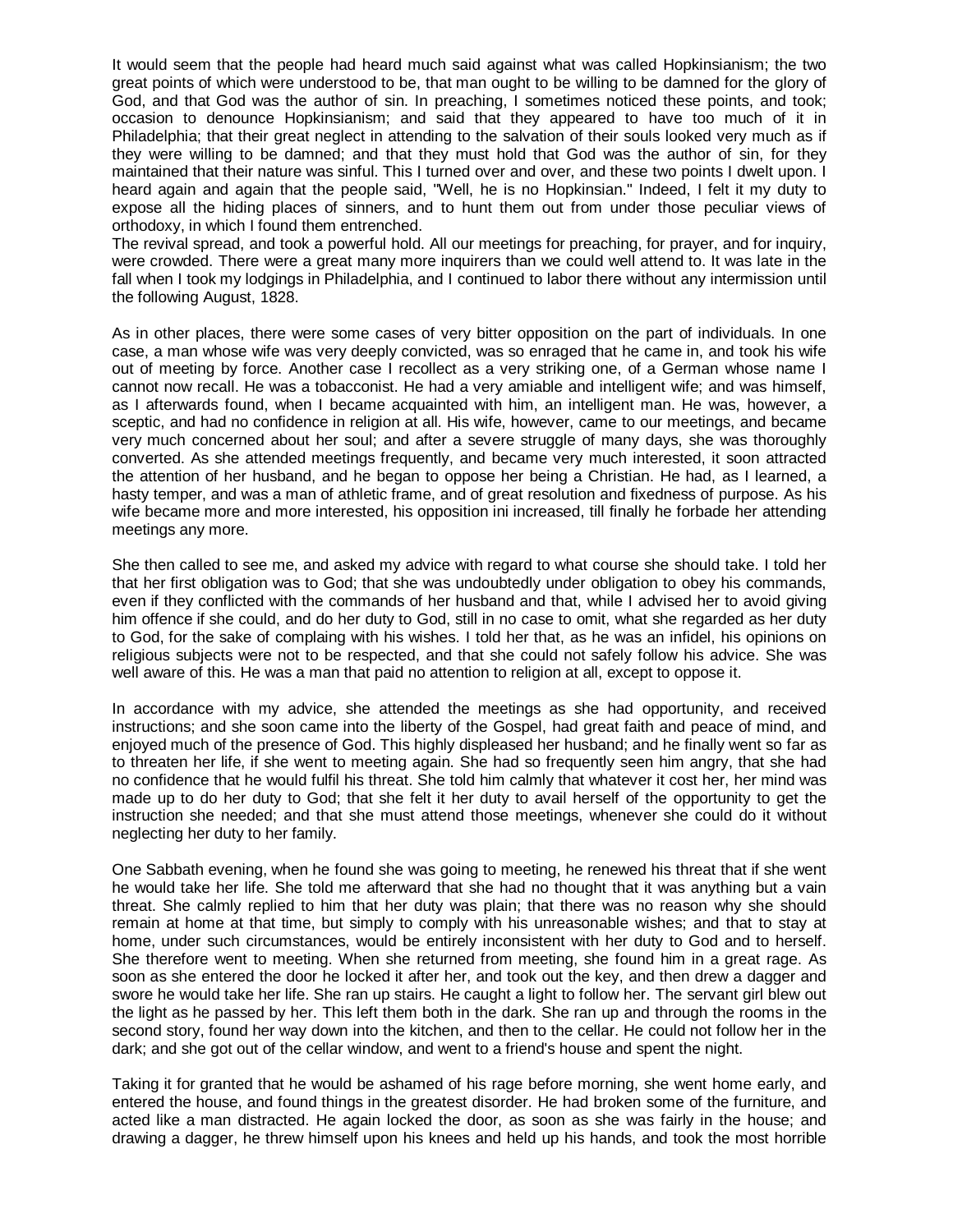oath that he would there take her life. She looked at him with astonishment and fled. She ran up stairs, but it was light, and he followed her. She ran from room to room, till finally, she entered the last, from which there was no escape. She turned around and faced him. She threw herself upon her knees, as he was about to strike her with his dagger, and lifted up her hands to heaven, and cried for mercy upon herself and upon him. At this point God arrested him. She said he looked at her for a moment, dropped his dagger, and fell upon the floor and cried for mercy himself. He then and there broke down, confessed his sins to God and to her; and begged God, and begged her, to forgive him.

From that moment he was a wonderfully changed man. He became one of the most earnest Christian converts. He was greatly attached to myself; and some year or two after this, as he heard that I was to come to Philadelphia, in a certain steamboat, he was the first man in Philadelphia that met and greeted me. I received him and his wife into the church, before I left Philadelphia, and baptized their children. I have not seen or heard from them for many years.

But while there were individual cases of singular bitterness and opposition to religion, still I was not annoyed or hindered by anything like public opposition. The ministers received me kindly; and in no instance that I recollect, did they speak; publicly, if indeed they did privately, against the work that was going on.

After preaching in Mr. Patterson's church for several months, and, more or less, in nearly all the Presbyterian churches in the city, it was thought best that I should take up a central position, and preach steadily in one place. In Race street there was a large German church, the pastor of which was a Mr. Helfenstein. The elders of the congregation, together with their pastor, requested me to occupy their pulpit. Their house was then, I think, the largest house of worship in the city. It was always crowded; and it was said, it seated three thousand people, when the house was packed and the aisles were filled. There I preached statedly for many months. I had an opportunity to preach to a great many Sabbath school teachers. Indeed it was said that the Sabbath school teachers throughout the city generally attended my ministry.

About midsummer of 1829, I left for a short time, and visited my wife's parents in Oneida county, and then returned to Philadelphia, and labored there until about midwinter. I do not recollect exact dates, but think that in all, I labored in Philadelphia about a year and a half. In all this time there was no abatement of the revival, that I could see. The converts became numerous in every part of the city; but I never had any knowledge, nor could I form any estimate of their exact number. I never had labored anywhere where I was received more cordially; and where Christians, and especially converts, appeared better than they did there. There was no jar or schism among them, that I ever knew of; and I never heard of any disastrous influence resulting from that revival.

There were a great many interesting facts connected with this revival. I recollect that a young woman who was the daughter of a minister of the old school stamp, attended my ministry at Mr. Patterson's church, and became awfully convicted. Her convictions were so deep, that she finally fell into a most distressing despair. She told me she had been taught from her childhood by her father, that if she was one of the elect, she would be converted in due time; and that until she was converted, and her nature changed by the Spirit of God, she could do nothing for herself, but to read her Bible, and pray for a new heart.

When she was quite young she had been greatly convicted of sin, but had followed her father's instruction, had read her Bible, and prayed for a new heart, and thought that was all that was required of her. She waited to be converted, and thus for evidence that she was one of the elect. In the midst of her great struggle of soul on the subject of her salvation, something had come up relative to the question of marriage; and she promised God that she never would give her hand to any man till she was a Christian. When she made the promise, she said that she expected God would very soon convert her. But her convictions passed away. She was not converted; and still that promise to God was upon her soul, and she dared not break it.

When she was about eighteen years of age, a young man proposed to make her his wife. She approved, but as that vow was upon her, she could not consent to be married until she was a Christian. She said they greatly loved each other, and he urged her to be married without delay. But without telling him her real reason, she kept deferring it from time to time, for some five years, if I recollect right, waiting for God to convert her. Finally in riding one day, the young man was thrown from the carriage, and instantly killed. This aroused the enmity of her heart against God. She accused God of dealing hardly with her. She said that she had been waiting for him to convert her, and had been faithful to her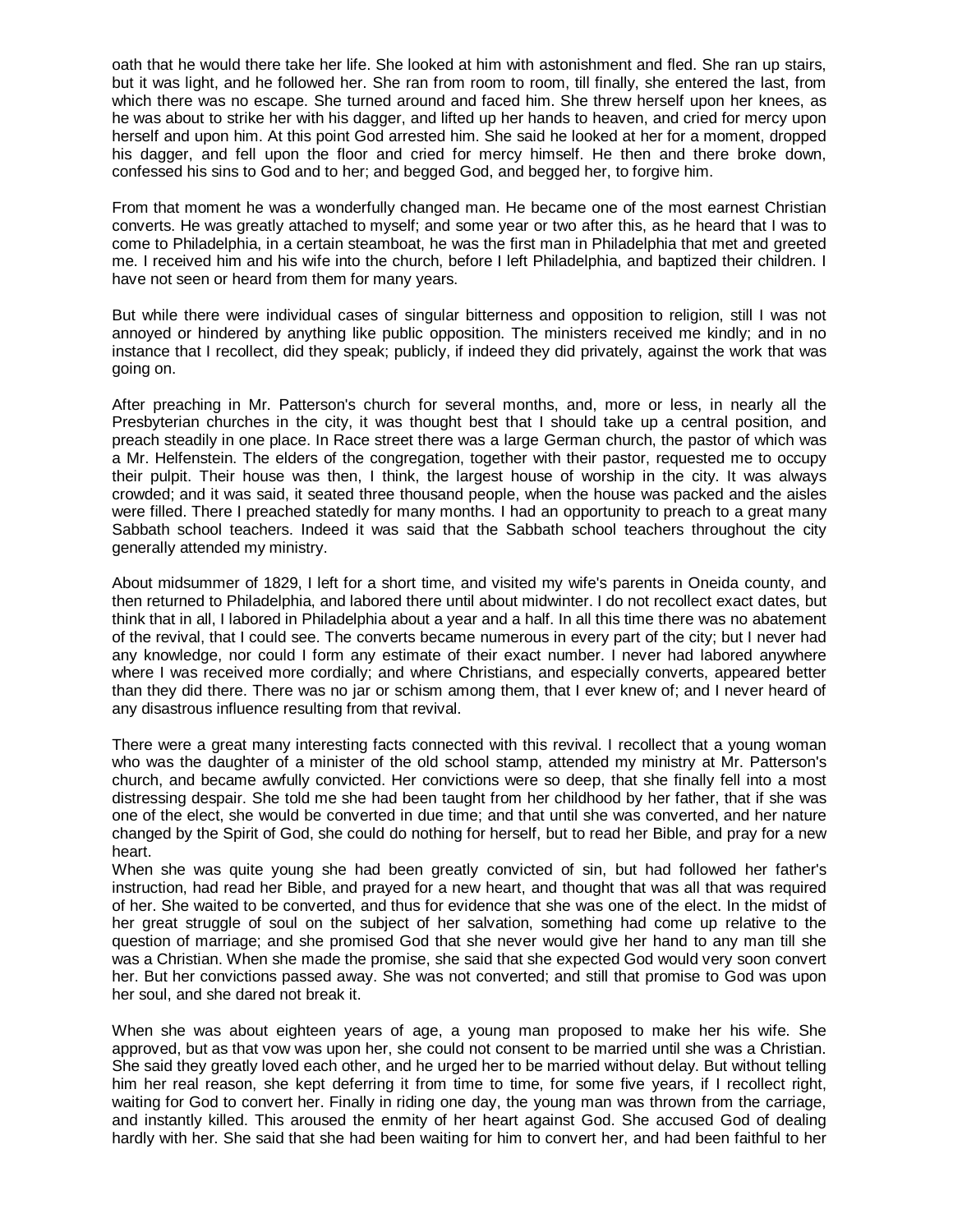promise, not to get married until she was converted; that she had kept her lover for years waiting for her to get ready; and now, behold! God had cut him off, and she was still unconverted.

She had learned that the young man was a Universalist; and now she was greatly interested to believe that Universalism was true, and would not believe that God had sent him to hell; and if he had sent him to hell, she could not be reconciled to it at all. Thus she had been warring with God, for a considerable time, before she came to our meetings, supposing that the blame of her not being converted, was chargeable upon God, and not upon herself.

When she heard my preaching, and found that all her refuges of lies were torn away, and saw that she should have given her heart to God long before, and all would have been well; she saw that she herself had been entirely to blame, and that the instructions of her father on all those points had been entirely wrong; and remembering, as she did, how she had blamed God, and what a blasphemous attitude she had maintained before him, she very naturally despaired of mercy. I reasoned with her, and tried to show her the long suffering of God, and encouraged her to hope, to believe, and to lay hold upon eternal life. But her sense of sin was so great, that she seemed unable to grasp the promise, and sunk down deeper and deeper into despair, from day to day.

After laboring with her a great deal, I became greatly distressed about her case. At the close of every meeting she would follow me home, with her despairing complaints, and would exhaust me by appeals to my sympathy and Christian compassion for her soul. After this state of things had continued for many weeks, one morning she called upon me in company with an aunt of hers, who had become greatly concerned about her, and who thought her on the very verge of a desperate insanity. I was myself of the opinion that it would result in that, if she would not believe. Catharine—for that was her name came into my room in her usually despairing way; but with a look of wildness in her face that indicated a state of mind that was unendurable; and at the moment, I think it was the Spirit of God that suggested to my mind, to take an entirely different course with her from what I had ever taken.

I said to her, "Catharine, you profess to believe that God is good." "O yes!" she said, "I believe that." "Well, you have often told me that his goodness forbids him to have mercy on you—that your sins have been so great that it would be a dishonor to him to forgive you and save you. You have often confessed to me that you believed that God would forgive you if he wisely could; but that your forgiveness would be an injury to him, to his government, and to his universe, and therefore he cannot forgive you." "Yes," she said, "I believe that." I replied, ''Then your difficulty is that you want God to sin, to act unwisely and injure himself and the universe for the sake of saving you." She opened and set her large blue eyes upon me, and looked partly surprised and partly indignant. But I procceded: "Yes! you are in great trouble and anguish of mind, because God will not do wrong, because he will persist in being good, whatever may become of you. You go about in the greatest distress of mind because God will not be persuaded to violate his own sense of propriety and duty, and save you to his own injury, and that of the entire universe. You think yourself of more consequence than God and all the universe; and cannot be happy unless God makes himself and everybody else unhappy, in making you happy.

I pressed this upon her. She looked with the utmost astonishment at me, and after a few moments she submitted. She seemed to be almost instantly subdued, like a little child. She said, "I accept it. Let God send me to hell, if he thinks that is the best thing to be done. I do not want him to save me at his own expense, and at the expense of the universe. Let him do what seemeth him good." I got up instantly and left the room; and to get entirely away from her, I went out and got into a carriage and rode away. When I returned she had gone of course; but in the afternoon she and her aunt returned, to declare what God had done for her soul. She was filled with joy and peace, and became one of the most submissive, humble, beautiful converts that I have known.

Another young woman, I recollect, a very beautiful girl, perhaps twenty years old, called to see me under great conviction of sin. I asked her, among other things, if she was convinced that she had been so wicked, that God might in justice send her to hell. She replied in the strongest language, "Yes! I deserve a thousand hells." She was gayly, and I think, richly dressed. I had a very thorough conversation with her, and she broke down in heart, and gave hersclf to Christ. She was a very humble, broken hearted convert. I learned that she went home and gathered up a great many of her artificial flowers and ornaments, with which she had decked herself, and of which she was very vain, and passed through the room with them in her hands. They asked her what she was going to do with them. She said she was going to burn them up. Said she, "I will never wear them again." "Well," they said to her, "if you will not wear them, you can sell them; don't burn them." But she said, "If I sell them,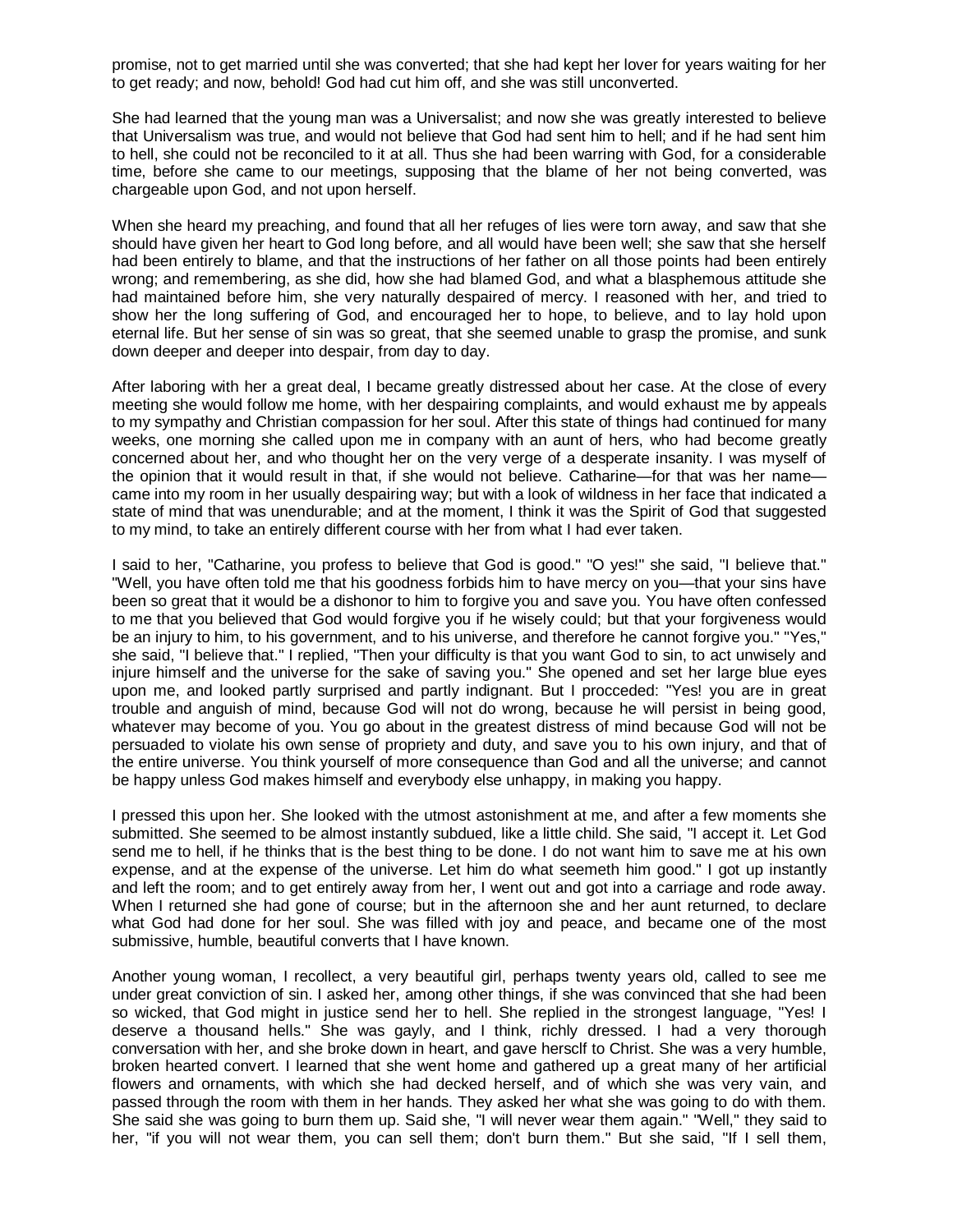somebody else will be as vain of them, as I have been myself; I will burn them up." And she actually put them into the fire.

A few days after this she called on me, and said that she had, in passing through the market, I think that morning, observed a very richly dressed lady, in the market. Her compassions were so stirred, that she went up to her and asked if she might speak to her. The lady replied that she might. She said to her, "My dear madam, are you not proud of your dress, and are you not vain, and neglecting the salvation of your soul?" She said that she herself burst into tears as she said it, and told the lady a little of her own experience, how she had been attached to dress, and how it had well nigh ruined her soul. "Now," said she, "you are a beautiful lady, and are finely dressed; are you not in the same state of mind that I was in myself?" She said the lady wept, and confessed that that had been her snare; and she was afraid that her love of dress and society would ruin her soul. She confessed that she had been neglecting the salvation of her soul, because she did not know how to break away from the circle in which she moved. The young lady wanted to know if I thought she had done wrong, in what she said to the lady. I told her, no! that I wished all Christians were as faithful as she; and that I hoped she would never cease to warn her own sex, against that which had so nearly ruined her own soul.

In the spring of 1829, when the Delaware was high, the lumbermen came down with their rafts from the region of the high land, where they had been getting the lumber out, during the winter. At that time there was a large tract of country, along the northern region of Pennsylvania, called by many "the lumber region," that extended up toward the head waters of the Delaware river. Many persons were engaged in getting out lumber there, summer and winter. Much of this lumber was floated down in the spring of the year, when the water was high, to Philadelphia. They would get out their lumber when the river was low; and when the snow went off, and the spring rains came on, they would throw it into the river and float it down to where they could build rafts, or otherwise embark it for the Philadelphia market.

Many of the lumbermen were raising families in that region, and there was a large tract of country there unsettled and unoccupied, except by these lumbermen. They had no schools, and at that time, had no churches or religious privileges at all. I knew a minister who told me he was born in that lumber region; and that when he was twenty years old, he had never attended a religious meeting, and did not know his alphabet.

These men that came down with lumber, attended our meetings, and quite a number of them were hopefully converted. They went back into the wilderness, and began to pray for the outpouring of the Holy Spirit, and to tell the people around them what they had seen in Philadelphia, and to exhort them to attend to their salvation. Their efforts were immediately blessed, and the revival began to take hold, and to spread among those lumbermen. It went on in a most powerful and remarkable manner. It spread to such an extent that in many cases persons would he convicted and converted, who had not attended any meetings, and who were almost as ignorant as heathen. Men who were getting out lumber, and were living in little shanties alone, or where two or three or more were together, would be seized with such conviction that it would lead them to wander off and inquire what they should do; and they would be converted, and thus the revival spread. There was the greatest simplicity manifested by the converts.

An aged minister who had been somewhat acquainted with the state of things, related to me as an instance of what was going on there, the following fact. He said one man in a certain place, had a little shanty by himself where he slept nights, and was getting out his shingles during the day. He began to feel that he was a sinner, and his convictions incrcased upon him until he broke down, confessed his sins, and repented; and the Spirit of God revealed to him so much of the way of salvation, that he evidently knew the Savior. But he had never attended a prayer meeting, or heard a prayer, that he recollected, in his life. His feelings became such, that he finally felt constrained to go and tell some of his acquaintances, that were getting out lumber in another place, how he felt. But when he arrived, he found that they felt, a good many of them, just as he did; and that they were holding prayer meetings. He attended their prayer meetings, and heard them pray, and finally prayed himself; and this was the form of his prayer: "Lord you have got me down and I hope you will keep me down. And since you have had so good luck with me, I hope you will try other sinners."

I have said that this work began in the spring of 1829. In the spring of 1831, I was at Auburn again. Two or three men from this lumber region, came there to see me and to inquire how they could get some ministers to go in there. They said that not less than five thousand people had been converted in that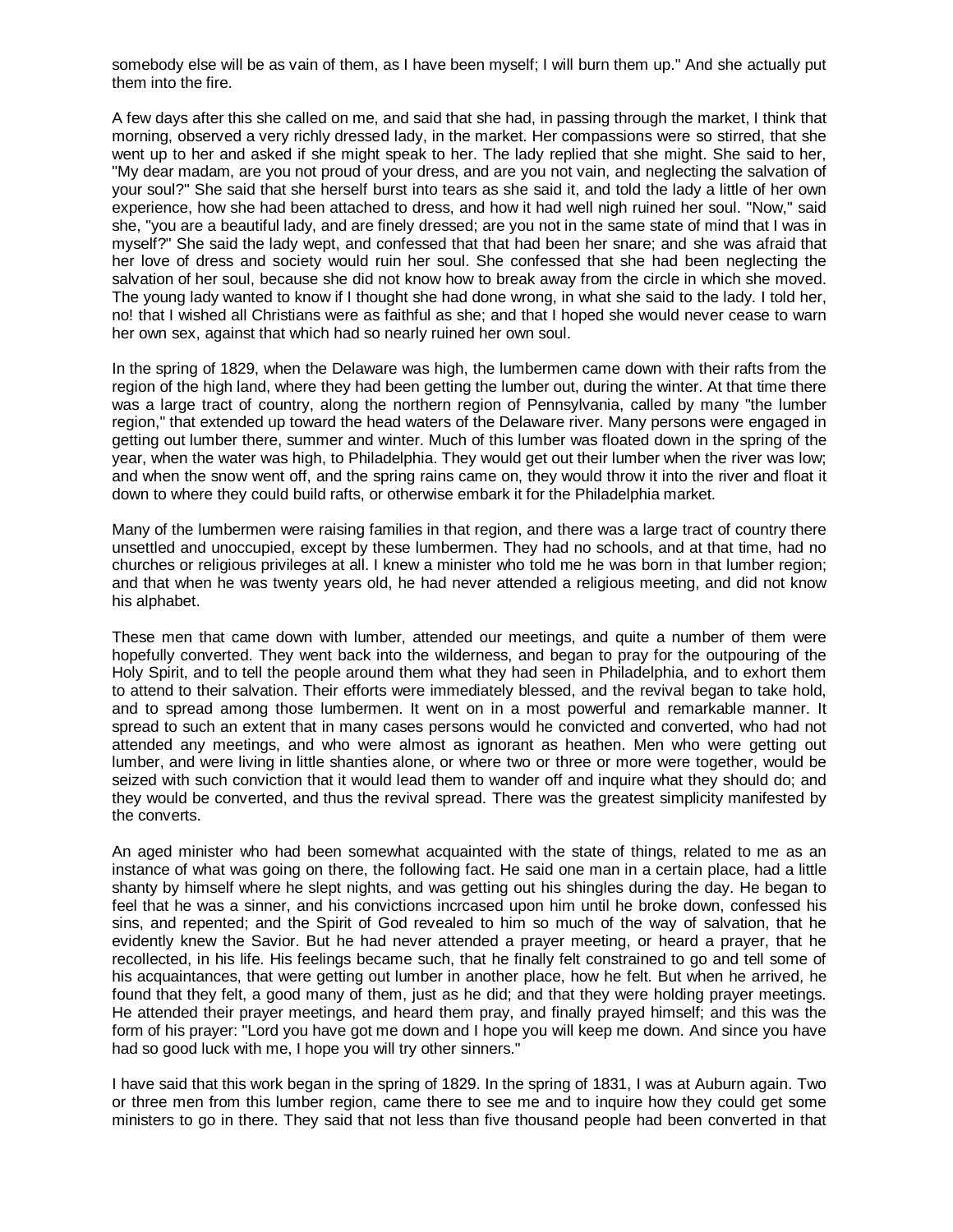lumber region; that the revival had extended itself along for eighty miles, and there was not a single minister of the gospel there.

I have never been in that region; but from all I have ever heard about it, I have regarded that as one of the most remarkable revivals that have occurred in this country. It was carried on almost independently of the ministry, among a class of people very ignorant, in regard to all ordinary instruction; and, yet so clear and wonderful were the teachings of God, that I have always understood the revival was remarkably free from fanaticism, or wildness, or anything that was objectionable. I may have been misinformed in some respects, but report the matter as I have understood it. "Behold how great a matter a little fire kindleth!" The spark that was struck into the hearts of those few lumbermen that came to Philadelphia, spread over that forest, and resulted in the salvation of a multitude of souls.

I found Mr. Patterson to be one of the truest and holiest men that I have ever labored with. His preaching was quite remarkable. He preached with great earnestness; but there was often no connection in what he said, and very little relation to his text. He has often said to me, "When I preach, I preach from Genesis to Revelation." He would take a text, and after making a few remarks upon it, or perhaps none at all, some other text would be suggested to him, upon which he would make some very pertinent and striking remarks, and then another text; and thus his sermons were made up of pithy and striking remarks upon a great number of texts, as they arose in his mind.

He was a tall man, of striking figure and powerfull voice. He would preach with the tears rolling down his cheeks, and with an earnestness and pathos that were very striking. It was impossible to hear him preach without being impressed with a sense of his intense earnestness and his great honesty. I only heard him preach occasionally; and when I first did so, was pained, thinking that such was the rambling nature of his preaching that it could not take effect. However, I found myself mistaken. I found that notwithstanding the rambling nature of his preaching, his great earnestness and unction fastened the truth on the hearts of his hearers; and I think I never heard him preach without finding that some persons were deeply convicted by what he said.

He always used to have a revival of religion every winter; and at the time when I labored with him, I think he told me he had had a revival for fourteen winters in succession. He had a praying people. When I was laboring with him I recollect that for two or three days, at one time, there seemed to be something in the way. The work seemed to be in a measure suspended; and I began to feel alarmed lest something had grieved the Holy Spirit. One evening at prayer meeting, while this state of things was becoming manifest, one of his elders arose and made a confession. He said, ''Brethren, the Spirit of God has been grieved, and I have grieved him. I have been in the habit," said he, "of praying for brother Patterson, and for the preaching, on Saturday night, until midnight. This has been my habit for many years, to spend Saturday night, till midnight, in imploring the blessing of God upon the labors of the Sabbath. Last Saturday night," he continued, "I was fatigued, and omitted it. I thought the work was going on so pleasantly and so powerfully, that I might indulge myself, and go to bed without looking to God for a blessing on the labors of the Sabbath. On the Sabbath,'' said he, "I was impressed with the conviction that I had grieved the Spirit; and I saw that there was not the usual manifestation of the influence of the Spirit upon the congregation I have felt convicted ever since; and have felt that it was my duty to make this public confession. I do not know," said he, "who beside myself has grieved the Spirit of God; but I am sure that I have done so."

I have spoken of Mr. Patterson's orthodoxy. When I first began to labor with him, I felt considerably tried, in some instances, with what he would say to convicted sinners. For example: the first meeting for inquirers that we had, the number in attendance was very large. We spent some time in conversing with different persons, and moving around from place to place, giving instructions. The first I knew Mr. Patterson arose, and in a very excited manner, said, "My friends, you have turned your faces Zionward, and now I exhort you to press forward." He went on in an exhortation of a few moments, in which he made, distinctly, the impression that they were now in the right way; and that they had only to press forward as they were doing then and they would be saved. His remarks pained me exceedingly; for they seemed to me to tend to self-righteousness, to make the impression that they were doing very well, and that if they continued to do their duty, as they were then doing it, they would be saved.

This was not my view of their condition at all, and I felt pained to hear such instructions given, and perplexed with the question how I should counteract it. However, at the close of the meeting, when, according to my custom, I summed up the results of our conversation, and made an address to them, I alluded to what Mr. Patterson had said, and remarked that they must not misunderstand what he had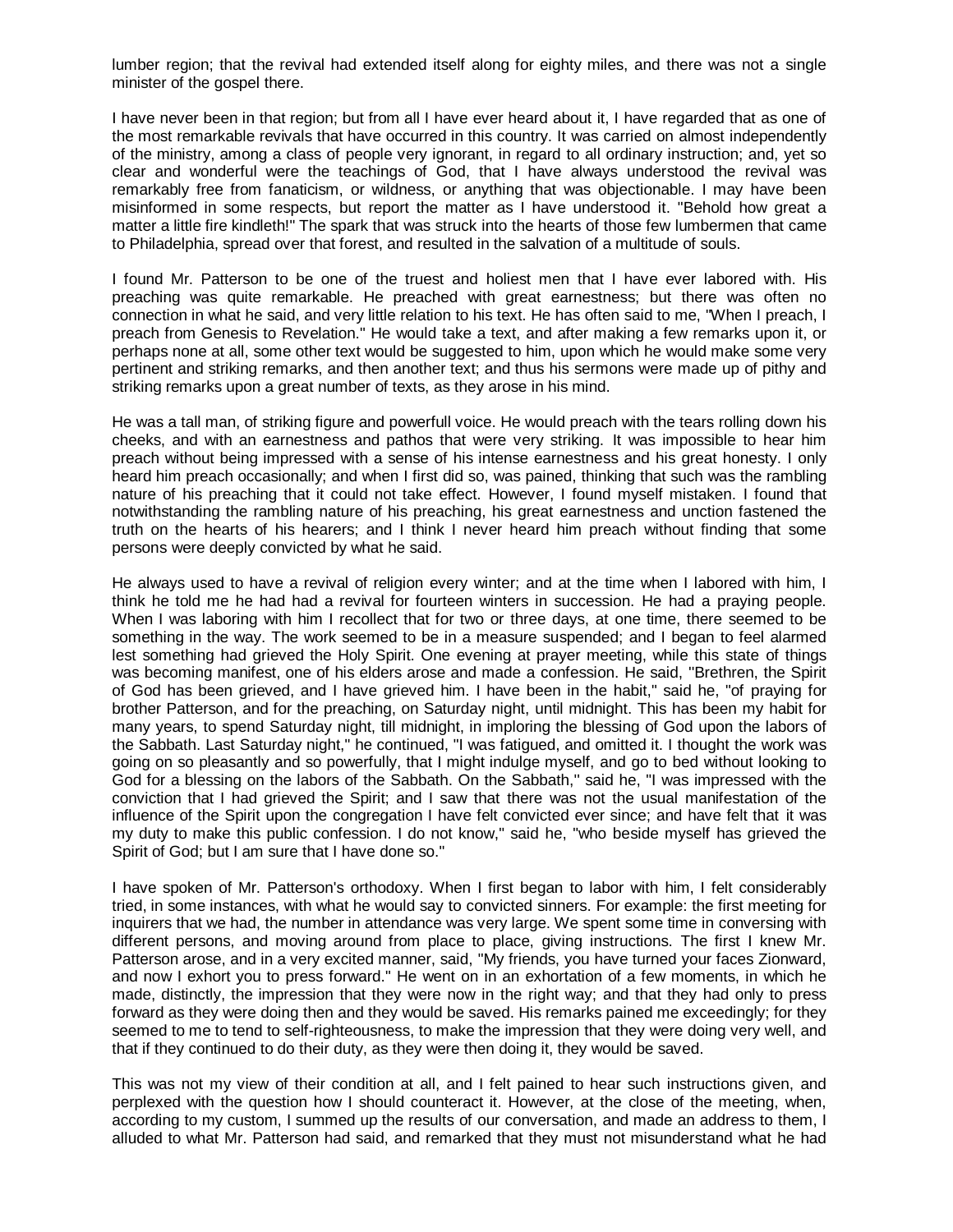said; that what he had said was true of those that had really turned to God, and set their faces Zionward, by giving their hearts to God. But they must not think of applying this to those of them who were convicted, but had not yet repented, believed, and given their hearts to God; that instead of their faces being turned Zionward, they were really turning their backs upon Christ; that they were still resisting, the Holy Spirit; that they were still in the way to hell; that every moment they resisted they were waxing worse; and that every moment they remained impenitent, without submission, repentance, and faith, they were increasing their condemnation. The Lord gave me a very clear view of the subject. Mr. Patterson listened with the greatest possible attention. I never shall forget with what earnestness he looked at me, and with what interest he saw the discriminations that I made.

I kept on in my address until I could see, and until I felt, that the impression made by what had been said, had not only been corrected, but that a great pressure was bearing upon them to submit immediately. I then called upon them to kneel down, and then and there commit themselves forever to the Lord, renouncing all their sins, and giving themselves up to the disposal of sovereign goodness, with faith in the Lord Jesus Christ. I explained to them, as plainly as I could, the nature of the atonement, and the salvation presented in the Gospel. I then prayed with them, and have reason to believe that a great number of them were converted on the spot.

After this I never heard anything from Mr. Patterson that was at all objectionable, in giving instruction to inquiring sinners. Indeed, I found him remarkably teachable, and his mind open to just discriminations. He seemed particularly quick to get hold of those truths that needed to be presented to inquiring sinners; and I presume to the day of his death, he never again presented such a view of the subject as the one to which I have alluded. I respect and reverence his very name. He was a lovely Christian man, and a faithful minister of Jesus Christ.

### [**Chapter 19 - 23 omitted - aal**].

### CHAPTER 24

## **EARLY LABORS IN OBERLIN**

The students from Lane Seminary came to Oberlin, and the trustees put up "barracks," in which they were lodged, and other students thronged to us from every direction. After I was engaged to come, the brethren at Oberlin wrote, requesting me to bring a large tent, to hold meetings in; as there was no room in the place, large enough to accommodate the people. I made this request known to some of my brethren, who told me to go and get a tent made, and they would furnish the money. I went and engaged the tent, and they handed me the money to pay for it. It was a circular tent, a hundred feet in diameter, furnished with all the equipments for putting it up. At the top of the centre pole which supported the tent, was a streamer, upon which was written in very large characters, "Holiness to the Lord." This tent was of great service to us. When the weather would permit, we spread it upon the square every Sabbath, and held public services in it; and several of our earliest commencements were held in it. It was used, to some extent also, for holding protracted meetings in the region round about, where there were no churches large enough to meet the necessities.

I have spoken of the promise of Arthur Tappan to supply us with funds, to the extent of his whole income, till we were beyond pecuniary want. Upon this understanding with him, I entered upon the work. But it was farther understood between us, that his pledge should not be known to the trustees, lest they should fail to make due efforts, as he desired, not merely to collect funds, but to make the wants and objects of the institution known throughout the land. In accordance with this understanding, the work here was pushed as fast as it could well be, considering that we were in the heart of a great forest, and in a location, at that time in many respects undesirable.

We had only fairly entered upon the work of putting up our buildings, and had arranged to need a large amount of money, when the great commercial crash prostrated Mr. Tappan, and nearly all the men who had subscribed for the fund for the support of the faculty. The commercial crash went over the country, and prostrated the great mass of wealthy men. It left us, not only without funds for the support of the faculty, but thirty thousand dollars in debt; without any prospect, that we could see, of obtaining funds from the friends of the college in this country. Mr. Tappan wrote me at this time, acknowledging expressly the promise he had made me, and expressing the deepest regret that he was prostrated, and wholly unable to fulfil his pledge. Our necessities were then great, and to human view it would seem that the college must be a failure.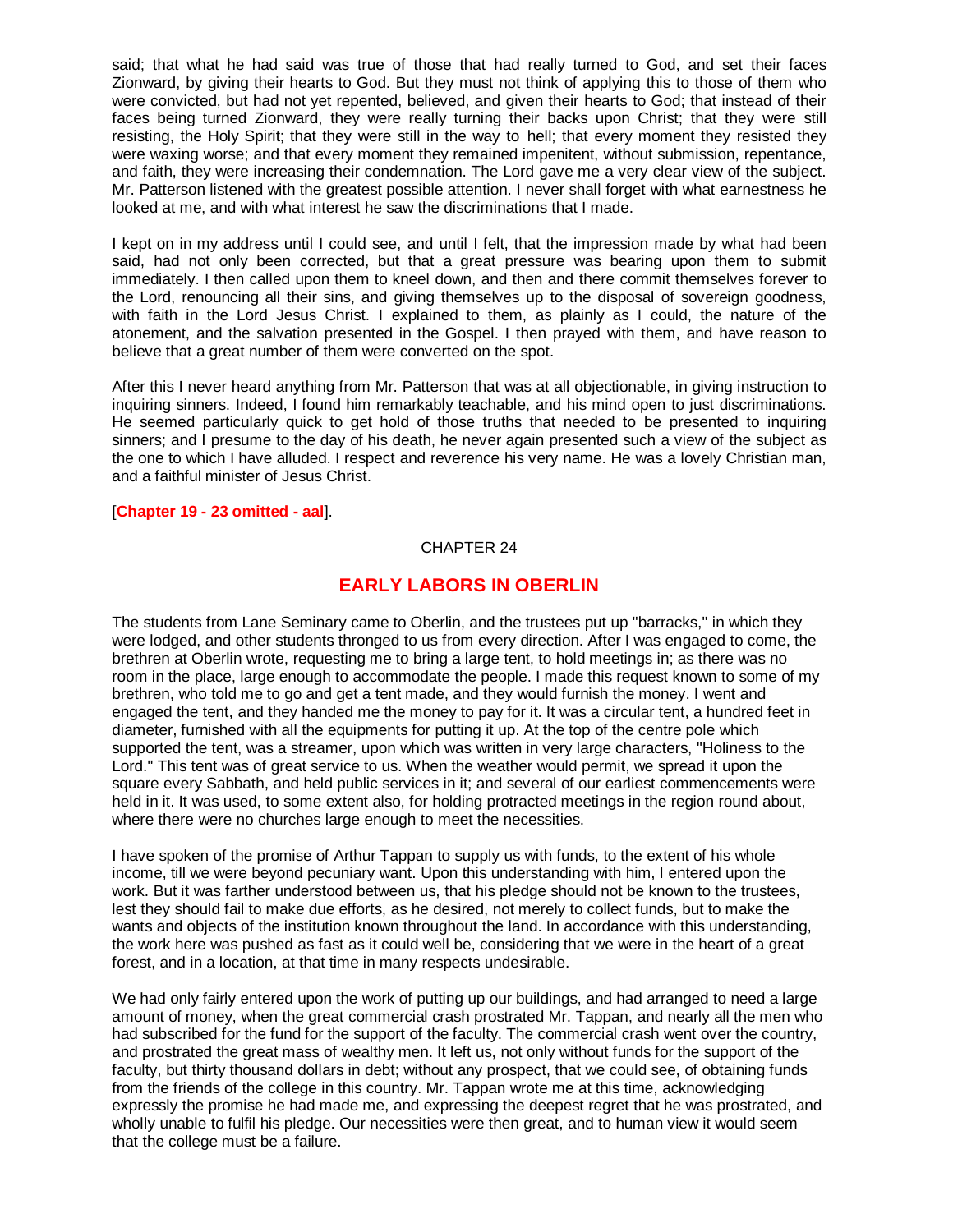The great mass of the people of Ohio were utterly opposed to our enterprise, because of its abolition character. The towns around us were hostile to our movement, and in some places threats were made to come and tear down our buildings. A democratic legislature was, in the meantime, endeavoring to get some hold of us, that would enable them to abrogate our charter. In this state of things there was, of course, a great crying to God among the people here.

In the meantime, my revival lectures had been very extensively circulated in England; and we were aware that the British public would strongly sympathize with us, if they knew our objects, our prospects, and our condition. We therefore sent an agency to England, composed of Rev. John Keep and Mr. William Dawes, having obtained for them letters of recommendation, and expressions of confidence in our enterprise, from some of the leading anti-slavery men of the country. They went to England, and laid our objects and our wants before the British public. They generously responded, and gave us six thousand pounds sterling. This very nearly cancelled our indebtedness.

Our friends, scattered throughout the northern states, who were abolitionists and friends of revivals, generously aided us to the extent of their ability. But we had to struggle with poverty and many trials, for a course of years. Sometimes we did not know, from day to day, how we were to be provided for. But with the blessing of God we helped ourselves, as best we could.

At one time, I saw no means of providing for my family through the winter. Thanksgiving day came, and found us so poor that I had been obliged to sell my travelling trunk, which I had used in my evangelistic labors, to supply the place of a cow which I had lost. I rose on the morning of Thanksgiving, and spread our necessities before the Lord. I finally concluded by saying that, if help did not come, I should assume that it was best that it should not; and would be entirely satisfied with any course that the Lord would see it wise to take. I went and preached, and enjoyed my own preaching as well, I think, as I ever did. I had a blessed day to my own soul; and I could see that the people enjoyed it exceedingly.

After the meeting, I was detained a little while in conversation with some brethren, and my wife returned home. When I reached the gate, she was standing in the open door, with a letter in her hand. As I approached she smilingly said, "The answer has come, my dear;" and handed me the letter containing a check from Mr. Josiah Chapin of Providence, for two hundred dollars. He had been here the previous summer, with his wife. I had said nothing about my wants at all, as I never was in the habit of mentioning them to anybody. But in the letter containing the check, he said he had learned that the endowment fund had failed, and that I was in want of help. He intimated that I might expect more, from time to time. He continued to send me six hundred dollars a year, for several years; and on this I managed to live.

I should have said that, agreeably to my arrangement in New York, I spent my summers at Oberlin, and my winters at New York, for two or three years. We had a blessed reviving, whenever I returned to preach there. We also had a revival here continually. Very few students came here then without being converted. But my health soon became such that I found, I must relinquish one of these fields of labor. But the interests connected with the college, seemed to forbid utterly that I should leave it. I therefore took a dismission from my church in New York, and the winter months which I was to have spent in New York, I spent in laboring, in various places, to promote revivals of religion.

The lectures on revivals of religion were preached while I was still pastor of the Presbyterian church in Chatham street chapel. The two following winters, I gave lectures to Christians in the Broadway Tabernacle which were also reported by Mr. Leavitt, and published in the *New York Evangelist*. These also have been printed in a volume in this country and in Europe. Those sermons to Christians were very much the result of a searching that was going on in my own mind. I mean that the Spirit of God was showing me many things, in regard to **the question of sanctification**, that led me to preach those sermons to Christians.

Many Christians regarded those lectures as rather an exhibition of the Law, than of the Gospel. But I did not, and do not, so regard them. For me the Law and Gospel have but one rule of life; and every violation of the spirit of the Law, is also a violation of the spirit of the Gospel. But I have long been satisfied that the higher forms of Christian experience are attained only as a result of a terribly searching application of God's Law to the human conscience and heart. The result of my labors up to that time had shown me more clearly than I had known before, the great weakness of Christians, and that the older members of the church, as a general thing, were making very little progress in grace. I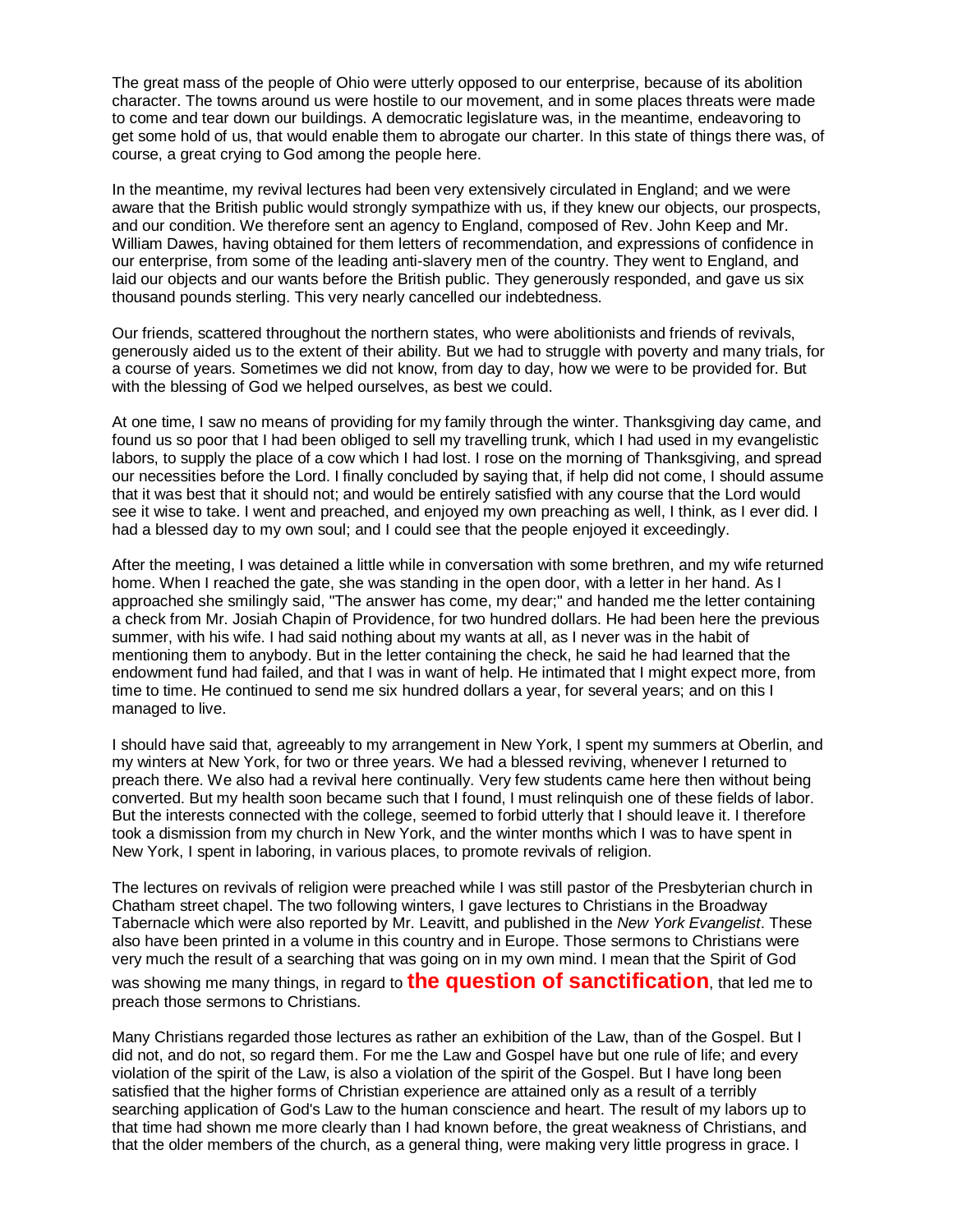found that they would fall back from a revival state, even sooner than young converts. It had been so in the revival in which I myself was converted. I saw clearly that this was owing to their early teaching; that is, to the views which they had been led to entertain, when they were young converts.

I was also led into a state of great dissatisfaction with my own want of stability in faith and love. To be candid, and tell the truth, I must say, to the praise of God's grace, he did not suffer me to backslide, to anything like the same extent, to which manifestly many Christians did backslide. But I often felt myself weak in the presence of temptation; and needed frequently to hold days of fasting and prayer, and to spend much time in overhauling my own religious life, in order to retain that communion with God, and that hold upon the divine strength, that would enable me efficiently to labor for the promotion of revivals of religion.

In looking at the state of the Christian church, as it had been revealed to me in my revival labors, I was led earnestly to inquire whether there was not something higher and more enduring than the Christian church was aware of; whether there were not promises, and means provided in the Gospel, for the establishment of Christians in altogether a higher form of Christian life. I had known somewhat of the view of sanctification entertained by our Methodist brethren. But as their idea of sanctification seemed to me to relate almost altogether to states of the sensibility, I could not receive their teaching. However, I gave myself earnestly to search the Scriptures, and to read whatever came to hand upon the subject, until my mind was satisfied that an altogether higher and more stable form of Christian life was attainable, and was the privilege of all Christians.

This led me to preach in the Broadway Tabernacle, two sermons on Christian perfection. Those sermons are now included in the volume of lectures preached to Christians. In those sermons I defined what Christian perfection is, and endeavored to show that it is attainable in this life, and the sense in which it is attainable. But about this time, the question of Christian perfection, in the antinomian sense of the term, came to be agitated a good deal at New Haven, at Albany, and somewhat in New York city. I examined these views, as published in the periodical entitled "The Perfectionist." But I could not accept them. Yet I was satisfied that the doctrine of sanctification in this life and entire sanctification, in the sense that it was the privilege a of Christians to live without known sin, was a doctrine taught in the Bible, and that abundant means were provided for the securing of that attainment.

The last winter that I spent in New York, the Lord was pleased to visit my soul with a great refreshing. After a season of great searching of heart, he brought me, as he has often done, into a large place, and gave me much of that divine sweetness in my soul, of which President Edwards speaks as attained in his own experience. That winter I had a thorough breaking up; so much so that sometimes, for a considerable period, I could not refrain from loud weeping in view of my own sins, and of the love of God in Christ. Such seasons were frequent that winter, and resulted in the great renewal of my spiritual strength, and enlargement of my views in regard to the privileges of Christians, and the abundance of the grace of God.

It is well known that my views on the question of sanctification have been the subject of a good deal of criticism. To be faithful to history, I must say some things that I would otherwise pass by in silence. Oberlin College was established by Mr. Shipherd, very much against the feelings and wishes of the men most concerned in building up Western Reserve College, at Hudson. Mr. Shipherd once informed me that the principal financial agent of that college, asserted to him that he would do all he could to put this college down. As soon as they heard, at Hudson, that I had received a. call to Oberlin, as professor of theology, the trustees elected me as professor of "pastoral theology and sacred eloquence," at Western Reserve college; so that I held the two invitations at the same time. I did not, in writing, commit myself to either, but came on to survey the ground, and then decide upon the path of duty.

That spring, the general assembly of the Presbyterian church held their meeting at Pittsburgh. When I arrived at Cleveland, I was informed that two of the professors from Hudson, had been waiting at Cleveland for my arrival, designing to have me go first, at any rate, to Hudson. But I had been delayed on Lake Erie by adverse winds; and the brethren who had been waiting for me at Cleveland, had gone to be at the opening of the general assembly; and had left word with a brother, to see me immediately on my arrival, and by all means to get me to go to Hudson. But in Cleveland I found a letter awaiting me, from Arthur Tappan, of New York. He had in some way become acquainted with the fact, that strong efforts were making to induce me to go to Hudson, rather than to Oberlin.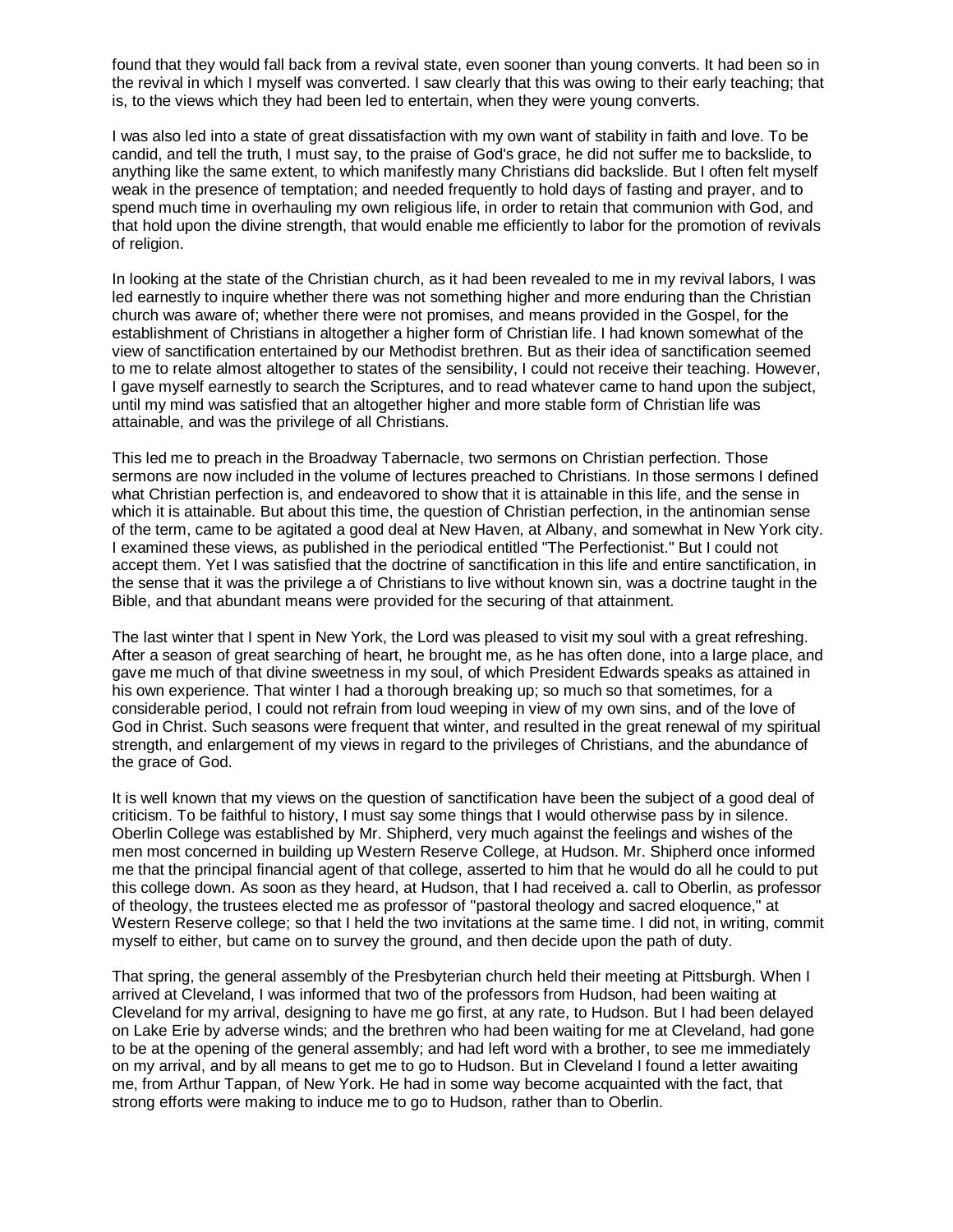The college at Hudson, at that time, had its buildings and apparatus, reputation and influence, and was already an established college. Oberlin had nothing. It had no permanent buildings, and was composed of a little colony settled in the woods; and just beginning to put up their own houses, and clear away the immense forest, and make a place for a college. It had, to be sure, its charter, and perhaps a hundred students on the ground; but everything was still to be done. This letter of brother Tappan was written to put me on my guard against supposing that I could be instrumental in securing, at Hudson, what we desired to secure at Oberlin.

I left my family at Cleveland, hired a horse and buggy, and came out to Oberlin, without going to Hudson. I thought at least that I would see Oberlin first. When I arrived at Elyria, I found some old acquaintances there, whom I had known in central New York. They informed me that the trustees of Western Reserve College thought that, if they could secure my presence at Hudson, it would, at least in a great measure, defeat Oberlin; and that at Hudson there was an old school influence, of sufficient power to compel me to fall in with their views and course of action. This was in precise accordance with the information which I had received from Mr. Tappan.

I came to Oberlin, and saw that there was nothing to prevent the building up of a college, on the principles that seemed to me, not only to lie at the foundation of all success in establishing a college here at the West; but on principles of reform, such as I knew were dear to the hearts of those who had undertaken the support and building up of Oberlin College. The brethren that were here on the ground, were heartily in favor of building up a school on radical principles of reform. I therefore wrote to the trustees of Hudson, declining to accept their invitation, and took up my abode at Oberlin. I had nothing ill to say of Hudson, and I knew no ill of it.

After a year or two, the cry of antinomian perfectionism was heard, and this charge brought against us. Letters were written, and ecclesiastical bodies were visited, and much pains taken to represent our views here, as entirely heretical. Such representations were made to ecclesiastical bodies, throughout the length and breadth of the land, as to lead many of them to pass resolutions, warning the churches against the influence of Oberlin theology. There seemed to be a general union of ministerial influence against us. We understood very well here, what had set this on foot, and by what means all this excitement was raised. But we said nothing. We had no controversy with those brethren that, we were aware, were taking pains to raise such a powerful public sentiment against us. I may not enter into particulars; but suffice it to say, that the weapons that were thus formed against us, reacted most disastrously upon those who used them, until at length there was a change of nearly all the members of the board of trustees and the faculty, at Hudson, and the general management of the college fell into other hands.

I scarcely ever heard anything said at Oberlin, at that time, against Hudson, or at any time. We kept about our own business, and felt that in respect to opposition from that quarter, our strength was to sit still; and we were not mistaken. We felt confident that it was not God's plan to suffer such opposition to prevail. I wish to be distinctly understood, that I am not at all aware that any of the present leaders and managers of that college, have sympathised with what was at that time done, or that they so much as know the course that was then taken.

The ministers, far and near, carried their opposition to a great extreme. At that time a convention was called to meet at Cleveland, to consider the subject of Western education, and the support of Western colleges. The call had been so worded that we went out from Oberlin, expecting to take part in the proceedings of the convention. When we arrived there, we found Dr. Beecher on the ground; and soon saw that a course of proceedings was on foot, to shut out Oberlin brethren, and those that sympathized with Oberlin, from the convention. I was therefore not allowed a seat in the convention as a member; yet I attended several of its sessions. I recollect hearing it distinctly said, by one of,the ministers from the neighborhood, who was there, that he regarded Oberlin doctrines and influence as worse than those of Roman Catholicism.

That speech was a representative one, and seemed to be about the view that was entertained by that body. I do not mean by all of them, by any means. Some who had been educated in theology at Oberlin, were so related to the churches and the convention, that they were admitted to seats, having come there from different parts of the country. These were very outspoken upon the principles and practices of Oberlin, so far as they were called in question. The object of the convention evidently was, to hedge in Oberlin on every side, and crush us, by a public sentiment that would refuse us all support. But let me be distinctly understood to say, that I do not in the least degree blame the members of that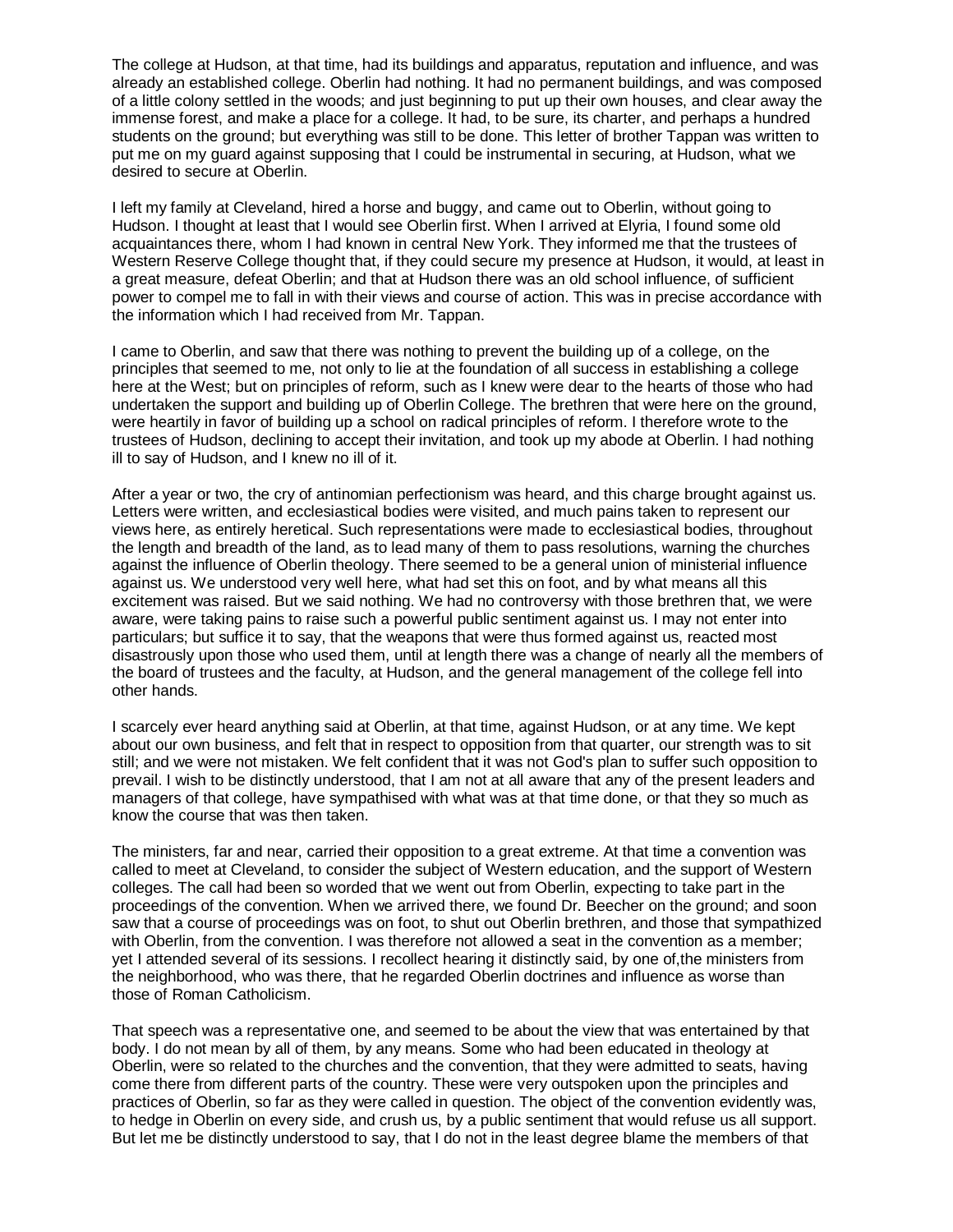convention, or but very few of them; for I knew that they had been misled, and were acting under an entire misapprehension of the facts. Dr Lyman Beecher was the leading spirit in that convention.

The policy that we pursued was to let opposition alone. We kept about our own business, and always had as many students as we knew what to do with. Our hands were always full of labor, and we were always greatly encouraged in our efforts.

A few years after the meeting of this convention, one of the leading ministers who was there, came and spent a day or two at our house. He said to me among other things "Brother Finney, Oberlin is to us a great wonder." Said he, "I have, for many years been connected with a college as one of its professors. College life and principles, and the conditions upon which colleges are built up, are very familiar to me. We have always thought," said he, "that colleges could not exist unless they were patronized by the ministry. We knew that young men who were about to go to college, would generally consult their pastors, in regard to what colleges they should select, and be guided by their judgment. Now," said he, "the ministers almost universally arrayed themselves against Oberlin. They were deceived by the cry of antinomian perfectionism, and in respect to your views of reform; and ecclesiastical bodies united, far and near, Congregational, and Presbyterian, and of all denominations. They warned their churches against you, they discouraged young men universally from coming to Oberlin, and still the Lord has built you up. You have been supported with funds, better than almost any college in the West; you have had by far more students, and the blessing of God has been upon you, so that your success has been wonderful. Now," said he, "this is a perfect anomaly in the history of colleges. The opposers of Oberlin have been confounded, and God has stood by you, and sustained you, through all this opposition, so that you have hardly felt it."

It is difficult now for people to realize the opposition that we met with, when we first established this college. As an illustration of it, and as a representative case, I will relate a laughable fact that occurred about the time of which I am speaking. I had occasion to go to Akron, to preach on the Sabbath. I went with a horse and buggy. On my way, beyond the village of Medina, I observed, in the road before me, a woman walking with a little bundle in her hand. As I drew near her, I observed she was an elderly woman, nicely dressed, but walking, as I thought, with some difficulty, on account of her age. As I came up to her I reined up my horse, and asked her, how far she was going on that road. She told me ; and I then asked if she would accept a seat in my buggy, and ride. "O," she replied, "I should be very thankful for a ride, for I find I have undertaken too long a walk." I helped her into my buggy, and drove on. I found her a very intelligent lady, and very free and homelike in her conversation.

After riding for some distance, she said, "May I ask to whom I am indebted for this ride?" I told her who I was. She then inquired from whence I came. I told her I was from Oberlin. This announcement startled her. She made a motion as if she would sit as far from me as she could; and turning and looking earnestly at me, she said, "From Oberlin! why," said she, "our minister said he would just as soon send a son to state prison as to Oberlin!" Of course I smiled and soothed the old lady's fears, if she had any; and made her understand she was in no danger from me. I relate this simply as an illustration of the spirit that prevailed very extensively when this college was first established. Misrepresentations and misapprehensions abounded on every side; and these misapprehensions extended into almost every corner of the United States.

However there was a great number of laymen, and no inconsiderable number of ministers, on the whole, in different parts of the country, who had no confidence in this opposition; who sympathized with our aims, our views, our efforts, and who stood firmly by us through thick and thin; and knowing, as they did, the straitness to which, for the time, we were reduced because of this opposition, they gave their money and their influence freely to help us forward.

I have spoken of Mr. Chapin, of Providence, as having for several years, sent me six hundred dollars a year, on which to support my family. When he had done it as long as he thought it his duty, which he did, indeed, until financial difficulties rendered it inconvenient for him longer to do so; Mr. Willard Sears of Boston took his place, and for several years suffered me to draw on him for the same amount, annually, that Mr. Chapin had paid. In the meantime, efforts were constantly made to sustain the other members of the faculty; and by the grace of God we rode out the gale. After a few years the panic, in a measure, subsided.

President Mahan, Professor Cowles, Professor Morgan, and myself, published on the subject of sanctification. We established a periodical, "The Oberlin Evangelist," and afterwards, "The Oberlin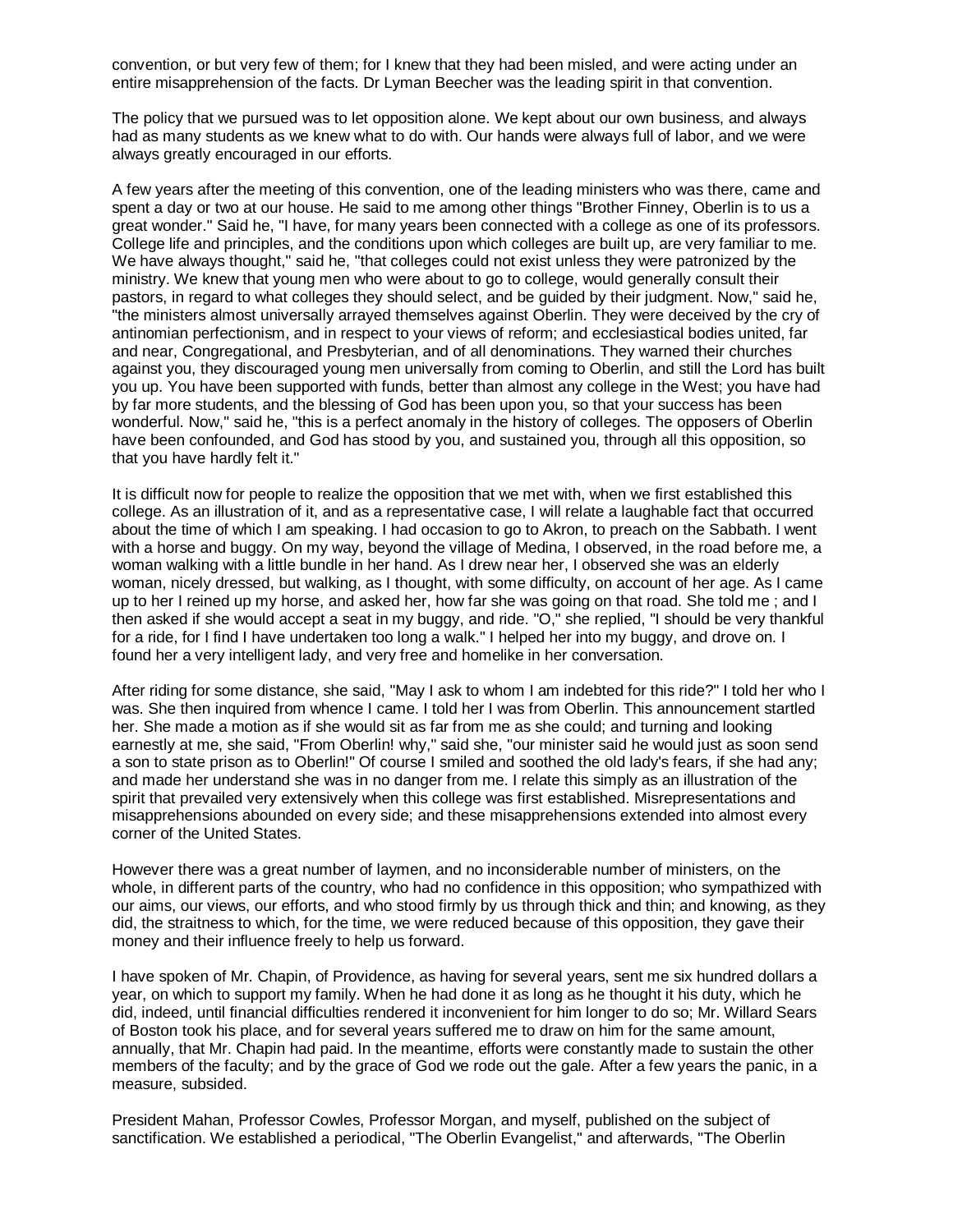Quarterly," in which we disabused the public, in a great measure, in regard to what our real views were. In 1846, I published two volumes on systematic theology; and in this work I discussed the subject of entire sanctification, more at large. After this work was published, it was reviewed by a committee of the Presbytery of Troy, New York. Then Dr. Hodge of Princeton, published, in the *Biblical Repertory*, a lengthy criticism upon my theology. This was from the old school stand-point. Then Dr. Duffield, of the New School Presbyterian church, living at Detroit, reviewed me, professedly from the new school standpoint, though his review was far enough from consistent new-schoolism. To these different reviews, as they appeared, I published replies; and for many years past, so far as I am aware, no disposition has been shown to impugn our orthodoxy.

I have thus far narrated the principal facts connected with the establishment and struggles of the school at Oberlin, so far as I have been concerned with them. And being the professor of theology, the theological opposition was directed, of course, principally toward myself; which has led me, of necessity, to speak more freely of my relations to it all, than I otherwise should have done. But let me not be misunderstood. I am not contending that the brethren who thus opposed, were wicked in their opposition. No doubt the great mass of them were really misled, and acted according to their views of right, as they then understood it.

I must say, for the honor of the grace of God, that none of the opposition that we met with, ruffled our spirits here, or disturbed us, in such a sense as to provoke us into a spirit of controversy or ill feeling. We were well aware of the pains that had been taken to lead to these misapprehensions, and could easily understand how it was, that we were opposed in the spirit and manner in which we were assailed.

During these years of smoke and dust, of misapprehension and opposition from without, the Lord was blessing us richly within. We not only prospered in our own souls here, as a church, but we had a continuous revival, or were, in what might properly be regarded as a revival state. Our students were converted by scores; and the Lord overshadowed us continually with the cloud of his mercy. Gales of divine influence swept over us from year to year, producing abundantly the fruits of the Spirit "love, joy, peace, long suffering, gentleness, goodness, faith, meekness, temperance."

I have always attributed our success in this good work entirely to the grace of God. It was no wisdom or goodness of our own that has achieved this success. Nothing but continued divine influence, pervading the community, sustained us under our trials, and kept us in an attitude of mind in which we could be efficient in the work we had undertaken. We have always felt that if the Lord withheld his Spirit, no outward circumstances could make us truly prosperous.

We have had trials among ourselves. Frequent subjects of public discussion have come up; and we have sometimes spent days, and even weeks, in discussing great questions of duty and expediency, on which we have not thought alike. But these questions have none of them permanently divided us. Our principle has been to accord to each other the right of private judgment. We have generally come to a substantial agreement on subjects upon which we had differed; and when we have found ourselves unable to see alike, the minority have submitted themselves to the judgment of the majority, and the idea of rending, the church to pieces, because in some things we could not see alike, has never been entertained by us. We have to a very great extent preserved "the unity of the Spirit in the bond of peace;" and perhaps no community has existed for such a length of time, and passed through such trials and changes as we have, that has on the whole maintained a greater spirit of harmony, Christian forbearance, and brotherly love.

When the question of entire sanctification first came up here for public discussion, and when the subject first attracted the general attention of the church, we were in the midst of a powerful revival. When the revival was going on hopefully, one day President Mahan had been preaching a searching discourse. I observed in the course of his preaching that he had left one point untouched, that appeared to me of great importance in that connection. He would often ask me, when he closed his sermon, if I had any remarks to make, and thus he did on this occasion. I arose and pressed the point that he had omitted. It was the distinction between desire and will. From the course of thought he had presented, and from the attitude in which I saw that the congregation was at the time, I saw, or thought I saw, that the pressing of that distinction, just at that point, upon the people, would throw much light upon the question whether they were really Christians or not, whether they were really consecrated persons, or whether they merely had desires without being in fact willing to obey God.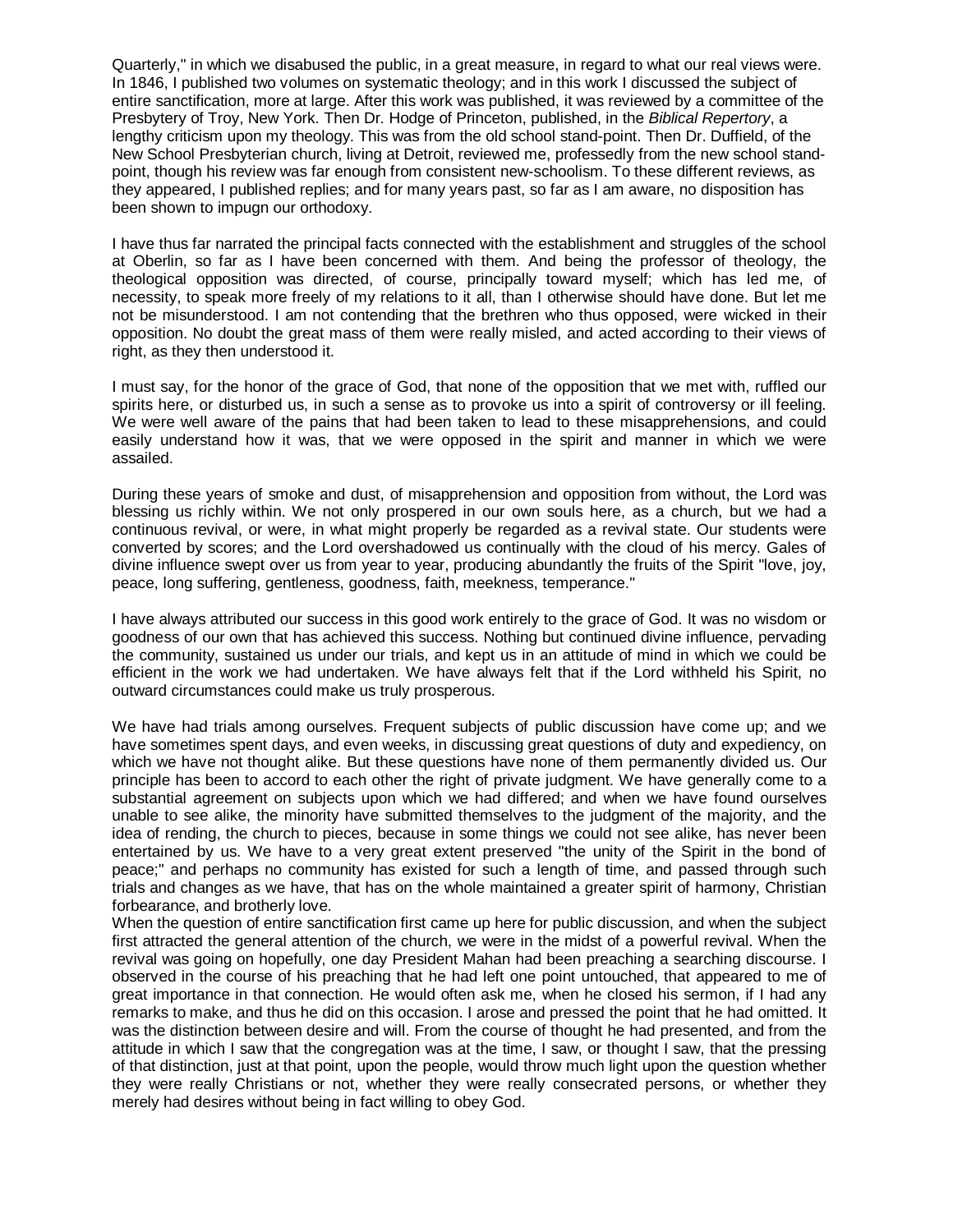When this distinction was made clear, just in that connection, I recollect the Holy Spirit fell upon the congregation in a most remarkable manner. A large number of persons dropped down their heads, and some groaned so that they could be heard throughout the house. It cut up the false hopes of deceived professors on every side. Several arose on the spot, and said that they had been deceived, and that they could see wherein; and this was carried to such an extent as greatly astonished me, and indeed produced a general feeling of astonishment, I think, in the congregation.

The work went on with power; and old professors obtained new hopes, or were converted, in such numbers, that a very great and important change came over the whole community. President Mahan had been greatly blessed, among others, with some of our professors. He came manifestly into an entirely new form of Christian experience, at that time.

In <sup>a</sup> meeting <sup>a</sup> few days after this, **ONE OF OUR THEOLOGICAL STUDENTS AROSE, AND PUT THE INQUIRY, WHETHER THE GOSPEL DID NOT PROVIDE FOR CHRISTIANS, ALL THE CONDITIONS OF AN ESTABLISHED FAITH, AND HOPE, AND LOVE; WHETHER THERE WAS NOT SOMETHING BETTER AND HIGHER THAN CHRISTIANS HAD GENERALLY EXPERIENCED; IN SHORT, WHETHER SANCTIFICATION WAS NOT ATTAINABLE IN THIS LIFE, THAT IS, SANCTIFICATION IN SUCH A SENSE THAT CHRISTIANS COULD HAVE UNBROKEN PEACE, AND NOT COME INTO CONDEMNATION, OR HAVE THE FEELING OF CONDEMNATION OR A CONSCIOUSNESS OF SIN. BROTHER MAHAN IMMEDIATELY ANSWERED, What occurred at this meeting,** 

brought the question of sanctification prominently before us, as a practical question. We had no theories on the subject, no philosophy to maintain, but simply took it up as a Bible question.

In this form it existed among us, as an experimental truth, which we did not attempt to reduce to a theological formula; nor did we attempt to explain its philosophy, until years afterwards. But the discussion of this question was a great blessing to us, and to a great number of our students, who are now scattered in various parts of the country, or have gone abroad as missionaries to different parts of the world.

[**Chapter 25 to the end omitted - aal**].

=======================================

## **BIBLIOGRAPHY**

Finney, Charles G., *Charles G. Finney: An Autobiography*. Copyright The Trustees of Oberlin College Rpt. of 1876 edited by James Harris Fairchild of Oberlin College. Copyright renewed 1908; Fleming H. Revell Company: Old Tappan: NJ,.